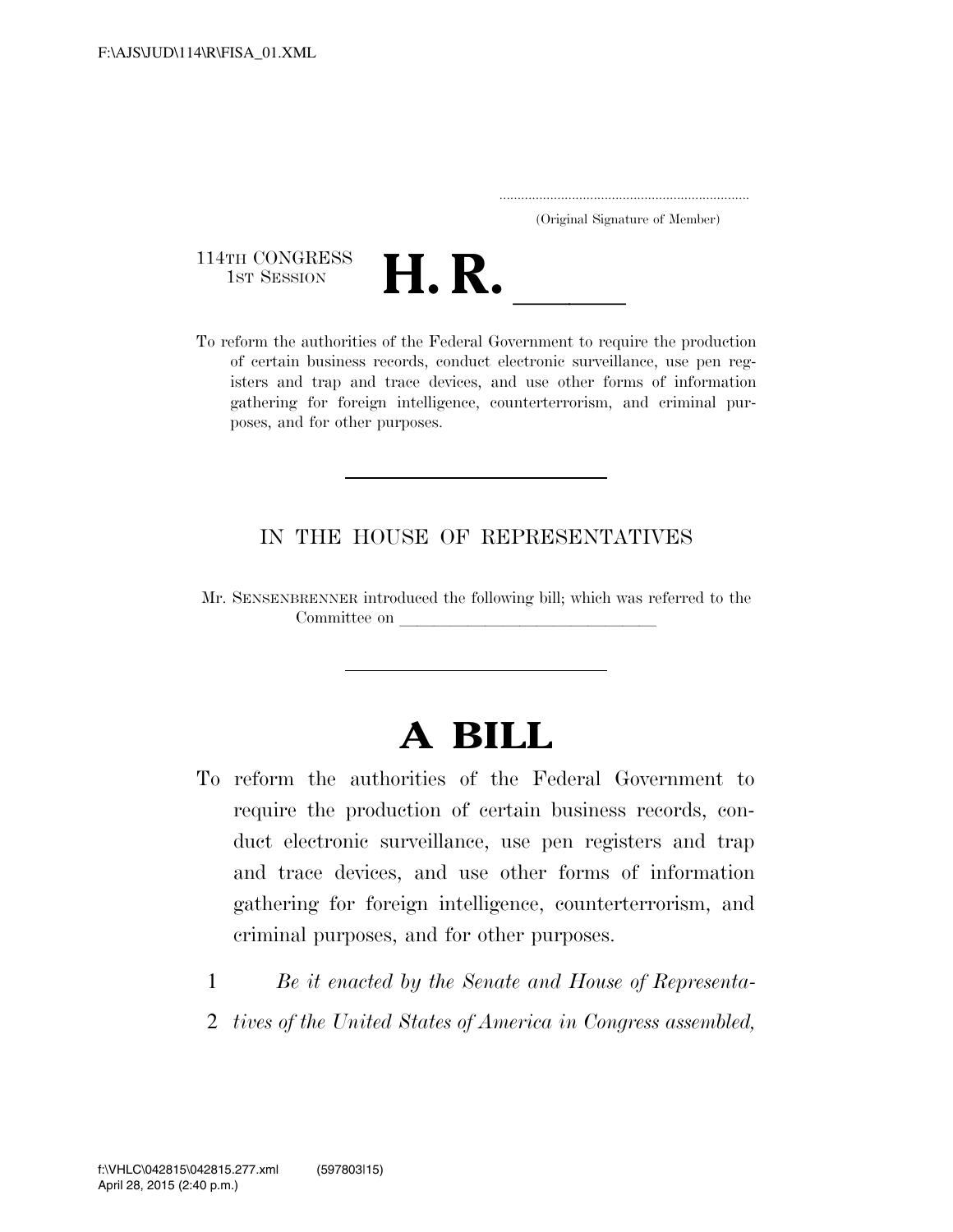#### 1 **SECTION 1. SHORT TITLE; TABLE OF CONTENTS.**

- 2 (a) SHORT TITLE.—This Act may be cited as the
- 3 ''Uniting and Strengthening America by Fulfilling Rights
- 4 and Ensuring Effective Discipline Over Monitoring Act of
- 5 2015'' or the ''USA FREEDOM Act of 2015''.
- 6 (b) TABLE OF CONTENTS.—The table of contents for

#### 7 this Act is as follows:

- Sec. 1. Short title; table of contents.
- Sec. 2. Amendments to the Foreign Intelligence Surveillance Act of 1978.

#### TITLE I—FISA BUSINESS RECORDS REFORMS

- Sec. 101. Additional requirements for call detail records.
- Sec. 102. Emergency authority.
- Sec. 103. Prohibition on bulk collection of tangible things.
- Sec. 104. Judicial review.
- Sec. 105. Liability protection.
- Sec. 106. Compensation for assistance.
- Sec. 107. Definitions.
- Sec. 108. Inspector General reports on business records orders.
- Sec. 109. Effective date.
- Sec. 110. Rule of construction.

#### TITLE II—FISA PEN REGISTER AND TRAP AND TRACE DEVICE REFORM

- Sec. 201. Prohibition on bulk collection.
- Sec. 202. Privacy procedures.

#### TITLE III—FISA ACQUISITIONS TARGETING PERSONS OUTSIDE THE UNITED STATES REFORMS

Sec. 301. Limits on use of unlawfully obtained information.

#### TITLE IV—FOREIGN INTELLIGENCE SURVEILLANCE COURT REFORMS

- Sec. 401. Appointment of amicus curiae.
- Sec. 402. Declassification of decisions, orders, and opinions.

#### TITLE V—NATIONAL SECURITY LETTER REFORM

- Sec. 501. Prohibition on bulk collection.
- Sec. 502. Limitations on disclosure of national security letters.
- Sec. 503. Judicial review.

#### TITLE VI—FISA TRANSPARENCY AND REPORTING REQUIREMENTS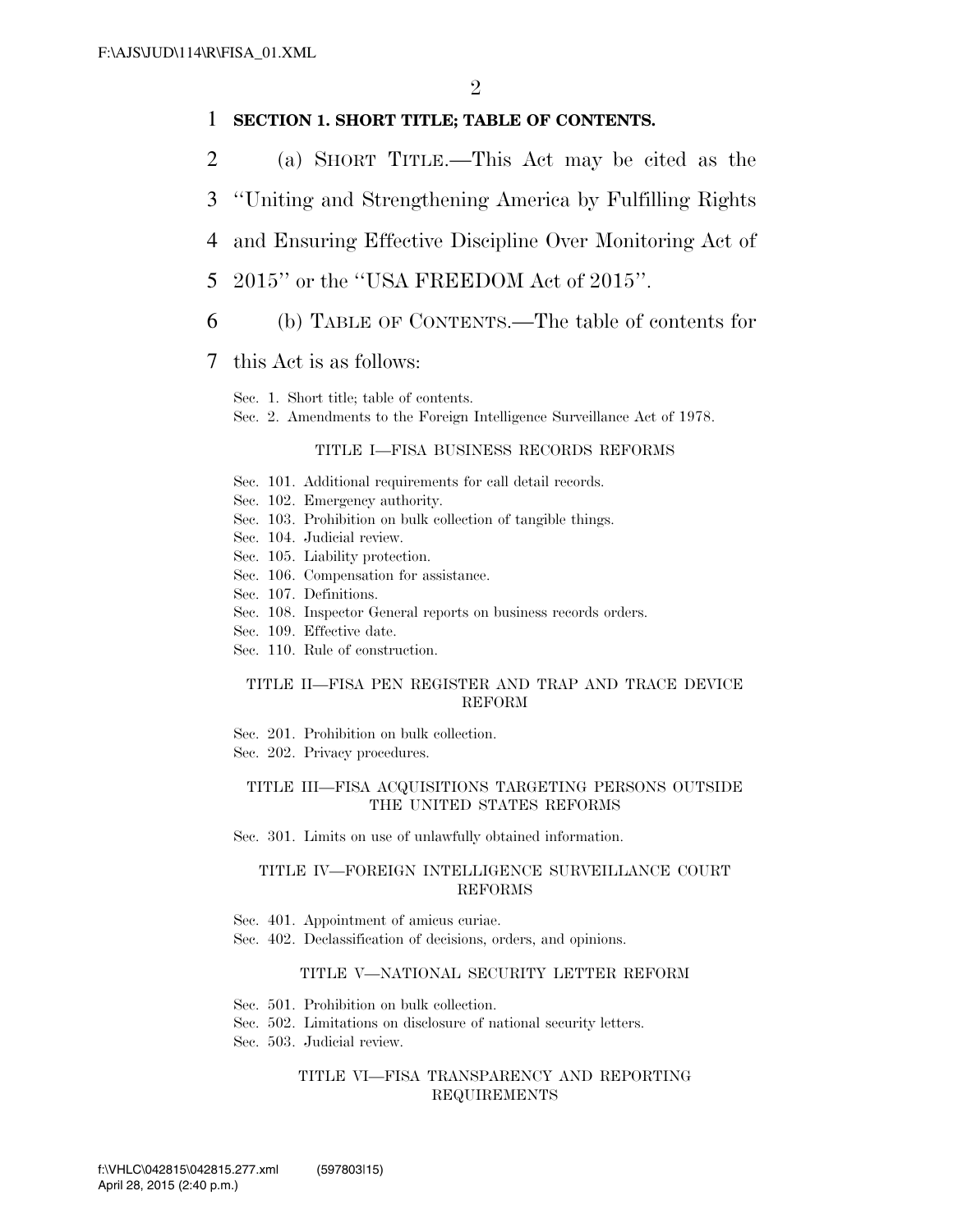- Sec. 601. Additional reporting on orders requiring production of business records; business records compliance reports to Congress.
- Sec. 602. Annual reports by the Government.
- Sec. 603. Public reporting by persons subject to FISA orders.
- Sec. 604. Reporting requirements for decisions, orders, and opinions of the Foreign Intelligence Surveillance Court and the Foreign Intelligence Surveillance Court of Review.
- Sec. 605. Submission of reports under FISA.

#### TITLE VII—ENHANCED NATIONAL SECURITY PROVISIONS

- Sec. 701. Emergencies involving non-United States persons.
- Sec. 702. Preservation of treatment of non-United States persons traveling outside United States as agents of foreign powers.
- Sec. 703. Improvement to investigations of international proliferation of weapons of mass destruction.
- Sec. 704. Increase in penalties for material support of foreign terrorist organizations.
- Sec. 705. Sunsets.

#### TITLE VIII—SAFETY OF MARITIME NAVIGATION AND NUCLEAR TERRORISM CONVENTIONS IMPLEMENTATION

#### Subtitle A—Safety of Maritime Navigation

- Sec. 801. Amendment to section 2280 of title 18, United States Code.
- Sec. 802. New section 2280a of title 18, United States Code.
- Sec. 803. Amendments to section 2281 of title 18, United States Code.
- Sec. 804. New section 2281a of title 18, United States Code.
- Sec. 805. Ancillary measure.

Subtitle B—Prevention of Nuclear Terrorism

Sec. 811. New section 2332i of title 18, United States Code. Sec. 812. Amendment to section 831 of title 18 of the United States Code.

#### 1 **SEC. 2. AMENDMENTS TO THE FOREIGN INTELLIGENCE**

2 **SURVEILLANCE ACT OF 1978.** 

 Except as otherwise expressly provided, whenever in this Act an amendment or repeal is expressed in terms of an amendment to, or a repeal of, a section or other provision, the reference shall be considered to be made to a section or other provision of the Foreign Intelligence Surveillance Act of 1978 (50 U.S.C. 1801 et seq.).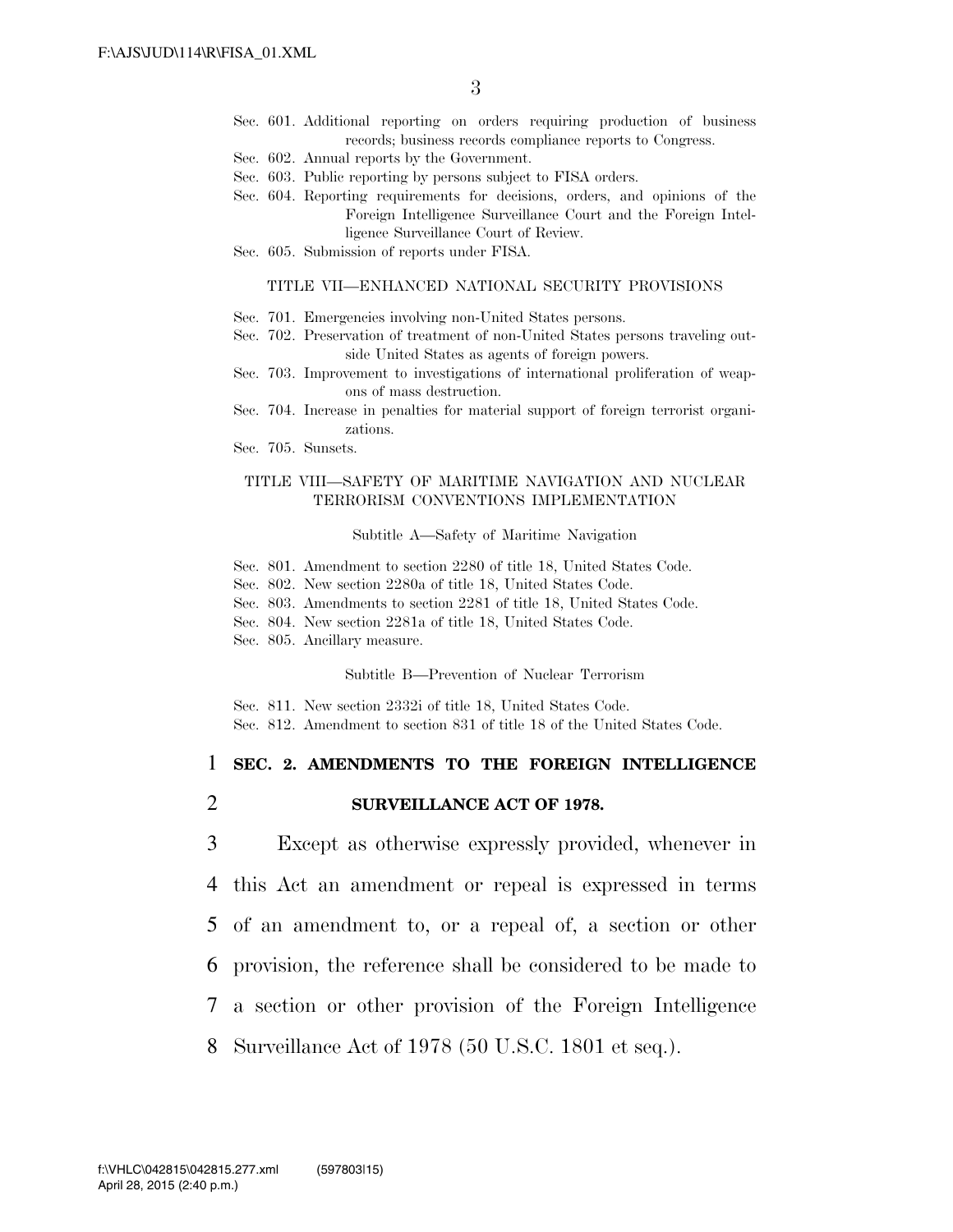# **TITLE I—FISA BUSINESS RECORDS REFORMS SEC. 101. ADDITIONAL REQUIREMENTS FOR CALL DETAIL RECORDS.**

 (a) APPLICATION.—Section 501(b)(2) (50 U.S.C. 6 1861(b)(2)) is amended—

7 (1) in subparagraph  $(A)$ —

 (A) in the matter preceding clause (i), by striking ''a statement'' and inserting ''in the case of an application other than an application described in subparagraph (C) (including an ap- plication for the production of call detail records other than in the manner described in subparagraph (C)), a statement''; and

15 (B) in clause (iii), by striking "; and" and inserting a semicolon;

 (2) by redesignating subparagraphs (A) and (B) as subparagraphs (B) and (D), respectively; and (3) by inserting after subparagraph (B) (as so redesignated) the following new subparagraph:

 $\langle ^{\prime}(C) \rangle$  in the case of an application for the production on an ongoing basis of call detail records created before, on, or after the date of the application relating to an authorized inves-tigation (other than a threat assessment) con-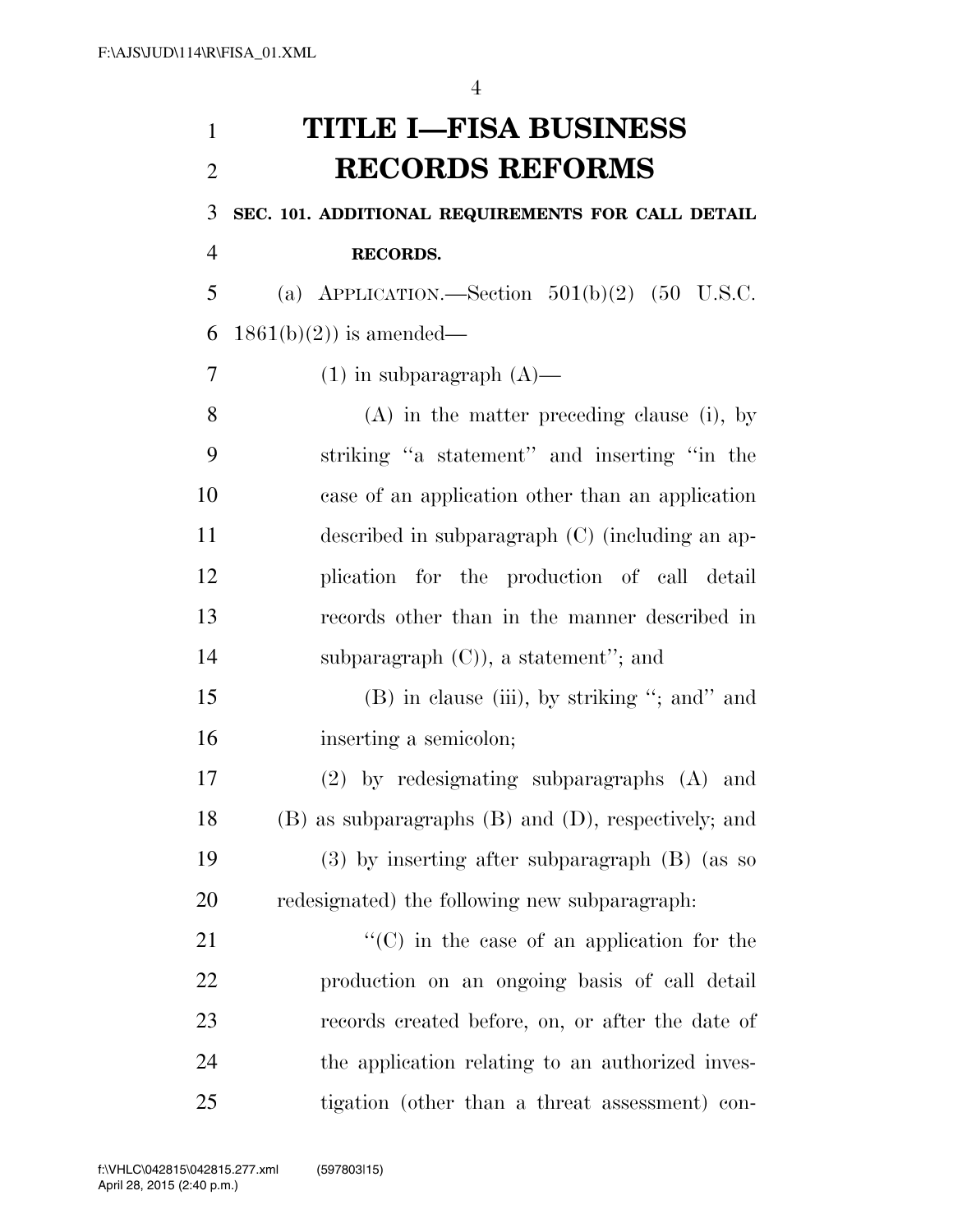| $\mathbf{1}$   | ducted in accordance with subsection $(a)(2)$ to     |
|----------------|------------------------------------------------------|
| $\overline{2}$ | protect against international terrorism, a state-    |
| 3              | ment of facts showing that—                          |
| $\overline{4}$ | "(i) there are reasonable grounds to                 |
| 5              | believe that the call detail records sought          |
| 6              | to be produced based on the specific selec-          |
| $\tau$         | tion term required under subparagraph (A)            |
| 8              | are relevant to such investigation; and              |
| 9              | "(ii) there is a reasonable, articulable             |
| 10             | suspicion that such specific selection term          |
| 11             | is associated with a foreign power engaged           |
| 12             | in international terrorism or activities in          |
| 13             | preparation therefor, or an agent of a for-          |
| 14             | eign power engaged in international ter-             |
| 15             | rorism or activities in preparation therefor;        |
| 16             | and".                                                |
| 17             | (b)<br>ORDER.—Section $501(e)(2)$<br>(50)<br>U.S.C.  |
|                | 18 $1861(c)(2)$ is amended—                          |
| 19             | (1) in subparagraph $(D)$ , by striking "; and"      |
| 20             | and inserting a semicolon;                           |
| 21             | $(2)$ in subparagraph $(E)$ , by striking the period |
| 22             | and inserting "; and"; and                           |
| 23             | $(3)$ by adding at the end the following new sub-    |
| 24             | paragraph:                                           |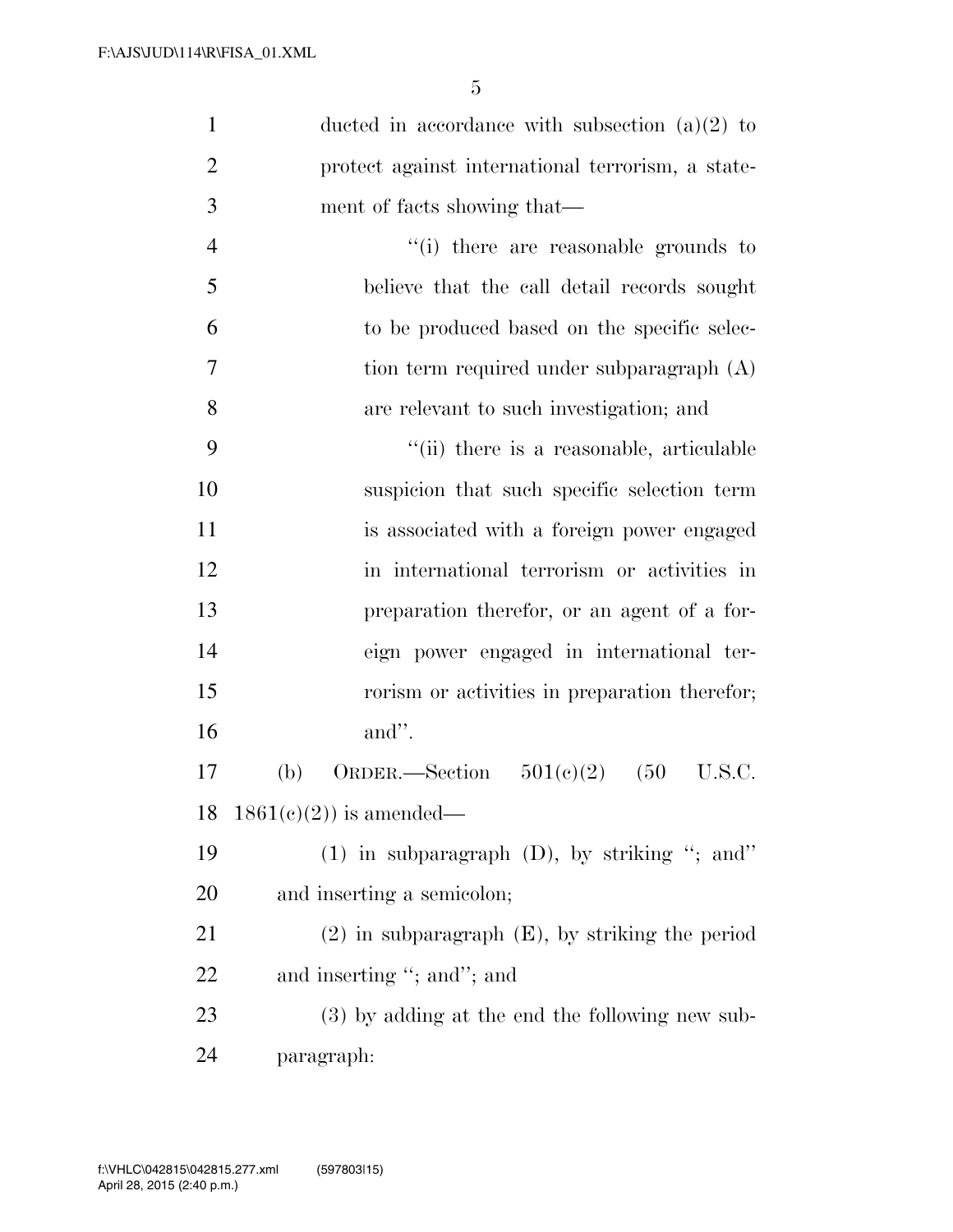| $\mathbf{1}$   | $\lq\lq(F)$ in the case of an application de- |
|----------------|-----------------------------------------------|
| $\overline{2}$ | scribed in subsection $(b)(2)(C)$ , shall—    |
| 3              | "(i) authorize the production on a            |
| $\overline{4}$ | daily basis of call detail records for a pe-  |
| 5              | riod not to exceed 180 days;                  |
| 6              | "(ii) provide that an order for such          |
| 7              | production may be extended upon applica-      |
| 8              | tion under subsection (b) and the judicial    |
| 9              | finding under paragraph (1) of this sub-      |
| 10             | section;                                      |
| 11             | "(iii) provide that the Government            |
| 12             | may require the prompt production of a        |
| 13             | first set of call detail records using the    |
| 14             | specific selection term that satisfies the    |
| 15             | standard required under subsection            |
| 16             | (b)(2)(C)(ii);                                |
| 17             | $``(iv)$ provide that the Government          |
| 18             | may require the prompt production of a        |
| 19             | second set of call detail records using ses-  |
| 20             | sion-identifying information or a telephone   |
| 21             | calling card number identified by the spe-    |
| 22             | cific selection term used to produce call de- |
| 23             | tail records under clause (iii);              |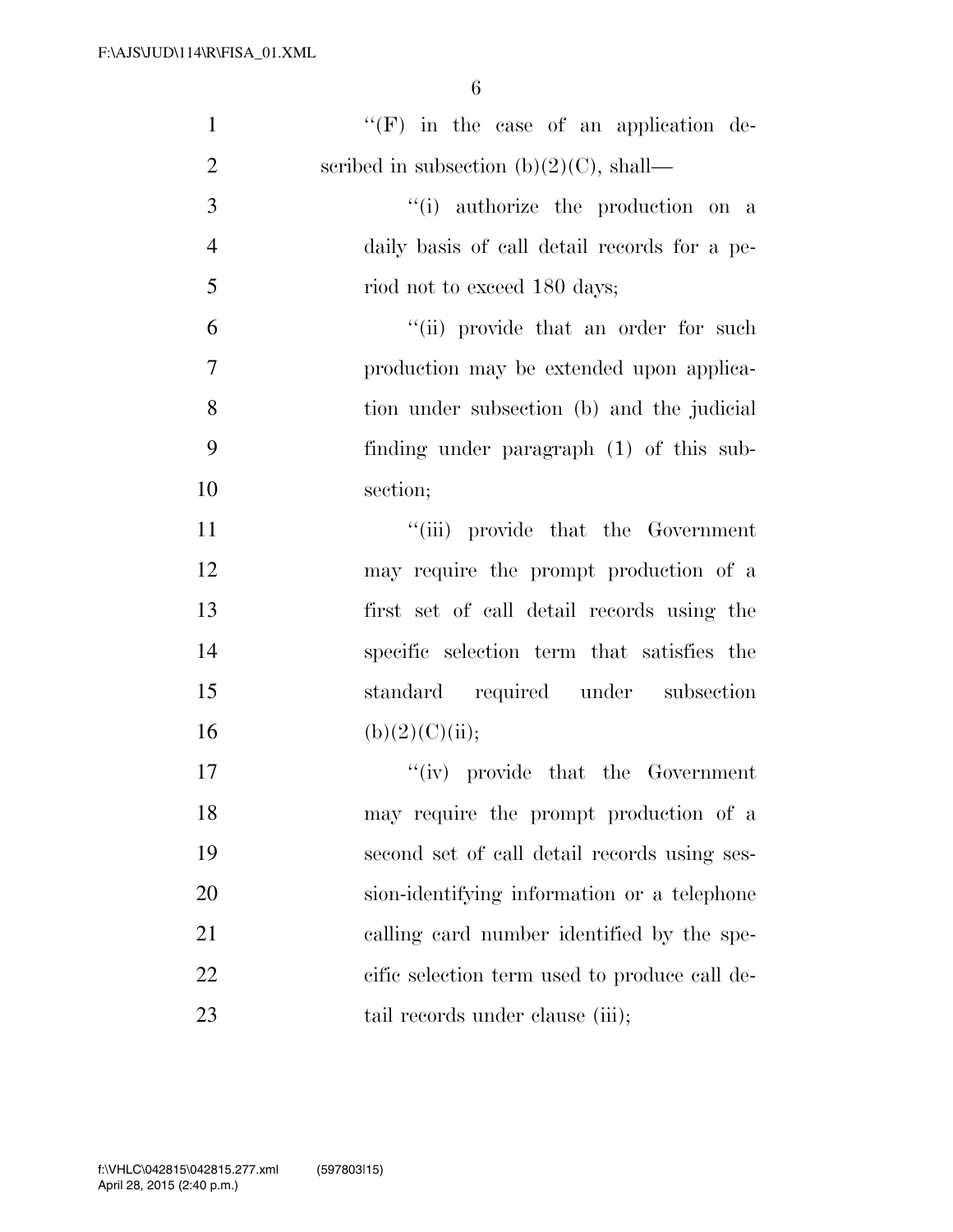$\mathcal{L}(v)$  provide that, when produced, 2 such records be in a form that will be use-ful to the Government;

 ''(vi) direct each person the Govern- ment directs to produce call detail records under the order to furnish the Government forthwith all information, facilities, or technical assistance necessary to accom- plish the production in such a manner as will protect the secrecy of the production and produce a minimum of interference with the services that such person is pro- viding to each subject of the production; and

15 ''(vii) direct the Government to- $\text{``(I)} \text{ adopt minimization process}$  dures that require the prompt de-struction of all call detail records pro-

 duced under the order that the Gov- ernment determines are not foreign 21 intelligence information; and

22 ''(II) destroy all call detail records produced under the order as **prescribed by such procedures.**".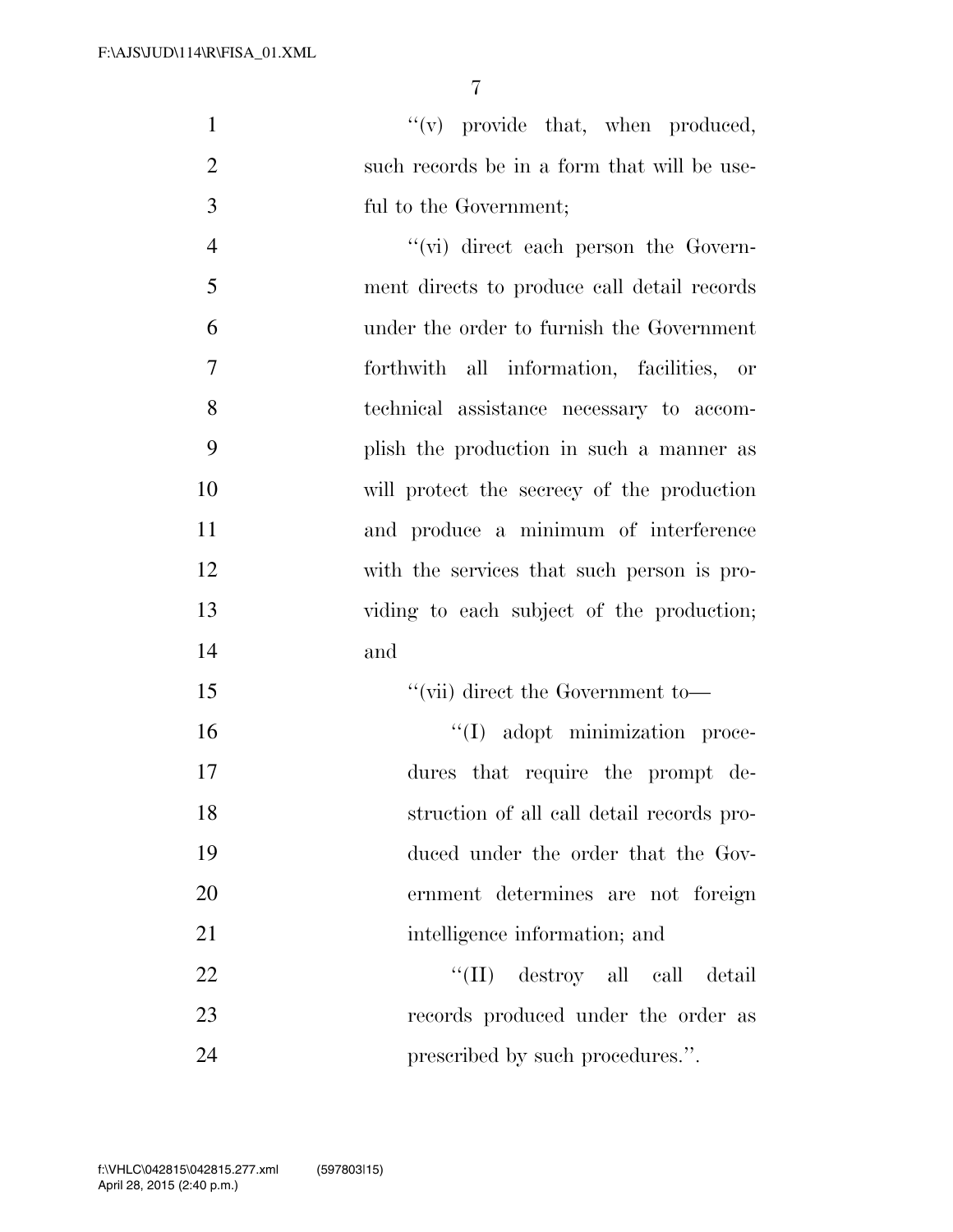#### **SEC. 102. EMERGENCY AUTHORITY.**

 (a) AUTHORITY.—Section 501 (50 U.S.C. 1861) is amended by adding at the end the following new sub-section:

 ''(i) EMERGENCY AUTHORITY FOR PRODUCTION OF TANGIBLE THINGS.—

 $\frac{1}{1}$  Notwithstanding any other provision of this section, the Attorney General may require the emergency production of tangible things if the Attor-ney General—

 $((A)$  reasonably determines that an emer- gency situation requires the production of tan- gible things before an order authorizing such production can with due diligence be obtained;

 ''(B) reasonably determines that the fac- tual basis for the issuance of an order under this section to approve such production of tan-18 gible things exists;

 $\cdot$  (C) informs, either personally or through a designee, a judge having jurisdiction under this section at the time the Attorney General requires the emergency production of tangible things that the decision has been made to em-ploy the authority under this subsection; and

 ''(D) makes an application in accordance with this section to a judge having jurisdiction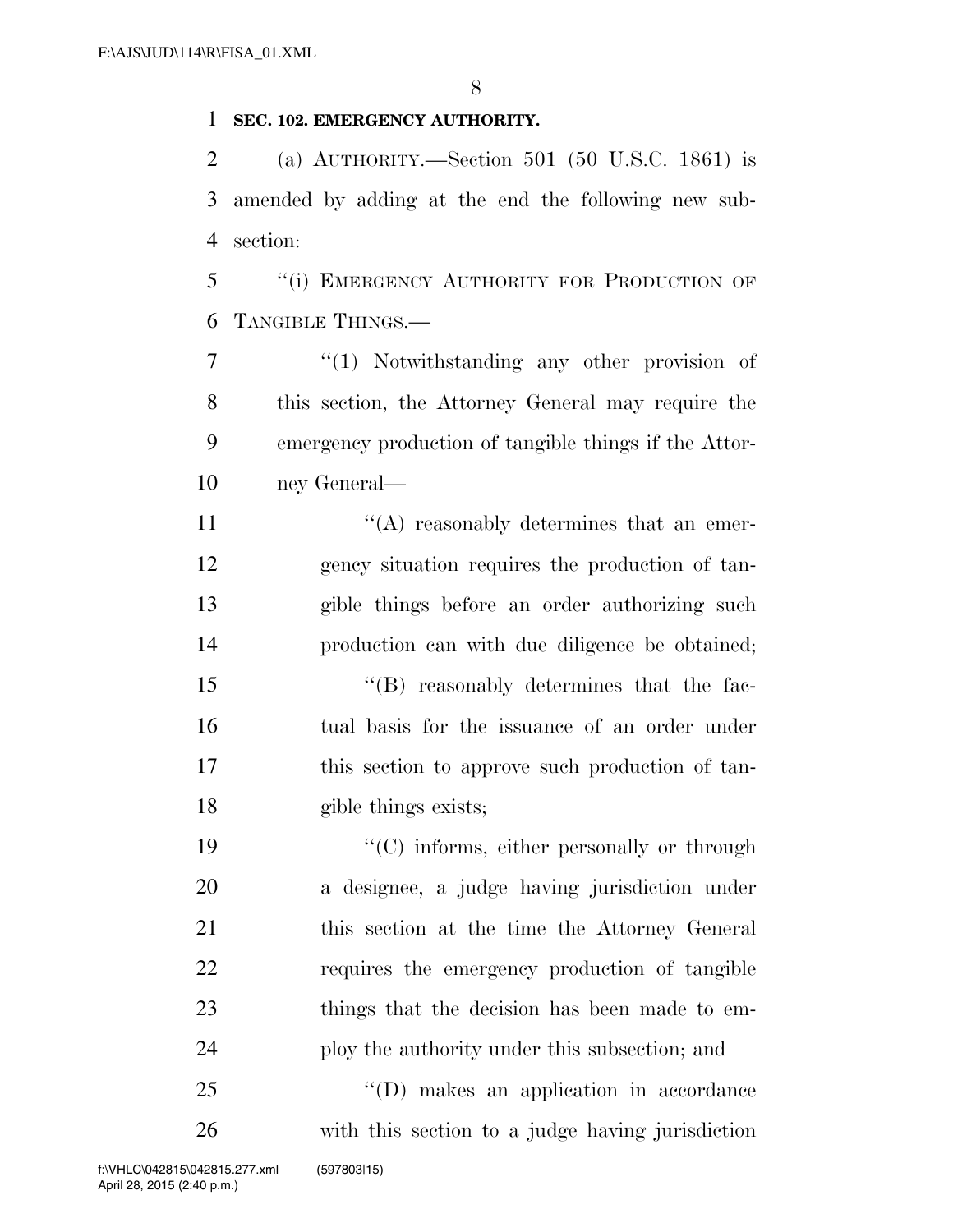under this section as soon as practicable, but not later than 7 days after the Attorney Gen- eral requires the emergency production of tan- gible things under this subsection. 5 "(2) If the Attorney General requires the emer- gency production of tangible things under paragraph (1), the Attorney General shall require that the minimization procedures required by this section for the issuance of a judicial order be followed. ''(3) In the absence of a judicial order approv-

11 ing the production of tangible things under this sub- section, the production shall terminate when the in- formation sought is obtained, when the application for the order is denied, or after the expiration of 7 days from the time the Attorney General begins re- quiring the emergency production of such tangible things, whichever is earliest.

 $\mathbf{18}$  ''(4) A denial of the application made under this subsection may be reviewed as provided in sec-tion 103.

21 ''(5) If such application for approval is denied, or in any other case where the production of tangible things is terminated and no order is issued approv- ing the production, no information obtained or evi-dence derived from such production shall be received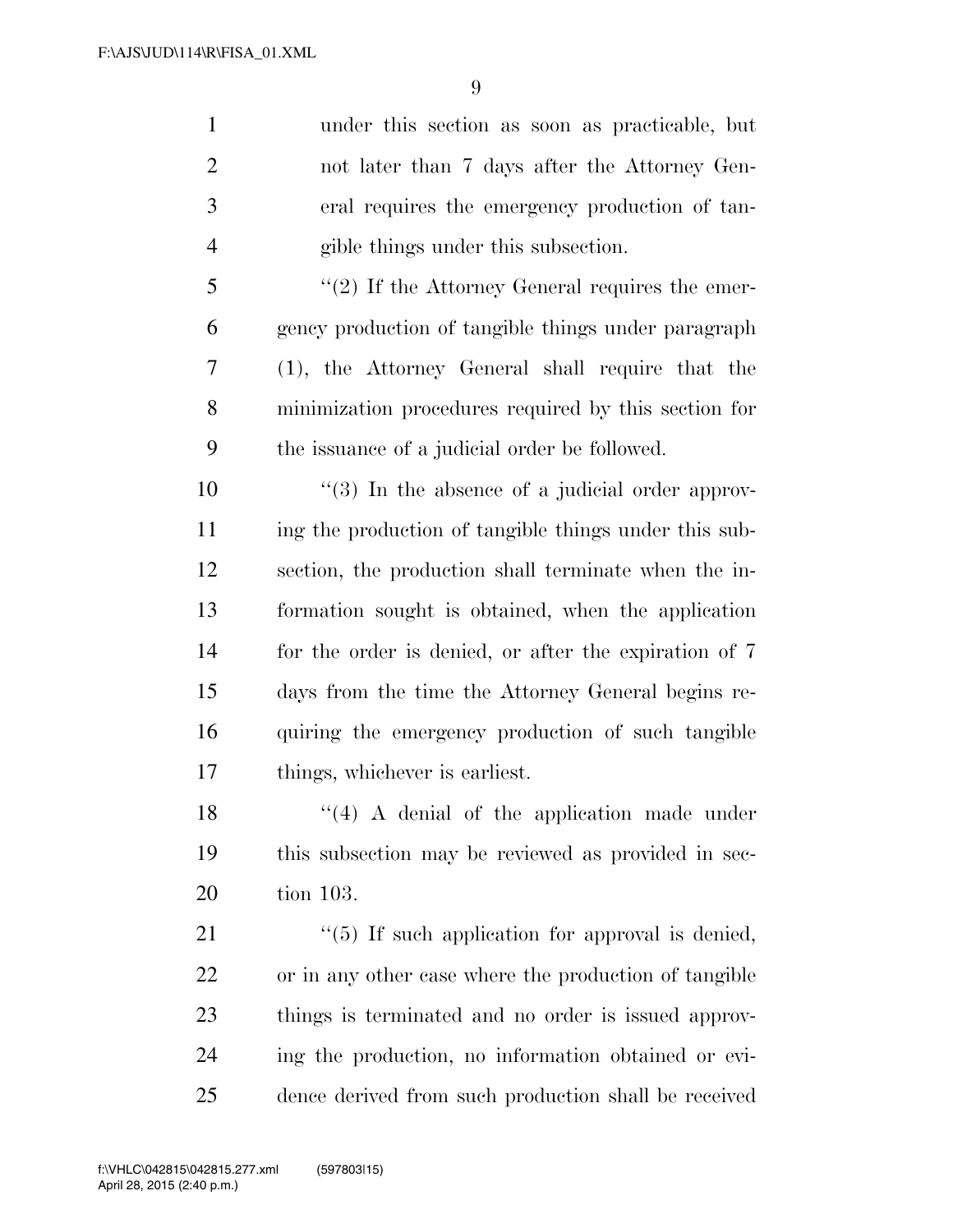| $\mathbf{1}$   | in evidence or otherwise disclosed in any trial, hear- |
|----------------|--------------------------------------------------------|
| $\overline{2}$ | ing, or other proceeding in or before any court,       |
| 3              | grand jury, department, office, agency, regulatory     |
| $\overline{4}$ | body, legislative committee, or other authority of the |
| 5              | United States, a State, or a political subdivision     |
| 6              | thereof, and no information concerning any United      |
| 7              | States person acquired from such production shall      |
| 8              | subsequently be used or disclosed in any other man-    |
| 9              | ner by Federal officers or employees without the       |
| 10             | consent of such person, except with the approval of    |
| 11             | the Attorney General if the information indicates a    |
| 12             | threat of death or serious bodily harm to any per-     |
| 13             | son.                                                   |
| 14             | "(6) The Attorney General shall assess compli-         |
| 15             | ance with the requirements of paragraph $(5)$ .".      |
| 16             | (b) CONFORMING AMENDMENT.—Section $501(d)$ (50         |
| 17             | U.S.C. $1861(d)$ is amended—                           |
| 18             | $(1)$ in paragraph $(1)$ —                             |
| 19             | (A) in the matter preceding subparagraph               |
| 20             | $(A)$ , by striking "pursuant to an order" and in-     |
| 21             | serting "pursuant to an order issued or<br>an          |
| 22             | emergency production required";                        |
| 23             | $(B)$ in subparagraph $(A)$ , by striking "such        |
| 24             | order" and inserting "such order or such emer-         |
| 25             | gency production"; and                                 |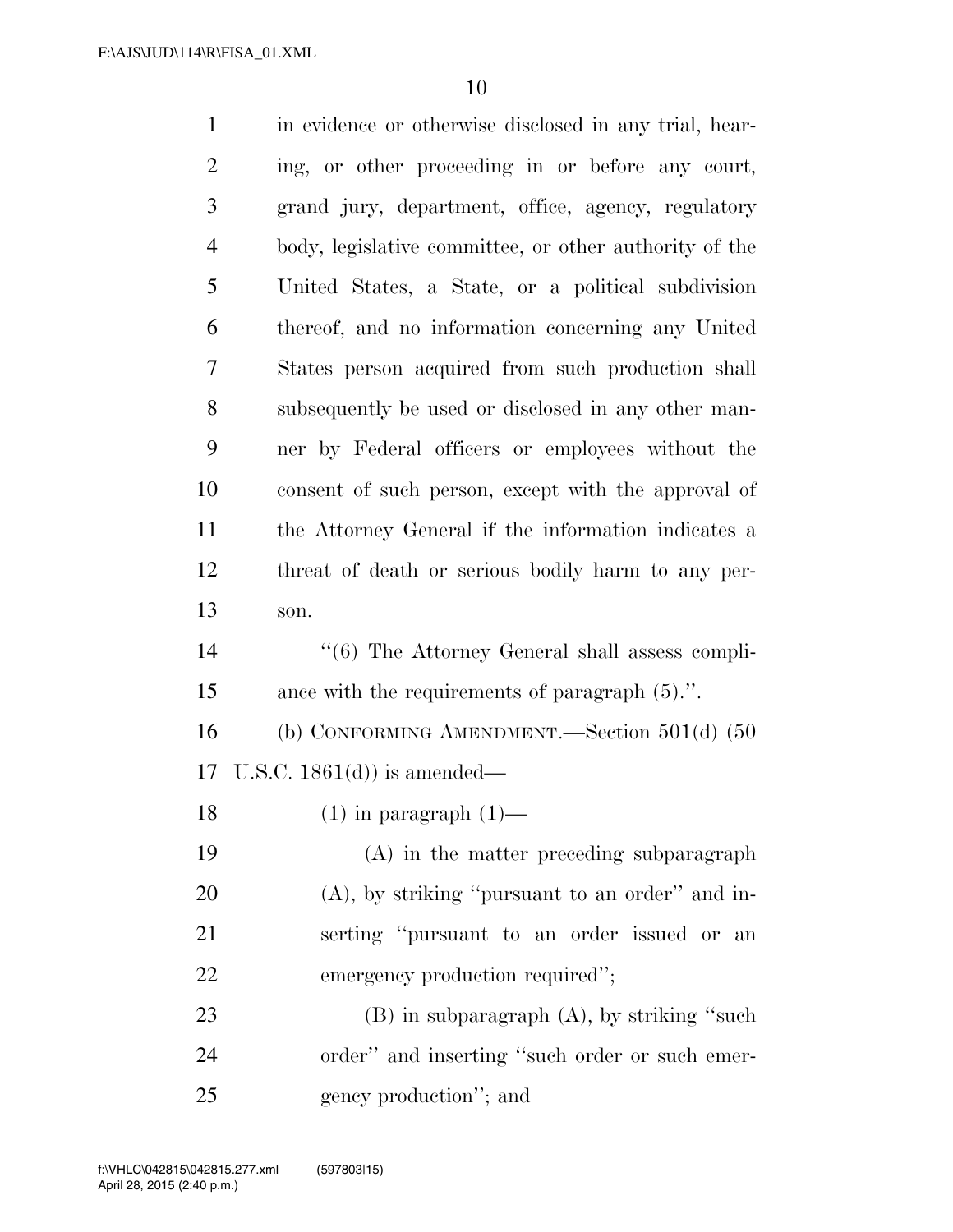| $\mathbf{1}$         | $(C)$ in subparagraph $(B)$ , by striking "the             |
|----------------------|------------------------------------------------------------|
| $\overline{2}$       | order" and inserting "the order or the emer-               |
| 3                    | gency production"; and                                     |
| $\overline{4}$       | $(2)$ in paragraph $(2)$ —                                 |
| 5                    | $(A)$ in subparagraph $(A)$ , by striking "an              |
| 6                    | order" and inserting "an order or emergency                |
| 7                    | production"; and                                           |
| 8                    | $(B)$ in subparagraph $(B)$ , by striking "an              |
| 9                    | order" and inserting "an order or emergency                |
| 10                   | production".                                               |
| 11                   | SEC. 103. PROHIBITION ON BULK COLLECTION OF TAN-           |
| 12                   | <b>GIBLE THINGS.</b>                                       |
|                      |                                                            |
|                      | (a) APPLICATION.—Section $501(b)(2)$ (50 U.S.C.            |
| 13<br>14             | $1861(b)(2)$ , as amended by section $101(a)$ of this Act, |
|                      | is further amended by inserting before subparagraph (B),   |
|                      | as redesignated by such section $101(a)$ of this Act, the  |
|                      | following new subparagraph:                                |
| 15<br>16<br>17<br>18 | "(A) a specific selection term to be used as               |
|                      | the basis for the production of the tangible               |
| 19<br>20             | things sought;".                                           |
| 21                   | (b) ORDER.—Section $501(c)$ (50 U.S.C. 1861(c)) is         |
| 22                   | amended—                                                   |
| 23                   | $(1)$ in paragraph $(2)(A)$ , by striking the semi-        |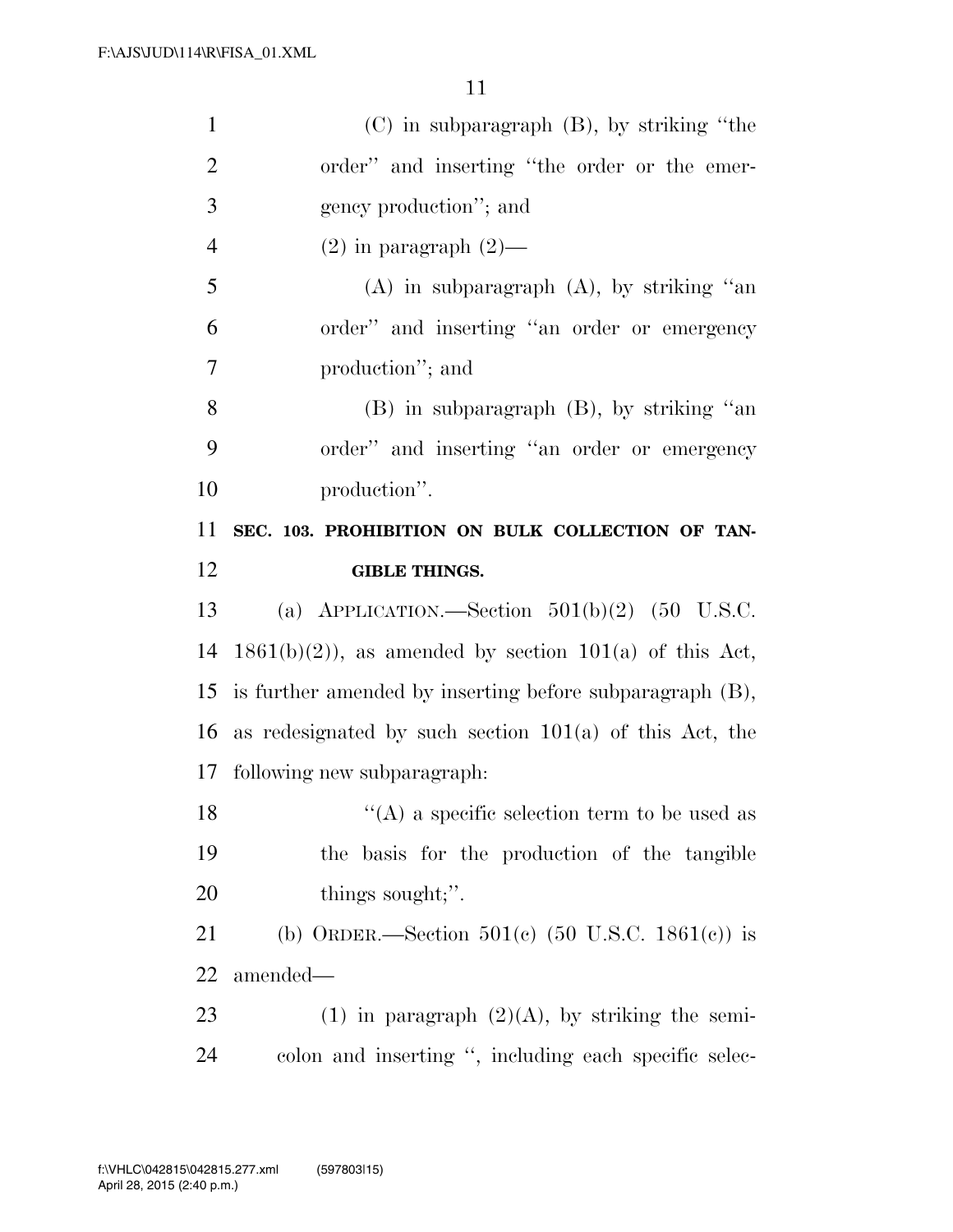| $\mathbf{1}$   | tion term to be used as the basis for the produc-          |
|----------------|------------------------------------------------------------|
| $\overline{2}$ | $\text{tion};$ "; and                                      |
| 3              | $(2)$ by adding at the end the following new               |
| $\overline{4}$ | paragraph:                                                 |
| 5              | "(3) No order issued under this subsection may             |
| 6              | authorize the collection of tangible things without        |
| 7              | the use of a specific selection term that meets the        |
| 8              | requirements of subsection $(b)(2)$ .".                    |
| 9              | SEC. 104. JUDICIAL REVIEW.                                 |
| 10             | (a) MINIMIZATION PROCEDURES.—                              |
| 11             | (1) JUDICIAL REVIEW.—Section $501(e)(1)$ (50               |
| 12             | U.S.C. $1861(e)(1)$ is amended by inserting after          |
| 13             | "subsections (a) and (b)" the following: "and that         |
| 14             | the minimization procedures submitted in accord-           |
| 15             | ance with subsection $(b)(2)(D)$ meet the definition of    |
| 16             | minimization procedures under subsection $(g)$ ".          |
| 17             | (2) RULE OF CONSTRUCTION.—Section $501(g)$                 |
| 18             | $(50 \text{ U.S.C. } 1861(g))$ is amended by adding at the |
| 19             | end the following new paragraph:                           |
| 20             | "(3) RULE OF CONSTRUCTION.—Nothing in                      |
| 21             | this subsection shall limit the authority of the court     |
| 22             | established under section $103(a)$ to impose addi-         |
| 23             | tional, particularized minimization procedures with        |
| 24             | regard to the production, retention, or dissemination      |
| 25             | nonpublicly available information concerning<br>of         |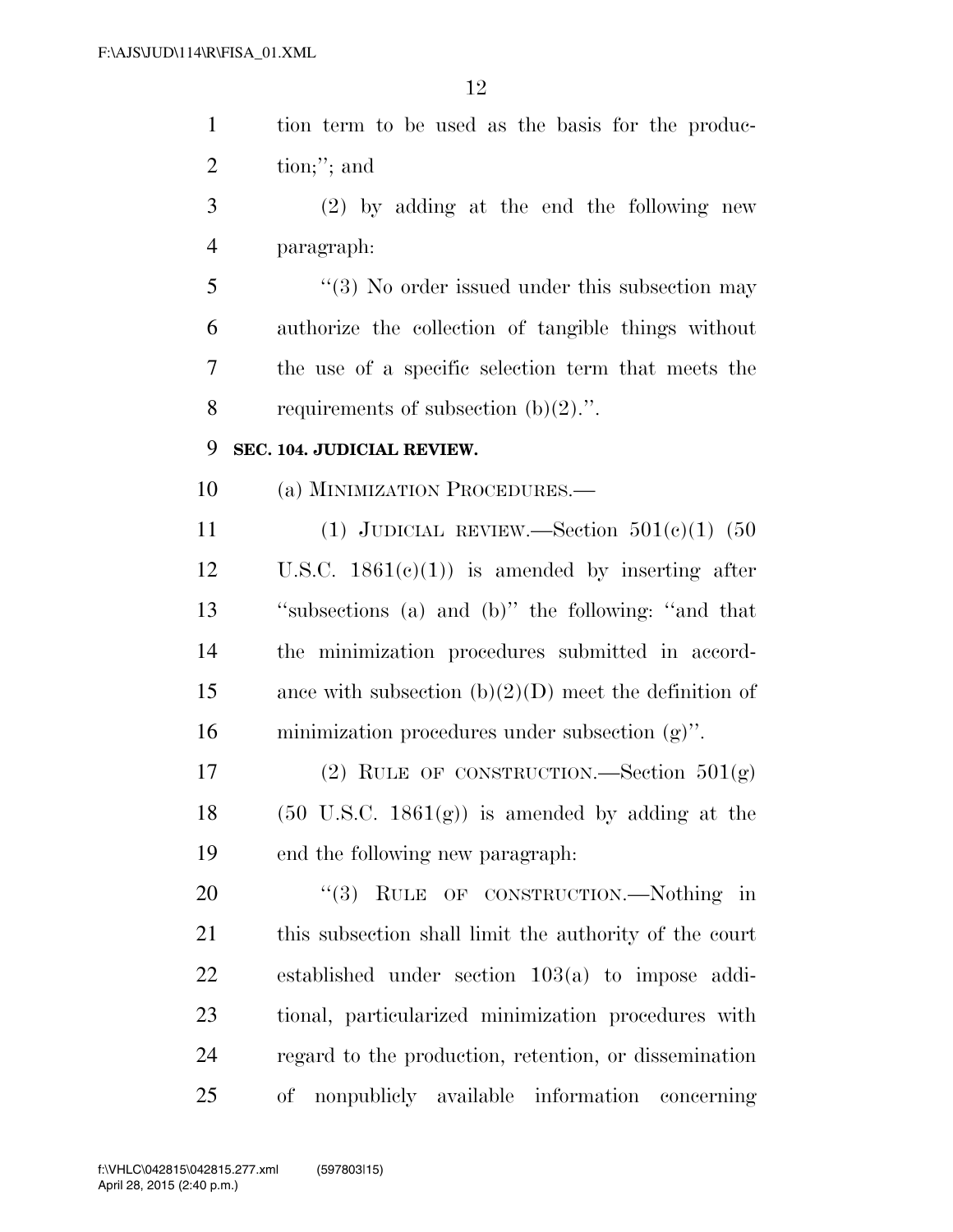| $\mathbf{1}$   | unconsenting United States persons, including addi-   |
|----------------|-------------------------------------------------------|
| $\overline{2}$ | tional, particularized procedures related to the de-  |
| 3              | struction of information within a reasonable time pe- |
| $\overline{4}$ | riod.".                                               |
| 5              | (3)<br>TECHNICAL AND CONFORMING AMEND-                |
| 6              | MENT.—Section $501(g)(1)$ (50 U.S.C. 1861(g)(1)) is   |
| 7              | amended—                                              |
| 8              | $(A)$ by striking "Not later than 180 days            |
| 9              | after the date of the enactment of the USA PA-        |
| 10             | TRIOT Improvement and Reauthorization Act             |
| 11             | of 2005, the" and inserting "The"; and                |
| 12             | (B) by inserting after "adopt" the fol-               |
| 13             | lowing: ", and update as appropriate,".               |
| 14             | ORDERS.—Section $501(f)(2)$ (50 U.S.C.<br>(b)         |
| 15             | $1861(f)(2)$ is amended—                              |
| 16             | $(1)$ in subparagraph $(A)(i)$ —                      |
| 17             | (A) by striking "that order" and inserting            |
| 18             | "the production order or any nondisclosure            |
| 19             | order imposed in connection with the produc-          |
| 20             | tion order"; and                                      |
| 21             | (B) by striking the second sentence; and              |
| 22             | $(2)$ in subparagraph $(C)$ —                         |
| 23             | $(A)$ by striking clause (ii); and                    |
| 24             | (B) by redesignating clause (iii) as clause           |
| 25             | (ii).                                                 |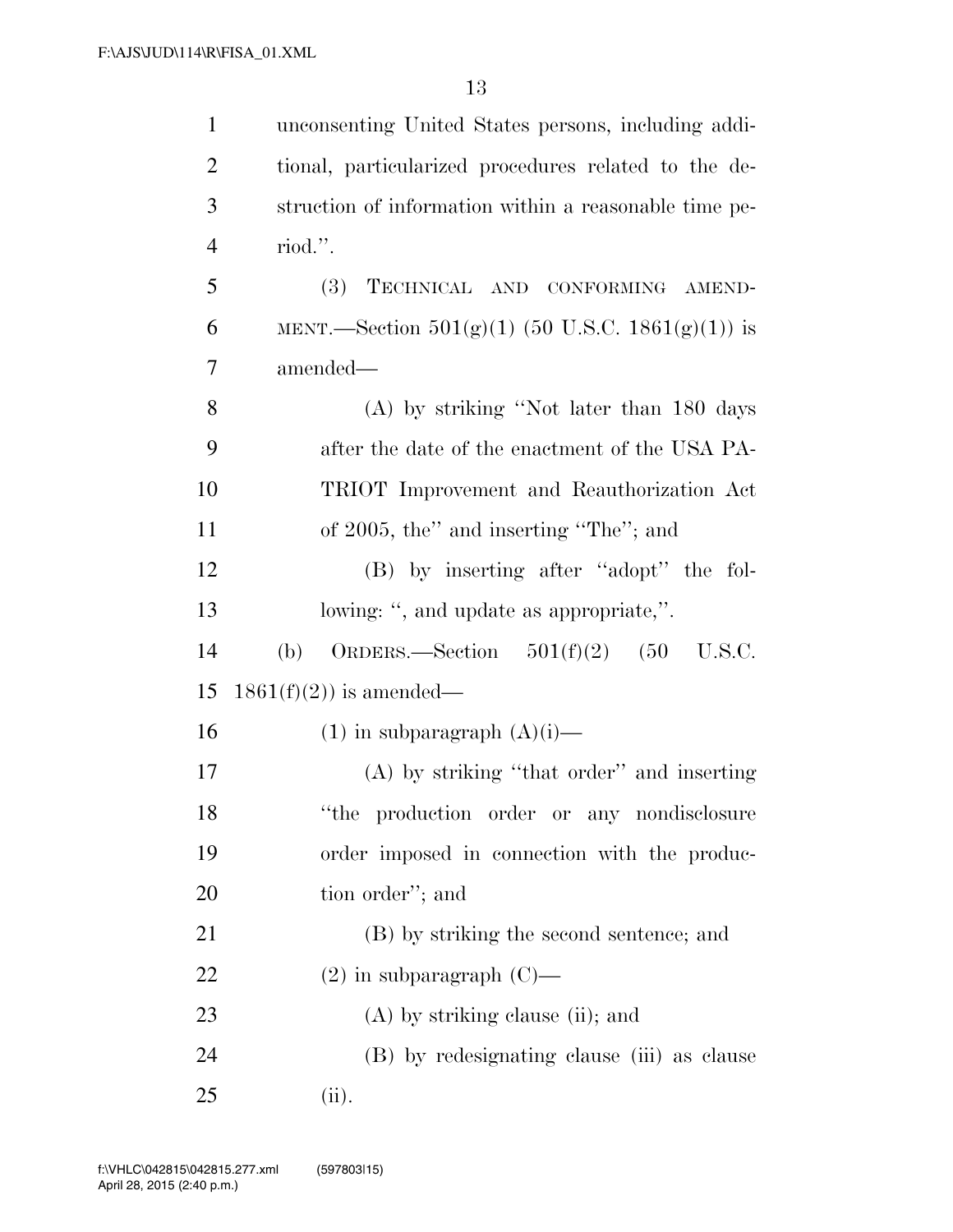#### **SEC. 105. LIABILITY PROTECTION.**

2 Section 501(e)  $(50 \text{ U.S.C. } 1861(e))$  is amended to read as follows:

 ''(e)(1) No cause of action shall lie in any court against a person who—

 ''(A) produces tangible things or provides infor- mation, facilities, or technical assistance in accord- ance with an order issued or an emergency produc-tion required under this section; or

 ''(B) otherwise provides technical assistance to the Government under this section or to implement the amendments made to this section by the USA FREEDOM Act of 2015.

 ''(2) A production or provision of information, facili- ties, or technical assistance described in paragraph (1) shall not be deemed to constitute a waiver of any privilege in any other proceeding or context.''.

#### **SEC. 106. COMPENSATION FOR ASSISTANCE.**

 Section 501 (50 U.S.C. 1861), as amended by section 102 of this Act, is further amended by adding at the end the following new subsection:

22 "(j) COMPENSATION.—The Government shall com- pensate a person for reasonable expenses incurred for—  $\frac{1}{2}$  (1) producing tangible things or providing in- formation, facilities, or assistance in accordance with an order issued with respect to an application de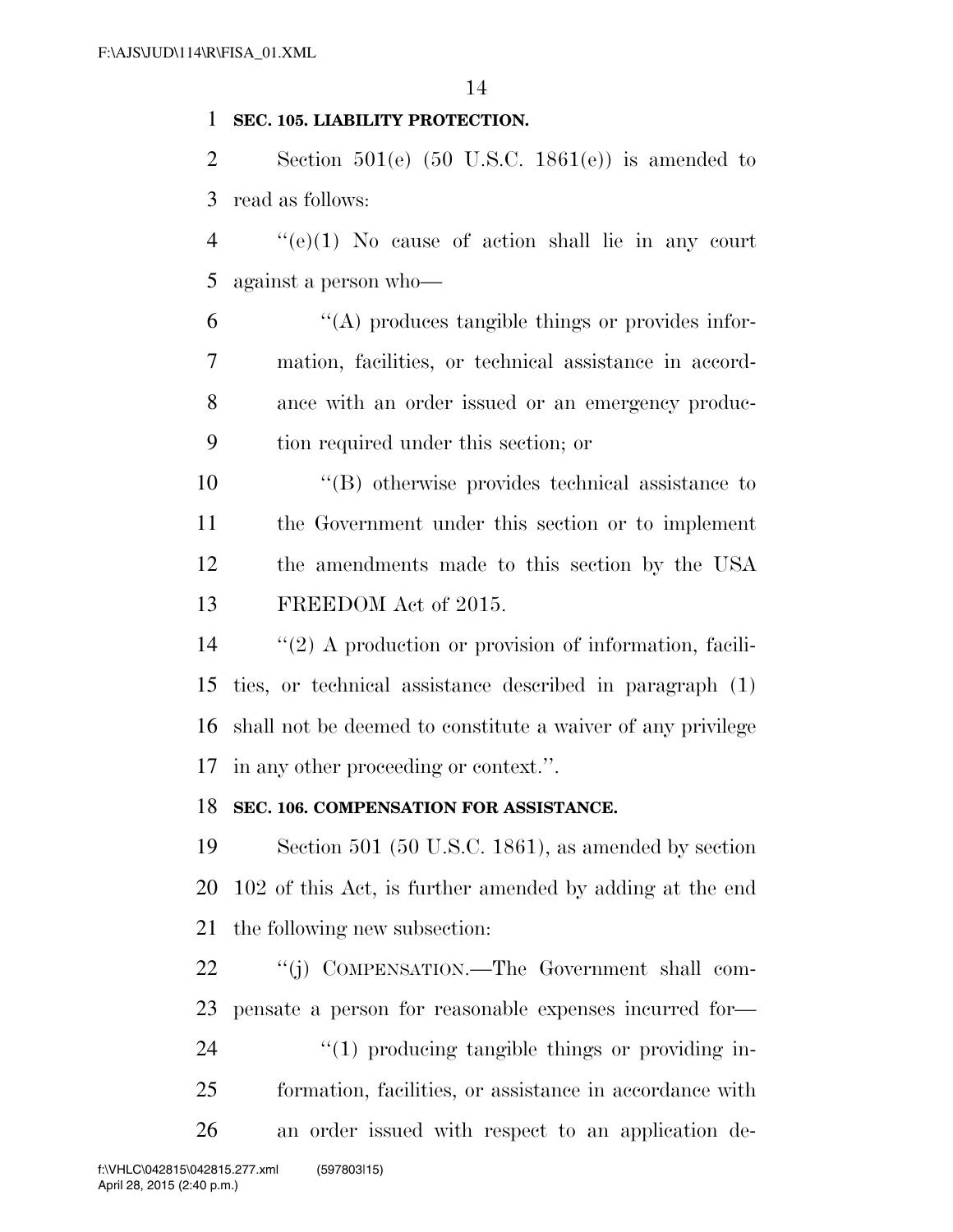1 scribed in subsection  $(b)(2)(C)$  or an emergency pro- duction under subsection (i) that, to comply with subsection (i)(1)(D), requires an application de-4 scribed in subsection  $(b)(2)(C)$ ; or

 ''(2) otherwise providing technical assistance to the Government under this section or to implement the amendments made to this section by the USA FREEDOM Act of 2015.''.

#### **SEC. 107. DEFINITIONS.**

 Section 501 (50 U.S.C. 1861), as amended by section 106 of this Act, is further amended by adding at the end the following new subsection:

13 "(k) DEFINITIONS.—In this section:

 $\frac{1}{2}$  (1) In GENERAL.—The terms 'foreign power', 'agent of a foreign power', 'international terrorism', 'foreign intelligence information', 'Attorney General', 'United States person', 'United States', 'person', and 'State' have the meanings provided those terms in section 101.

20 "(2) ADDRESS.—The term 'address' means a physical address or electronic address, such as an electronic mail address or temporarily assigned net- work address (including an Internet protocol ad-dress).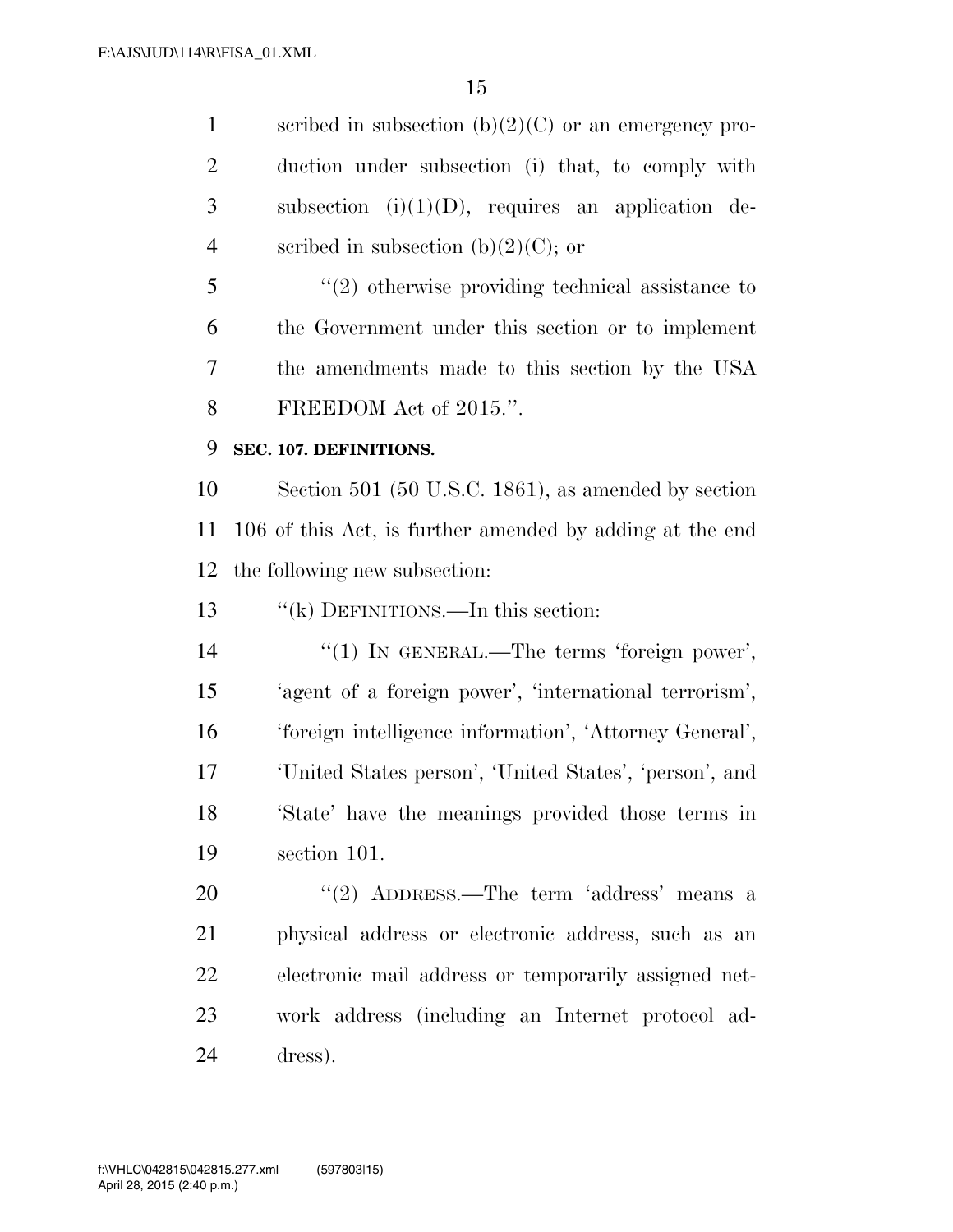| $\mathbf{1}$   | "(3) CALL DETAIL RECORD.—The term 'call de-    |
|----------------|------------------------------------------------|
| $\overline{2}$ | tail record'—                                  |
| 3              | "(A) means session-identifying information     |
| $\overline{4}$ | (including an originating or terminating tele- |
| 5              | phone number, an International Mobile Sub-     |
| 6              | scriber Identity number, or an International   |
| 7              | Mobile Station Equipment Identity number), a   |
| 8              | telephone calling card number, or the time or  |
| 9              | duration of a call; and                        |
| 10             | $\lq\lq (B)$ does not include—                 |
| 11             | "(i) the contents (as defined in section)"     |
| 12             | $2510(8)$ of title 18, United States Code) of  |
| 13             | any communication;                             |
| 14             | "(ii) the name, address, or financial          |
| 15             | information of a subscriber or customer; or    |
| 16             | "(iii) cell site location or global posi-      |
| 17             | tioning system information.                    |
| 18             | "(4) SPECIFIC SELECTION TERM.-                 |
| 19             | $\lq\lq$ (A) TANGIBLE THINGS.—                 |
| 20             | "(i) IN GENERAL.—Except as pro-                |
| 21             | vided in subparagraph (B), a 'specific se-     |
| 22             | lection term'—                                 |
| 23             | $\lq (I)$ is a term that specifically          |
| 24             | identifies a person, account, address,         |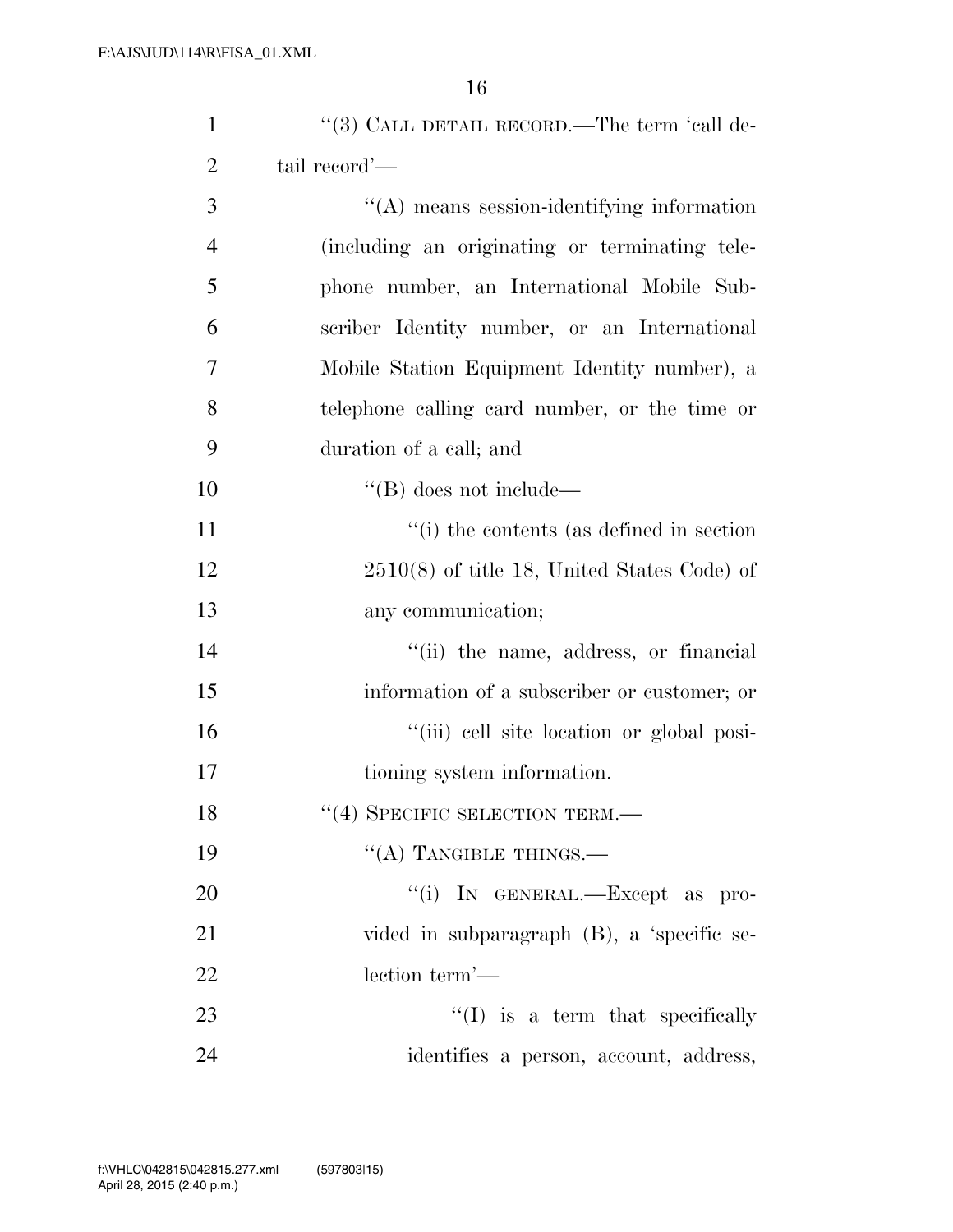| $\mathbf{1}$<br>or personal device, or any other spe-     |
|-----------------------------------------------------------|
| $\mathbf{2}$<br>cific identifier; and                     |
| $\mathfrak{Z}$<br>"(II) is used to limit, to the          |
| $\overline{4}$<br>greatest extent reasonably practicable, |
| 5<br>the scope of tangible things sought                  |
| 6<br>consistent with the purpose for seek-                |
| $\tau$<br>ing the tangible things.                        |
| 8<br>"(ii) LIMITATION.—A specific selec-                  |
| 9<br>tion term under clause (i) does not include          |
| 10<br>an identifier that does not limit, to the           |
| 11<br>greatest extent reasonably practicable, the         |
| 12<br>scope of tangible things sought consistent          |
| 13<br>with the purpose for seeking the tangible           |
| 14<br>things, such as an identifier that—                 |
| 15<br>"(I) identifies an electronic com-                  |
| 16<br>munication service provider (as that                |
| 17<br>term is defined in section 701) or a                |
| 18<br>provider of remote computing service                |
| 19<br>(as that term is defined in section                 |
| 20<br>2711 of title 18, United States Code),              |
| 21<br>when not used as part of a specific                 |
| 22<br>identifier as described in clause (i),              |
| 23<br>unless the provider is itself a subject             |
| 24<br>of an authorized investigation for                  |
| 25<br>which the specific selection term is                |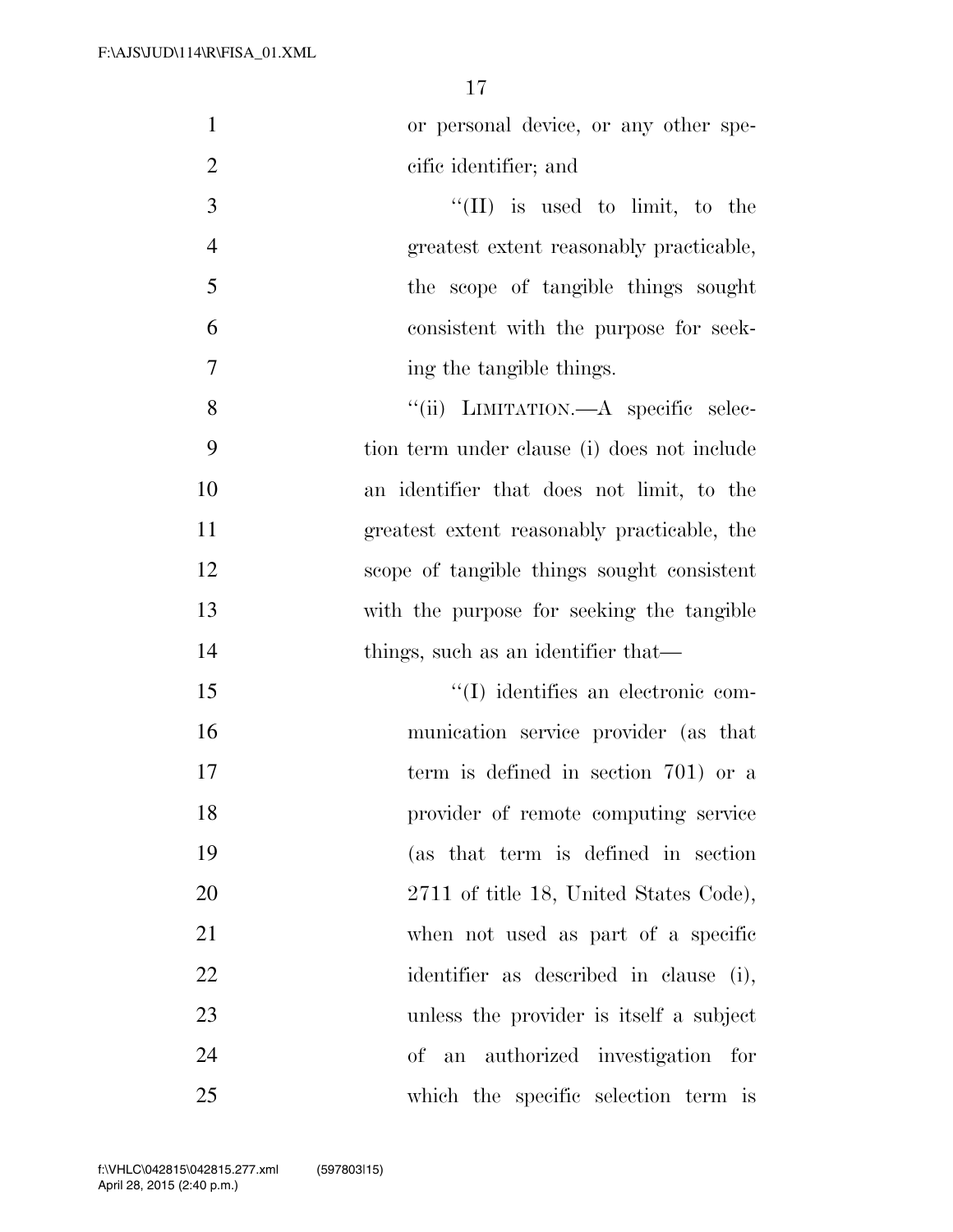used as the basis for the production;

| $\overline{c}$ | or                                                   |
|----------------|------------------------------------------------------|
| 3              | $\lq\lq$ (II) identifies a broad geo-                |
| $\overline{4}$ | graphic region, including the United                 |
| 5              | States, a city, a county, a State, a zip             |
| 6              | code, or an area code, when not used                 |
| $\tau$         | as part of a specific identifier as de-              |
| 8              | scribed in clause (i).                               |
| 9              | ``(iii)<br>RULE OF CONSTRUCTION.                     |
| 10             | Nothing in this paragraph shall be con-              |
| 11             | strued to preclude the use of multiple               |
| 12             | terms or identifiers to meet the require-            |
| 13             | ments of clause (i).                                 |
| 14             | "(B) CALL DETAIL RECORD APPLICA-                     |
| 15             | TIONS.—For purposes of an application sub-           |
| 16             | mitted under subsection (b) $(2)(C)$ , the term      |
| 17             | 'specific selection term' means a term that spe-     |
| 18             | cifically identifies an individual, account, or per- |
| 19             | sonal device."                                       |
| 20             | SEC. 108. INSPECTOR GENERAL REPORTS ON BUSINESS      |
| 21             | <b>RECORDS ORDERS.</b>                               |
| 22             | Section 106A of the USA PATRIOT Improvement          |
| 23             | and Reauthorization Act of 2005 (Public Law 109–177; |
| 24             | $120$ Stat. $200$ is amended—                        |
| 25             | $(1)$ in subsection $(b)$ —                          |
|                |                                                      |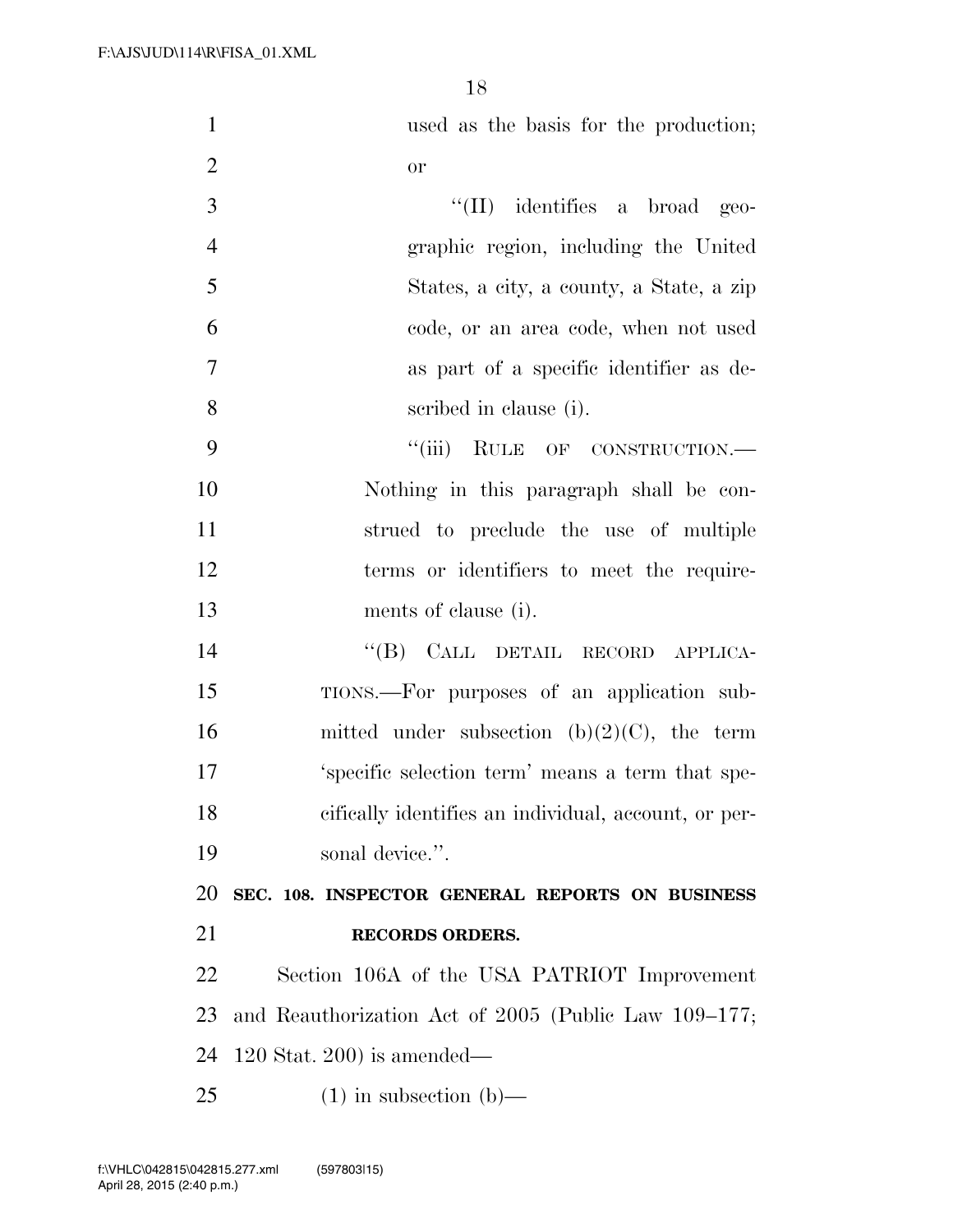| $\mathbf{1}$   | $(A)$ in paragraph $(1)$ , by inserting "and            |
|----------------|---------------------------------------------------------|
| $\overline{2}$ | calendar years 2012 through 2014" after                 |
| 3              | " $2006$ ";                                             |
| $\overline{4}$ | $(B)$ by striking paragraphs $(2)$ and $(3)$ ;          |
| 5              | (C) by redesignating paragraphs (4) and                 |
| 6              | $(5)$ as paragraphs $(2)$ and $(3)$ , respectively; and |
| 7              | (D) in paragraph (3) (as so redesig-                    |
| 8              | $nated)$ —                                              |
| 9              | (i) by striking subparagraph $(C)$ and                  |
| 10             | inserting the following new subparagraph.               |
| 11             | "(C) with respect to calendar years $2012$              |
| 12             | through 2014, an examination of the minimiza-           |
| 13             | tion procedures used in relation to orders under        |
| 14             | section 501 of the Foreign Intelligence Surveil-        |
| 15             | lance Act of $1978$ (50 U.S.C. 1861) and wheth-         |
| 16             | er the minimization procedures adequately pro-          |
| 17             | tect the constitutional rights of United States         |
| 18             | persons;"; and                                          |
| 19             | (ii) in subparagraph $(D)$ , by striking                |
| 20             | "(as such term is defined in section $3(4)$ of          |
| 21             | the National Security Act of 1947<br>- (50              |
| 22             | U.S.C. $401a(4))$ ";                                    |
| 23             | $(2)$ in subsection $(e)$ , by adding at the end the    |
| 24             | following new paragraph:                                |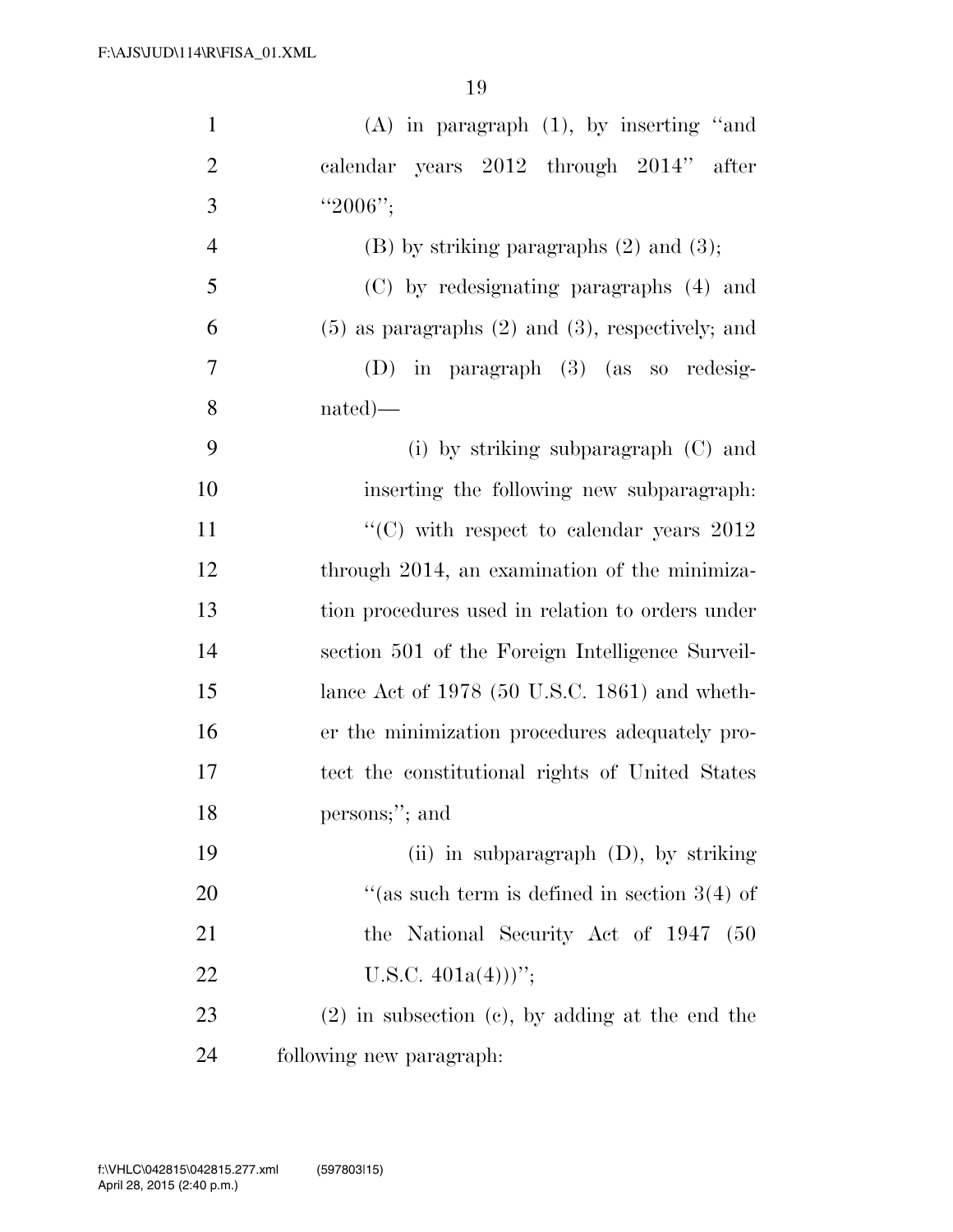| $\mathbf{1}$   | "(3) CALENDAR YEARS 2012 THROUGH 2014.—               |
|----------------|-------------------------------------------------------|
| $\overline{2}$ | Not later than 1 year after the date of enactment     |
| 3              | of the USA FREEDOM Act of 2015, the Inspector         |
| $\overline{4}$ | General of the Department of Justice shall submit     |
| 5              | to the Committee on the Judiciary and the Select      |
| 6              | Committee on Intelligence of the Senate and the       |
| 7              | Committee on the Judiciary and the Permanent Se-      |
| 8              | lect Committee on Intelligence of the House of Rep-   |
| 9              | resentatives a report containing the results of the   |
| 10             | audit conducted under subsection (a) for calendar     |
| 11             | years $2012$ through $2014$ .";                       |
| 12             | $(3)$ by redesignating subsections $(d)$ and $(e)$ as |
| 13             | subsections (e) and (f), respectively;                |
| 14             | $(4)$ by inserting after subsection $(e)$ the fol-    |
| 15             | lowing new subsection:                                |
| 16             | "(d) INTELLIGENCE ASSESSMENT.-                        |
| 17             | "(1) IN GENERAL.—For the period beginning             |
| 18             | on January 1, 2012, and ending on December 31,        |
| 19             | 2014, the Inspector General of the Intelligence Com-  |
| 20             | munity shall assess—                                  |
| 21             | $\lq\lq$ the importance of the information ac-        |
| 22             | quired under title V of the Foreign Intelligence      |
| 23             | Surveillance Act of 1978 (50 U.S.C. 1861 et           |
| 24             | seq.) to the activities of the intelligence commu-    |
| 25             | nity;                                                 |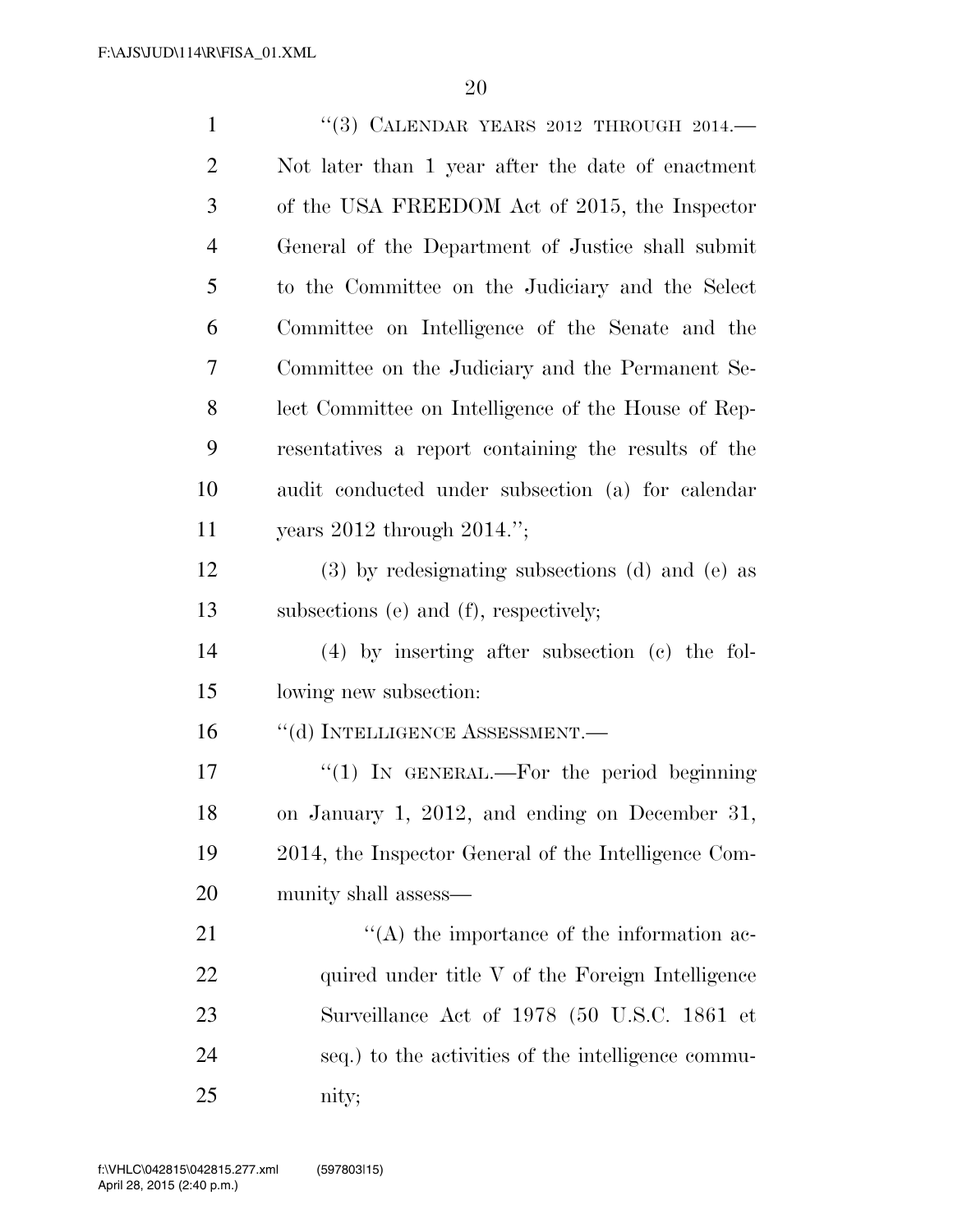1 ''(B) the manner in which that information was collected, retained, analyzed, and dissemi- nated by the intelligence community;  $\langle ^{\prime}(C) \rangle$  the minimization procedures used by elements of the intelligence community under such title and whether the minimization proce- dures adequately protect the constitutional rights of United States persons; and

 $"({\rm D})$  any minimization procedures pro- posed by an element of the intelligence commu- nity under such title that were modified or de- nied by the court established under section 13 103(a) of such Act (50 U.S.C. 1803(a)).

 $(2)$  SUBMISSION DATE FOR ASSESSMENT. Not later than 180 days after the date on which the Inspector General of the Department of Justice sub- mits the report required under subsection (c)(3), the Inspector General of the Intelligence Community shall submit to the Committee on the Judiciary and the Select Committee on Intelligence of the Senate and the Committee on the Judiciary and the Perma- nent Select Committee on Intelligence of the House of Representatives a report containing the results of the assessment for calendar years 2012 through 2014.'';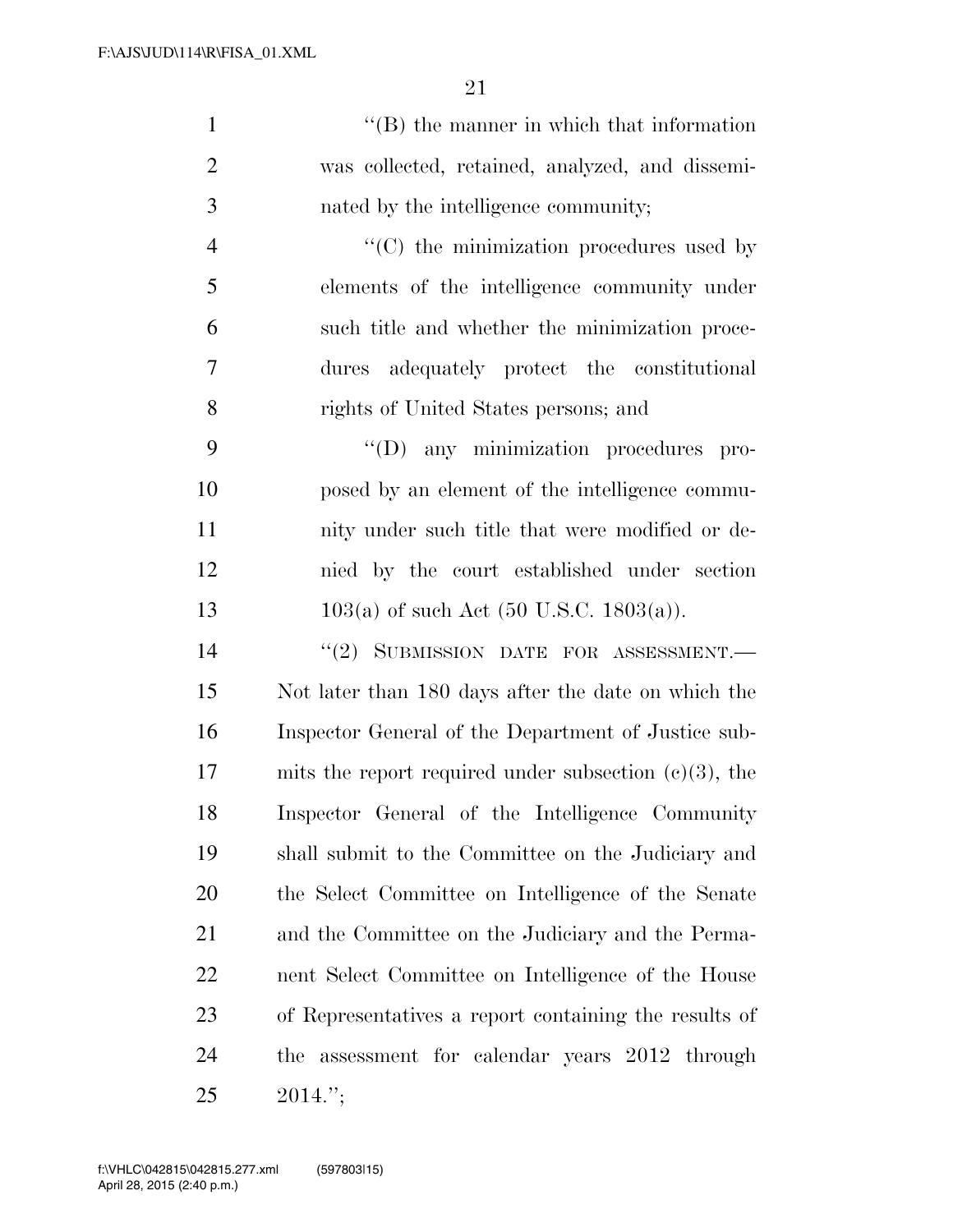| $\mathbf{1}$     | $(5)$ in subsection (e), as redesignated by para-    |
|------------------|------------------------------------------------------|
| $\overline{2}$   | graph $(3)$ —                                        |
| 3                | $(A)$ in paragraph $(1)$ —                           |
| $\overline{4}$   | (i) by striking "a report under sub-                 |
| 5                | section (c)(1) or (c)(2)" and inserting "any         |
| 6                | report under subsection (c) or $(d)$ "; and          |
| $\boldsymbol{7}$ | (ii) by striking "Inspector General of               |
| 8                | the Department of Justice" and inserting             |
| 9                | "Inspector General of the Department of              |
| 10               | Justice, the Inspector General of the Intel-         |
| 11               | Community, and any Inspector<br>ligence              |
| 12               | General of an element of the intelligence            |
| 13               | community that prepares a report to assist           |
| 14               | the Inspector General of the Department              |
| 15               | of Justice or the Inspector General of the           |
| 16               | Intelligence Community in complying with             |
| 17               | the requirements of this section"; and               |
| 18               | $(B)$ in paragraph $(2)$ , by striking "the re-      |
| 19               | ports submitted under subsections $(e)(1)$ and       |
| 20               | $(e)(2)$ " and inserting "any report submitted"      |
| 21               | under subsection (c) or $(d)$ ";                     |
| 22               | $(6)$ in subsection $(f)$ , as redesignated by para- |
| 23               | $graph(3)$ —                                         |
| 24               | (A) by striking "The reports submitted               |
| 25               | under subsections (c)(1) and (c)(2)" and insert-     |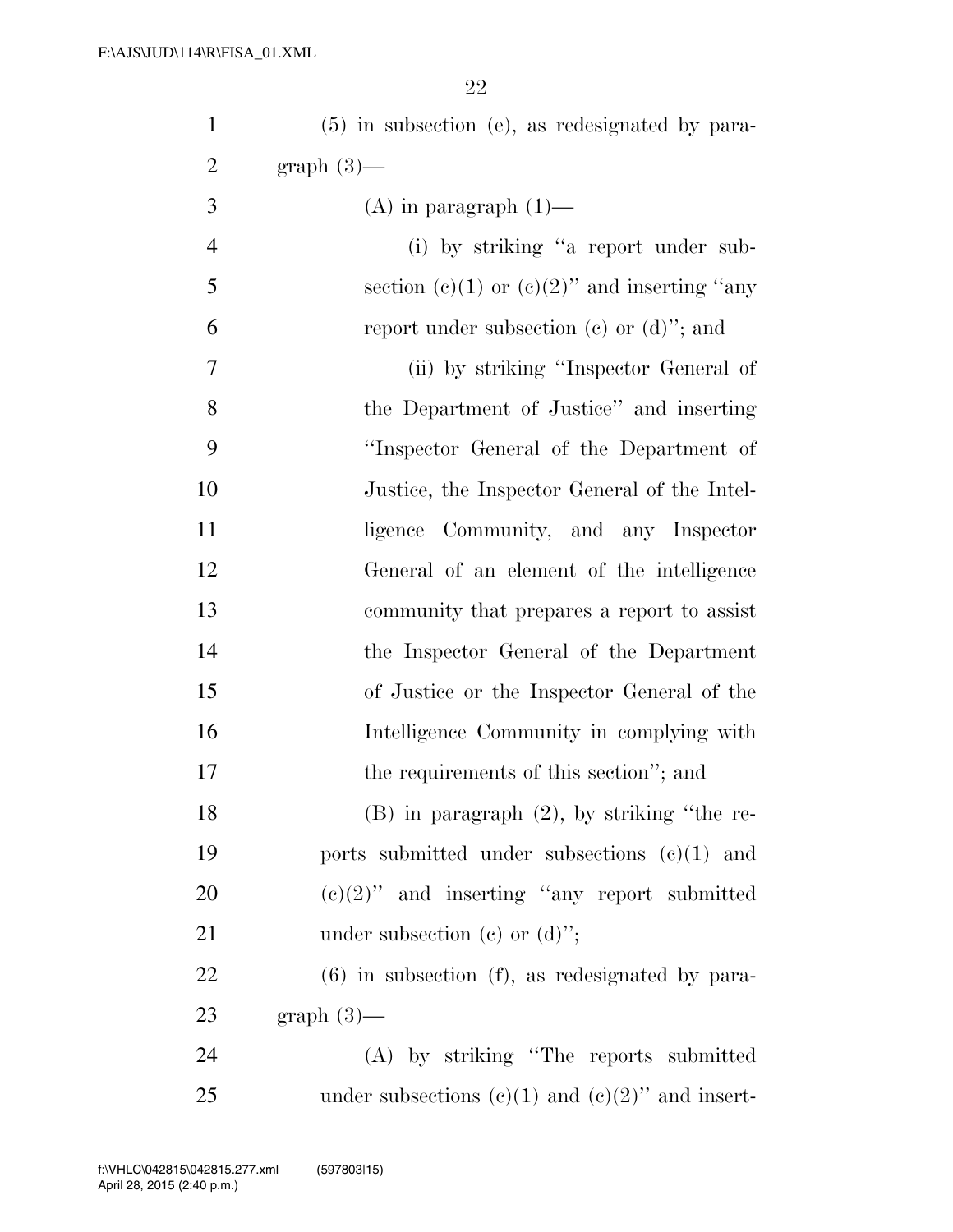| $\mathbf{1}$   | ing "Each report submitted under subsection                 |
|----------------|-------------------------------------------------------------|
| $\overline{2}$ | $(e)$ "; and                                                |
| 3              | (B) by striking "subsection $(d)(2)$ " and in-              |
| $\overline{4}$ | serting "subsection $(e)(2)$ "; and                         |
| 5              | (7) by adding at the end the following new sub-             |
| 6              | section:                                                    |
| 7              | "(g) DEFINITIONS.—In this section:                          |
| 8              | "(1) INTELLIGENCE COMMUNITY.—The term                       |
| 9              | 'intelligence community' has the meaning given that         |
| 10             | term in section 3 of the National Security Act of           |
| 11             | 1947 (50 U.S.C. 3003).                                      |
| 12             | $"(2)$ UNITED STATES PERSON.—The<br>term                    |
| 13             | United States person' has the meaning given that            |
| 14             | term in section 101 of the Foreign Intelligence Sur-        |
| 15             | veillance Act of 1978 (50 U.S.C. 1801).".                   |
| 16             | SEC. 109. EFFECTIVE DATE.                                   |
| 17             | (a) IN GENERAL.—The amendments made by sec-                 |
|                | 18 tions 101 through 103 shall take effect on the date that |
| 19             | is 180 days after the date of the enactment of this Act.    |
| 20             | (b) RULE OF CONSTRUCTION.—Nothing in this Act               |
| 21             | shall be construed to alter or eliminate the authority of   |
| 22             | the Government to obtain an order under title V of the      |
| 23             | Foreign Intelligence Surveillance Act of 1978 (50 U.S.C.    |
| 24             | 1861 et seq.) as in effect prior to the effective date de-  |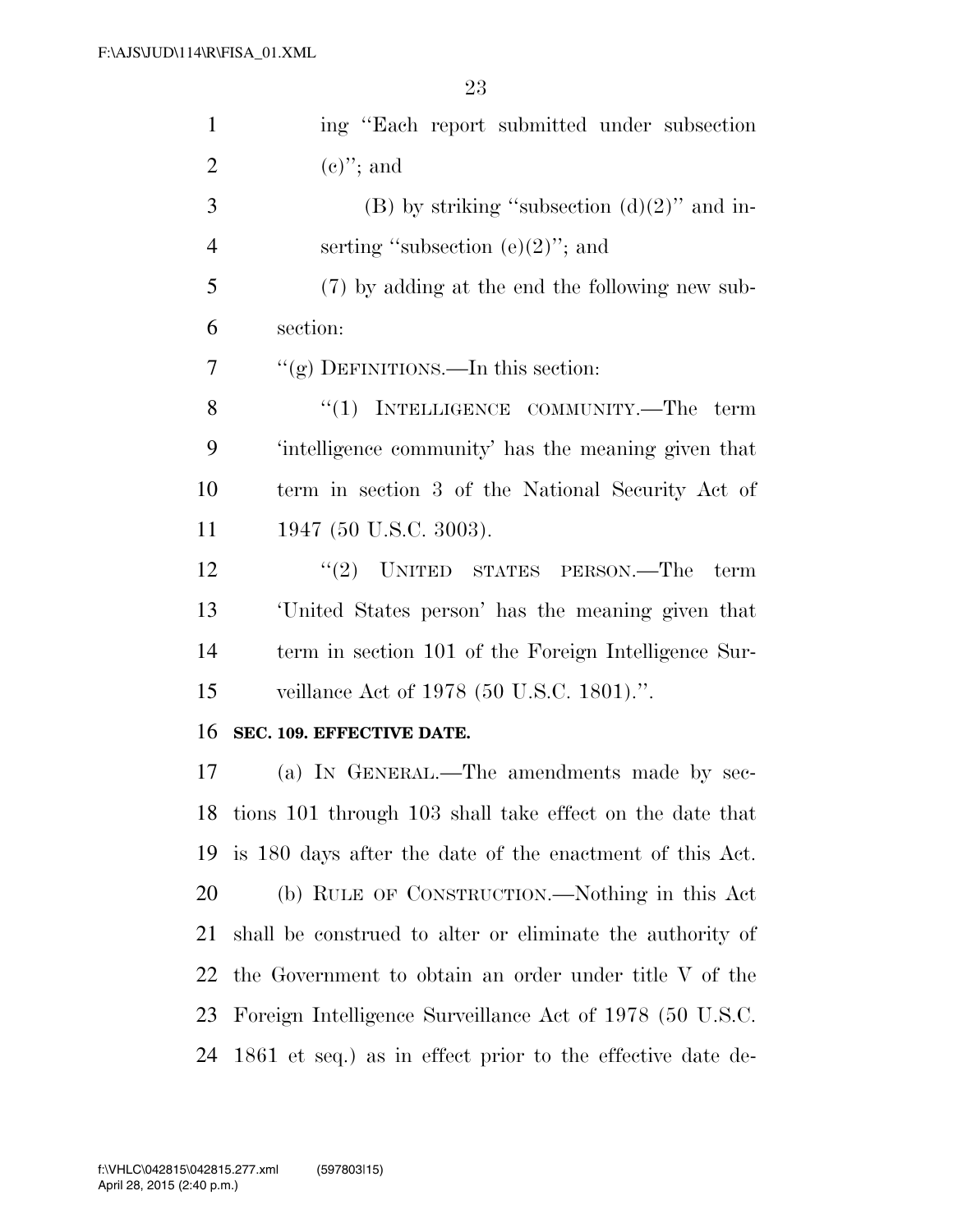scribed in subsection (a) during the period ending on such effective date.

**SEC. 110. RULE OF CONSTRUCTION.** 

 Nothing in this Act shall be construed to authorize the production of the contents (as such term is defined in section 2510(8) of title 18, United States Code) of any electronic communication from an electronic communica- tion service provider (as such term is defined in section 701(b)(4) of the Foreign Intelligence Surveillance Act of 1978 (50 U.S.C. 1881(b)(4)) under title V of the Foreign Intelligence Surveillance Act of 1978 (50 U.S.C. 1861 et seq.).

### **TITLE II—FISA PEN REGISTER AND TRAP AND TRACE DE-VICE REFORM**

**SEC. 201. PROHIBITION ON BULK COLLECTION.** 

 (a) PROHIBITION.—Section 402(c) (50 U.S.C. 18  $1842(c)$  is amended—

- (1) in paragraph (1), by striking ''; and'' and inserting a semicolon;
- (2) in paragraph (2), by striking the period at 22 the end and inserting "; and"; and

 (3) by adding at the end the following new paragraph: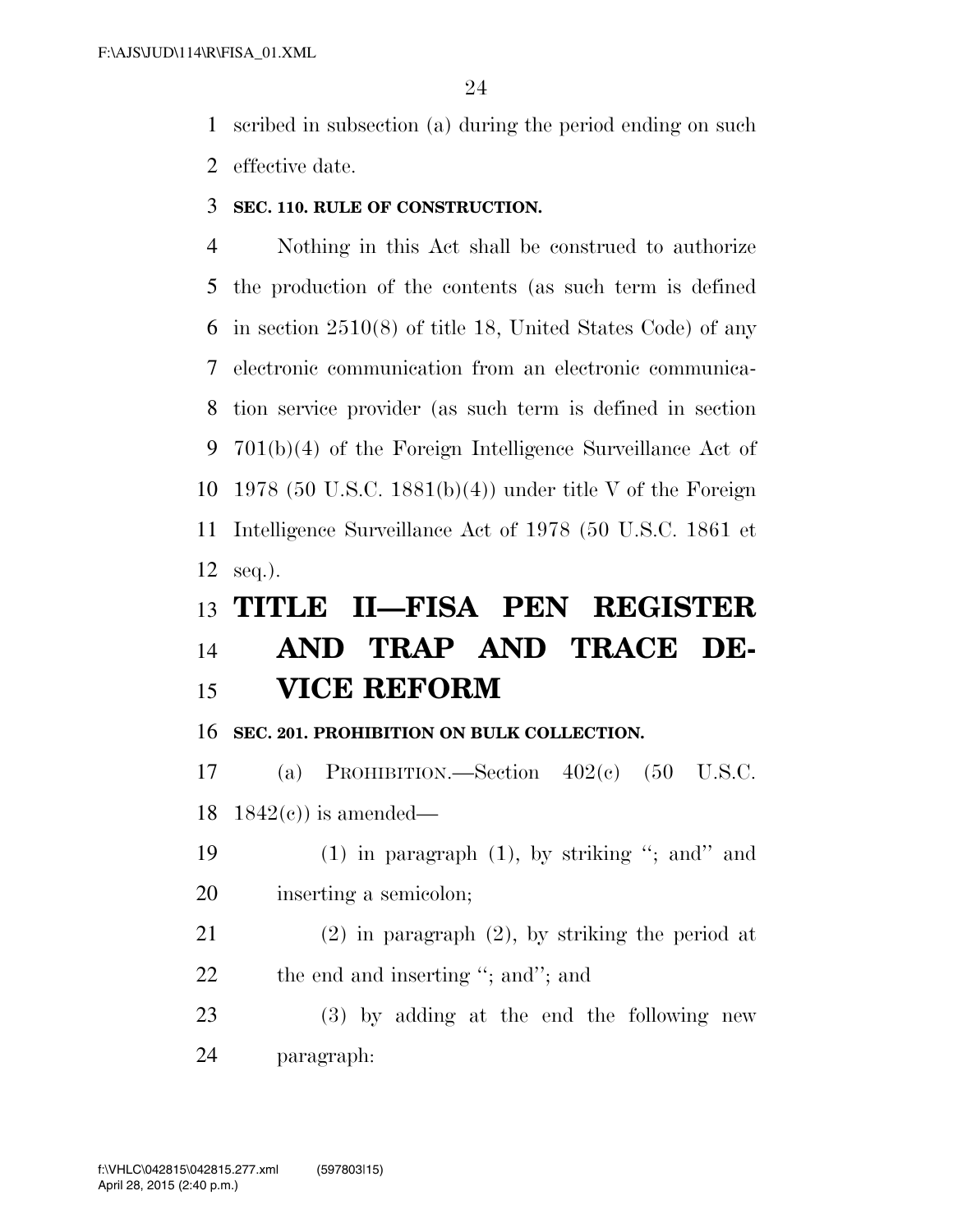| $\mathbf{1}$   | $(3)$ a specific selection term to be used as the     |
|----------------|-------------------------------------------------------|
| $\overline{2}$ | basis for the use of the pen register or trap and     |
| 3              | trace device.".                                       |
| $\overline{4}$ | (b) DEFINITION.—Section $401$ (50 U.S.C. 1841) is     |
| 5              | amended by adding at the end the following new para-  |
| 6              | graph:                                                |
| 7              | $\lq(4)$ (A) The term 'specific selection term'—      |
| 8              | "(i) is a term that specifically identifies a         |
| 9              | person, account, address, or personal device, or      |
| 10             | any other specific identifier; and                    |
| 11             | "(ii) is used to limit, to the greatest extent        |
| 12             | reasonably practicable, the scope of information      |
| 13             | sought, consistent with the purpose for seeking       |
| 14             | the use of the pen register or trap and trace de-     |
| 15             | vice.                                                 |
| 16             | "(B) A specific selection term under subpara-         |
| 17             | graph (A) does not include an identifier that does    |
| 18             | not limit, to the greatest extent reasonably prac-    |
| 19             | ticable, the scope of information sought, consistent  |
| 20             | with the purpose for seeking the use of the pen reg-  |
| 21             | ister or trap and trace device, such as an identifier |
| 22             | that-                                                 |
| 23             | "(i) identifies an electronic communication           |
| 24             | service provider (as that term is defined in sec-     |
| 25             | tion 701) or a provider of remote computing           |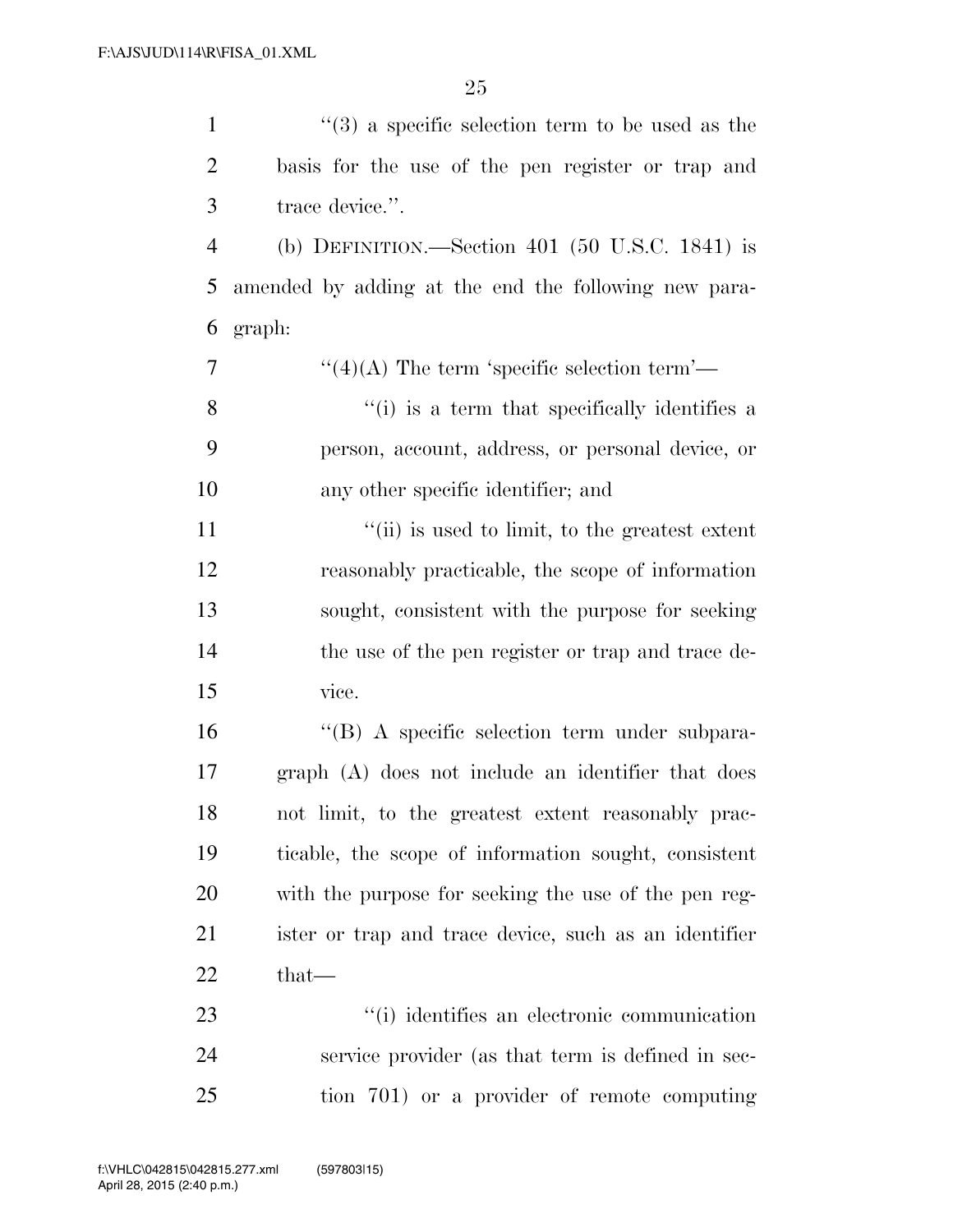| $\mathbf{1}$   | service (as that term is defined in section $2711$ )  |
|----------------|-------------------------------------------------------|
| $\overline{2}$ | of title 18, United States Code), when not used       |
| 3              | as part of a specific identifier as described in      |
| $\overline{4}$ | subparagraph $(A)$ , unless the provider is itself    |
| 5              | a subject of an authorized investigation for          |
| 6              | which the specific selection term is used as the      |
| 7              | basis for the use; or                                 |
| 8              | "(ii) identifies a broad geographic region,           |
| 9              | including the United States, a city, a county, a      |
| 10             | State, a zip code, or an area code, when not          |
| 11             | used as part of a specific identifier as described    |
| 12             | in subparagraph $(A)$ .                               |
| 13             | "(C) For purposes of subparagraph $(A)$ , the         |
| 14             | term 'address' means a physical address or elec-      |
| 15             | tronic address, such as an electronic mail address or |
| 16             | temporarily assigned network address (including an    |
| 17             | Internet protocol address).                           |
| 18             | "(D) Nothing in this paragraph shall be con-          |
| 19             | strued to preclude the use of multiple terms or iden- |
| 20             | tifiers to meet the requirements of subparagraph      |
| 21             | $(A).$ ".                                             |
| 22             | SEC. 202. PRIVACY PROCEDURES.                         |

 (a) IN GENERAL.—Section 402 (50 U.S.C. 1842) is amended by adding at the end the following new sub-section: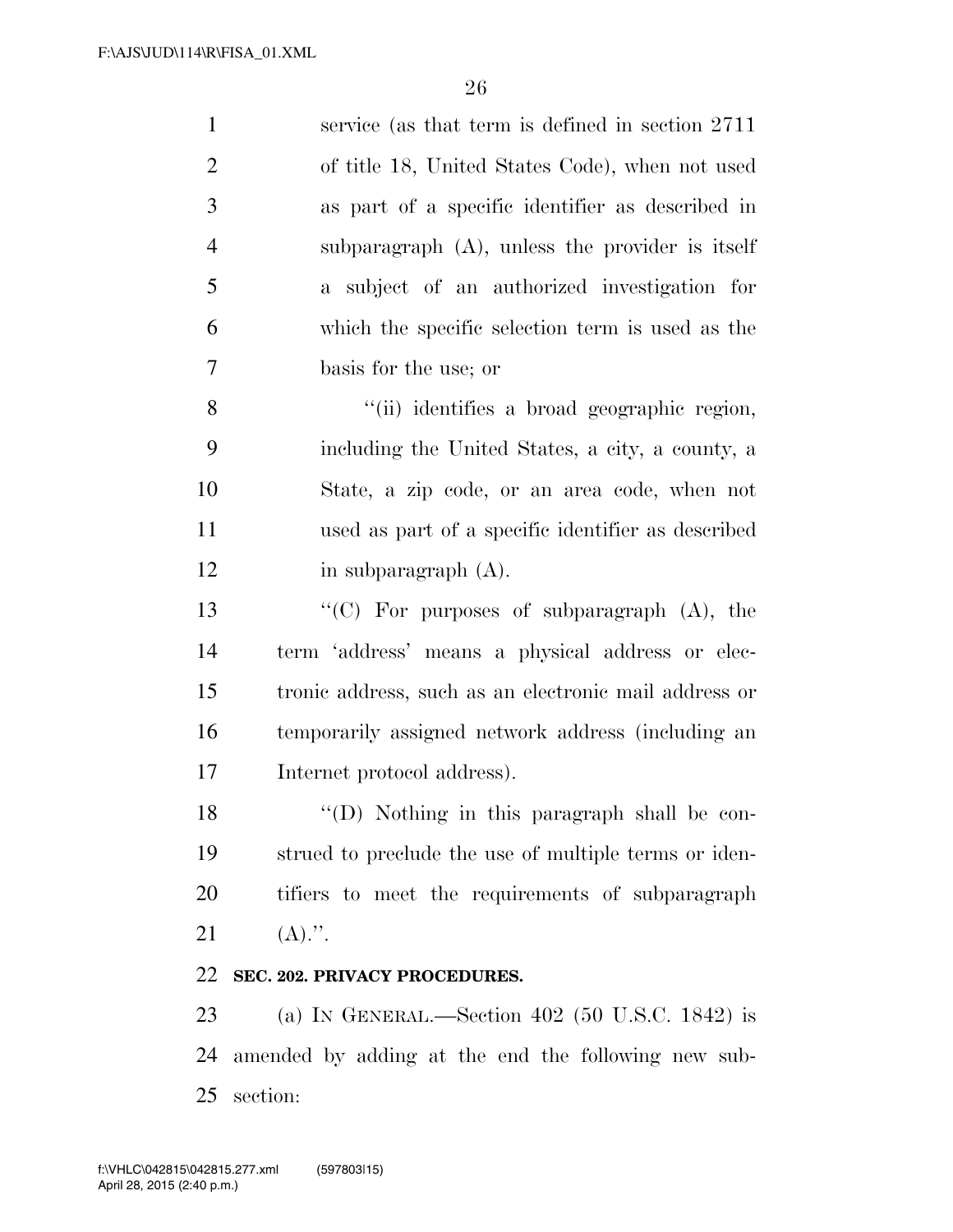''(h) PRIVACY PROCEDURES.—

2 "(1) IN GENERAL.—The Attorney General shall ensure that appropriate policies and procedures are in place to safeguard nonpublicly available informa- tion concerning United States persons that is col- lected through the use of a pen register or trap and trace device installed under this section. Such poli- cies and procedures shall, to the maximum extent practicable and consistent with the need to protect national security, include privacy protections that apply to the collection, retention, and use of infor-mation concerning United States persons.

13 "(2) RULE OF CONSTRUCTION.—Nothing in this subsection limits the authority of the court es- tablished under section 103(a) or of the Attorney General to impose additional privacy or minimization procedures with regard to the installation or use of a pen register or trap and trace device.''.

 (b) EMERGENCY AUTHORITY.—Section 403 (50 U.S.C. 1843) is amended by adding at the end the fol-lowing new subsection:

 ''(d) PRIVACY PROCEDURES.—Information collected through the use of a pen register or trap and trace device installed under this section shall be subject to the policies and procedures required under section 402(h).''.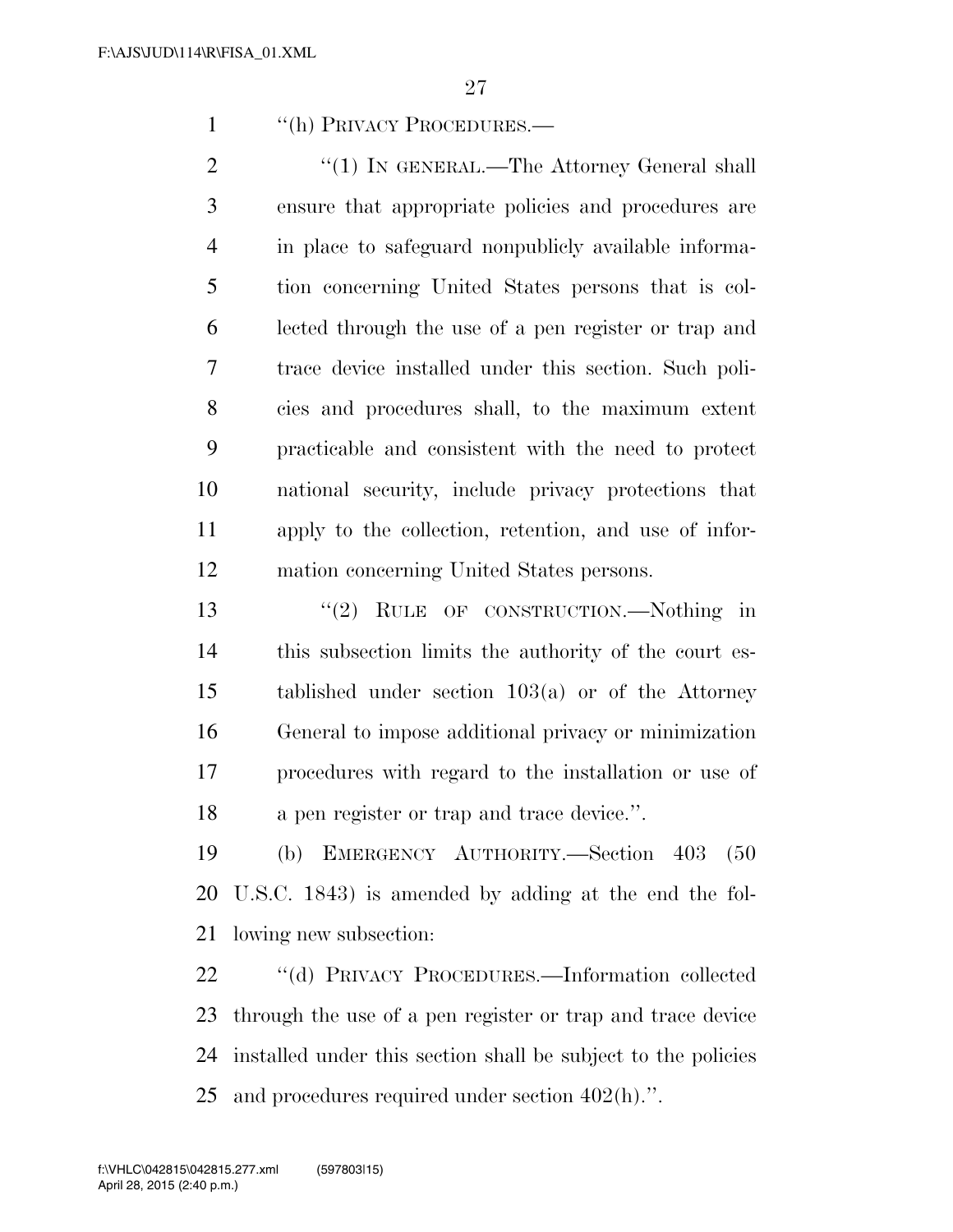# **TITLE III—FISA ACQUISITIONS TARGETING PERSONS OUT- SIDE THE UNITED STATES RE- FORMS SEC. 301. LIMITS ON USE OF UNLAWFULLY OBTAINED IN- FORMATION.**  7 Section  $702(i)(3)$  (50 U.S.C. 1881a(i)(3)) is amended by adding at the end the following new subparagraph: 9 "(D) LIMITATION ON USE OF INFORMA- TION.— 11  $''(i)$  In GENERAL.—Except as pro- vided in clause (ii), if the Court orders a correction of a deficiency in a certification or procedures under subparagraph (B), no information obtained or evidence derived pursuant to the part of the certification or procedures that has been identified by the

 Court as deficient concerning any United States person shall be received in evidence or otherwise disclosed in any trial, hearing, or other proceeding in or before any court, grand jury, department, office, agency, regulatory body, legislative committee, or other authority of the United States, a State, or political subdivision thereof, and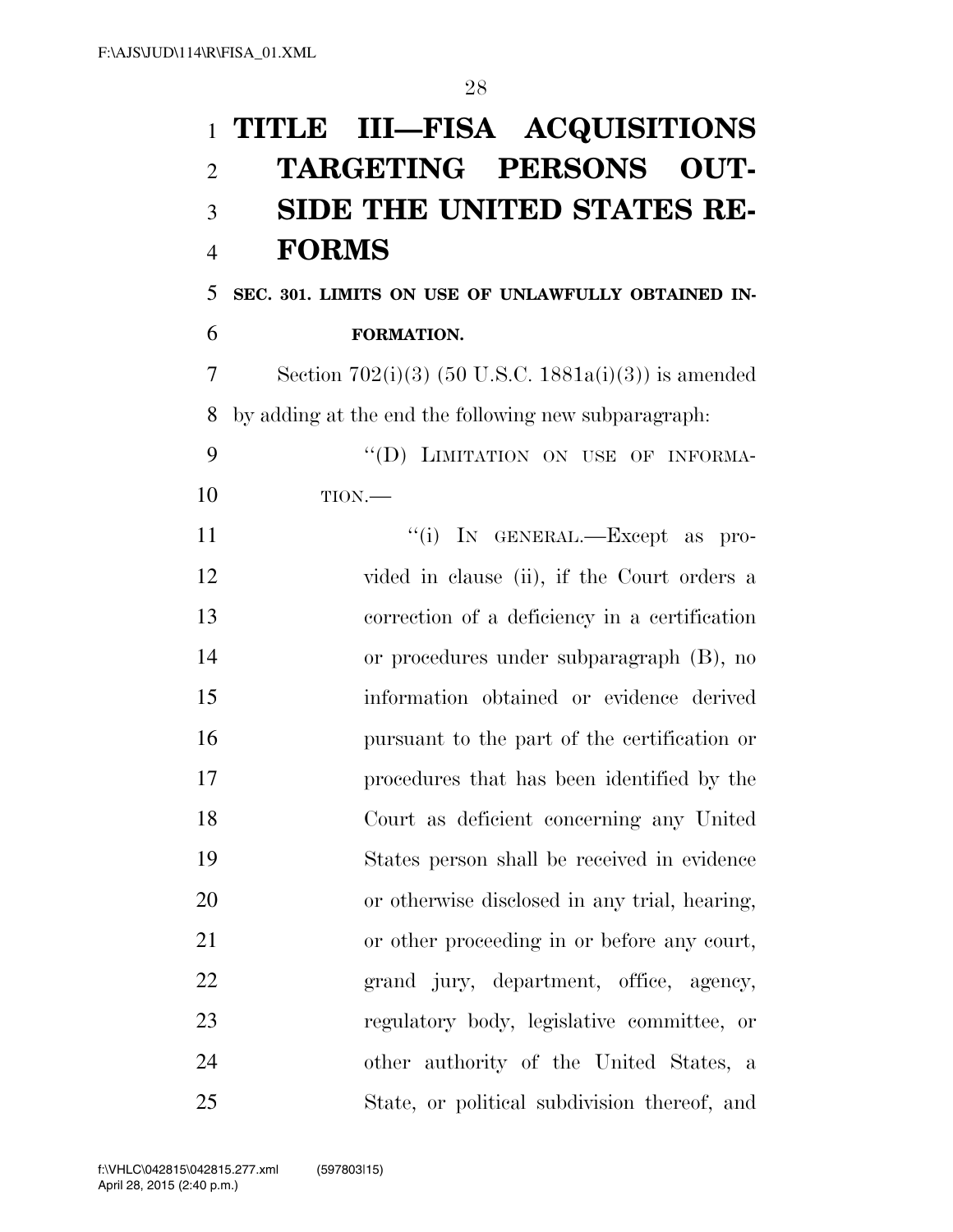| $\mathbf{1}$   | no information concerning any United              |
|----------------|---------------------------------------------------|
| $\overline{2}$ | States person acquired pursuant to such           |
| 3              | part of such certification or procedures          |
| $\overline{4}$ | shall subsequently be used or disclosed in        |
| 5              | any other manner by Federal officers or           |
| 6              | employees without the consent of the              |
| 7              | United States person, except with the ap-         |
| 8              | proval of the Attorney General if the infor-      |
| 9              | mation indicates a threat of death or seri-       |
| 10             | ous bodily harm to any person.                    |
| 11             | "(ii) EXCEPTION.—If the Government                |
| 12             | corrects any deficiency identified by the         |
| 13             | order of the Court under subparagraph             |
| 14             | (B), the Court may permit the use or dis-         |
| 15             | closure of information obtained before the        |
| 16             | date of the correction under such mini-           |
| 17             | mization procedures as the Court may ap-          |
| 18             | prove for purposes of this clause.".              |
|                | 19 TITLE IV-FOREIGN INTEL-                        |
| 20             | <b>LIGENCE</b><br><b>SURVEILLANCE</b>             |
| 21             | <b>COURT REFORMS</b>                              |
| 22             | SEC. 401. APPOINTMENT OF AMICUS CURIAE.           |
| 23             | Section 103 (50 U.S.C. 1803) is amended by adding |
| 24             | at the end the following new subsection:          |
| 25             | "(i) AMICUS CURIAE.—                              |
|                |                                                   |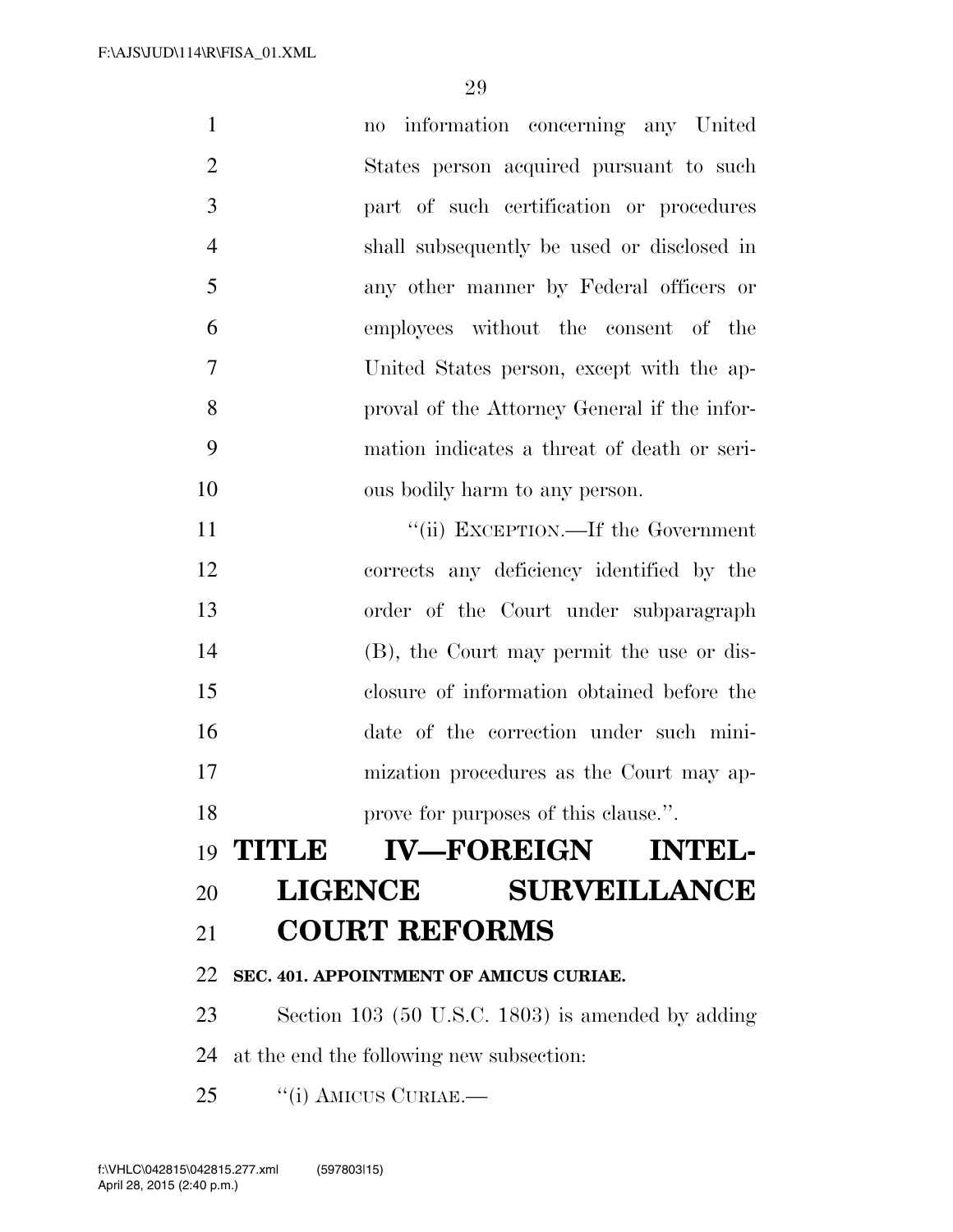1 "(1) DESIGNATION.—The presiding judges of the courts established under subsections (a) and (b) shall, not later than 180 days after the enactment of this subsection, jointly designate not fewer than 5 individuals to be eligible to serve as amicus curiae, who shall serve pursuant to rules the presiding judges may establish. In designating such individ- uals, the presiding judges may consider individuals recommended by any source, including members of the Privacy and Civil Liberties Oversight Board, the judges determine appropriate.

 ''(2) AUTHORIZATION.—A court established under subsection (a) or (b), consistent with the re- quirement of subsection (c) and any other statutory requirement that the court act expeditiously or with-in a stated time—

 $\mathcal{L}(\mathbf{A})$  shall appoint an individual who has been designated under paragraph (1) to serve as amicus curiae to assist such court in the consideration of any application for an order or review that, in the opinion of the court, pre- sents a novel or significant interpretation of the law, unless the court issues a finding that such appointment is not appropriate; and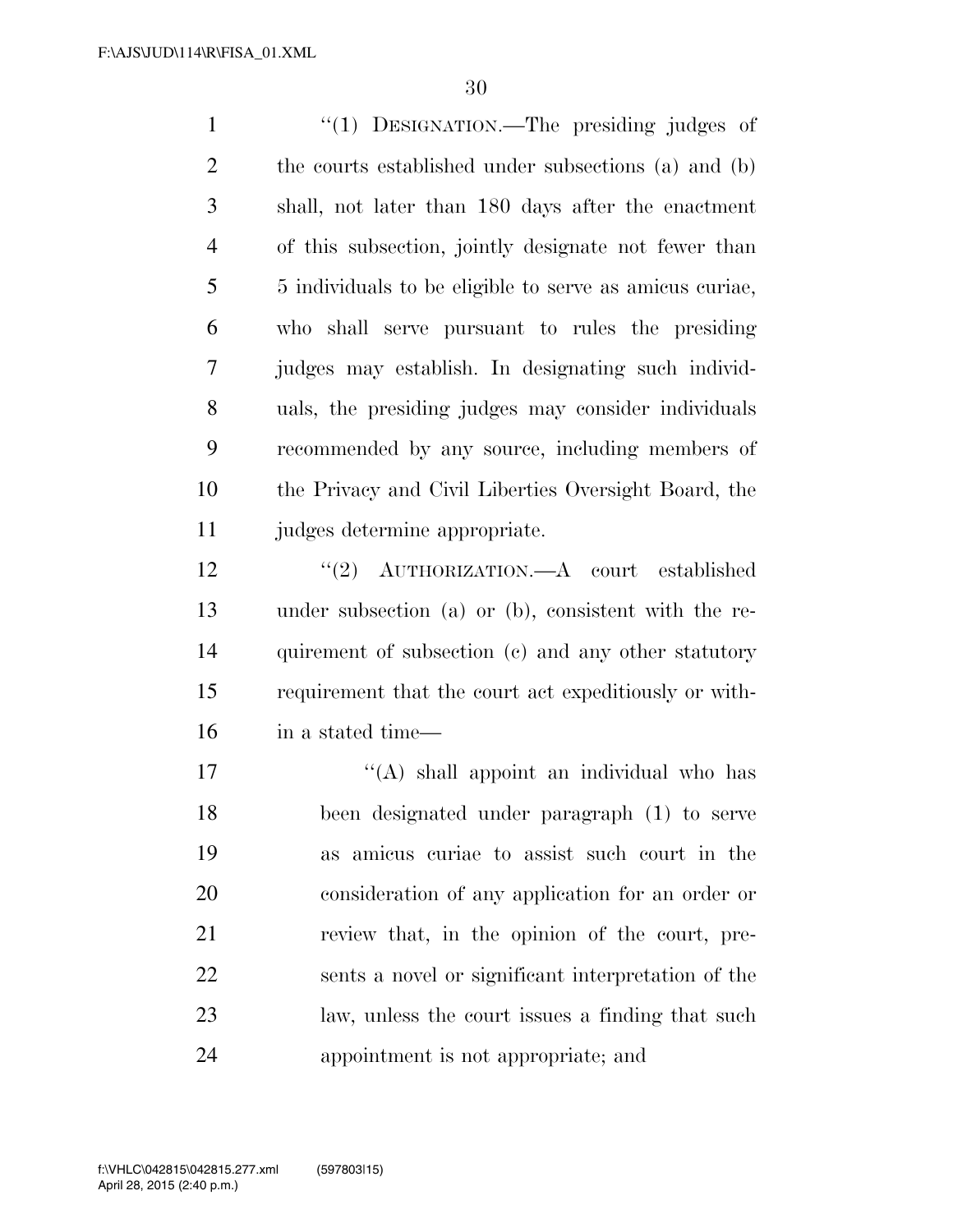1 ''(B) may appoint an individual or organi- zation to serve as amicus curiae, including to provide technical expertise, in any instance as such court deems appropriate or, upon motion, permit an individual or organization leave to file an amicus curiae brief. ''(3) QUALIFICATIONS OF AMICUS CURIAE.— ''(A) EXPERTISE.—Individuals designated under paragraph (1) shall be persons who pos-

 sess expertise in privacy and civil liberties, in- telligence collection, communications tech- nology, or any other area that may lend legal or technical expertise to a court established 14 under subsection (a) or (b).

15 "(B) SECURITY CLEARANCE.—Individuals designated pursuant to paragraph (1) shall be persons who are determined to be eligible for access to classified information necessary to participate in matters before the courts. Amicus curiae appointed by the court pursuant to para- graph (2) shall be persons who are determined to be eligible for access to classified informa- tion, if such access is necessary to participate in the matters in which they may be appointed.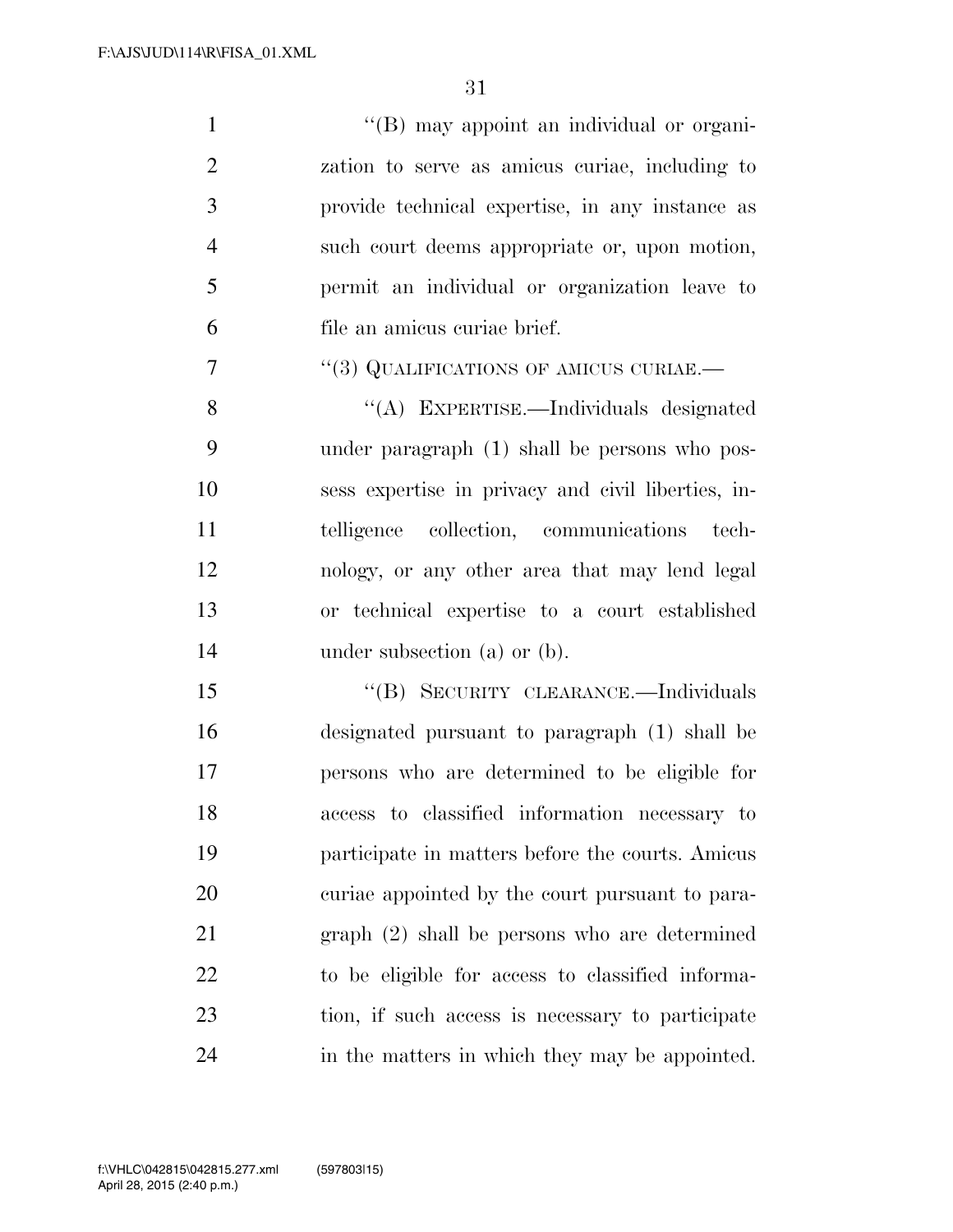| $\mathbf{1}$   | $\lq(4)$ DUTIES.—If a court established under            |
|----------------|----------------------------------------------------------|
| $\overline{2}$ | subsection (a) or (b) appoints an amicus curiae          |
| 3              | under paragraph $(2)(A)$ , the amicus curiae shall pro-  |
| $\overline{4}$ | vide to the court, as appropriate—                       |
| 5              | $\lq\lq$ legal arguments that advance the pro-           |
| 6              | tection of individual privacy and civil liberties;       |
| $\overline{7}$ | "(B) information related to intelligence                 |
| 8              | collection or communications technology; or              |
| 9              | "(C) legal arguments or information re-                  |
| 10             | garding any other area relevant to the issue             |
| 11             | presented to the court.                                  |
| 12             | $\cdot\cdot$ (5) ASSISTANCE.—An amicus curiae appointed  |
| 13             | under paragraph $(2)(A)$ may request that the court      |
| 14             | designate or appoint additional amici curiae pursu-      |
| 15             | ant to paragraph $(1)$ or paragraph $(2)$ , to be avail- |
| 16             | able to assist the amicus curiae.                        |
| 17             | $``(6)$ ACCESS TO INFORMATION.—                          |
| 18             | "(A) IN GENERAL.—If a court established                  |
| 19             | under subsection (a) or (b) appoints an amicus           |
| 20             | curiae under paragraph $(2)(A)$ , the amicus cu-         |
| 21             | riae-                                                    |
| 22             | "(i) shall have access to all relevant                   |
| 23             | legal precedent, and any application, cer-               |
| 24             | tification, petition, motion, or such other              |
| 25             | materials that the court determines are rel-             |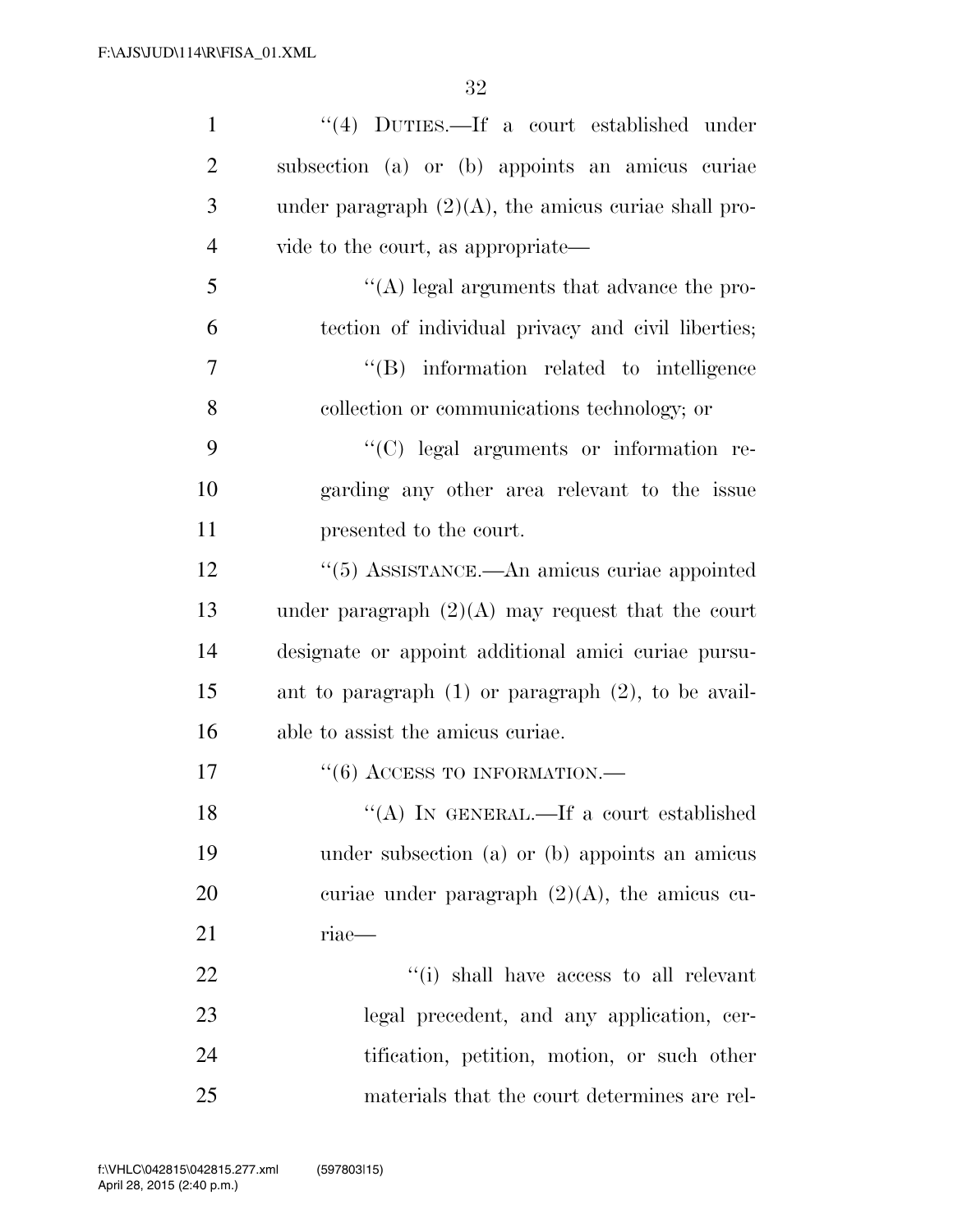| evant to the duties of the amicus curiae;       |
|-------------------------------------------------|
| and                                             |
| $\lq\lq$ (ii) may, if the court determines that |

 it is relevant to the duties of the amicus curiae, consult with any other individuals designated pursuant to paragraph (1) re- garding information relevant to any as-signed proceeding.

 ''(B) BRIEFINGS.—The Attorney General may periodically brief or provide relevant mate- rials to amicus curiae designated pursuant to paragraph (1) regarding constructions and in- terpretations of this Act and legal, techno- logical, and other issues related to actions au-thorized by this Act.

16 "(C) CLASSIFIED INFORMATION.—An ami- cus curiae designated or appointed by the court may have access to classified documents, infor- mation, and other materials or proceedings only if that individual is eligible for access to classi- fied information and to the extent consistent with the national security of the United States.

23 "(D) RULE OF CONSTRUCTION.—Nothing in this section shall be construed to require the Government to provide information to an ami-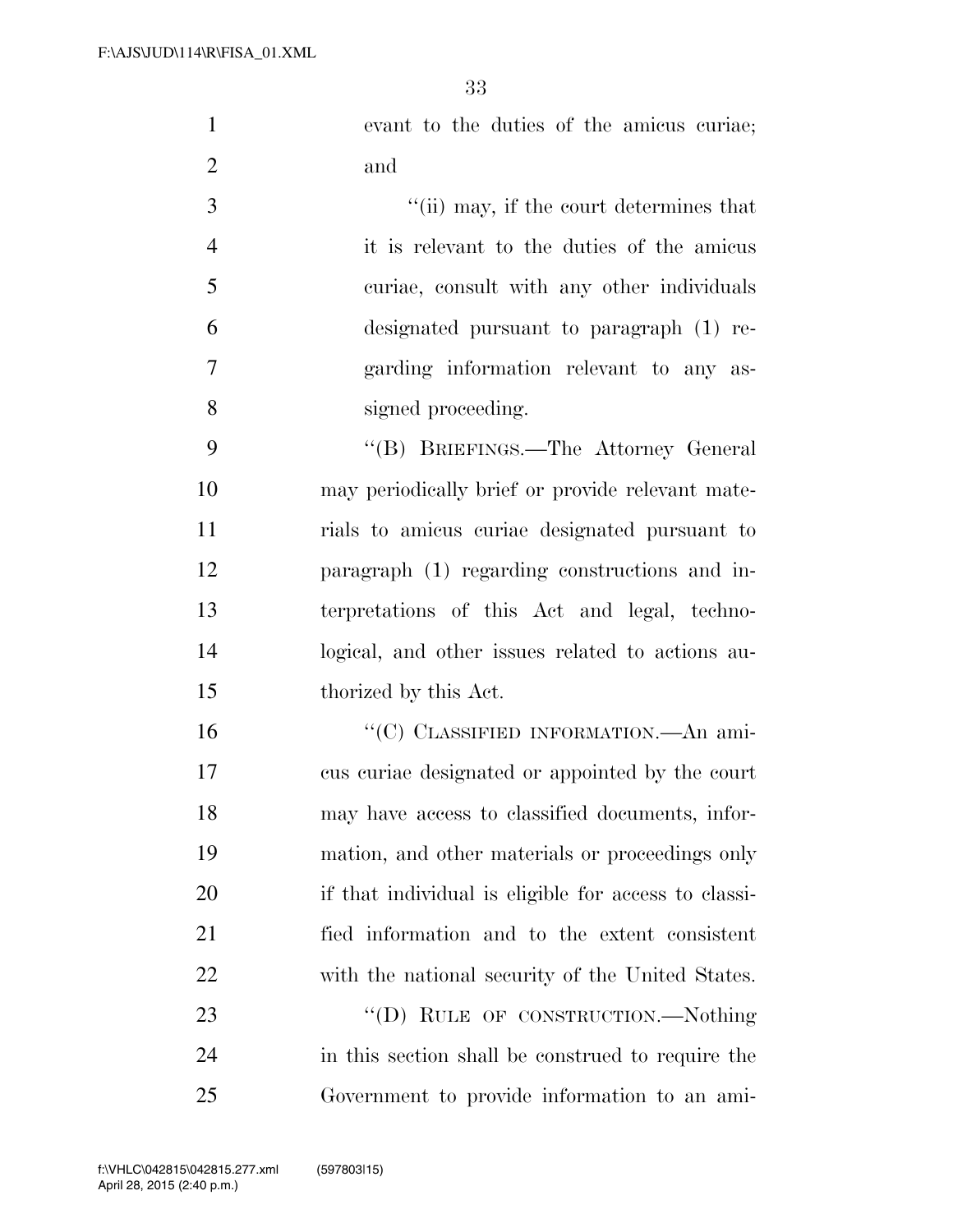cus curiae appointed by the court that is privi-leged from disclosure.

3 "(7) NOTIFICATION.—A presiding judge of a court established under subsection (a) or (b) shall notify the Attorney General of each exercise of the authority to appoint an individual to serve as amicus curiae under paragraph (2).

 ''(8) ASSISTANCE.—A court established under subsection (a) or (b) may request and receive (in- cluding on a nonreimbursable basis) the assistance of the executive branch in the implementation of this subsection.

 ''(9) ADMINISTRATION.—A court established under subsection (a) or (b) may provide for the des- ignation, appointment, removal, training, or other support for an individual appointed to serve as ami- cus curiae under paragraph (2) in a manner that is not inconsistent with this subsection.

19 "(10) RECEIPT OF INFORMATION.—Nothing in this subsection shall limit the ability of a court es- tablished under subsection (a) or (b) to request or receive information or materials from, or otherwise communicate with, the Government or amicus curiae appointed under paragraph (2) on an ex parte basis,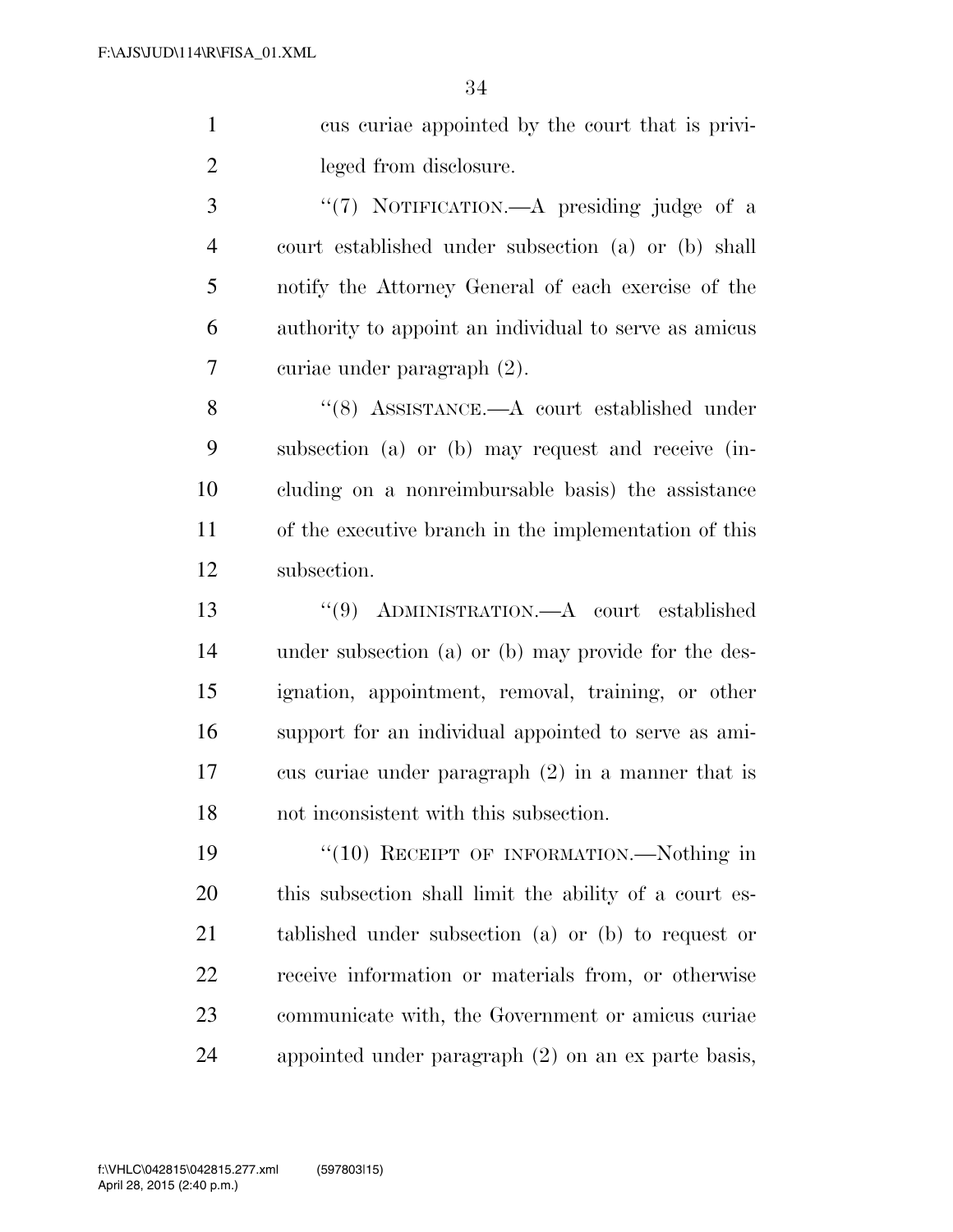nor limit any special or heightened obligation in any ex parte communication or proceeding.

 ''(j) REVIEW OF FISA COURT DECISIONS.—Fol- lowing issuance of an order under this Act, a court estab- lished under subsection (a) shall certify for review to the court established under subsection (b) any question of law that may affect resolution of the matter in controversy that the court determines warrants such review because of a need for uniformity or because consideration by the court established under subsection (b) would serve the in- terests of justice. Upon certification of a question of law under this subsection, the court established under sub- section (b) may give binding instructions or require the entire record to be sent up for decision of the entire matter in controversy.

16 "(k) REVIEW OF FISA COURT OF REVIEW DECI-SIONS.—

18 "(1) CERTIFICATION.—For purposes of section 1254(2) of title 28, United States Code, the court of review established under subsection (b) shall be considered to be a court of appeals.

22 "(2) AMICUS CURIAE BRIEFING.—Upon certifi- cation of an application under paragraph (1), the Supreme Court of the United States may appoint an amicus curiae designated under subsection (i)(1), or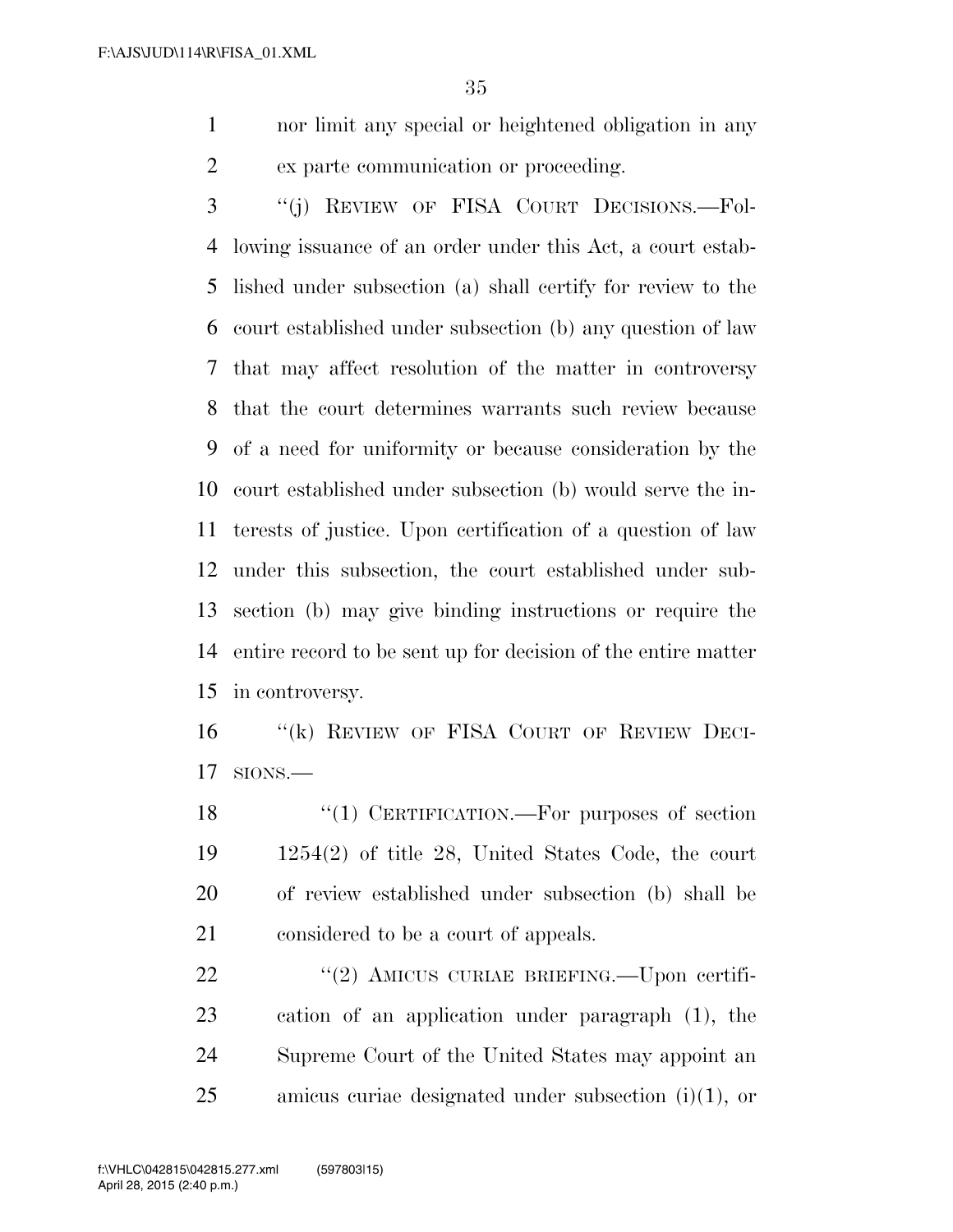| $\mathbf{1}$   | any other person, to provide briefing or other assist-       |
|----------------|--------------------------------------------------------------|
| $\overline{2}$ | ance.".                                                      |
| 3              | SEC. 402. DECLASSIFICATION OF DECISIONS, ORDERS, AND         |
| $\overline{4}$ | OPINIONS.                                                    |
| 5              | (a) DECLASSIFICATION.—Title VI (50 U.S.C. 1871               |
| 6              | et seq.) is amended—                                         |
| 7              | $(1)$ in the heading, by striking " <b>REPORT</b> -          |
| 8              | <b>ING REQUIREMENT</b> " and inserting "OVER-                |
| 9              | <b>SIGHT</b> "; and                                          |
| 10             | $(2)$ by adding at the end the following new sec-            |
| 11             | tion:                                                        |
| 12             | "SEC. 602. DECLASSIFICATION OF SIGNIFICANT DECISIONS,        |
| 13             | ORDERS, AND OPINIONS.                                        |
| 14             | DECLASSIFICATION REQUIRED.-Subject<br>$\lq( a )$<br>to       |
| 15             | subsection (b), the Director of National Intelligence, in    |
| 16             | consultation with the Attorney General, shall conduct a      |
| 17             | declassification review of each decision, order, or opinion  |
| 18             | issued by the Foreign Intelligence Surveillance Court or     |
| 19             | the Foreign Intelligence Surveillance Court of Review (as    |
| 20             |                                                              |
|                | defined in section $601(e)$ that includes a significant con- |
| 21             | struction or interpretation of any provision of law, includ- |
| 22             | ing any novel or significant construction or interpretation  |
| 23             | of the term 'specific selection term', and, consistent with  |
| 24             | that review, make publicly available to the greatest extent  |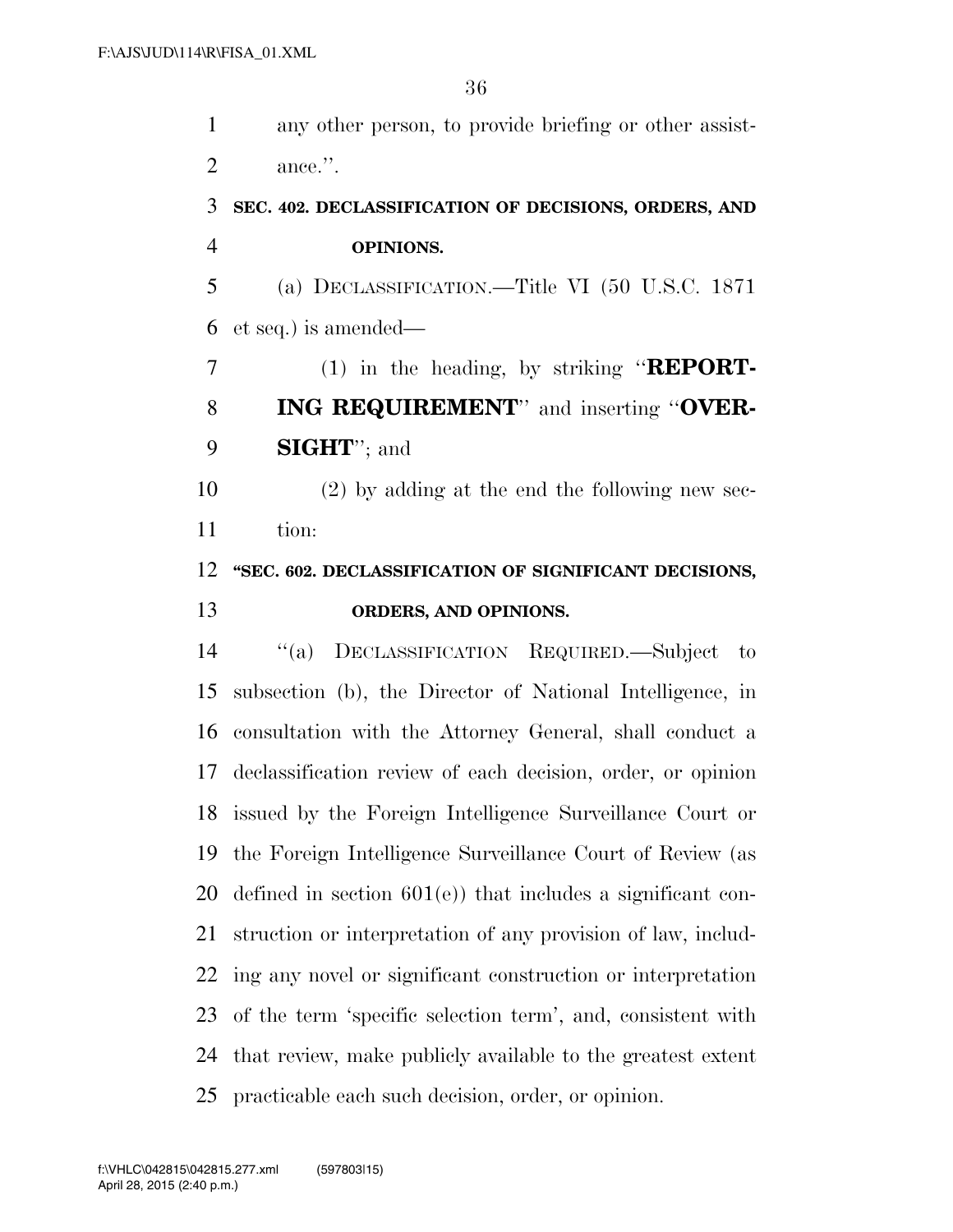''(b) REDACTED FORM.—The Director of National Intelligence, in consultation with the Attorney General, may satisfy the requirement under subsection (a) to make a decision, order, or opinion described in such subsection publicly available to the greatest extent practicable by making such decision, order, or opinion publicly available in redacted form.

 ''(c) NATIONAL SECURITY WAIVER.—The Director of National Intelligence, in consultation with the Attorney General, may waive the requirement to declassify and make publicly available a particular decision, order, or opinion under subsection (a), if—

 ''(1) the Director of National Intelligence, in consultation with the Attorney General, determines that a waiver of such requirement is necessary to protect the national security of the United States or properly classified intelligence sources or methods; and

 ''(2) the Director of National Intelligence makes publicly available an unclassified statement prepared by the Attorney General, in consultation with the Director of National Intelligence—

23  $\cdot$  (A) summarizing the significant construc- tion or interpretation of any provision of law, which shall include, to the extent consistent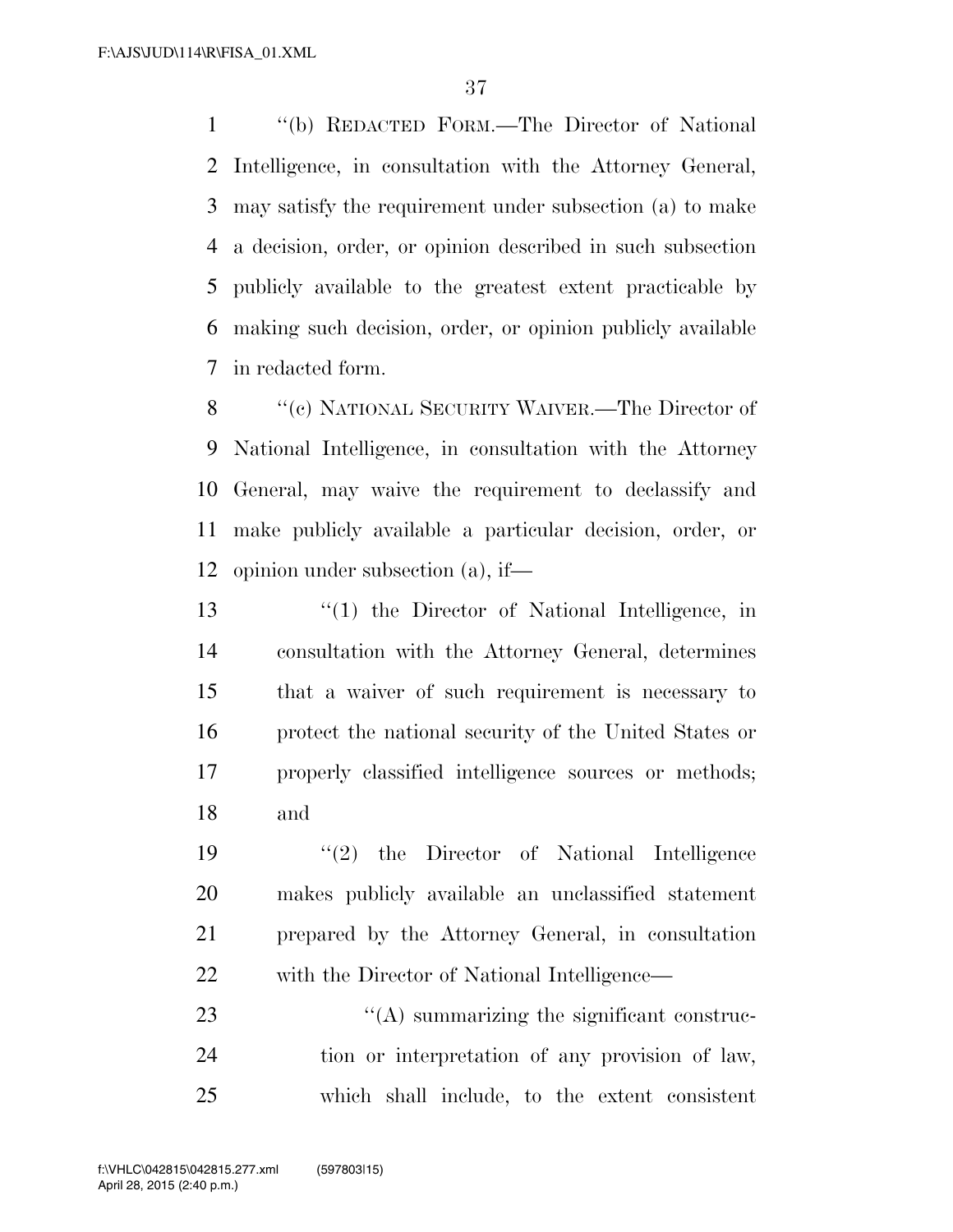| $\mathbf{1}$   | with national security, a description of the con-                             |
|----------------|-------------------------------------------------------------------------------|
| $\overline{2}$ | text in which the matter arises and any signifi-                              |
| 3              | cant construction or interpretation of any stat-                              |
| $\overline{4}$ | ute, constitutional provision, or other legal au-                             |
| 5              | thority relied on by the decision; and                                        |
| 6              | $\lq\lq$ that specifies that the statement has                                |
| 7              | been prepared by the Attorney General and                                     |
| 8              | constitutes no part of the opinion of the For-                                |
| 9              | eign Intelligence Surveillance Court or the For-                              |
| 10             | eign Intelligence Surveillance Court of Re-                                   |
| 11             | view.".                                                                       |
| 12             | (b) TABLE OF CONTENTS AMENDMENTS.—The table                                   |
| 13             | of contents in the first section is amended—                                  |
| 14             | $(1)$ by striking the item relating to title VI and                           |
| 15             | inserting the following new item:                                             |
|                | "TITLE VI-OVERSIGHT";                                                         |
| 16             | and                                                                           |
| 17             | $(2)$ by inserting after the item relating to sec-                            |
| 18             | tion 601 the following new item:                                              |
|                | "Sec. 602. Declassification of significant decisions, orders, and opinions.". |
| 19             | TITLE V—NATIONAL SECURITY                                                     |
| 20             | <b>LETTER REFORM</b>                                                          |
| 21             | SEC. 501. PROHIBITION ON BULK COLLECTION.                                     |
| 22             | (a) COUNTERINTELLIGENCE ACCESS TO TELEPHONE                                   |
| 23             | TOLL AND TRANSACTIONAL RECORDS.—Section 2709(b)                               |
| 24             | of title 18, United States Code, is amended in the matter                     |
|                | 042815.277.xml (597803115)                                                    |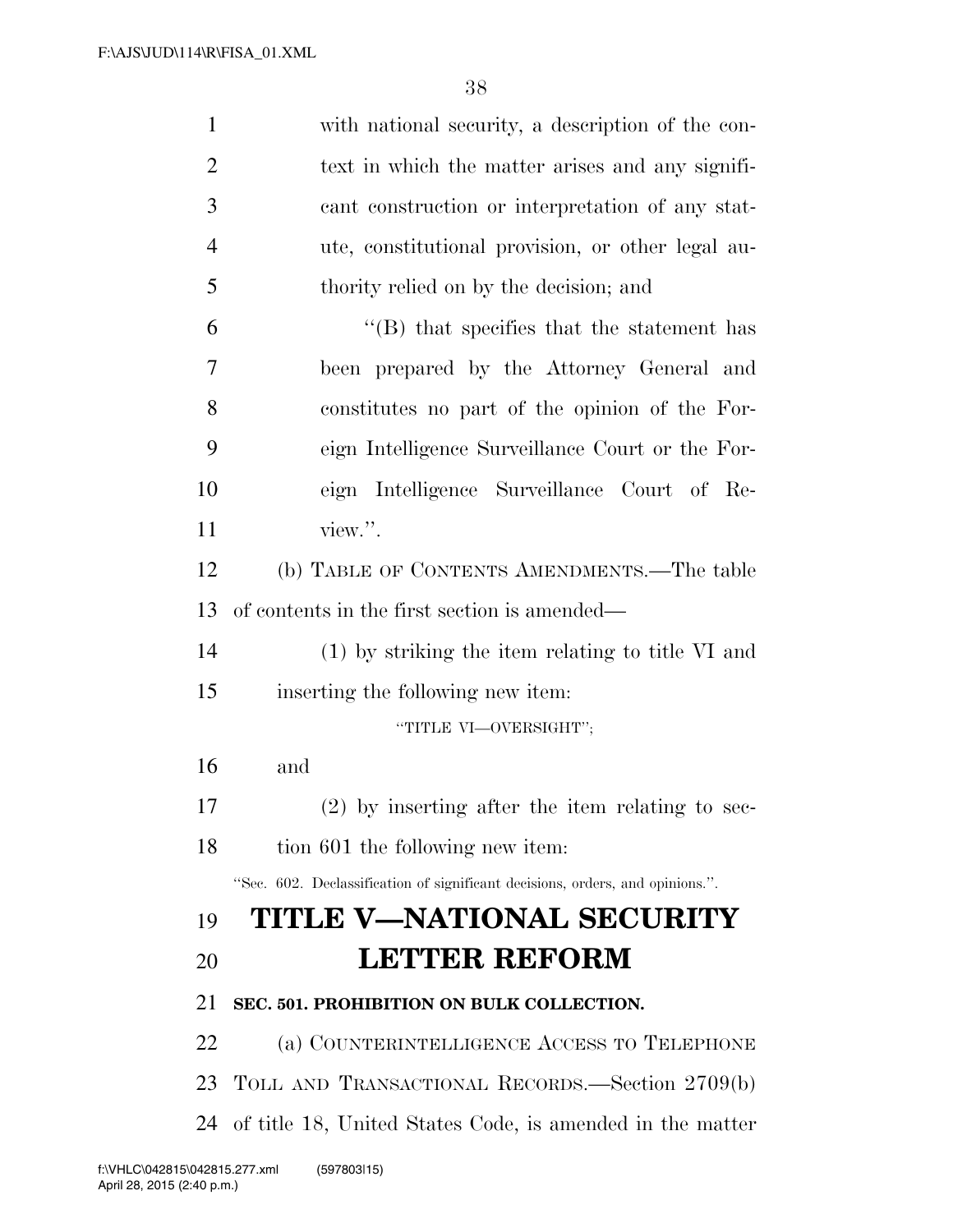preceding paragraph (1) by striking ''may'' and inserting ''may, using a term that specifically identifies a person, entity, telephone number, or account as the basis for a request''.

 (b) ACCESS TO FINANCIAL RECORDS FOR CERTAIN INTELLIGENCE AND PROTECTIVE PURPOSES.—Section 1114(a)(2) of the Right to Financial Privacy Act of 1978 8 (12 U.S.C.  $3414(a)(2)$ ) is amended by striking the period and inserting ''and a term that specifically identifies a cus- tomer, entity, or account to be used as the basis for the production and disclosure of financial records.''.

 (c) DISCLOSURES TO FBI OF CERTAIN CONSUMER RECORDS FOR COUNTERINTELLIGENCE PURPOSES.—Sec- tion 626 of the Fair Credit Reporting Act (15 U.S.C. 1681u) is amended—

 (1) in subsection (a), by striking ''that informa- tion,'' and inserting ''that information that includes a term that specifically identifies a consumer or ac- count to be used as the basis for the production of 20 that information,";

 (2) in subsection (b), by striking ''written re- quest,'' and inserting ''written request that includes a term that specifically identifies a consumer or ac- count to be used as the basis for the production of that information,''; and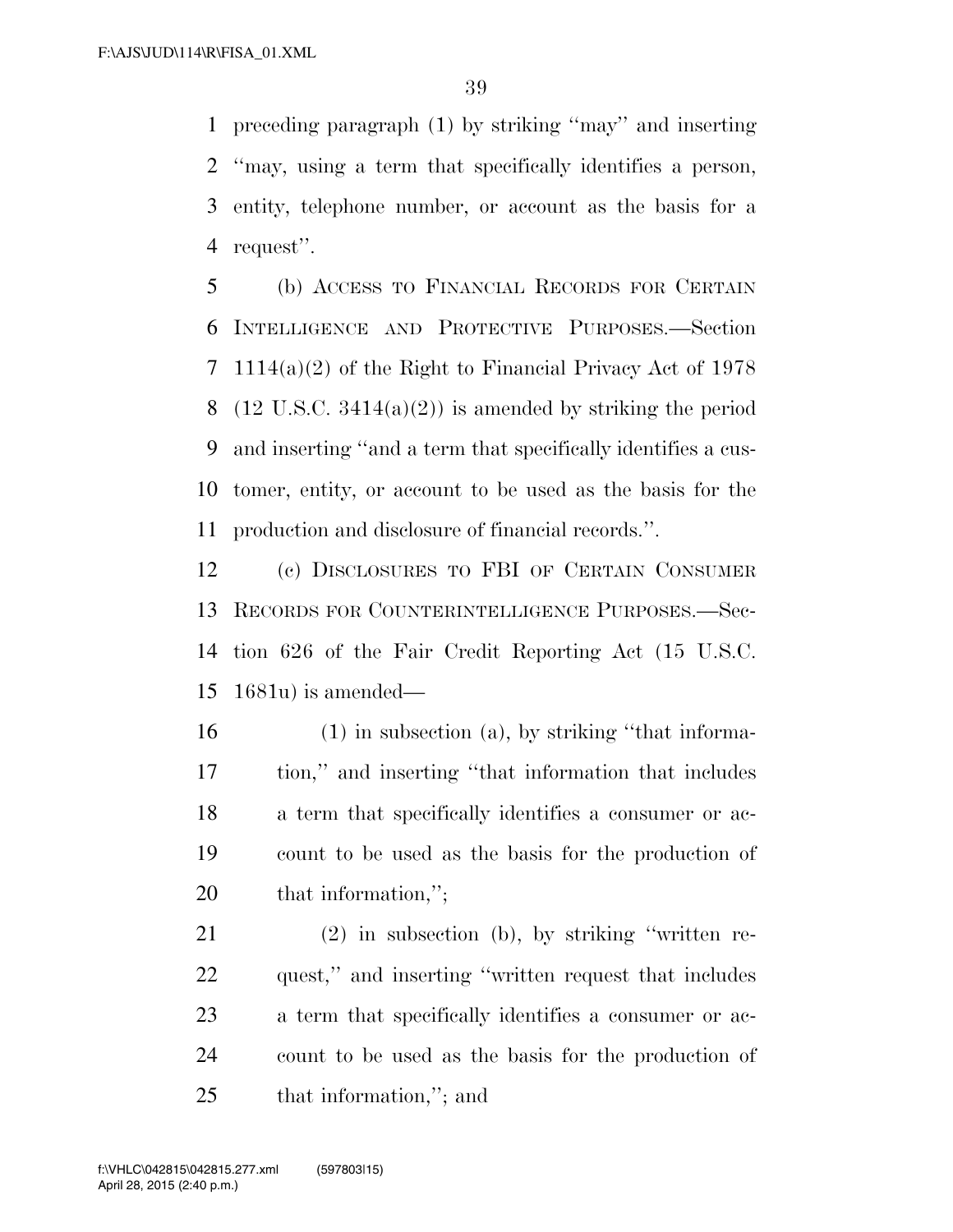(3) in subsection (c), by inserting '', which shall include a term that specifically identifies a consumer or account to be used as the basis for the production of the information,'' after ''issue an order ex parte''. (d) DISCLOSURES TO GOVERNMENTAL AGENCIES FOR COUNTERTERRORISM PURPOSES OF CONSUMER RE- PORTS.—Section 627(a) of the Fair Credit Reporting Act 8 (15 U.S.C.  $1681v(a)$ ) is amended by striking "analysis." and inserting ''analysis and that includes a term that spe- cifically identifies a consumer or account to be used as the basis for the production of such information.''. **SEC. 502. LIMITATIONS ON DISCLOSURE OF NATIONAL SE-**

## **CURITY LETTERS.**

 (a) COUNTERINTELLIGENCE ACCESS TO TELEPHONE TOLL AND TRANSACTIONAL RECORDS.—Section 2709 of title 18, United States Code, is amended by striking sub-section (c) and inserting the following new subsection:

18 "(c) PROHIBITION OF CERTAIN DISCLOSURE.—

''(1) PROHIBITION.—

20 "(A) IN GENERAL.—If a certification is issued under subparagraph (B) and notice of 22 the right to judicial review under subsection (d) is provided, no wire or electronic communica- tion service provider that receives a request under subsection (b), or officer, employee, or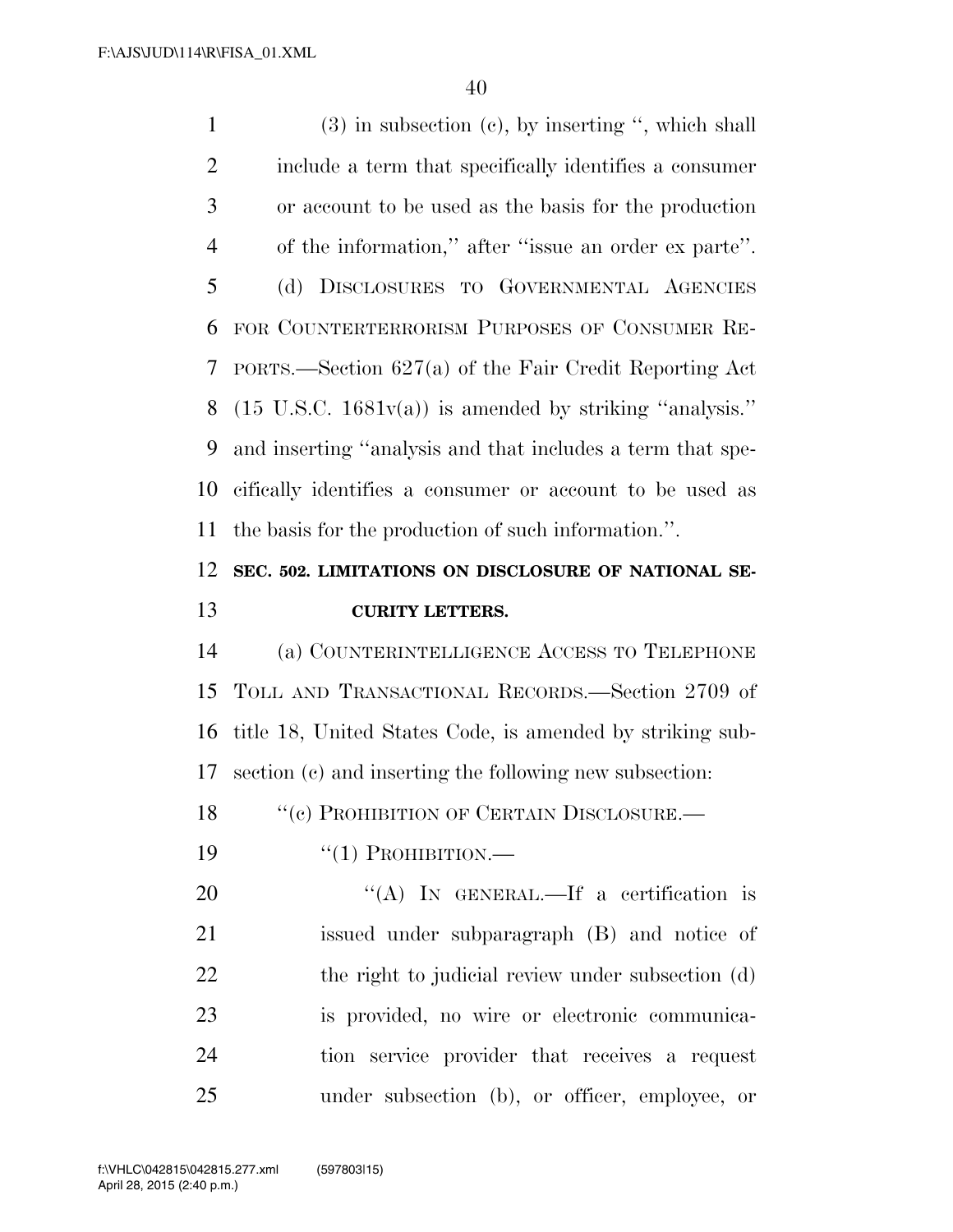| $\mathbf{1}$   | agent thereof, shall disclose to any person that |
|----------------|--------------------------------------------------|
| $\overline{2}$ | the Federal Bureau of Investigation has sought   |
| 3              | or obtained access to information or records     |
| $\overline{4}$ | under this section.                              |
| 5              | "(B) CERTIFICATION.—The requirements             |
| 6              | of subparagraph (A) shall apply if the Director  |
| 7              | of the Federal Bureau of Investigation, or a     |
| 8              | designee of the Director whose rank shall be no  |
| 9              | lower than Deputy Assistant Director at Bu-      |
| 10             | reau headquarters or a Special Agent in Charge   |
| 11             | of a Bureau field office, certifies that the ab- |
| 12             | sence of a prohibition of disclosure under this  |
| 13             | subsection may result in—                        |
| 14             | "(i) a danger to the national security           |
| 15             | of the United States;                            |
| 16             | "(ii) interference with a criminal,              |
| 17             | counterterrorism, or counterintelligence in-     |
| 18             | vestigation;                                     |
| 19             | "(iii) interference with diplomatic re-          |
| 20             | lations; or                                      |
| 21             | "(iv) danger to the life or physical             |
| 22             | safety of any person.                            |
| 23             | $``(2)$ EXCEPTION.—                              |
| 24             | "(A) IN GENERAL.—A wire or electronic            |
| 25             | communication service provider that receives a   |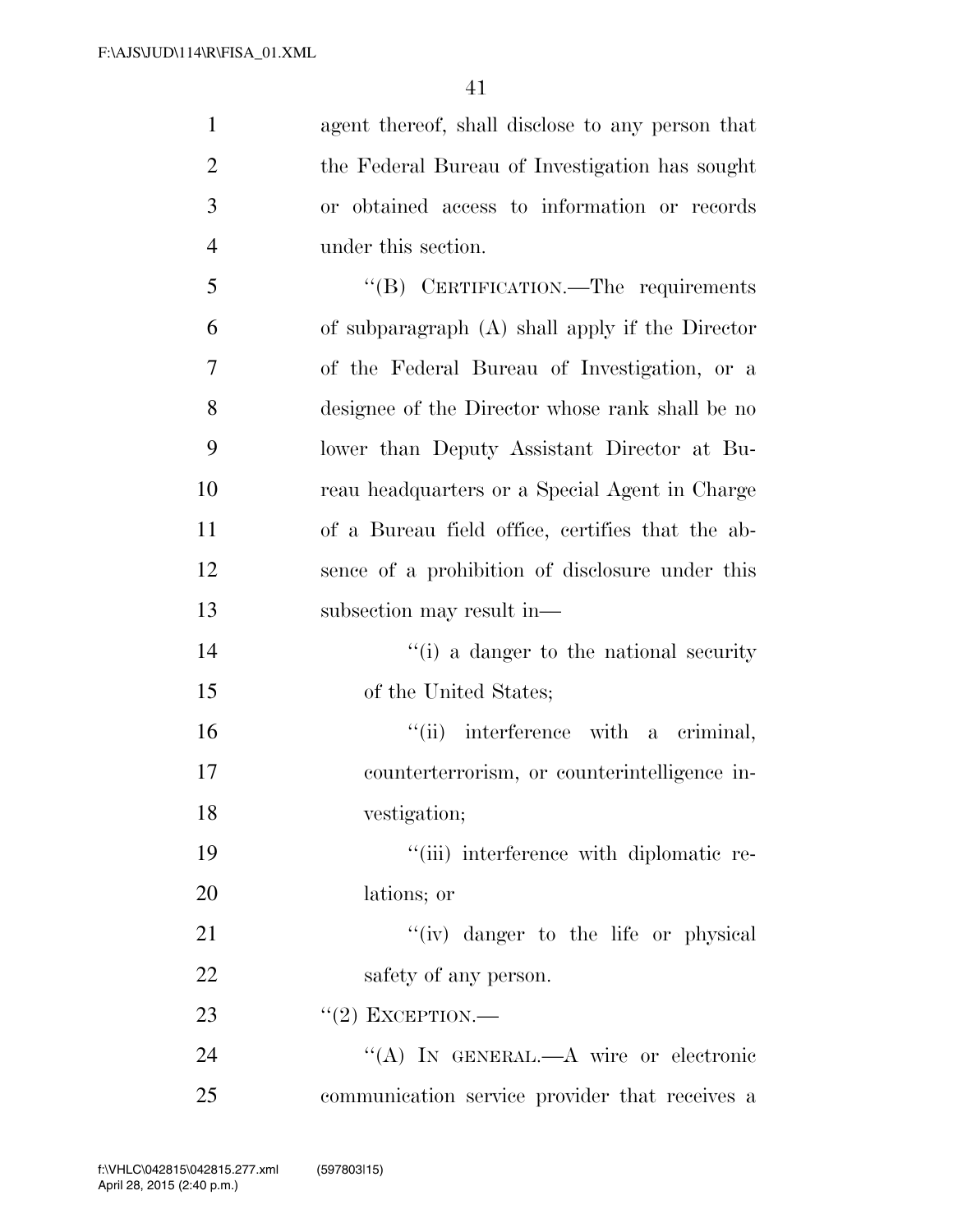| $\mathbf{1}$   | request under subsection (b), or officer, em-     |
|----------------|---------------------------------------------------|
| $\overline{2}$ | ployee, or agent thereof, may disclose informa-   |
| 3              | tion otherwise subject to any applicable non-     |
| $\overline{4}$ | disclosure requirement to-                        |
| 5              | "(i) those persons to whom disclosure             |
| 6              | is necessary in order to comply with the re-      |
| $\overline{7}$ | quest;                                            |
| 8              | "(ii) an attorney in order to obtain              |
| 9              | legal advice or assistance regarding the re-      |
| 10             | quest; or                                         |
| 11             | "(iii) other persons as permitted by              |
| 12             | the Director of the Federal Bureau of In-         |
| 13             | vestigation or the designee of the Director.      |
| 14             | "(B) APPLICATION.—A person to whom                |
| 15             | disclosure is made under subparagraph (A)         |
| 16             | shall be subject to the nondisclosure require-    |
| 17             | ments applicable to a person to whom a request    |
| 18             | is issued under subsection (b) in the same man-   |
| 19             | ner as the person to whom the request is          |
| 20             | issued.                                           |
| 21             | "(C) NOTICE.—Any recipient that dis-              |
| 22             | closes to a person described in subparagraph      |
| 23             | (A) information otherwise subject to a non-       |
| 24             | disclosure requirement shall notify the person of |
| 25             | the applicable nondisclosure requirement.         |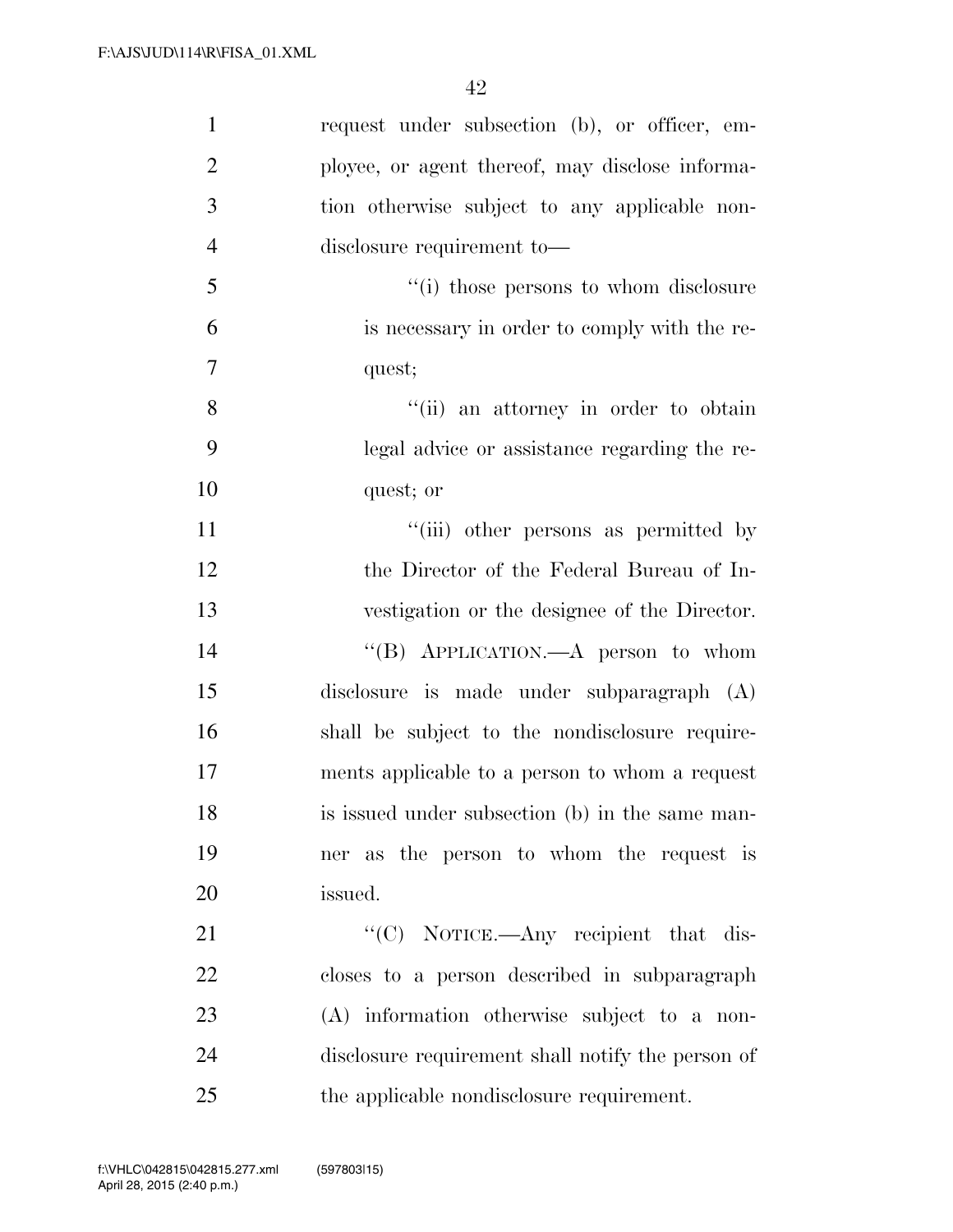| $\mathbf{1}$   | "(D) IDENTIFICATION OF DISCLOSURE RE-                   |
|----------------|---------------------------------------------------------|
| $\overline{c}$ | CIPIENTS.—At the request of the Director of             |
| 3              | the Federal Bureau of Investigation or the des-         |
| $\overline{4}$ | ignee of the Director, any person making or in-         |
| 5              | tending to make a disclosure under clause (i) or        |
| 6              | (iii) of subparagraph (A) shall identify to the         |
| $\overline{7}$ | Director or such designee the person to whom            |
| 8              | such disclosure will be made or to whom such            |
| 9              | disclosure was made prior to the request.".             |
| 10             | (b) ACCESS TO FINANCIAL RECORDS FOR CERTAIN             |
| 11             | INTELLIGENCE AND PROTECTIVE PURPOSES.-Section           |
| 12             | 1114 of the Right to Financial Privacy Act of 1978 (12) |
| 13             | U.S.C. $3414$ ) is amended—                             |
| 14             | $(1)$ in subsection $(a)(5)$ , by striking subpara-     |
| 15             | graph (D); and                                          |
| 16             | $(2)$ by inserting after subsection (b) the fol-        |
| 17             | lowing new subsection:                                  |
| 18             | $``(e)$ PROHIBITION OF CERTAIN DISCLOSURE.—             |
| 19             | $``(1)$ PROHIBITION.—                                   |
| 20             | "(A) IN GENERAL.—If a certification is                  |
| 21             | issued under subparagraph (B) and notice of             |
| 22             | the right to judicial review under subsection (d)       |
| 23             | is provided, no financial institution that receives     |
| 24             | a request under subsection (a), or officer, em-         |
| 25             | ployee, or agent thereof, shall disclose to any         |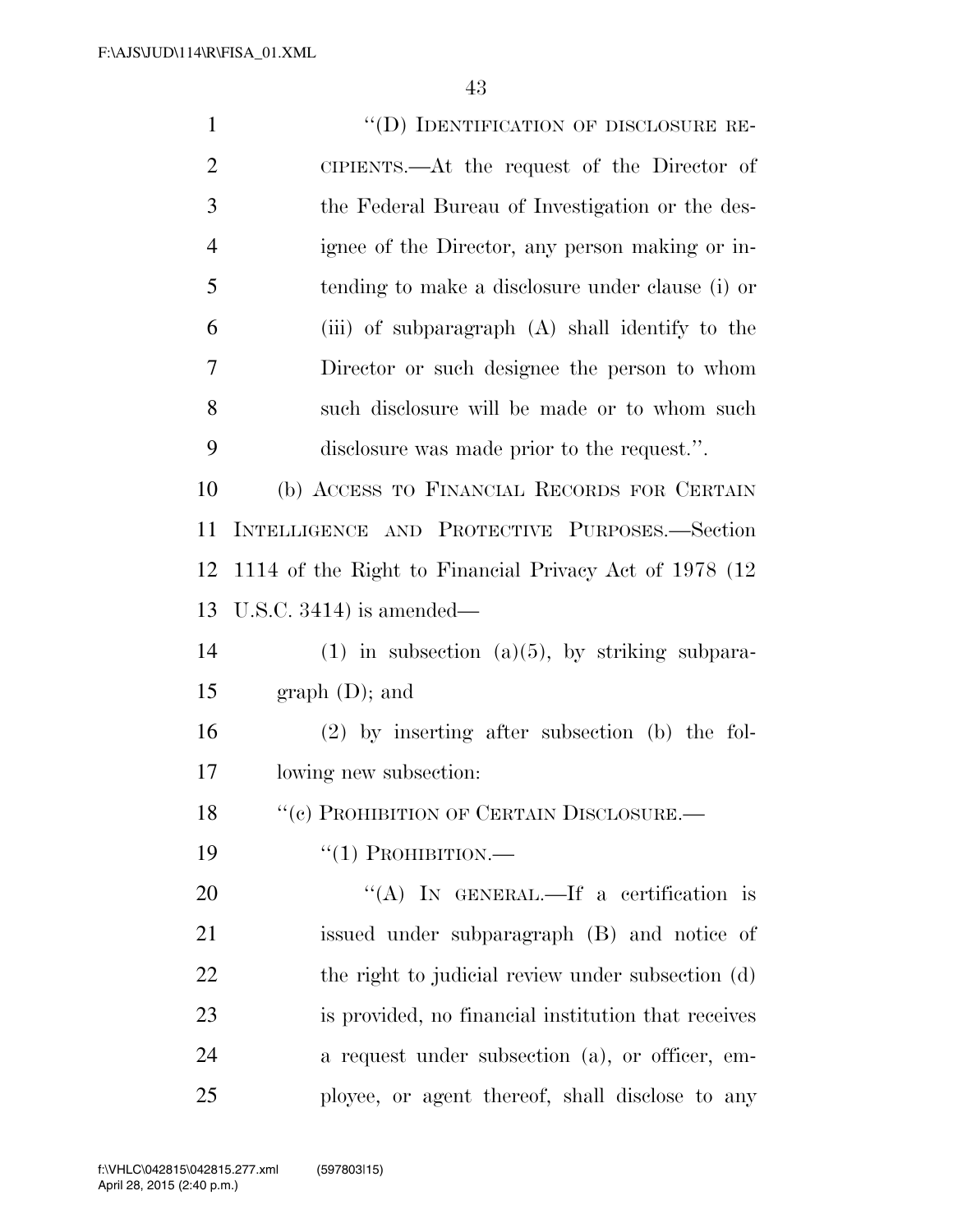| $\mathbf{1}$   | person that the Federal Bureau of Investigation   |
|----------------|---------------------------------------------------|
| $\overline{2}$ | has sought or obtained access to information or   |
| 3              | records under subsection (a).                     |
| $\overline{4}$ | "(B) CERTIFICATION.—The requirements              |
| 5              | of subparagraph $(A)$ shall apply if the Director |
| 6              | of the Federal Bureau of Investigation, or a      |
| 7              | designee of the Director whose rank shall be no   |
| 8              | lower than Deputy Assistant Director at Bu-       |
| 9              | reau headquarters or a Special Agent in Charge    |
| 10             | of a Bureau field office, certifies that the ab-  |
| 11             | sence of a prohibition of disclosure under this   |
| 12             | subsection may result in—                         |
| 13             | "(i) a danger to the national security            |
| 14             | of the United States;                             |
| 15             | "(ii) interference with a criminal,               |
| 16             | counterterrorism, or counterintelligence in-      |
| 17             | vestigation;                                      |
| 18             | "(iii) interference with diplomatic re-           |
| 19             | lations; or                                       |
| 20             | "(iv) danger to the life or physical              |
| 21             | safety of any person.                             |
| 22             | $"(2)$ EXCEPTION.—                                |
| 23             | "(A) IN GENERAL.—A financial institution          |
| 24             | that receives a request under subsection (a), or  |
| 25             | officer, employee, or agent thereof, may disclose |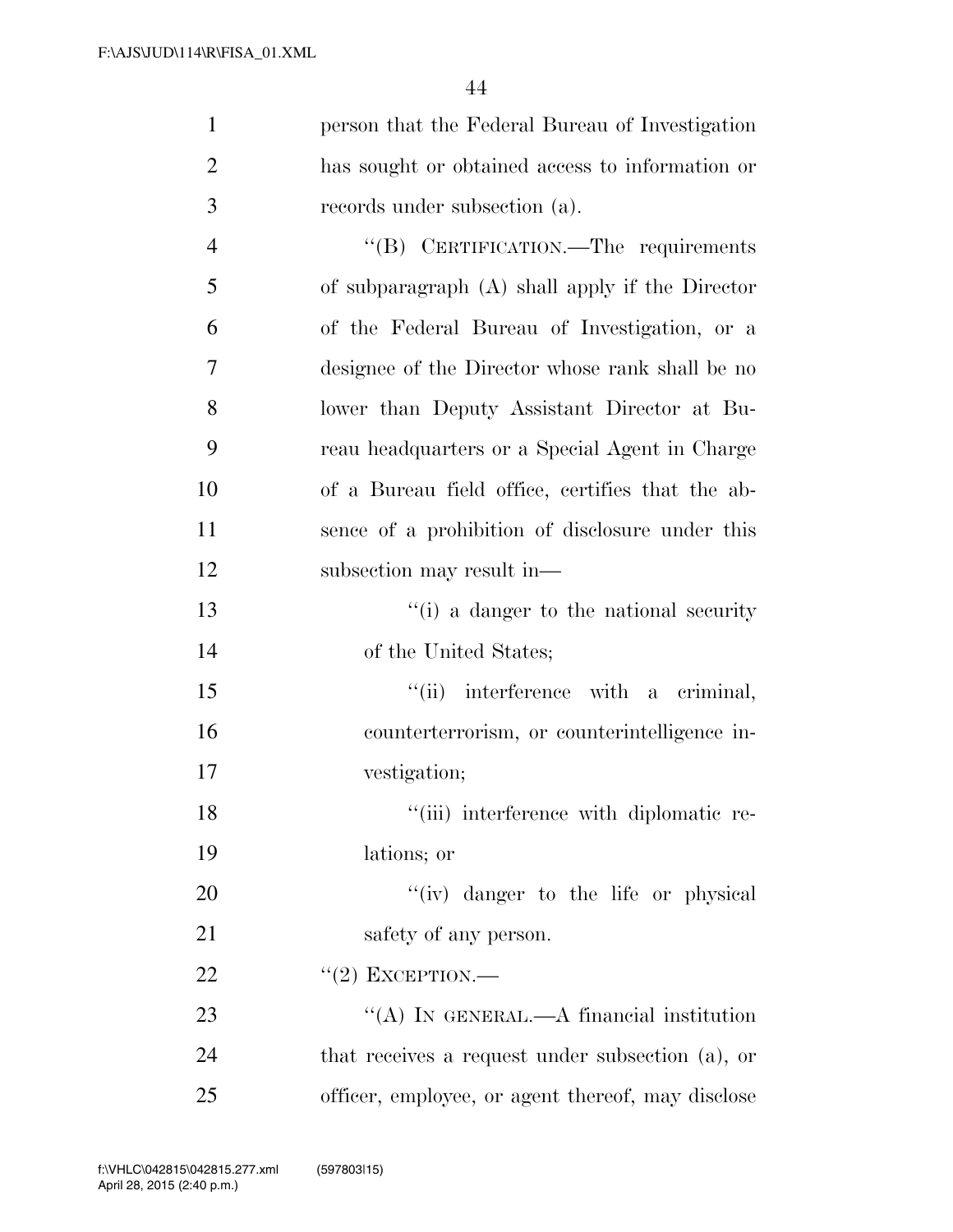| $\mathbf{1}$   | information otherwise subject to any applicable |
|----------------|-------------------------------------------------|
| $\overline{2}$ | nondisclosure requirement to-                   |
| 3              | "(i) those persons to whom disclosure           |
| $\overline{4}$ | is necessary in order to comply with the re-    |
| 5              | quest;                                          |
| 6              | "(ii) an attorney in order to obtain            |
| 7              | legal advice or assistance regarding the re-    |
| 8              | quest; or                                       |
| 9              | "(iii) other persons as permitted by            |
| 10             | the Director of the Federal Bureau of In-       |
| 11             | vestigation or the designee of the Director.    |
| 12             | "(B) APPLICATION.—A person to whom              |
| 13             | disclosure is made under subparagraph (A)       |
| 14             | shall be subject to the nondisclosure require-  |
| 15             | ments applicable to a person to whom a request  |
| 16             | is issued under subsection (a) in the same man- |
| 17             | ner as the person to whom the request is        |
| 18             | issued.                                         |
| 19             | "(C) NOTICE.—Any recipient that dis-            |
| 20             | closes to a person described in subparagraph    |
| 21             | (A) information otherwise subject to a non-     |
| 22             | disclosure requirement shall inform the person  |
| 23             | of the applicable nondisclosure requirement.    |
| 24             | "(D) IDENTIFICATION OF DISCLOSURE RE-           |
| 25             | CIPIENTS.—At the request of the Director of     |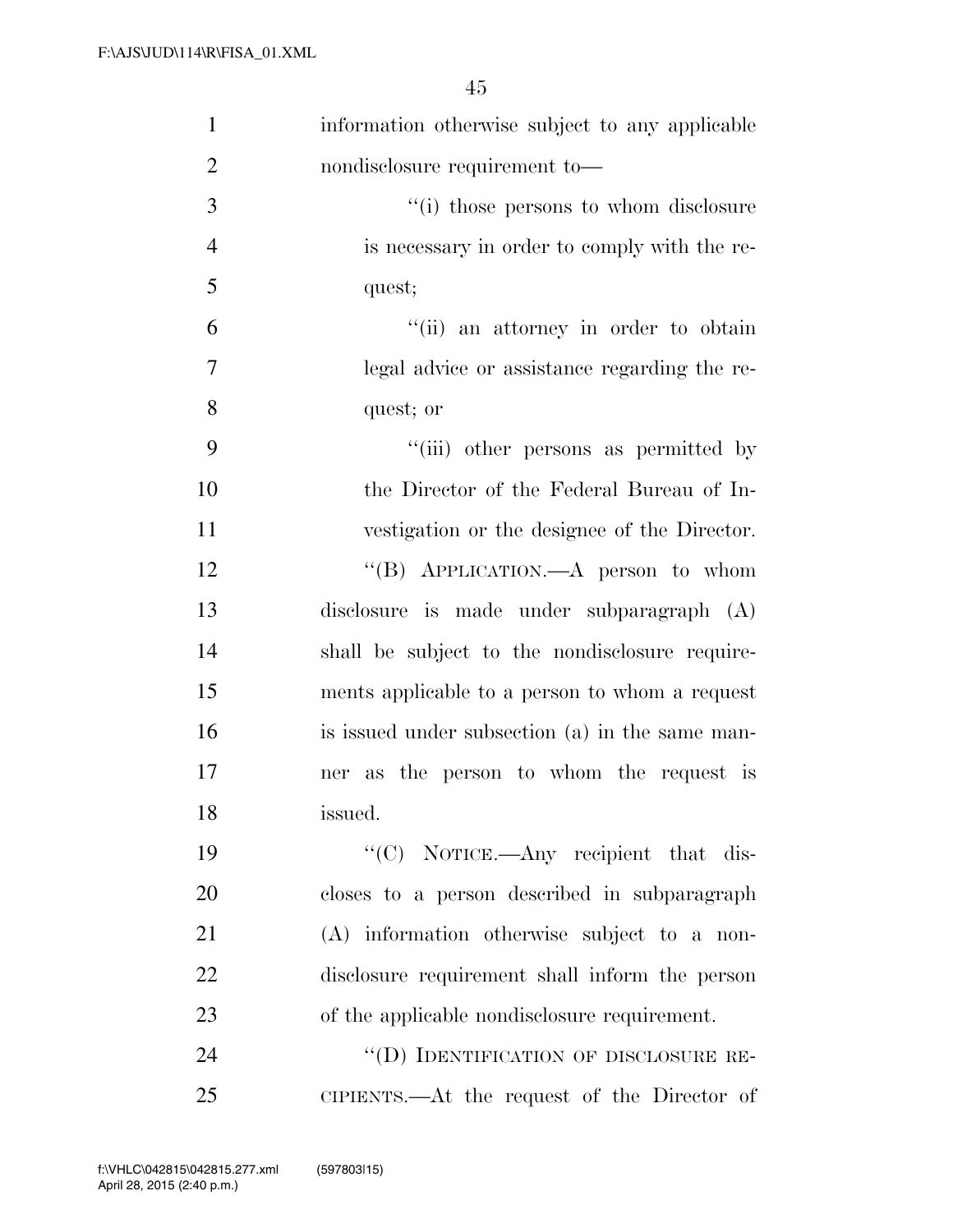the Federal Bureau of Investigation or the des- ignee of the Director, any person making or in- tending to make a disclosure under clause (i) or (iii) of subparagraph (A) shall identify to the Director or such designee the person to whom such disclosure will be made or to whom such disclosure was made prior to the request.''. (c) IDENTITY OF FINANCIAL INSTITUTIONS AND CREDIT REPORTS.—Section 626 of the Fair Credit Re- porting Act (15 U.S.C. 1681u) is amended by striking subsection (d) and inserting the following new subsection: 12 "(d) PROHIBITION OF CERTAIN DISCLOSURE.— ''(1) PROHIBITION.— 14 "(A) IN GENERAL.—If a certification is issued under subparagraph (B) and notice of

16 the right to judicial review under subsection (e) is provided, no consumer reporting agency that receives a request under subsection (a) or (b) or an order under subsection (c), or officer, em- ployee, or agent thereof, shall disclose or specify in any consumer report, that the Federal Bu- reau of Investigation has sought or obtained ac- cess to information or records under subsection 24 (a), (b), or (c).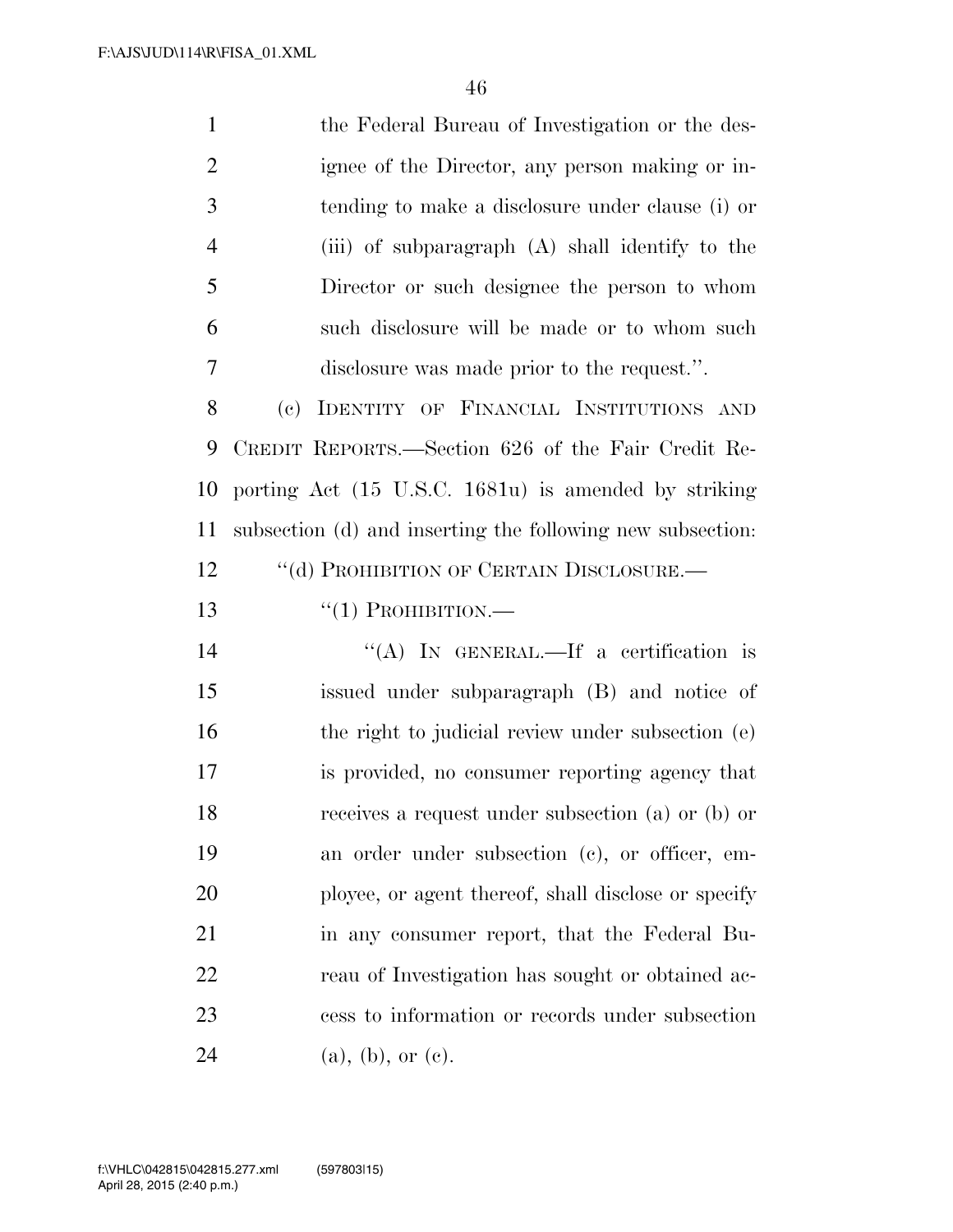| $\mathbf{1}$   | "(B) CERTIFICATION.—The requirements              |
|----------------|---------------------------------------------------|
| $\overline{2}$ | of subparagraph (A) shall apply if the Director   |
| 3              | of the Federal Bureau of Investigation, or a      |
| $\overline{4}$ | designee of the Director whose rank shall be no   |
| 5              | lower than Deputy Assistant Director at Bu-       |
| 6              | reau headquarters or a Special Agent in Charge    |
| 7              | of a Bureau field office, certifies that the ab-  |
| 8              | sence of a prohibition of disclosure under this   |
| 9              | subsection may result in—                         |
| 10             | "(i) a danger to the national security            |
| 11             | of the United States;                             |
| 12             | "(ii) interference with a criminal,               |
| 13             | counterterrorism, or counterintelligence in-      |
| 14             | vestigation;                                      |
| 15             | "(iii) interference with diplomatic re-           |
| 16             | lations; or                                       |
| 17             | "(iv) danger to the life or physical              |
| 18             | safety of any person.                             |
| 19             | $"(2)$ EXCEPTION.—                                |
| 20             | "(A) IN GENERAL.—A consumer reporting             |
| 21             | agency that receives a request under subsection   |
| 22             | (a) or (b) or an order under subsection (c), or   |
| 23             | officer, employee, or agent thereof, may disclose |
| 24             | information otherwise subject to any applicable   |
| 25             | nondisclosure requirement to-                     |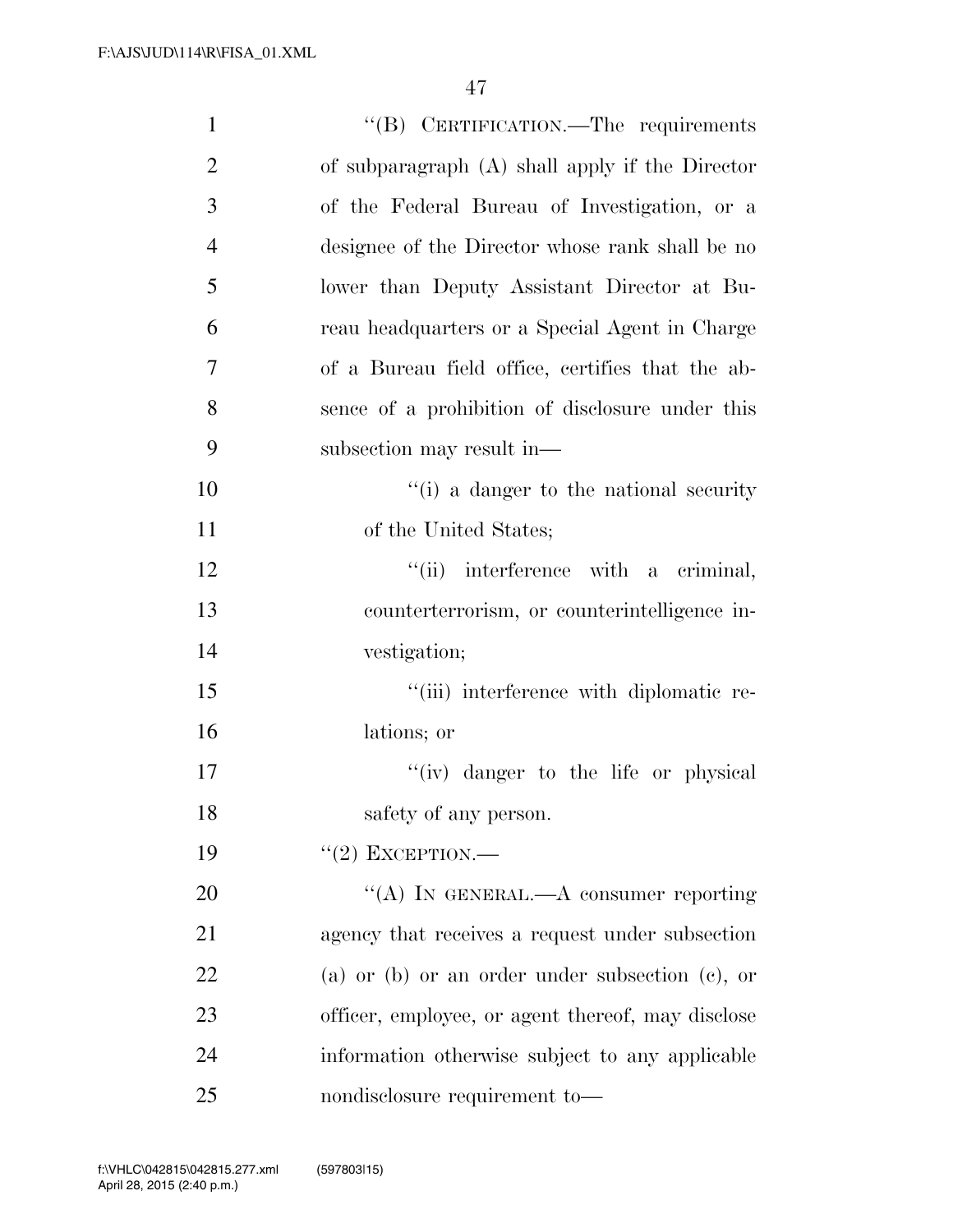| $\mathbf{1}$   | "(i) those persons to whom disclosure           |
|----------------|-------------------------------------------------|
| $\overline{2}$ | is necessary in order to comply with the re-    |
| 3              | quest;                                          |
| $\overline{4}$ | "(ii) an attorney in order to obtain            |
| 5              | legal advice or assistance regarding the re-    |
| 6              | quest; or                                       |
| $\overline{7}$ | "(iii) other persons as permitted by            |
| 8              | the Director of the Federal Bureau of In-       |
| 9              | vestigation or the designee of the Director.    |
| 10             | "(B) APPLICATION.—A person to whom              |
| 11             | disclosure is made under subparagraph (A)       |
| 12             | shall be subject to the nondisclosure require-  |
| 13             | ments applicable to a person to whom a request  |
| 14             | under subsection (a) or (b) or an order under   |
| 15             | subsection (c) is issued in the same manner as  |
| 16             | the person to whom the request is issued.       |
| 17             | " $(C)$ NOTICE.—Any recipient that dis-         |
| 18             | closes to a person described in subparagraph    |
| 19             | (A) information otherwise subject to a non-     |
| 20             | disclosure requirement shall inform the person  |
| 21             | of the applicable nondisclosure requirement.    |
| 22             | "(D) IDENTIFICATION OF DISCLOSURE RE-           |
| 23             | CIPIENTS.—At the request of the Director of     |
| 24             | the Federal Bureau of Investigation or the des- |
| 25             | ignee of the Director, any person making or in- |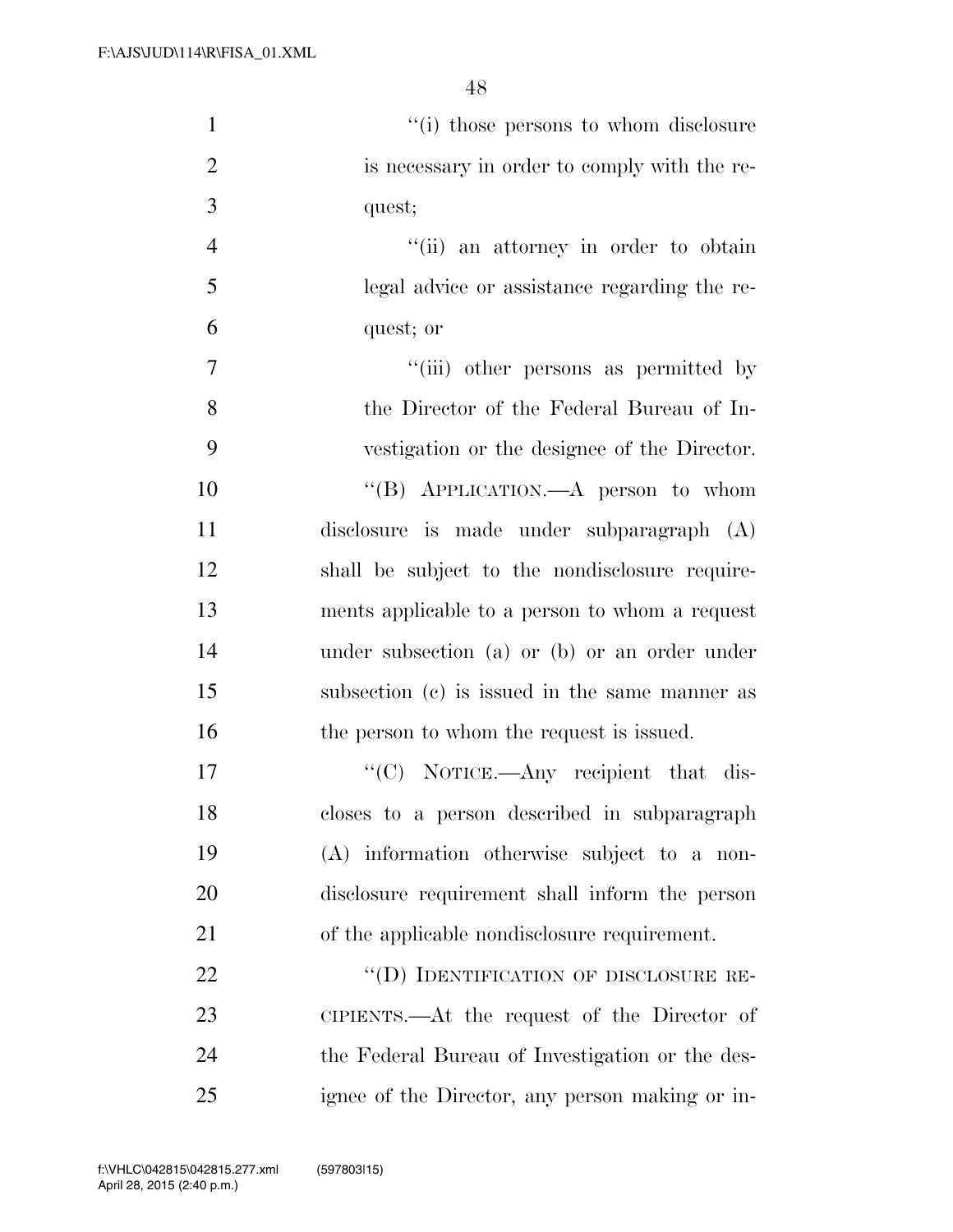| $\mathbf{1}$   | tending to make a disclosure under clause (i) or        |
|----------------|---------------------------------------------------------|
| $\overline{2}$ | (iii) of subparagraph (A) shall identify to the         |
| 3              | Director or such designee the person to whom            |
| $\overline{4}$ | such disclosure will be made or to whom such            |
| 5              | disclosure was made prior to the request.".             |
| 6              | (d) CONSUMER REPORTS.—Section 627 of the Fair           |
| 7              | Credit Reporting Act (15 U.S.C. 1681v) is amended by    |
| 8              | striking subsection (c) and inserting the following new |
| 9              | subsection:                                             |
| 10             | "(c) PROHIBITION OF CERTAIN DISCLOSURE.-                |
| 11             | $``(1)$ PROHIBITION.—                                   |
| 12             | "(A) IN GENERAL.—If a certification is                  |
| 13             | issued under subparagraph (B) and notice of             |
| 14             | the right to judicial review under subsection (d)       |
| 15             | is provided, no consumer reporting agency that          |
| 16             | receives a request under subsection (a), or offi-       |
| 17             | cer, employee, or agent thereof, shall disclose or      |
| 18             | specify in any consumer report, that a govern-          |
| 19             | ment agency described in subsection (a) has             |
| 20             | sought or obtained access to information or             |
| 21             | records under subsection (a).                           |
| 22             | "(B) CERTIFICATION.—The requirements                    |
| 23             | of subparagraph (A) shall apply if the head of          |
| 24             | the government agency described in subsection           |
| 25             | (a), or a designee, certifies that the absence of       |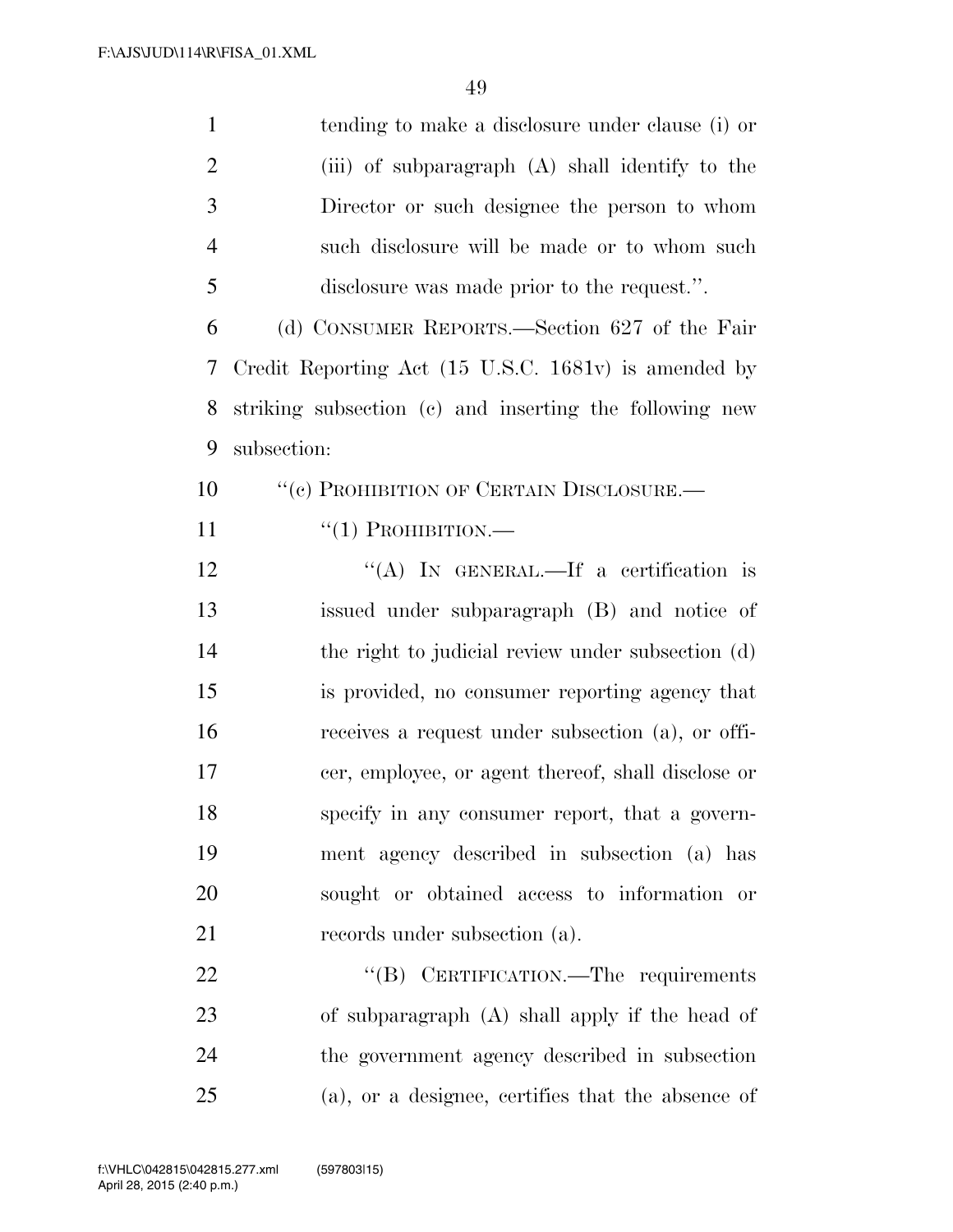| $\mathbf{1}$   | a prohibition of disclosure under this subsection |
|----------------|---------------------------------------------------|
| $\overline{2}$ | may result in-                                    |
| 3              | "(i) a danger to the national security            |
| $\overline{4}$ | of the United States;                             |
| 5              | "(ii) interference with a criminal,               |
| 6              | counterterrorism, or counterintelligence in-      |
| 7              | vestigation;                                      |
| 8              | "(iii) interference with diplomatic re-           |
| 9              | lations; or                                       |
| 10             | "(iv) danger to the life or physical              |
| 11             | safety of any person.                             |
| 12             | $``(2)$ EXCEPTION.—                               |
| 13             | "(A) IN GENERAL.—A consumer reporting             |
| 14             | agency that receives a request under subsection   |
| 15             | (a), or officer, employee, or agent thereof, may  |
| 16             | disclose information otherwise subject to any     |
| 17             | applicable nondisclosure requirement to-          |
| 18             | "(i) those persons to whom disclosure             |
| 19             | is necessary in order to comply with the re-      |
| 20             | quest;                                            |
| 21             | "(ii) an attorney in order to obtain              |
| 22             | legal advice or assistance regarding the re-      |
| 23             | quest; or                                         |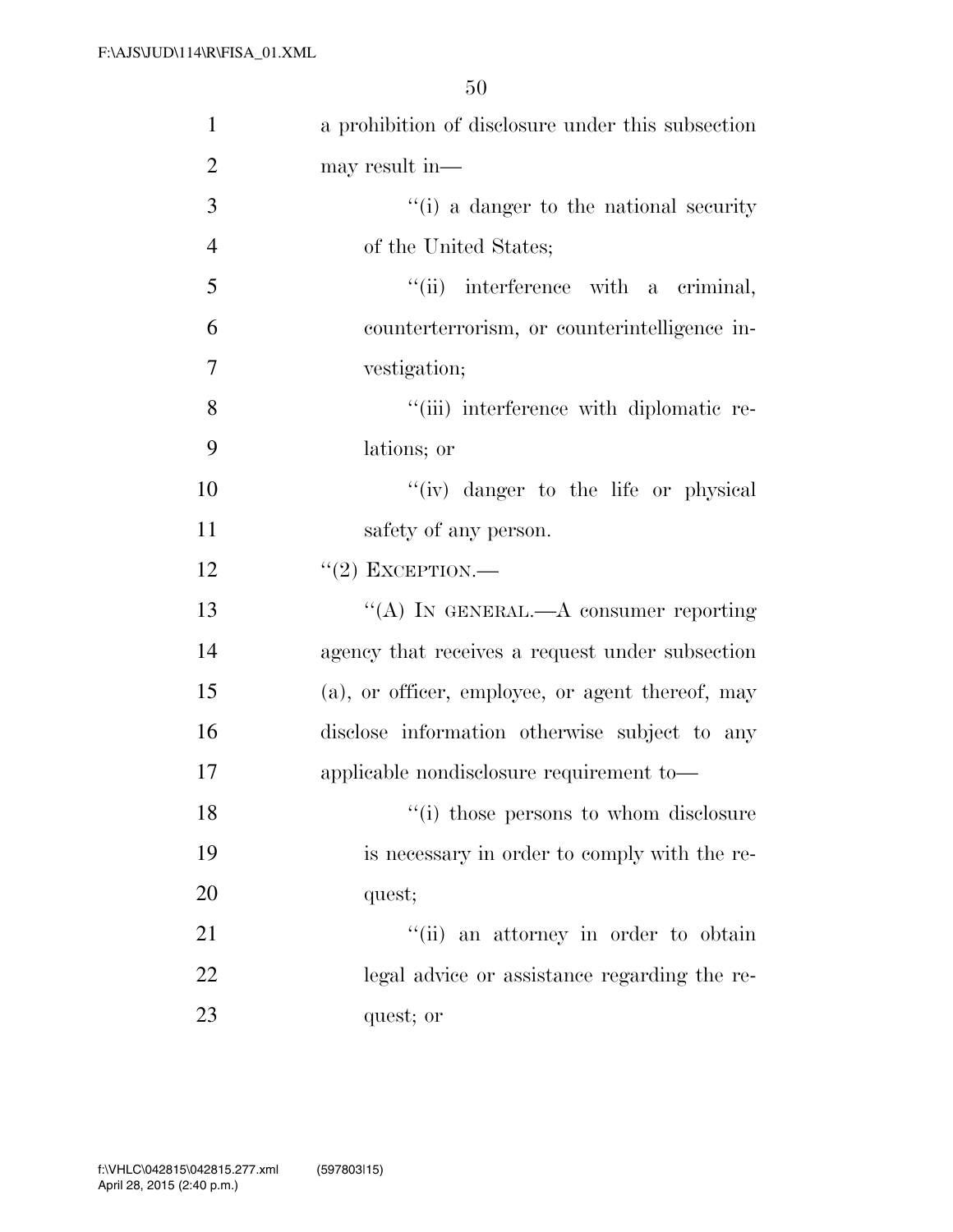| $\mathbf{1}$   | "(iii) other persons as permitted by              |
|----------------|---------------------------------------------------|
| $\overline{2}$ | the head of the government agency de-             |
| 3              | scribed in subsection (a) or a designee.          |
| $\overline{4}$ | "(B) APPLICATION.—A person to whom                |
| 5              | disclosure is made under subparagraph (A)         |
| 6              | shall be subject to the nondisclosure require-    |
| 7              | ments applicable to a person to whom a request    |
| 8              | under subsection (a) is issued in the same man-   |
| 9              | ner as the person to whom the request is          |
| 10             | issued.                                           |
| 11             | "(C) NOTICE.—Any recipient that dis-              |
| 12             | closes to a person described in subparagraph      |
| 13             | (A) information otherwise subject to a non-       |
| 14             | disclosure requirement shall inform the person    |
| 15             | of the applicable nondisclosure requirement.      |
| 16             | "(D) IDENTIFICATION OF DISCLOSURE RE-             |
| 17             | CIPIENTS.—At the request of the head of the       |
| 18             | government agency described in subsection (a)     |
| 19             | or a designee, any person making or intending     |
| 20             | to make a disclosure under clause (i) or (iii) of |
| 21             | subparagraph (A) shall identify to the head or    |
| 22             | such designee the person to whom such disclo-     |
| 23             | sure will be made or to whom such disclosure      |
| 24             | was made prior to the request.".                  |
|                |                                                   |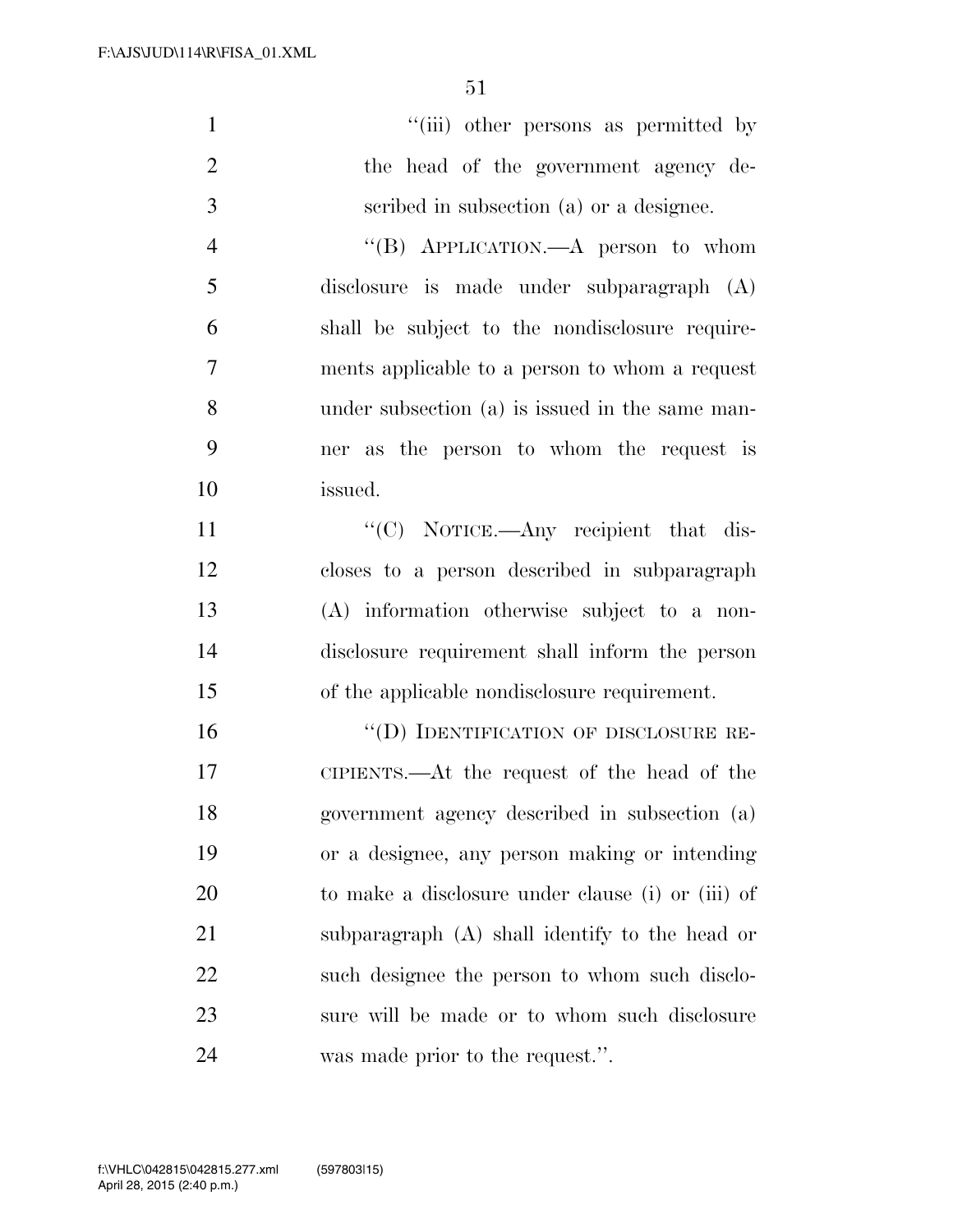(e) INVESTIGATIONS OF PERSONS WITH ACCESS TO CLASSIFIED INFORMATION.—Section 802 of the National Security Act of 1947 (50 U.S.C. 3162) is amended by striking subsection (b) and inserting the following new subsection:

''(b) PROHIBITION OF CERTAIN DISCLOSURE.—

 $\frac{1}{7}$   $\frac{1}{1}$  PROHIBITION.

8 "(A) IN GENERAL.—If a certification is issued under subparagraph (B) and notice of 10 the right to judicial review under subsection (c) is provided, no governmental or private entity that receives a request under subsection (a), or officer, employee, or agent thereof, shall dis- close to any person that an authorized inves- tigative agency described in subsection (a) has sought or obtained access to information under subsection (a).

18 "(B) CERTIFICATION.—The requirements of subparagraph (A) shall apply if the head of an authorized investigative agency described in subsection (a), or a designee, certifies that the absence of a prohibition of disclosure under this subsection may result in—

24 ''(i) a danger to the national security of the United States;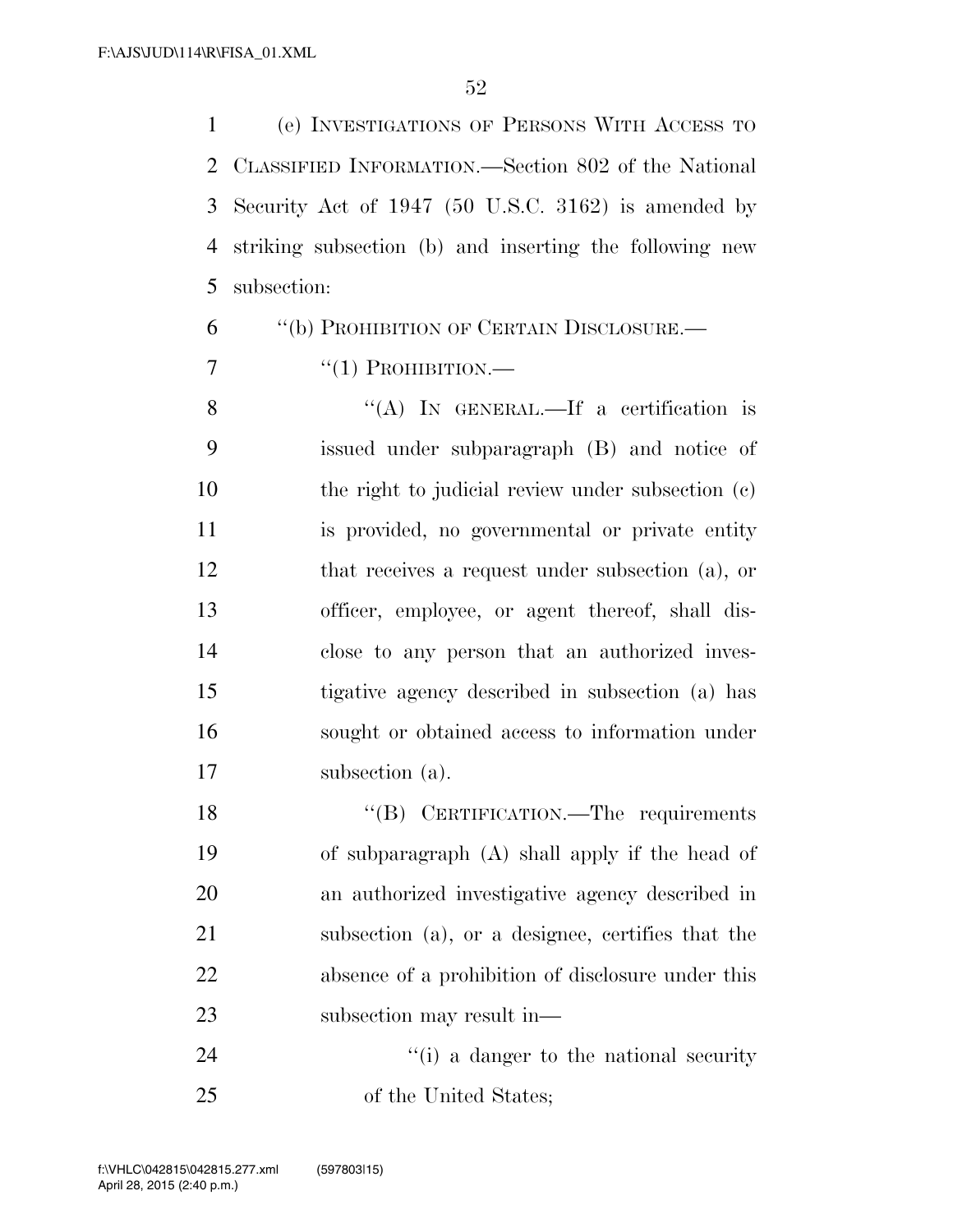| $\mathbf{1}$   | "(ii) interference with a criminal,                |
|----------------|----------------------------------------------------|
| $\overline{2}$ | counterterrorism, or counterintelligence in-       |
| 3              | vestigation;                                       |
| $\overline{4}$ | "(iii) interference with diplomatic re-            |
| 5              | lations; or                                        |
| 6              | "(iv) danger to the life or physical               |
| 7              | safety of any person.                              |
| 8              | $``(2)$ EXCEPTION.—                                |
| 9              | "(A) IN GENERAL.—A governmental or                 |
| 10             | private entity that receives a request under sub-  |
| 11             | section (a), or officer, employee, or agent there- |
| 12             | of, may disclose information otherwise subject     |
| 13             | to any applicable nondisclosure requirement        |
| 14             | $to-$                                              |
| 15             | "(i) those persons to whom disclosure              |
| 16             | is necessary in order to comply with the re-       |
| 17             | quest;                                             |
| 18             | "(ii) an attorney in order to obtain               |
| 19             | legal advice or assistance regarding the re-       |
| 20             | quest; or                                          |
| 21             | "(iii) other persons as permitted by               |
| 22             | the head of the authorized investigative           |
| 23             | agency described in subsection (a) or a            |
| 24             | designee.                                          |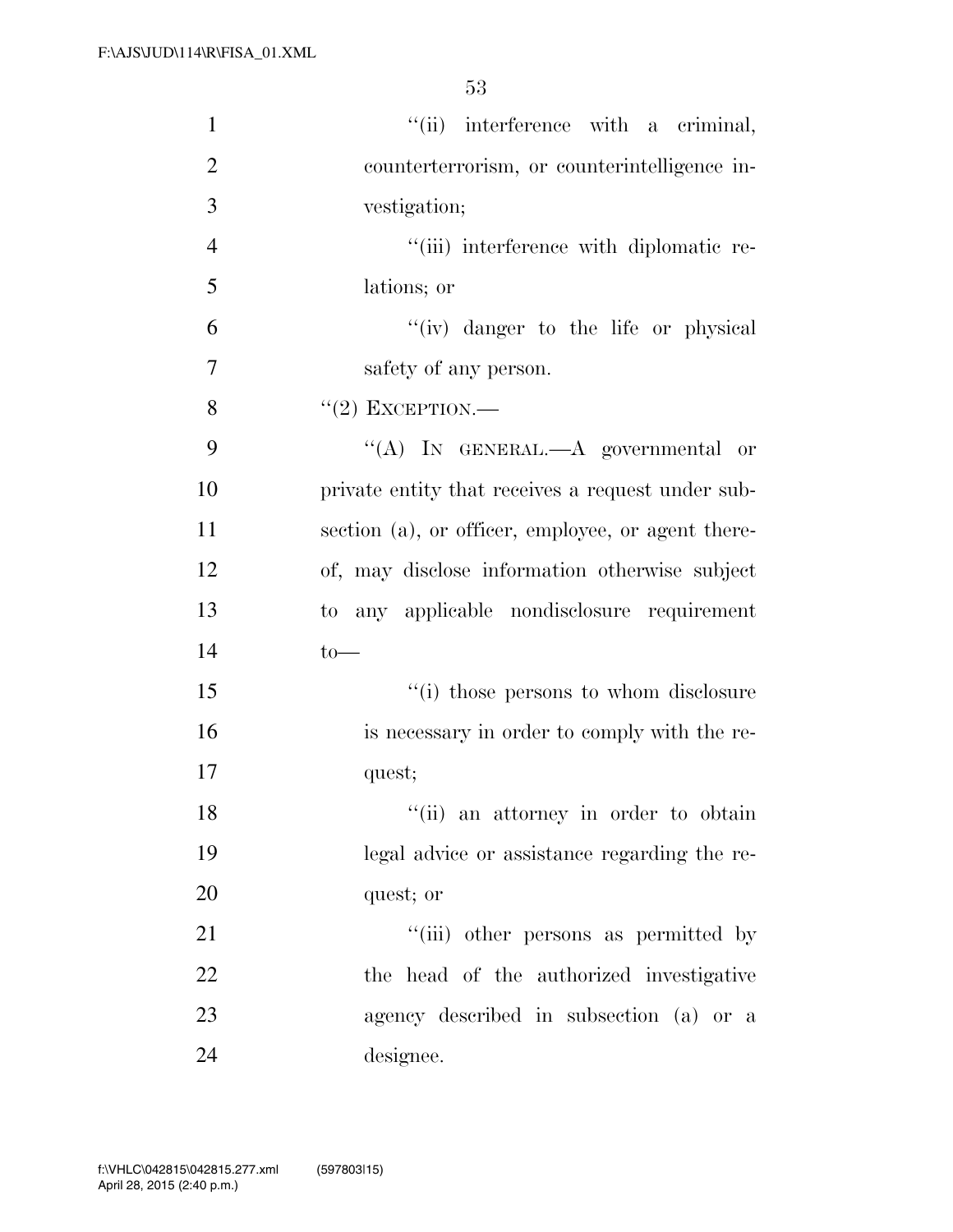1 ''(B) APPLICATION.—A person to whom disclosure is made under subparagraph (A) shall be subject to the nondisclosure require- ments applicable to a person to whom a request is issued under subsection (a) in the same man- ner as the person to whom the request is issued. 8 "'(C) NOTICE.—Any recipient that dis-

 closes to a person described in subparagraph (A) information otherwise subject to a non- disclosure requirement shall inform the person of the applicable nondisclosure requirement.

 ''(D) IDENTIFICATION OF DISCLOSURE RE- CIPIENTS.—At the request of the head of an authorized investigative agency described in subsection (a), or a designee, any person mak- ing or intending to make a disclosure under clause (i) or (iii) of subparagraph (A) shall identify to the head of the authorized investiga- tive agency or such designee the person to whom such disclosure will be made or to whom such disclosure was made prior to the request.''. 23 (f) TERMINATION PROCEDURES.—

24 (1) IN GENERAL.—Not later than 180 days after the date of enactment of this Act, the Attorney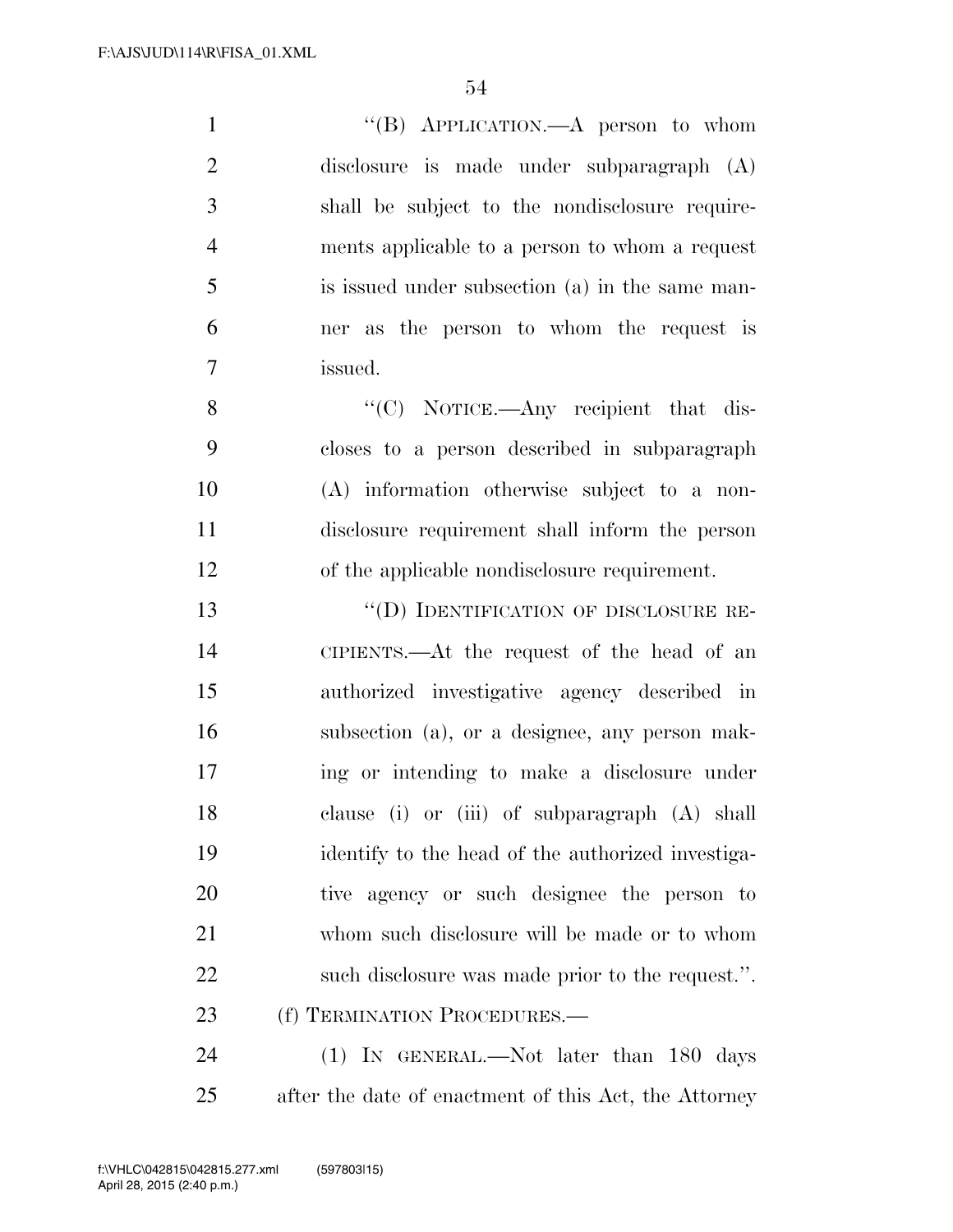| $\mathbf{1}$   | General shall adopt procedures with respect to non-    |
|----------------|--------------------------------------------------------|
| $\overline{2}$ | disclosure requirements issued pursuant to section     |
| 3              | 2709 of title 18, United States Code, section 626 or   |
| $\overline{4}$ | 627 of the Fair Credit Reporting Act (15 U.S.C.        |
| 5              | $1681u$ and $1681v$ , section 1114 of the Right to Fi- |
| 6              | nancial Privacy Act (12 U.S.C. 3414), or section       |
| 7              | 802 of the National Security Act of 1947 (50 U.S.C.    |
| 8              | $3162$ ), as amended by this Act, to require—          |
| 9              | (A) the review at appropriate intervals of             |
| 10             | such a nondisclosure requirement to assess             |
| 11             | whether the facts supporting nondisclosure con-        |
| 12             | tinue to exist;                                        |
| 13             | (B) the termination of such a nondisclo-               |
| 14             | sure requirement if the facts no longer support        |
| 15             | nondisclosure; and                                     |
| 16             | (C) appropriate notice to the recipient of             |
| 17             | the national security letter, or officer, employee,    |
| 18             | or agent thereof, subject to the nondisclosure         |
| 19             | requirement, and the applicable court as appro-        |
| 20             | priate, that the nondisclosure requirement has         |
| 21             | been terminated.                                       |
| 22             | (2) REPORTING.—Upon adopting the proce-                |
| 23             | dures required under paragraph (1), the Attorney       |
| 24             | General shall submit the procedures to the Com-        |
| 25             | mittee on the Judiciary of the Senate and the Com-     |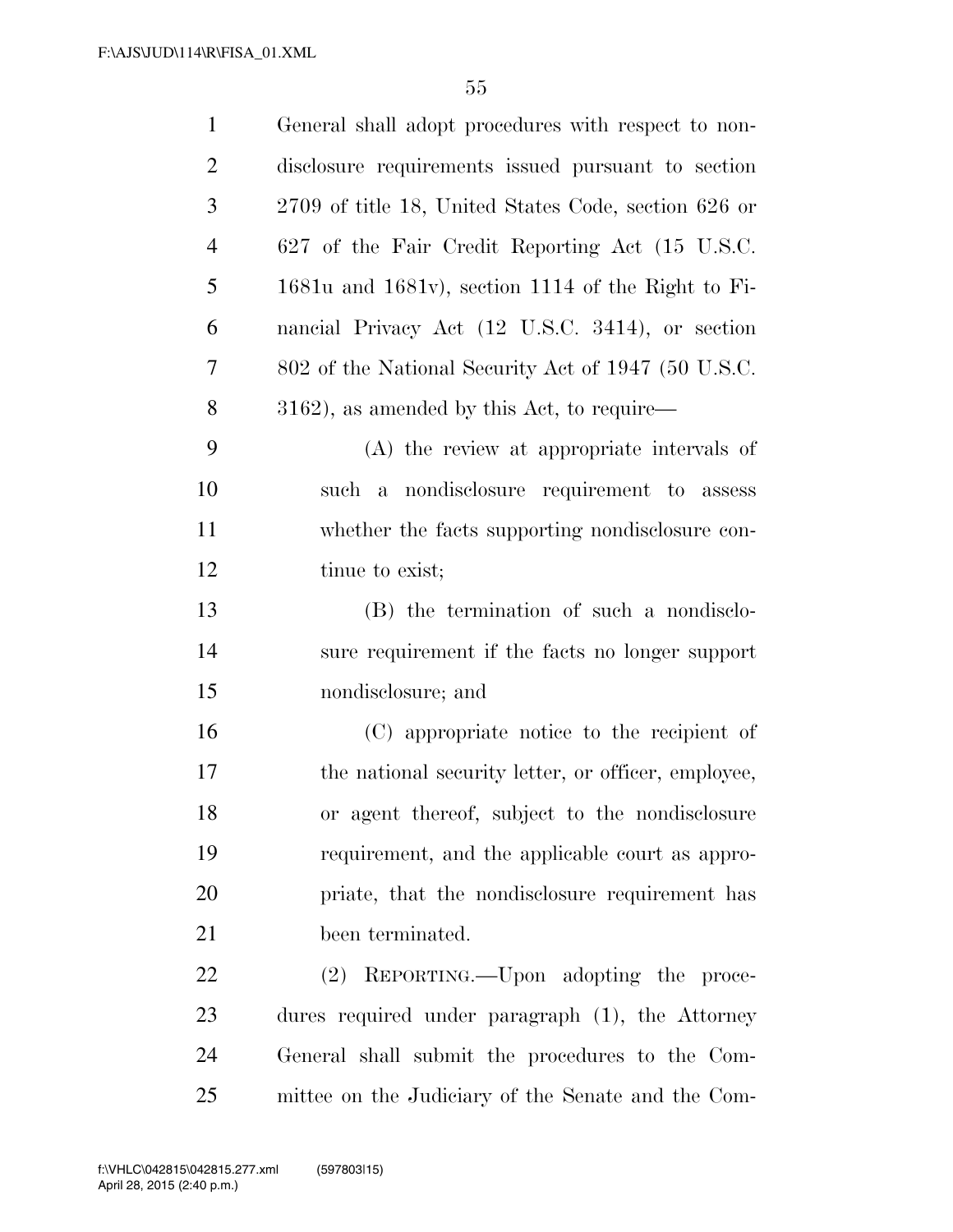mittee on the Judiciary of the House of Representa- tives. (g) JUDICIAL REVIEW.—Section 3511 of title 18, United States Code, is amended by striking subsection (b) and inserting the following new subsection: ''(b) NONDISCLOSURE.—  $\frac{7}{1}$  ''(1) In GENERAL.— 8 "(A) NOTICE.—If a recipient of a request or order for a report, records, or other informa- tion under section 2709 of this title, section 626 or 627 of the Fair Credit Reporting Act (15 U.S.C. 1681u and 1681v), section 1114 of 13 the Right to Financial Privacy Act of 1978 (12) U.S.C. 3414), or section 802 of the National Security Act of 1947 (50 U.S.C. 3162), wishes to have a court review a nondisclosure require- ment imposed in connection with the request or order, the recipient may notify the Government or file a petition for judicial review in any court described in subsection (a). 21 "(B) APPLICATION.—Not later than 30 days after the date of receipt of a notification under subparagraph (A), the Government shall apply for an order prohibiting the disclosure of the existence or contents of the relevant request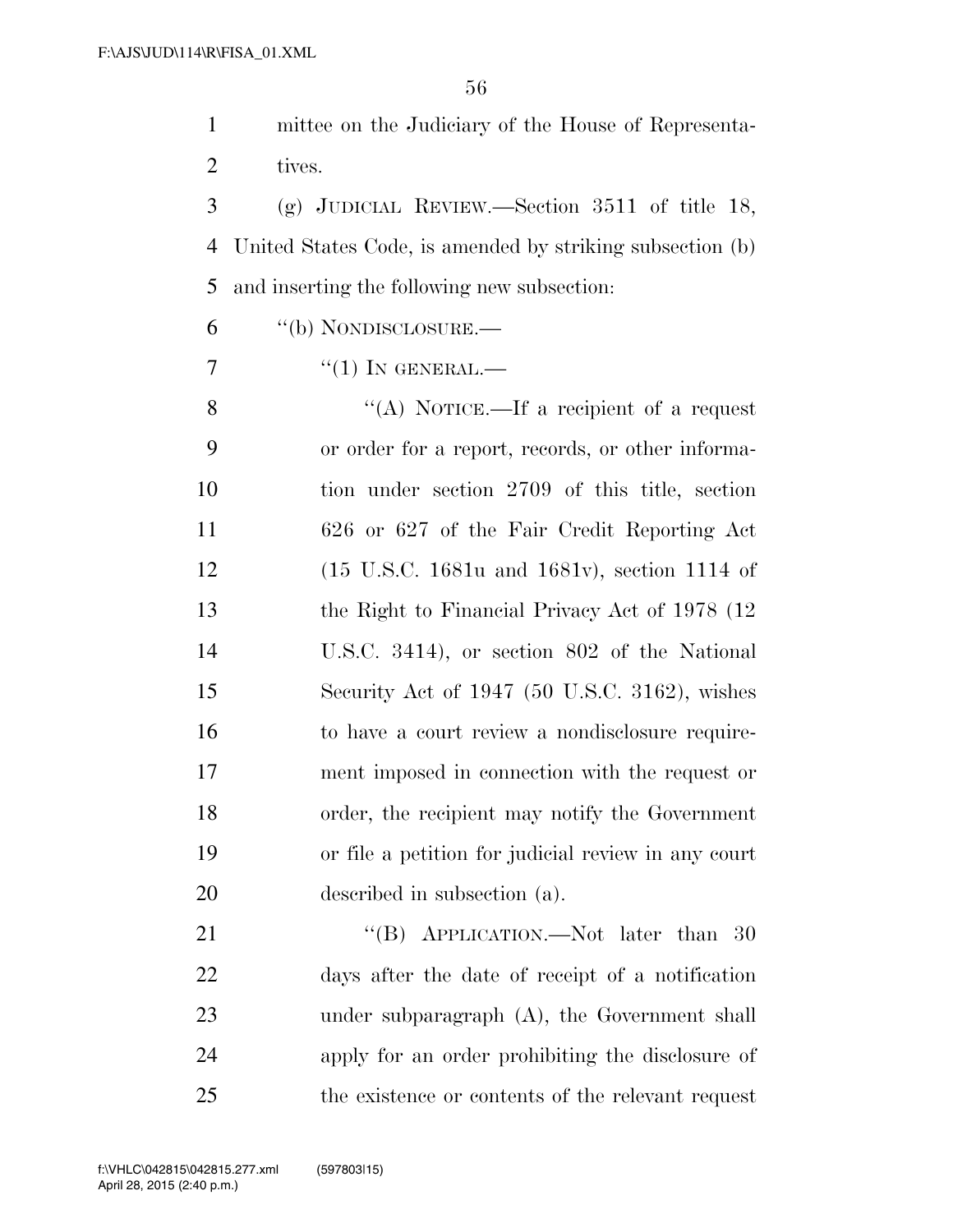or order. An application under this subpara- graph may be filed in the district court of the United States for the judicial district in which the recipient of the order is doing business or in the district court of the United States for any judicial district within which the authorized investigation that is the basis for the request is being conducted. The applicable nondisclosure requirement shall remain in effect during the pendency of proceedings relating to the require-ment.

12 "'(C) CONSIDERATION.—A district court of the United States that receives a petition under subparagraph (A) or an application under sub- paragraph (B) should rule expeditiously, and shall, subject to paragraph (3), issue a non- disclosure order that includes conditions appro-priate to the circumstances.

19 "(2) APPLICATION CONTENTS.—An application for a nondisclosure order or extension thereof or a response to a petition filed under paragraph (1) shall include a certification from the Attorney Gen- eral, Deputy Attorney General, an Assistant Attor- ney General, or the Director of the Federal Bureau of Investigation, or a designee in a position not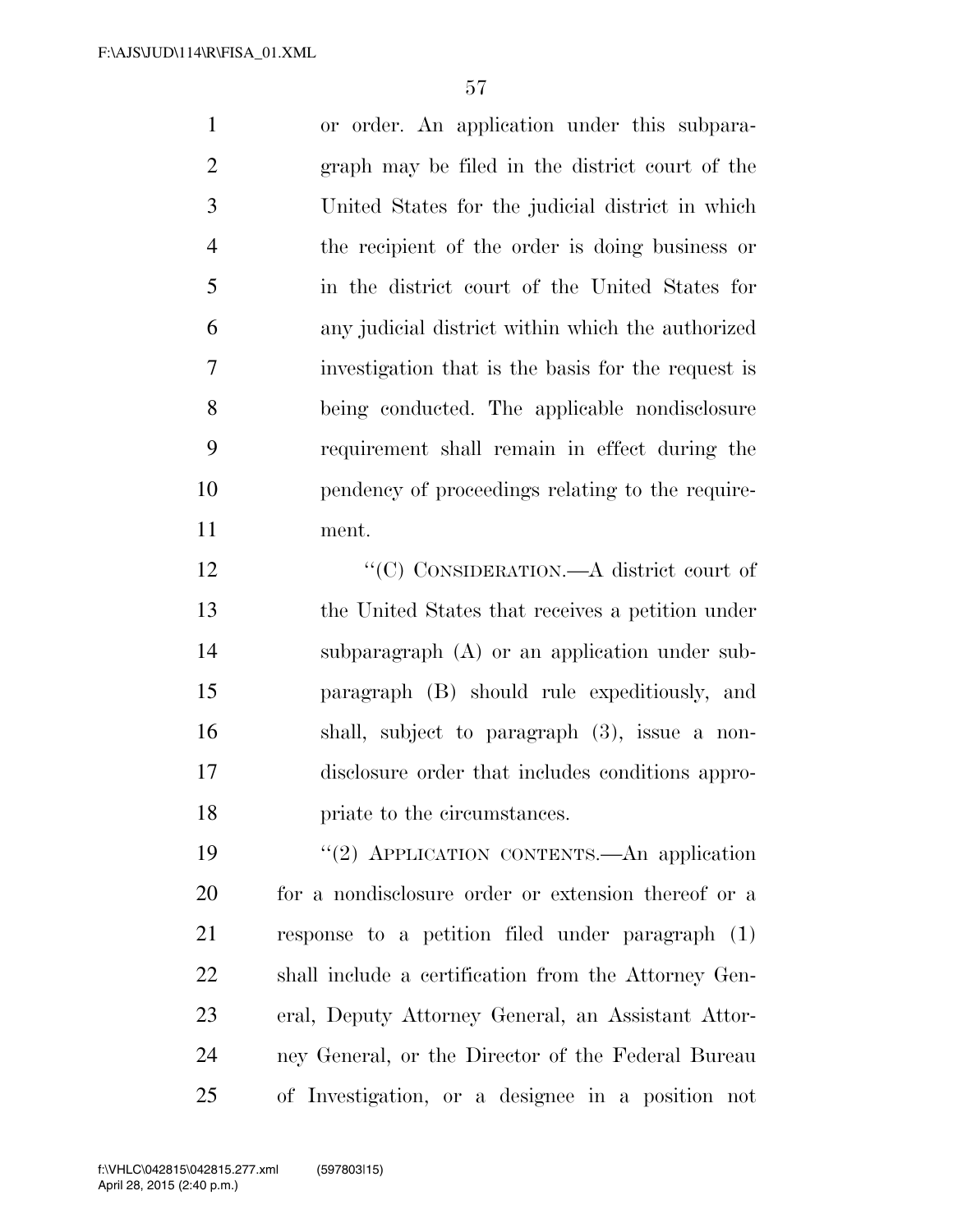| $\mathbf{1}$   | lower than Deputy Assistant Director at Bureau          |
|----------------|---------------------------------------------------------|
| $\overline{2}$ | headquarters or a Special Agent in Charge in a Bu-      |
| 3              | reau field office designated by the Director, or in the |
| $\overline{4}$ | case of a request by a department, agency, or instru-   |
| 5              | mentality of the Federal Government other than the      |
| 6              | Department of Justice, the head or deputy head of       |
| 7              | the department, agency, or instrumentality, con-        |
| 8              | taining a statement of specific facts indicating that   |
| 9              | the absence of a prohibition of disclosure under this   |
| 10             | subsection may result in—                               |
| 11             | $\lq\lq$ a danger to the national security of           |
| 12             | the United States;                                      |
| 13             | $\lq\lq (B)$ interference with a criminal, counter-     |
| 14             | terrorism, or counterintelligence investigation;        |
| 15             | $\cdot$ (C) interference with diplomatic relations;     |
| 16             | or                                                      |
| $17\,$         | $\lq\lq$ (D) danger to the life or physical safety      |
| 18             | of any person.                                          |
| 19             | "(3) STANDARD.—A district court of the                  |
| 20             | United States shall issue a nondisclosure order or      |
| 21             | extension thereof under this subsection if the court    |
| 22             | determines that there is reason to believe that disclo- |
| 23             | sure of the information subject to the nondisclosure    |
| 24             | requirement during the applicable time period may       |
| 25             | result in-                                              |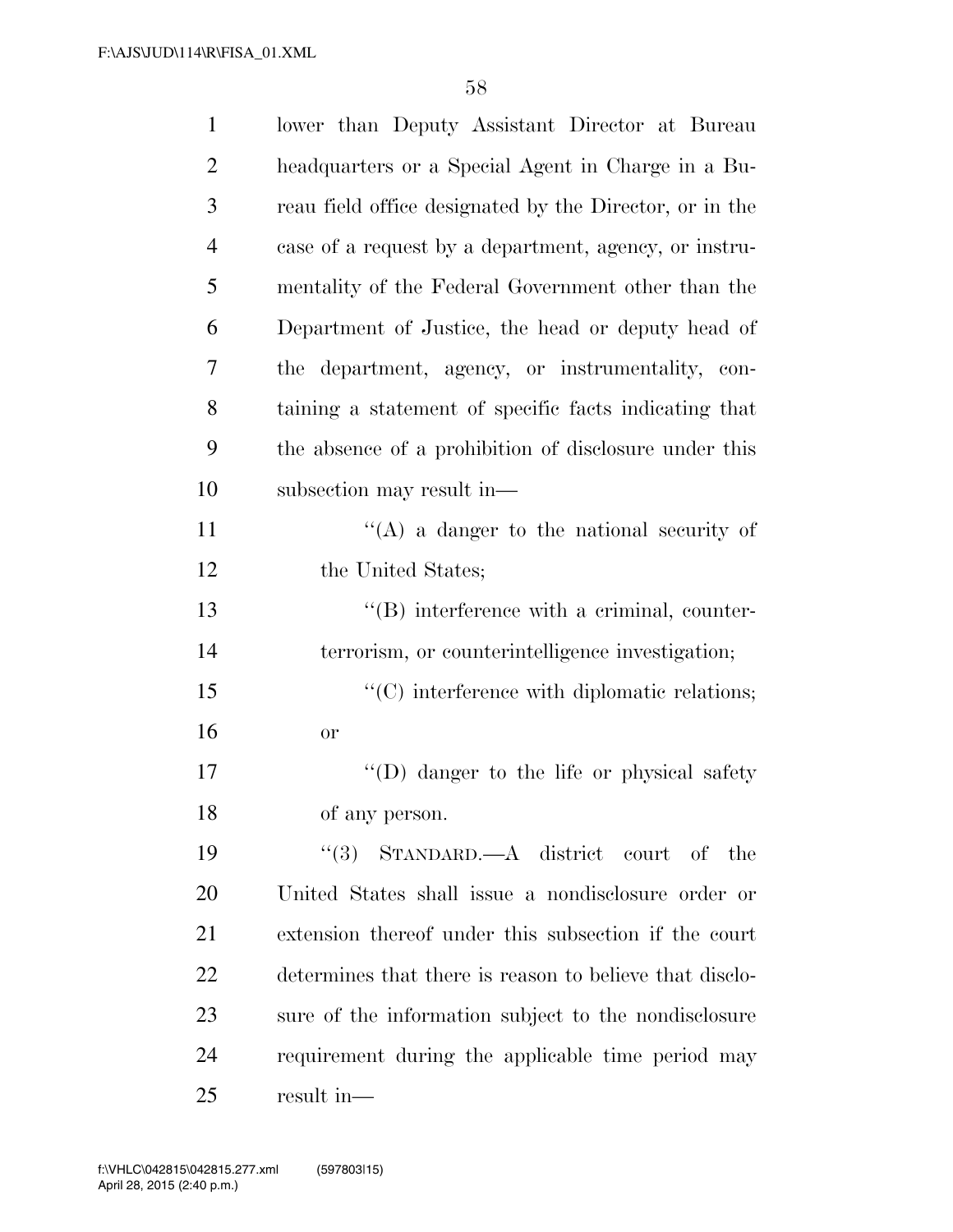| $\mathbf{1}$   | $\lq\lq(A)$ a danger to the national security of                |
|----------------|-----------------------------------------------------------------|
| $\overline{2}$ | the United States;                                              |
| 3              | $\lq\lq (B)$ interference with a criminal, counter-             |
| $\overline{4}$ | terrorism, or counterintelligence investigation;                |
| 5              | "(C) interference with diplomatic relations;                    |
| 6              | <b>or</b>                                                       |
| 7              | $\lq\lq$ (D) danger to the life or physical safety              |
| 8              | of any person.".                                                |
| 9              | SEC. 503. JUDICIAL REVIEW.                                      |
| 10             | (a) COUNTERINTELLIGENCE ACCESS TO TELEPHONE                     |
| 11             | TOLL AND TRANSACTIONAL RECORDS.—Section 2709 of                 |
| 12             | title 18, United States Code, is amended—                       |
| 13             | $(1)$ by redesignating subsections $(d)$ , $(e)$ , and          |
| 14             | $(f)$ as subsections (e), $(f)$ , and $(g)$ , respectively; and |
| 15             | $(2)$ by inserting after subsection $(e)$ the fol-              |
| 16             | lowing new subsection:                                          |
| 17             | $``$ (d) JUDICIAL REVIEW.—                                      |
| 18             | "(1) IN GENERAL.—A request under subsection                     |
| 19             | (b) or a nondisclosure requirement imposed in con-              |
| <b>20</b>      | nection with such request under subsection (c) shall            |
| 21             | be subject to judicial review under section 3511.               |
| 22             | "(2) NOTICE.—A request under subsection (b)                     |
| 23             | shall include notice of the availability of judicial re-        |
| 24             | view described in paragraph $(1)$ .".                           |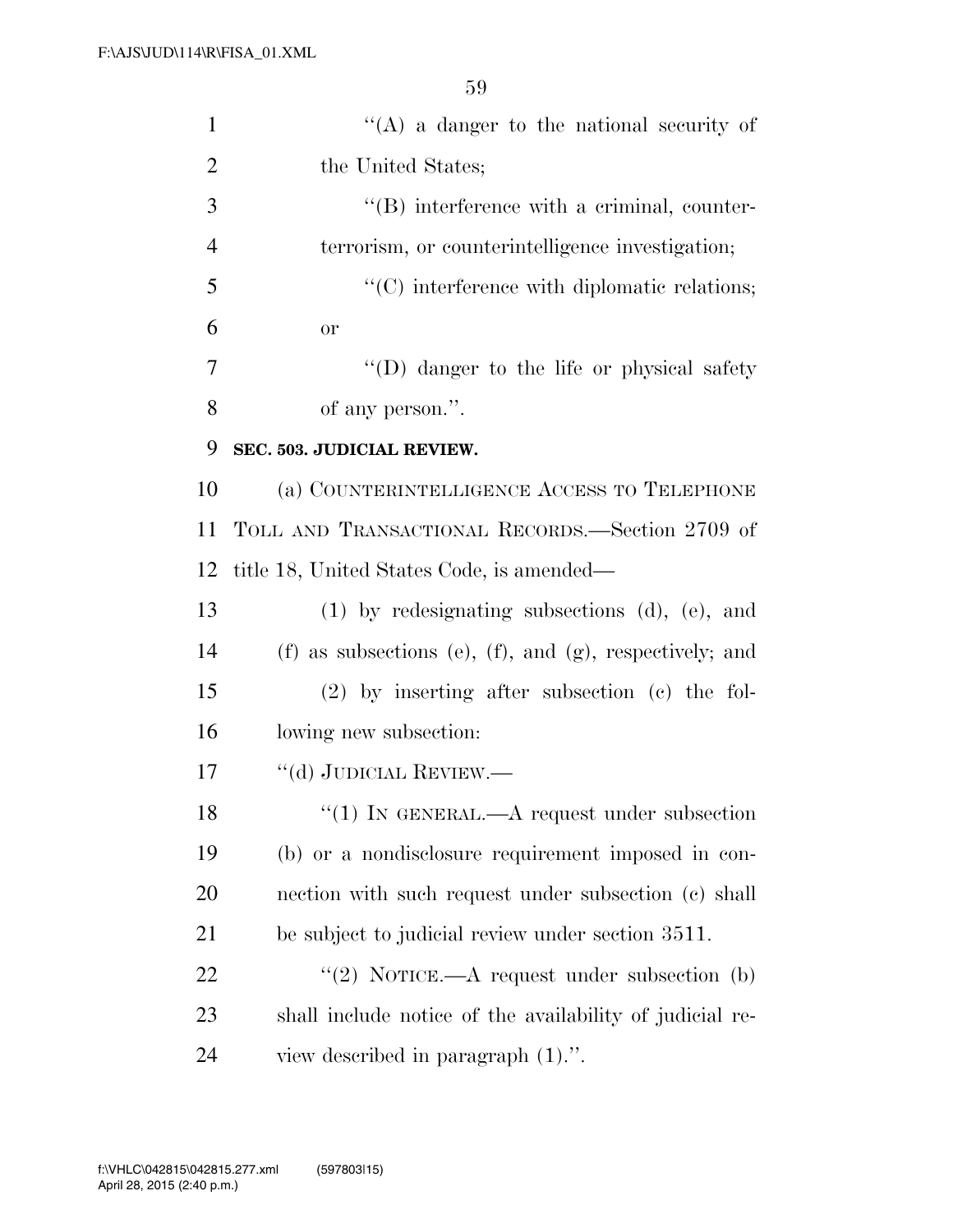| 1              | (b) ACCESS TO FINANCIAL RECORDS FOR CERTAIN              |
|----------------|----------------------------------------------------------|
| 2              | INTELLIGENCE AND PROTECTIVE PURPOSES.-Section            |
| 3              | 1114 of the Right to Financial Privacy Act of 1978 (12)  |
| $\overline{4}$ | U.S.C. $3414$ ) is amended—                              |
| 5              | $(1)$ by redesignating subsection $(d)$ as<br>sub-       |
| 6              | section (e); and                                         |
| 7              | $(2)$ by inserting after subsection $(e)$ the fol-       |
| 8              | lowing new subsection:                                   |
| 9              | "(d) JUDICIAL REVIEW.—                                   |
| 10             | "(1) IN GENERAL.—A request under subsection              |
| 11             | (a) or a nondisclosure requirement imposed in con-       |
| 12             | nection with such request under subsection (c) shall     |
| 13             | be subject to judicial review under section 3511 of      |
| 14             | title 18, United States Code.                            |
| 15             | "(2) NOTICE.—A request under subsection (a)              |
| 16             | shall include notice of the availability of judicial re- |
| 17             | view described in paragraph $(1)$ .".                    |
| 18             | (c) IDENTITY OF FINANCIAL INSTITUTIONS AND               |
| 19             | CREDIT REPORTS.—Section 626 of the Fair Credit Re-       |
| 20             | porting Act $(15 \text{ U.S.C. } 1681u)$ is amended—     |
| 21             | (1) by redesignating subsections (e) through             |
| 22             | (m) as subsections (f) through (n), respectively; and    |
| 23             | $(2)$ by inserting after subsection $(d)$ the fol-       |
| 24             | lowing new subsection:                                   |
| 25             | "(e) JUDICIAL REVIEW.—                                   |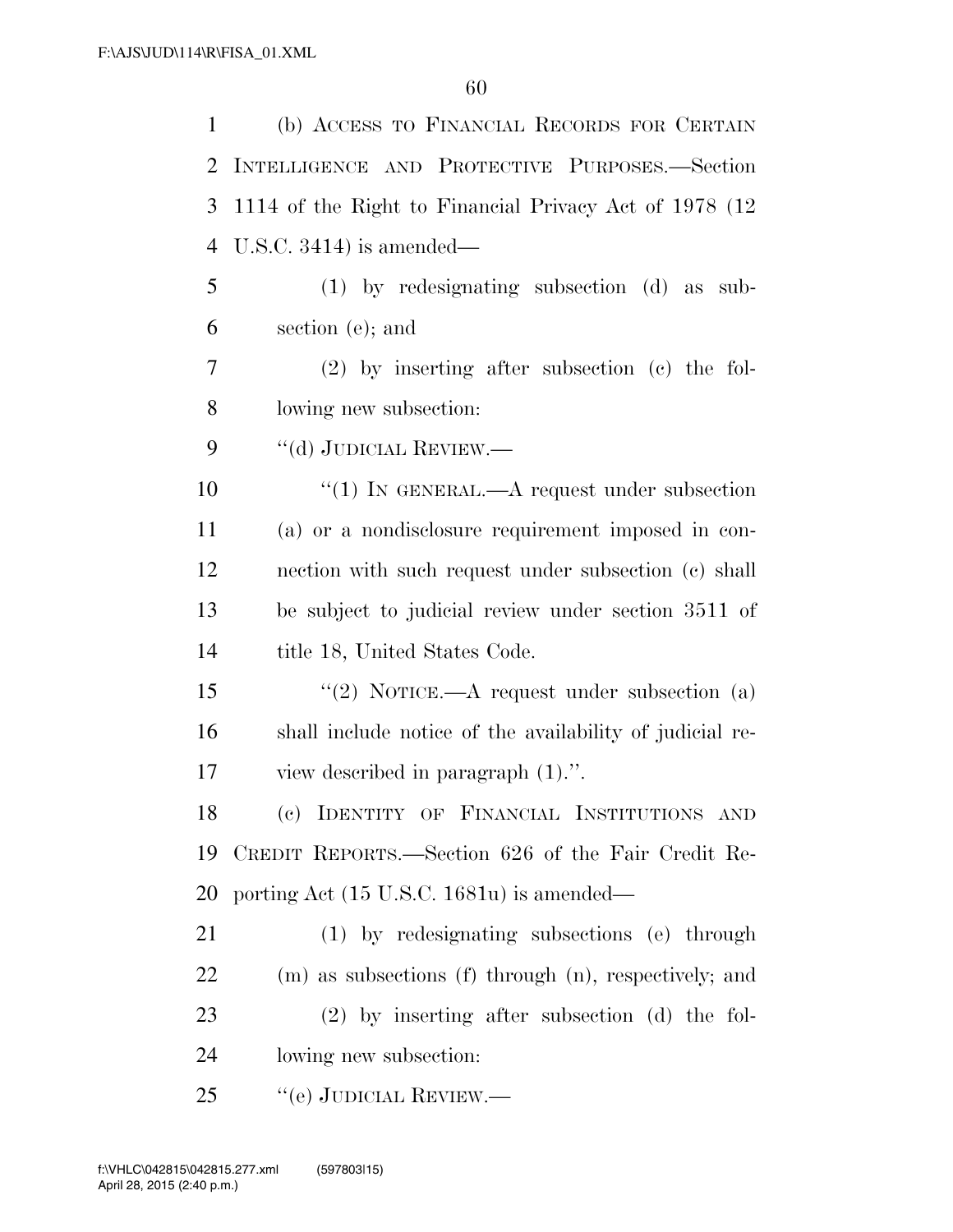| $\mathbf{1}$   | "(1) IN GENERAL.—A request under subsection                  |
|----------------|--------------------------------------------------------------|
| $\mathbf{2}$   | (a) or (b) or an order under subsection (c) or a non-        |
| 3              | disclosure requirement imposed in connection with            |
| $\overline{4}$ | such request under subsection (d) shall be subject to        |
| 5              | judicial review under section 3511 of title 18, United       |
| 6              | States Code.                                                 |
| 7              | "(2) NOTICE.—A request under subsection (a)                  |
| 8              | or (b) or an order under subsection (c) shall include        |
| 9              | notice of the availability of judicial review described      |
| 10             | in paragraph $(1)$ .".                                       |
| 11             | (d) IDENTITY OF FINANCIAL INSTITUTIONS AND                   |
| 12             | CREDIT REPORTS.—Section 627 of the Fair Credit Re-           |
| 13             | porting Act (15 U.S.C. 1681v) is amended—                    |
| 14             | $(1)$ by redesignating subsections $(d)$ , $(e)$ , and       |
| 15             | $(f)$ as subsections (e), $(f)$ , and (g), respectively; and |
| 16             | $(2)$ by inserting after subsection $(e)$ the fol-           |
| 17             | lowing new subsection:                                       |
| 18             | "(d) JUDICIAL REVIEW.—                                       |
| 19             | "(1) IN GENERAL.—A request under subsection                  |
| 20             | (a) or a non-disclosure requirement imposed in con-          |
| 21             | nection with such request under subsection (c) shall         |
| 22             | be subject to judicial review under section 3511 of          |
| 23             | title 18, United States Code.                                |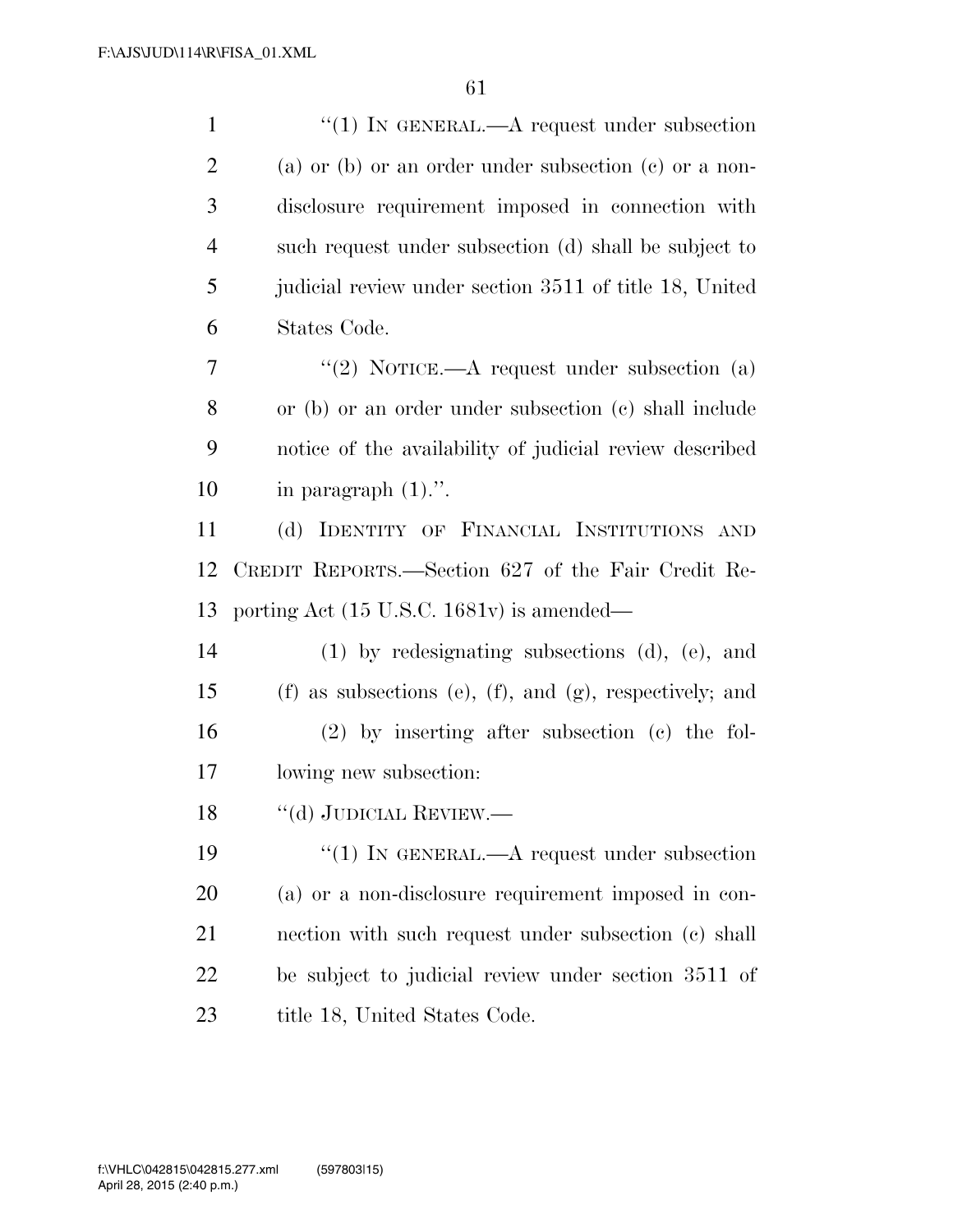| $\mathbf{1}$   | "(2) NOTICE.—A request under subsection $(a)$            |
|----------------|----------------------------------------------------------|
| $\overline{2}$ | shall include notice of the availability of judicial re- |
| 3              | view described in paragraph $(1)$ .".                    |
| $\overline{4}$ | (e) INVESTIGATIONS OF PERSONS WITH ACCESS TO             |
| 5              | CLASSIFIED INFORMATION.—Section 802 of the National      |
| 6              | Security Act of 1947 (50 U.S.C. 3162) is amended—        |
| 7              | $(1)$ by redesignating subsections $(e)$ through $(f)$   |
| 8              | as subsections (d) through (g), respectively; and        |
| 9              | $(2)$ by inserting after subsection (b) the fol-         |
| 10             | lowing new subsection:                                   |
| 11             | "(c) JUDICIAL REVIEW.—                                   |
| 12             | "(1) IN GENERAL.—A request under subsection              |
| 13             | (a) or a nondisclosure requirement imposed in con-       |
| 14             | nection with such request under subsection (b) shall     |
| 15             | be subject to judicial review under section 3511 of      |
| 16             | title 18, United States Code.                            |
| 17             | "(2) NOTICE.—A request under subsection $(a)$            |
| 18             | shall include notice of the availability of judicial re- |
| 19             | view described in paragraph $(1)$ .".                    |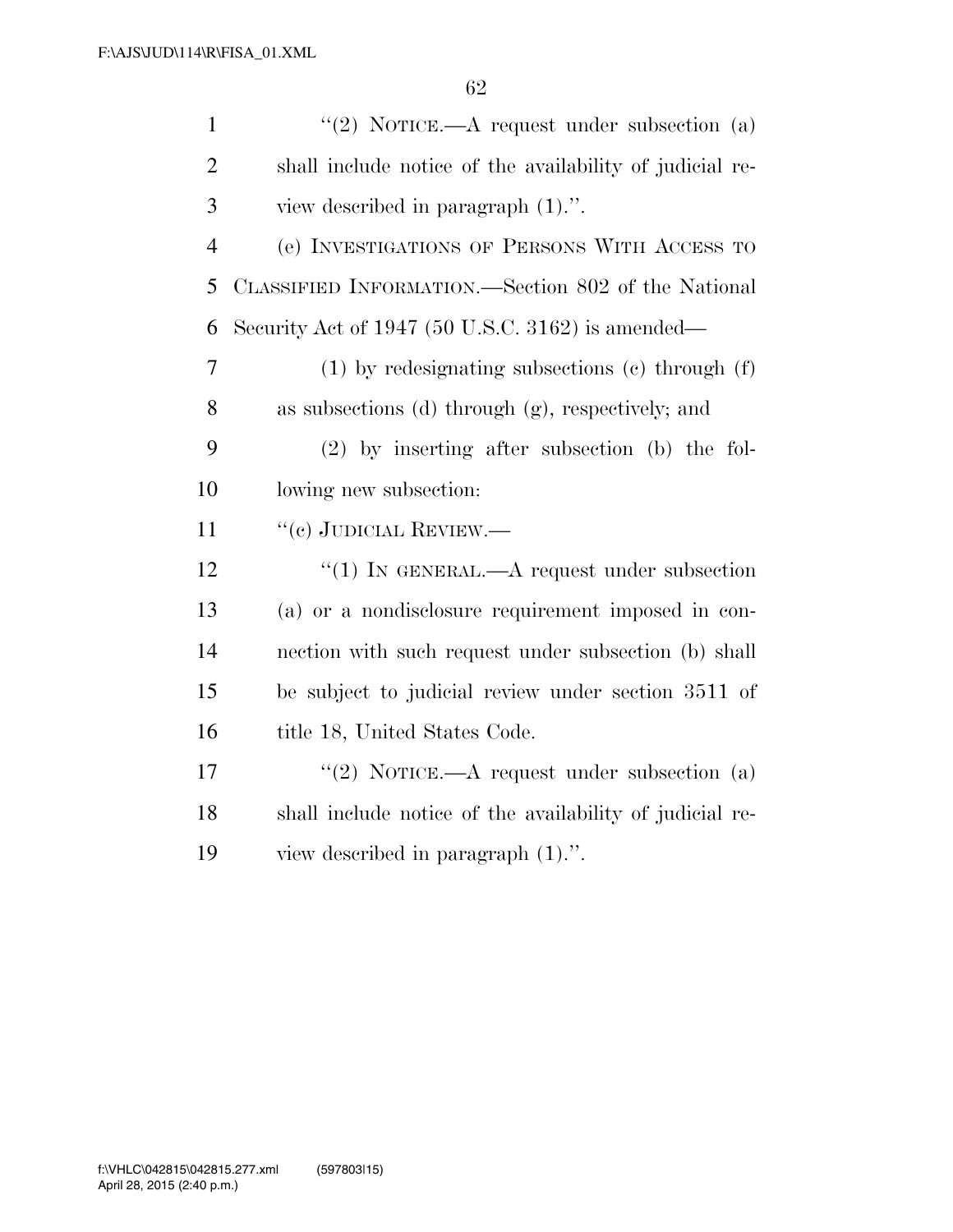## **TITLE VI—FISA TRANSPARENCY AND REPORTING REQUIRE-MENTS**

 **SEC. 601. ADDITIONAL REPORTING ON ORDERS REQUIRING PRODUCTION OF BUSINESS RECORDS; BUSI- NESS RECORDS COMPLIANCE REPORTS TO CONGRESS.** 

 (a) REPORTS SUBMITTED TO COMMITTEES.—Section 502(b) (50 U.S.C. 1862(b)) is amended—

 (1) by redesignating paragraphs (1), (2), and 11 (3) as paragraphs  $(6)$ ,  $(7)$ , and  $(8)$ , respectively; and (2) by inserting before paragraph (6) (as so re-designated) the following new paragraphs:

14  $\frac{1}{2}$  (1) a summary of all compliance reviews con- ducted by the Government for the production of tan-gible things under section 501;

17 ''(2) the total number of applications described 18 in section  $501(b)(2)(B)$  made for orders approving requests for the production of tangible things;

20  $\frac{1}{20}$  the total number of such orders either granted, modified, or denied;

22 ''(4) the total number of applications described 23 in section  $501(b)(2)(C)$  made for orders approving requests for the production of call detail records;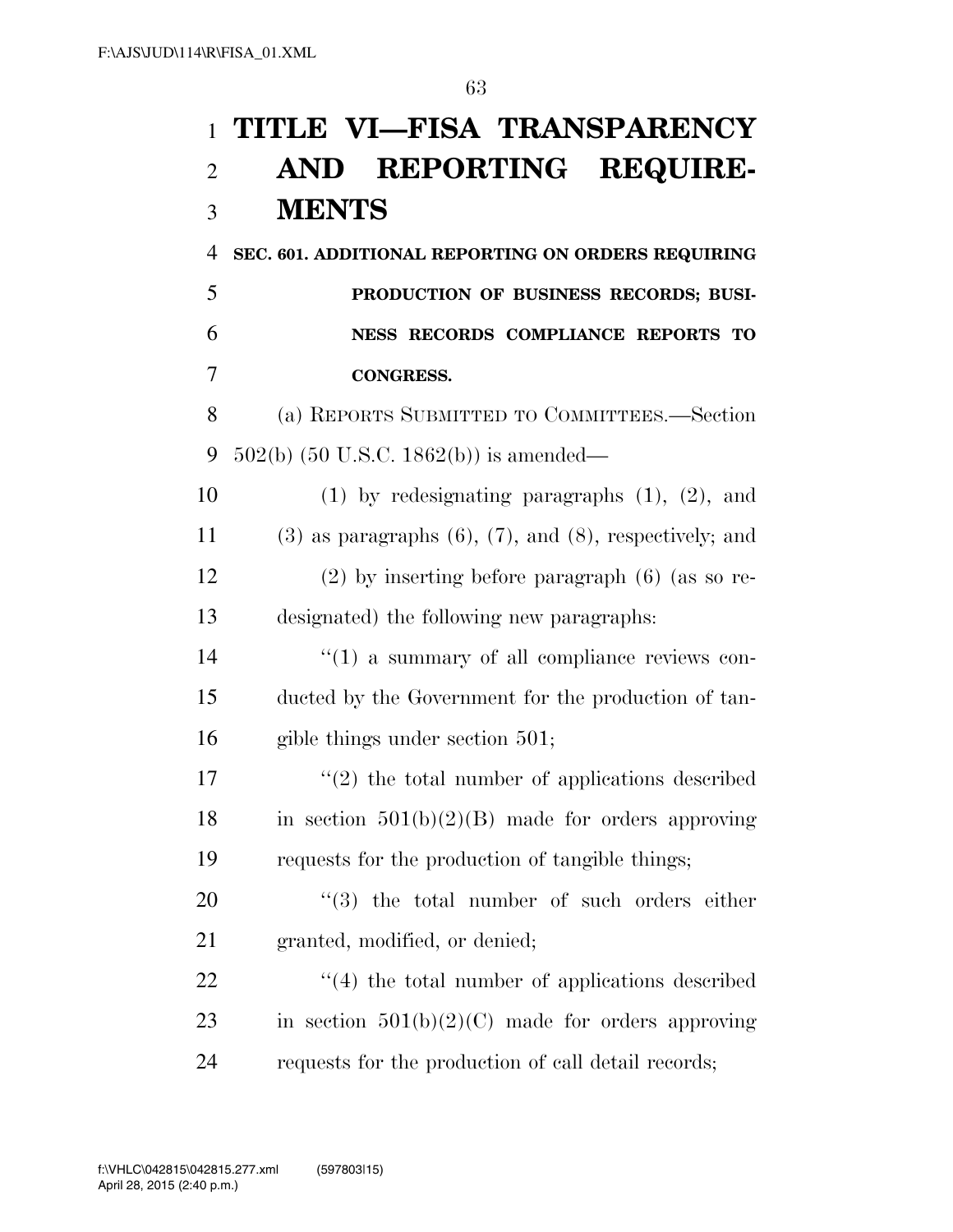| $\mathbf{1}$   | $(5)$ the total number of such orders either               |
|----------------|------------------------------------------------------------|
| $\overline{2}$ | granted, modified, or denied;".                            |
| 3              | (b) REPORTING ON CERTAIN TYPES OF PRODUC-                  |
| $\overline{4}$ | TION.—Section $502(c)(1)$ (50 U.S.C. $1862(c)(1)$ ) is     |
| 5              | amended—                                                   |
| 6              | $(1)$ in subparagraph $(A)$ , by striking "and";           |
| 7              | $(2)$ in subparagraph $(B)$ , by striking the period       |
| 8              | at the end and inserting a semicolon; and                  |
| 9              | (3) by adding at the end the following new sub-            |
| 10             | paragraphs:                                                |
| 11             | $\cdot\cdot$ (C) the total number of applications made for |
| 12             | orders approving requests for the production of tan-       |
| 13             | gible things under section 501 in which the specific       |
| 14             | selection term does not specifically identify an indi-     |
| 15             | vidual, account, or personal device;                       |
| 16             | "(D) the total number of orders described in               |
| 17             | subparagraph (C) either granted, modified, or de-          |
| 18             | nied; and                                                  |
| 19             | "(E) with respect to orders described in sub-              |
| 20             | paragraph (D) that have been granted or modified,          |
| 21             | whether the court established under section 103 has        |
| 22             | directed additional, particularized minimization pro-      |
| 23             | cedures beyond those adopted pursuant to section           |
| 24             | $501(g)$ .".                                               |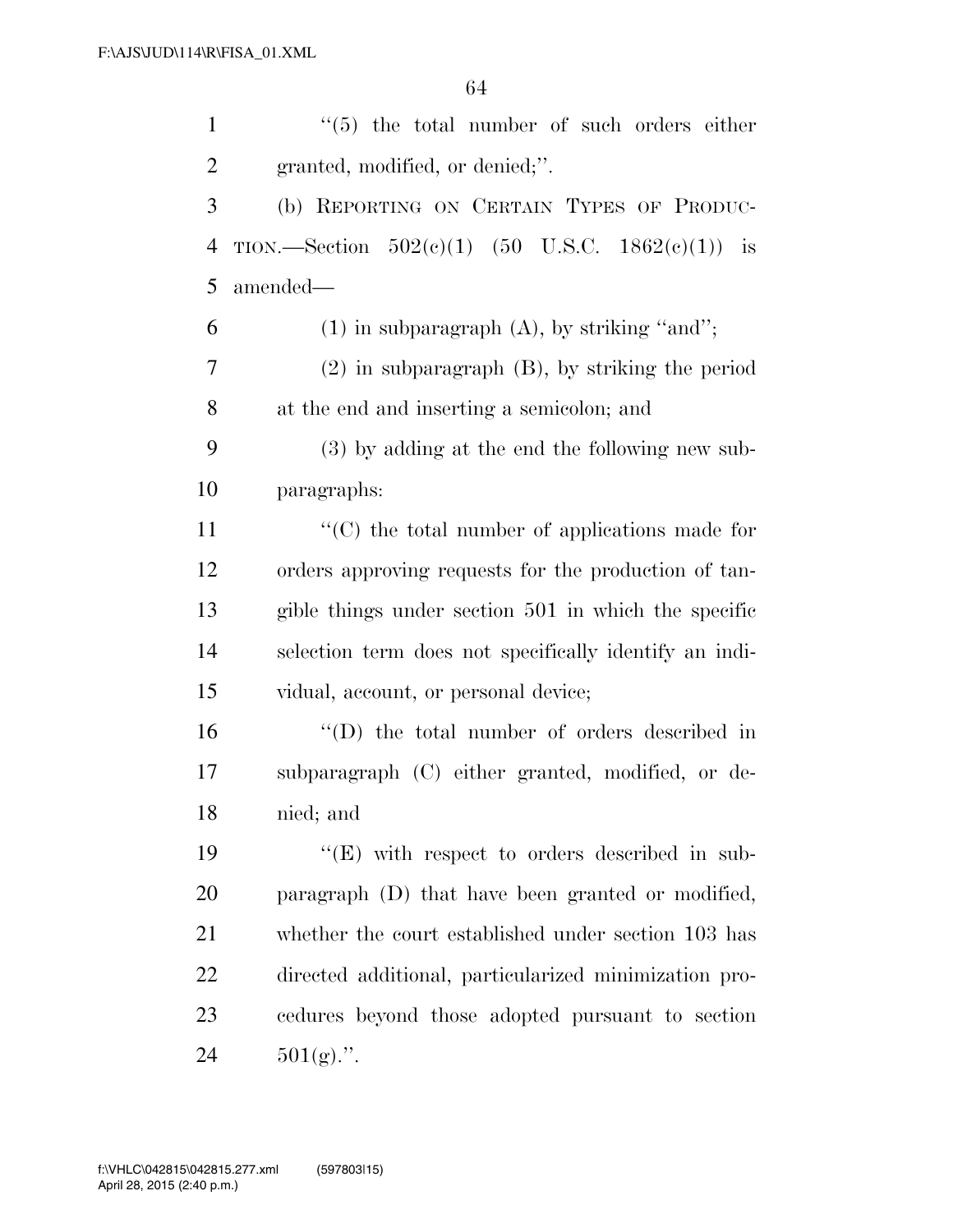## **SEC. 602. ANNUAL REPORTS BY THE GOVERNMENT.**

2 (a) IN GENERAL.—Title VI  $(50 \text{ U.S.C. } 1871 \text{ et seq.}),$  as amended by section 402 of this Act, is further amended by adding at the end the following new section:

## **''SEC. 603. ANNUAL REPORTS.**

 ''(a) REPORT BY DIRECTOR OF THE ADMINISTRA-TIVE OFFICE OF THE UNITED STATES COURTS.—

8 "(1) REPORT REQUIRED.—The Director of the Administrative Office of the United States Courts shall annually submit to the Permanent Select Com- mittee on Intelligence and the Committee on the Ju- diciary of the House of Representatives and the Se- lect Committee on Intelligence and the Committee on the Judiciary of the Senate, subject to a declas- sification review by the Attorney General and the Director of National Intelligence, a report that in-cludes—

18 ''(A) the number of applications or certifi- cations for orders submitted under each of sec- tions 105, 304, 402, 501, 702, 703, and 704; 21 ''(B) the number of such orders granted 22 under each of those sections: 23  $\cdot$  (C) the number of orders modified under each of those sections;

25  $\langle (D)$  the number of applications or certifi-cations denied under each of those sections;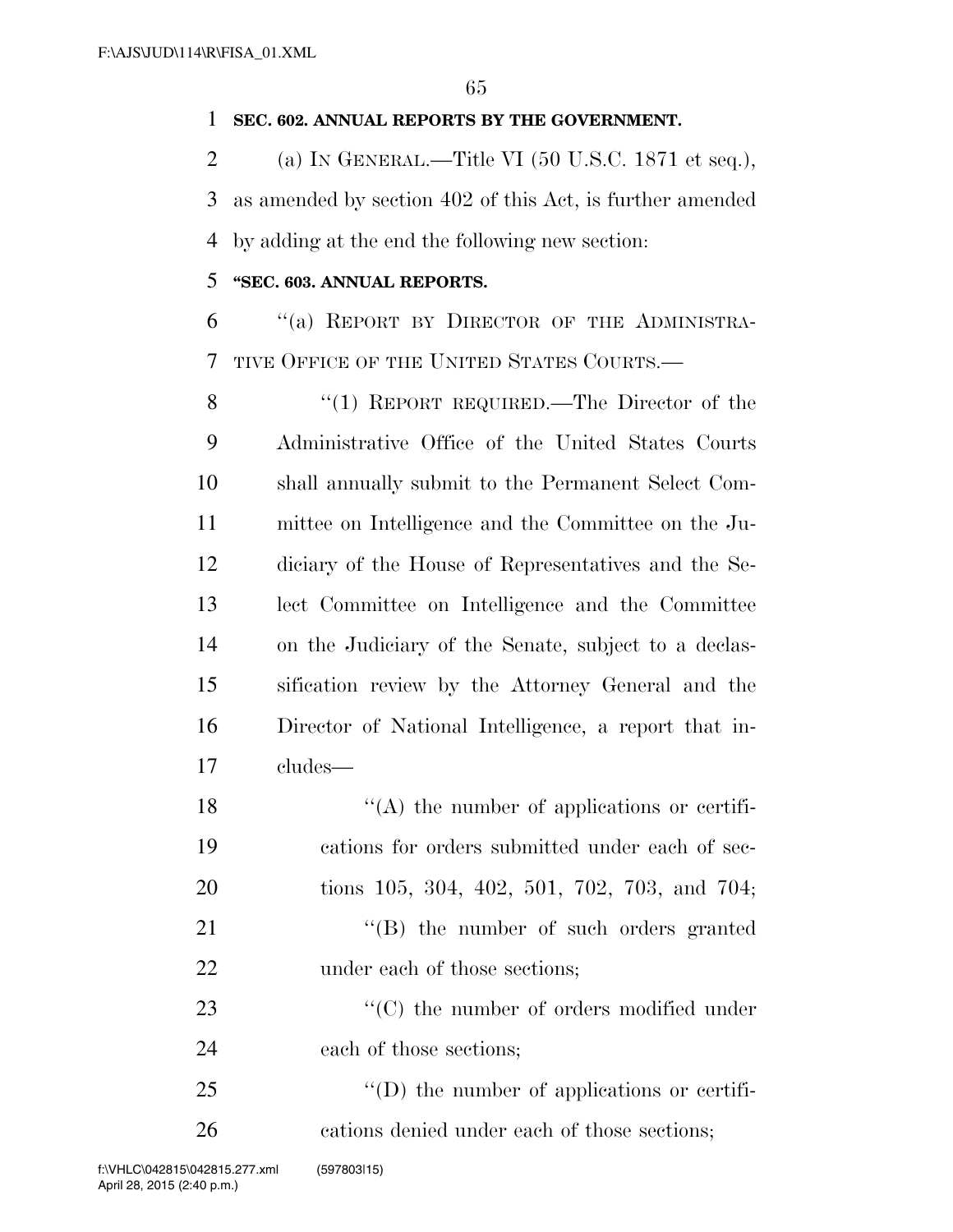1 ''(E) the number of appointments of an in- dividual to serve as amicus curiae under section 103, including the name of each individual ap- pointed to serve as amicus curiae; and ''(F) the number of findings issued under section 103(i) that such appointment is not ap- propriate and the text of any such findings; and 8 "(2) PUBLICATION.—The Director shall make the report required under paragraph (1) publicly available on an Internet website, except that the Di- rector shall not make publicly available on an Inter- net website the findings described in subparagraph  $(F)$  of paragraph  $(1)$ . ''(b) MANDATORY REPORTING BY DIRECTOR OF NA- TIONAL INTELLIGENCE.—Except as provided in sub- section (d), the Director of National Intelligence shall an- nually make publicly available on an Internet Web site a report that identifies, for the preceding 12-month period—  $\frac{1}{2}$  (1) the total number of orders issued pursuant to titles I and III and sections 703 and 704 and a

21 good faith estimate of the number of targets of such orders;

23 ''(2) the total number of orders issued pursuant to section 702 and a good faith estimate of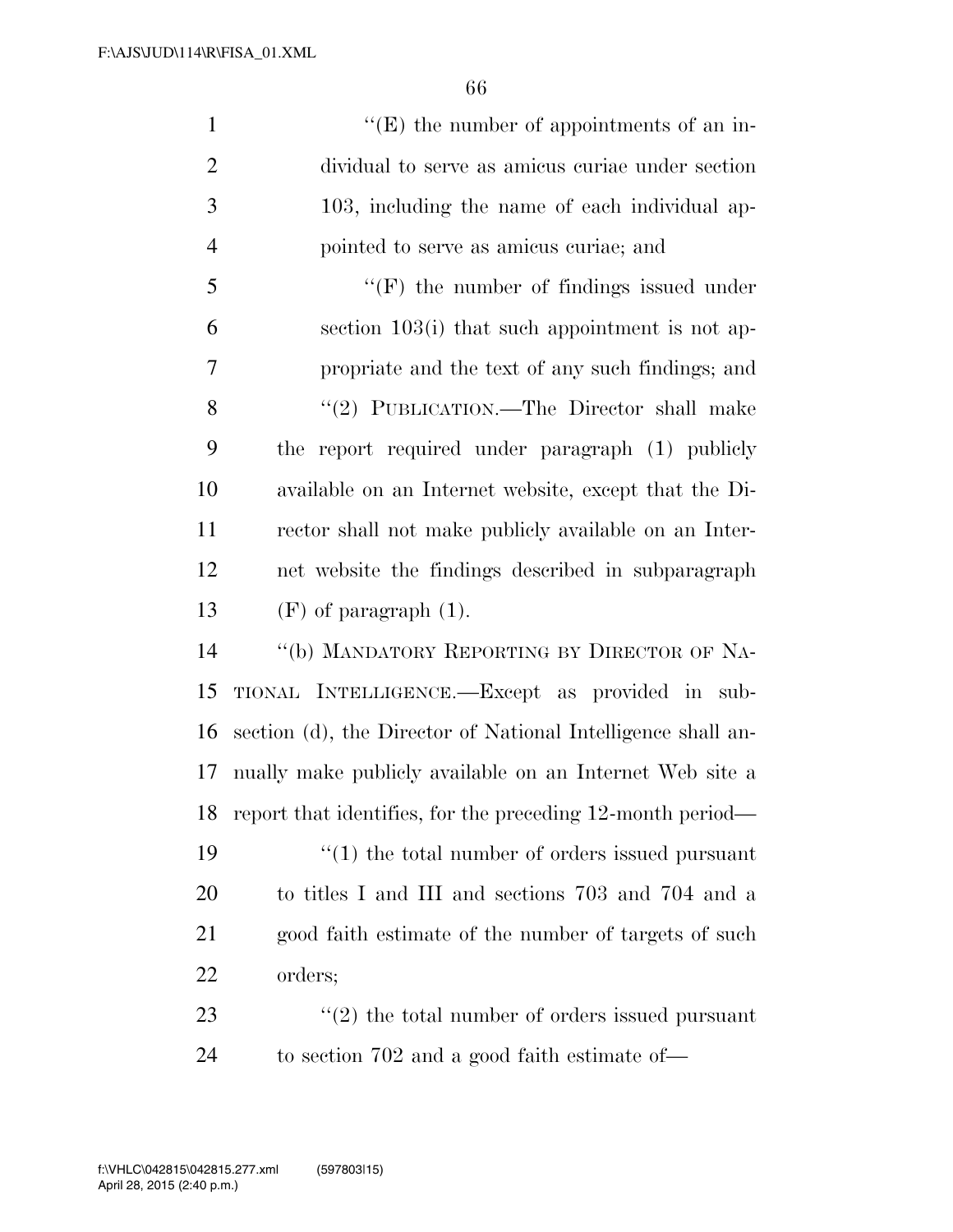1 ''(A) the number of search terms con- cerning a known United States person used to retrieve the unminimized contents of electronic communications or wire communications ob- tained through acquisitions authorized under such section, excluding the number of search terms used to prevent the return of information concerning a United States person; and

 ''(B) the number of queries concerning a known United States person of unminimized noncontents information relating to electronic communications or wire communications ob- tained through acquisitions authorized under such section, excluding the number of queries containing information used to prevent the re- turn of information concerning a United States person;

18 ''(3) the total number of orders issued pursuant to title IV and a good faith estimate of—

 $\langle (A)$  the number of targets of such orders; and  $\bullet$  (B) the number of unique identifiers used to communicate information collected pursuant

24 to such orders;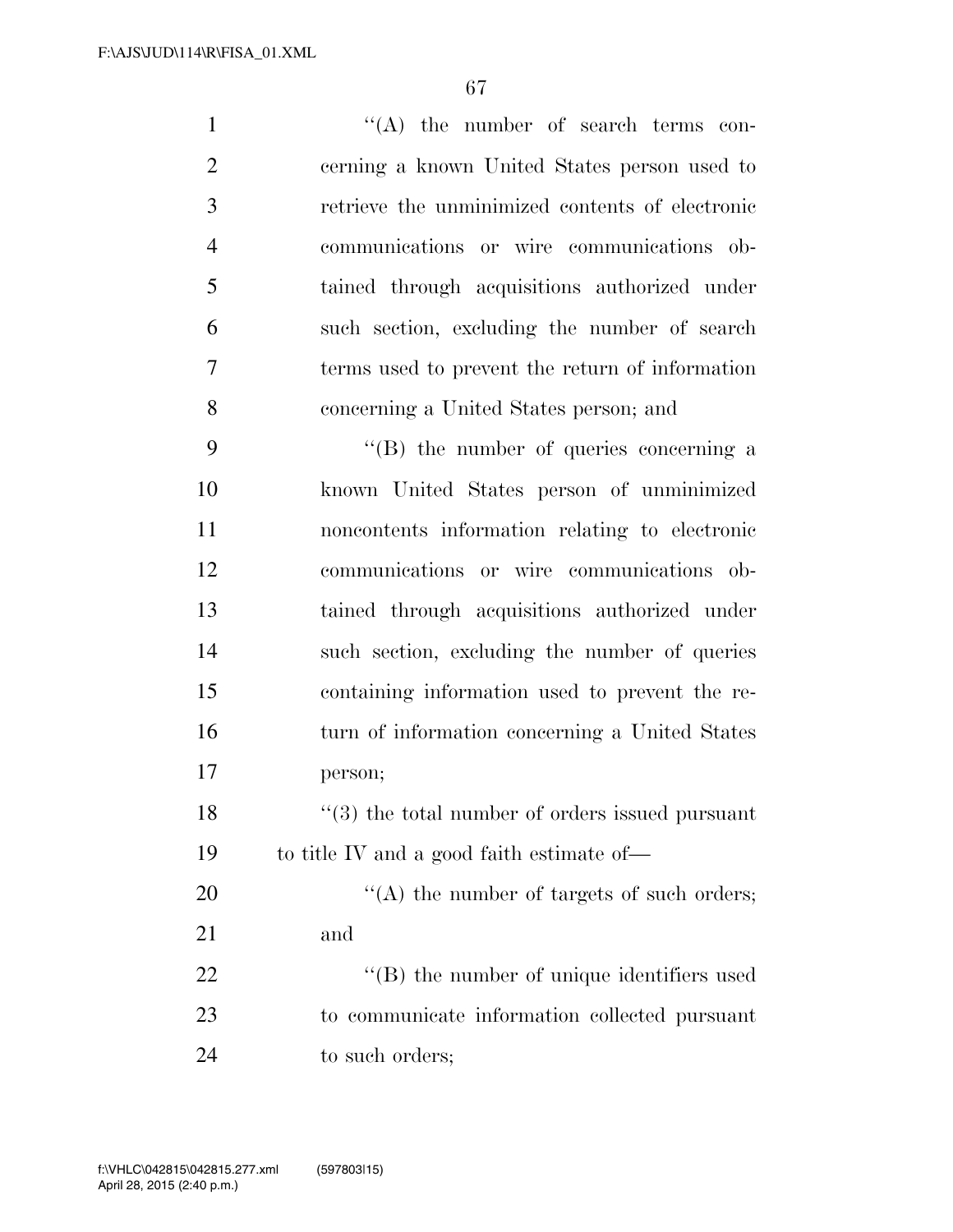| $\mathbf{1}$   | $\cdot$ (4) the total number of orders issued pursuant           |
|----------------|------------------------------------------------------------------|
| $\overline{2}$ | to applications made under section $501(b)(2)(B)$ and            |
| 3              | a good faith estimate of—                                        |
| $\overline{4}$ | $\lq\lq$ the number of targets of such orders;                   |
| 5              | and                                                              |
| 6              | "(B) the number of unique identifiers used                       |
| 7              | to communicate information collected pursuant                    |
| 8              | to such orders;                                                  |
| 9              | $\cdot\cdot$ (5) the total number of orders issued pursuant      |
| 10             | to applications made under section $501(b)(2)(C)$ and            |
| 11             | a good faith estimate of—                                        |
| 12             | $\lq\lq$ the number of targets of such orders;                   |
| 13             | $\lq\lq$ the number of unique identifiers used                   |
| 14             | to communicate information collected pursuant                    |
| 15             | to such orders; and                                              |
| 16             | $\cdot$ (C) the number of search terms that in-                  |
| 17             | cluded information concerning a United States                    |
| 18             | person that were used to query any database of                   |
| 19             | call detail records obtained through the use of                  |
| 20             | such orders; and                                                 |
| 21             | $\cdot\cdot\cdot$ (6) the total number of national security let- |
| 22             | ters issued and the number of requests for informa-              |
| 23             | tion contained within such national security letters.            |
| 24             | "(c) TIMING.—The annual reports required by sub-                 |
| 25             | sections (a) and (b) shall be made publicly available during     |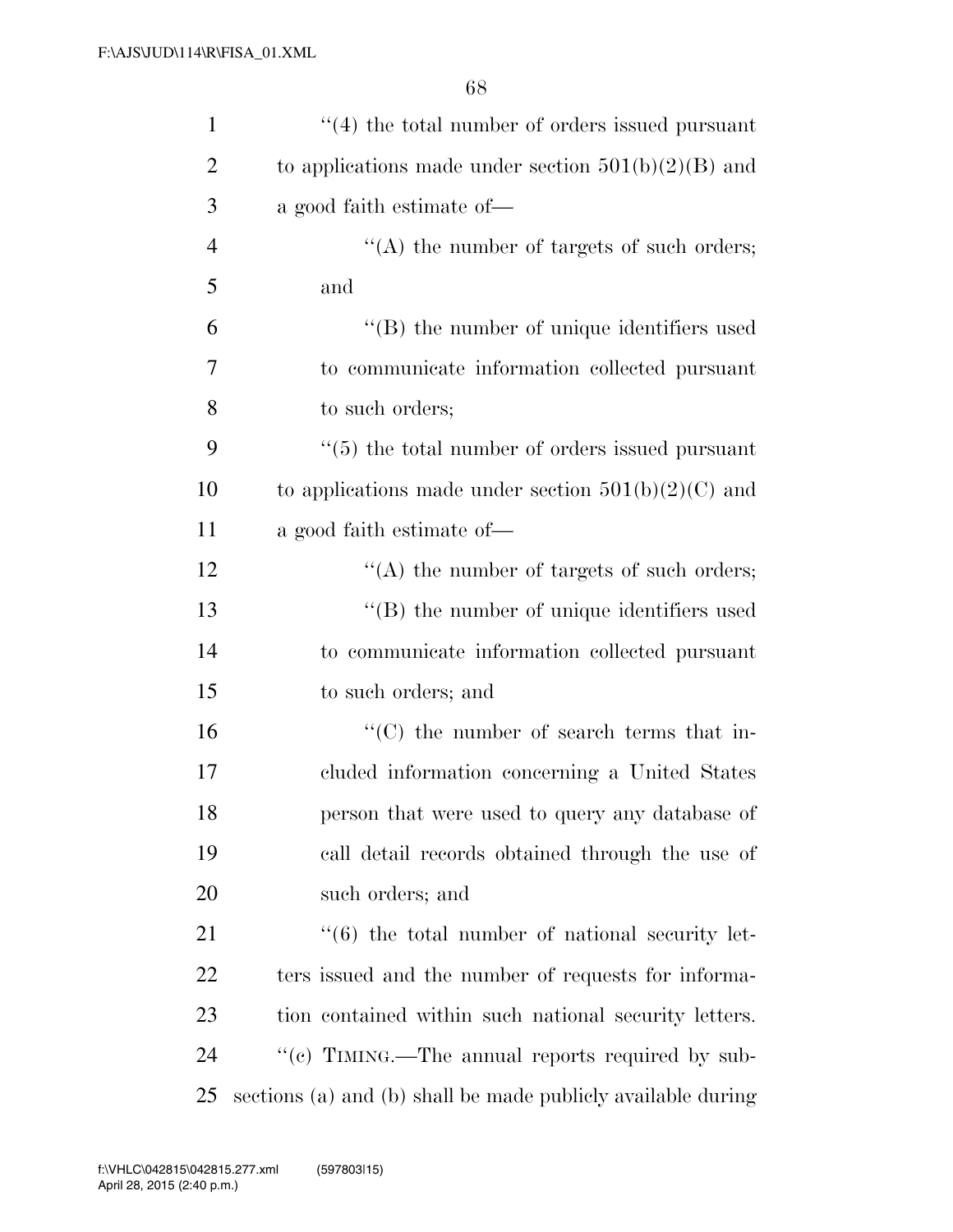April of each year and include information relating to the previous calendar year.

3 "(d) EXCEPTIONS.—

4 "(1) STATEMENT OF NUMERICAL RANGE.—If a good faith estimate required to be reported under subparagraph (B) of any of paragraphs (3), (4), or (5) of subsection (b) is fewer than 500, it shall be expressed as a numerical range of 'fewer than 500' and shall not be expressed as an individual number.  $(2)$  NONAPPLICABILITY TO CERTAIN INFORMA-TION.—

12 "(A) FEDERAL BUREAU OF INVESTIGA-13 TION.—Paragraphs  $(2)(A)$ ,  $(2)(B)$ , and  $(5)(C)$  of subsection (b) shall not apply to information or records held by, or queries conducted by, the Federal Bureau of Investigation.

 ''(B) ELECTRONIC MAIL ADDRESS AND TELEPHONE NUMBERS.—Paragraph (3)(B) of subsection (b) shall not apply to orders result- ing in the acquisition of information by the Federal Bureau of Investigation that does not include electronic mail addresses or telephone numbers.

24 "(3) CERTIFICATION.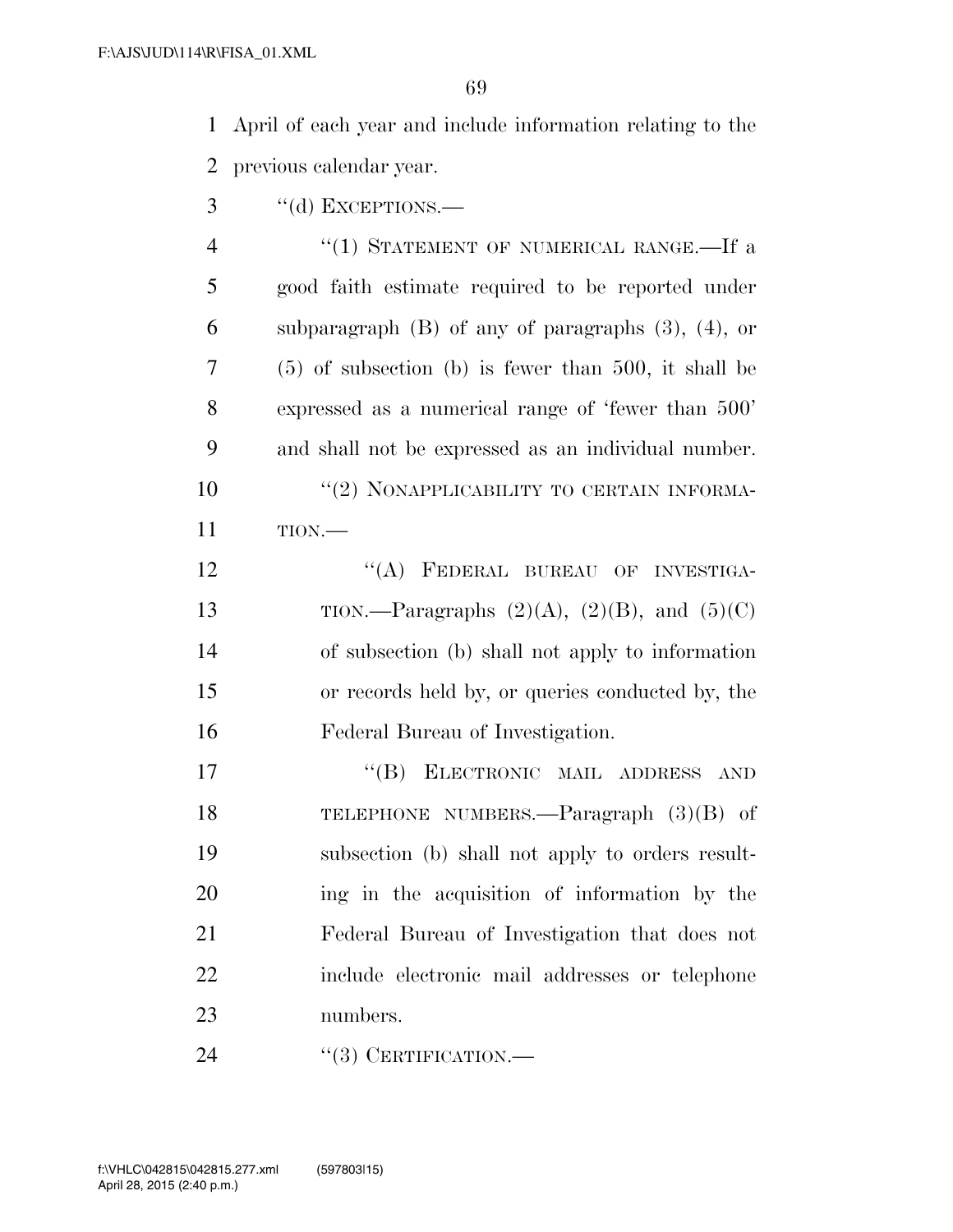| $\mathbf{1}$   | "(A) IN GENERAL.—If the Director of Na-         |
|----------------|-------------------------------------------------|
| $\overline{2}$ | tional Intelligence concludes that a good faith |
| 3              | estimate required to be reported under sub-     |
| $\overline{4}$ | section $(b)(2)(B)$ cannot be determined accu-  |
| 5              | rately because some but not all of the relevant |
| 6              | elements of the intelligence community are able |
| 7              | to provide such good faith estimate, the Direc- |
| 8              | tor shall—                                      |
| 9              | "(i) certify that conclusion in writing         |
| 10             | to the Select Committee on Intelligence         |
| 11             | and the Committee on the Judiciary of the       |
| 12             | Senate and the Permanent Select Com-            |
| 13             | mittee on Intelligence and the Committee        |
| 14             | on the Judiciary of the House of Rep-           |
| 15             | resentatives;                                   |
| 16             | "(ii) report the good faith estimate for        |
| 17             | those relevant elements able to provide         |
| 18             | such good faith estimate;                       |
| 19             | "(iii) explain when it is reasonably an-        |
| 20             | ticipated that such an estimate will be able    |
| 21             | to be determined fully and accurately; and      |
| 22             | $\lq\lq$ make such certification publicly       |
| 23             | available on an Internet Web site.              |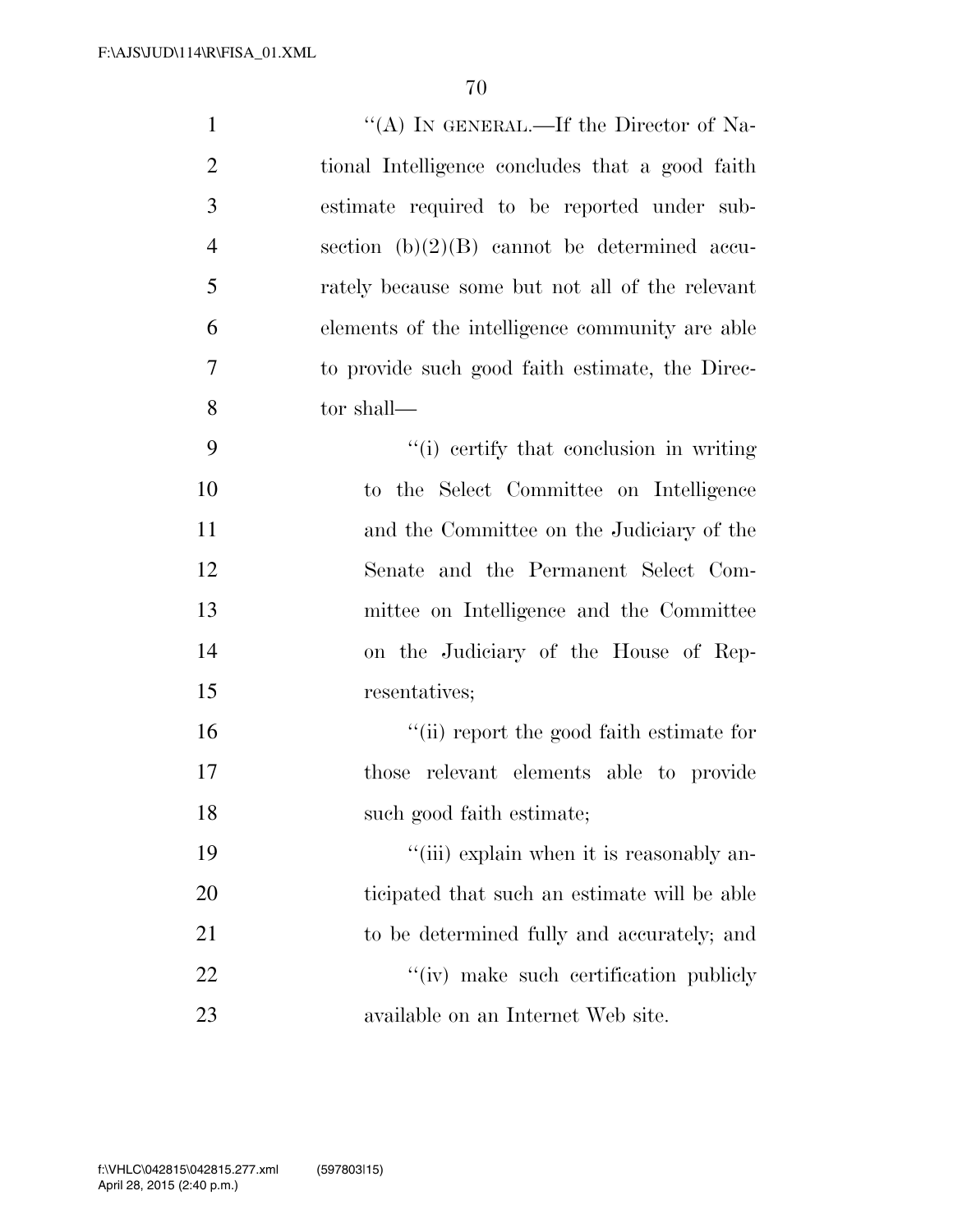| $\mathbf{1}$   | "(B) FORM.—A certification described in              |
|----------------|------------------------------------------------------|
| $\overline{2}$ | subparagraph (A) shall be prepared in unclassi-      |
| 3              | fied form, but may contain a classified annex.       |
| $\overline{4}$ | "(C) TIMING.—If the Director of National             |
| 5              | Intelligence continues to conclude that the good     |
| 6              | faith estimates described in this paragraph can-     |
| 7              | not be determined accurately, the Director shall     |
| 8              | annually submit a certification in accordance        |
| 9              | with this paragraph.                                 |
| 10             | "(e) DEFINITIONS.—In this section:                   |
| 11             | "(1) CONTENTS.—The term 'contents' has the           |
| 12             | meaning given that term under section 2510 of title  |
| 13             | 18, United States Code.                              |
| 14             | "(2) ELECTRONIC COMMUNICATION.—The term              |
| 15             | 'electronic communication' has the meaning given     |
| 16             | that term under section 2510 of title 18, United     |
| 17             | States Code.                                         |
| 18             | "(3) NATIONAL SECURITY LETTER.—The term              |
| 19             | 'national security letter' means a request for a re- |
| 20             | port, records, or other information under—           |
| 21             | "(A) section $2709$ of title 18, United              |
| 22             | States Code;                                         |
| 23             | "(B) section $1114(a)(5)(A)$ of the Right to         |
| 24             | Financial Privacy Act of 1978 (12 U.S.C.             |
| 25             | 3414(a)(5)(A));                                      |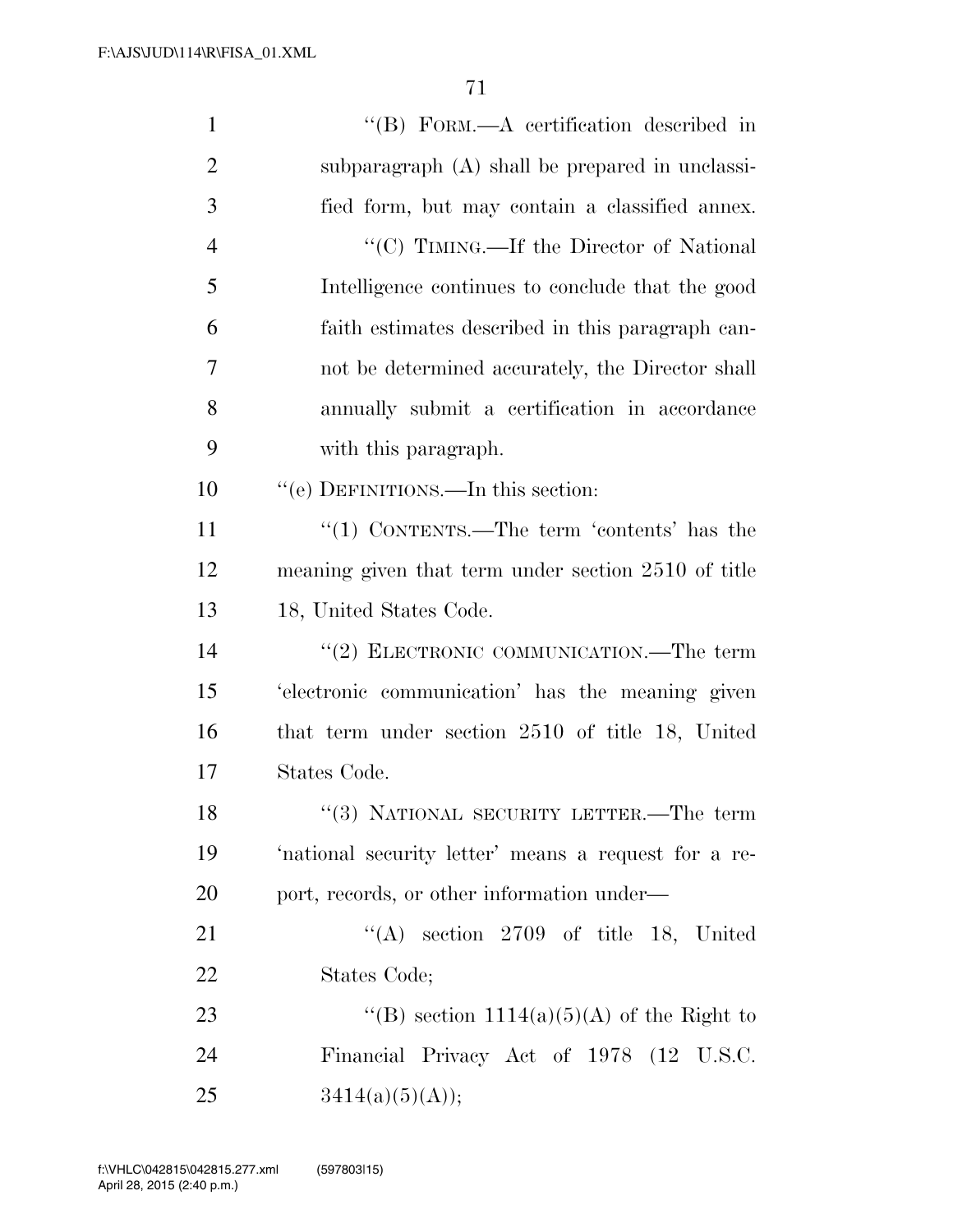| $\mathbf{1}$   | "(C) subsection (a) or (b) of section 626 of                 |
|----------------|--------------------------------------------------------------|
| $\overline{2}$ | the Fair Credit Reporting Act (15 U.S.C.                     |
| 3              | $1681u(a), 1681u(b)$ ; or                                    |
| $\overline{4}$ | "(D) section $627(a)$ of the Fair Credit Re-                 |
| 5              | porting Act $(15 \text{ U.S.C. } 1681v(a))$ .                |
| 6              | "(4) UNITED STATES PERSON.—The<br>term                       |
| 7              | United States person' means a citizen of the United          |
| 8              | States or an alien lawfully admitted for permanent           |
| 9              | residence (as defined in section $101(a)$ of the Immi-       |
| 10             | gration and Nationality Act $(8 \text{ U.S.C. } 1101(a))$ .  |
| 11             | "(5) WIRE COMMUNICATION.—The term 'wire                      |
| 12             | communication' has the meaning given that term               |
| 13             | under section 2510 of title 18, United States                |
| 14             | Code.".                                                      |
| 15             | (b) TABLE OF CONTENTS AMENDMENT.—The table                   |
| 16             | of contents, as amended by section 402 of this Act, is fur-  |
| 17             | ther amended by inserting after the item relating to sec-    |
| 18             | tion 602, as added by section 402 of this Act, the following |
| 19             | new item:                                                    |
|                | "Sec. 603. Annual reports.".                                 |
| 20             | (c) PUBLIC REPORTING ON NATIONAL SECURITY                    |
| 21             | LETTERS.—Section 118(c) of the USA PATRIOT Im-               |
| 22             | provement and Reauthorization Act of 2005 (18 U.S.C.         |
| 23             | $3511$ note) is amended—                                     |
|                |                                                              |

(1) in paragraph (1)—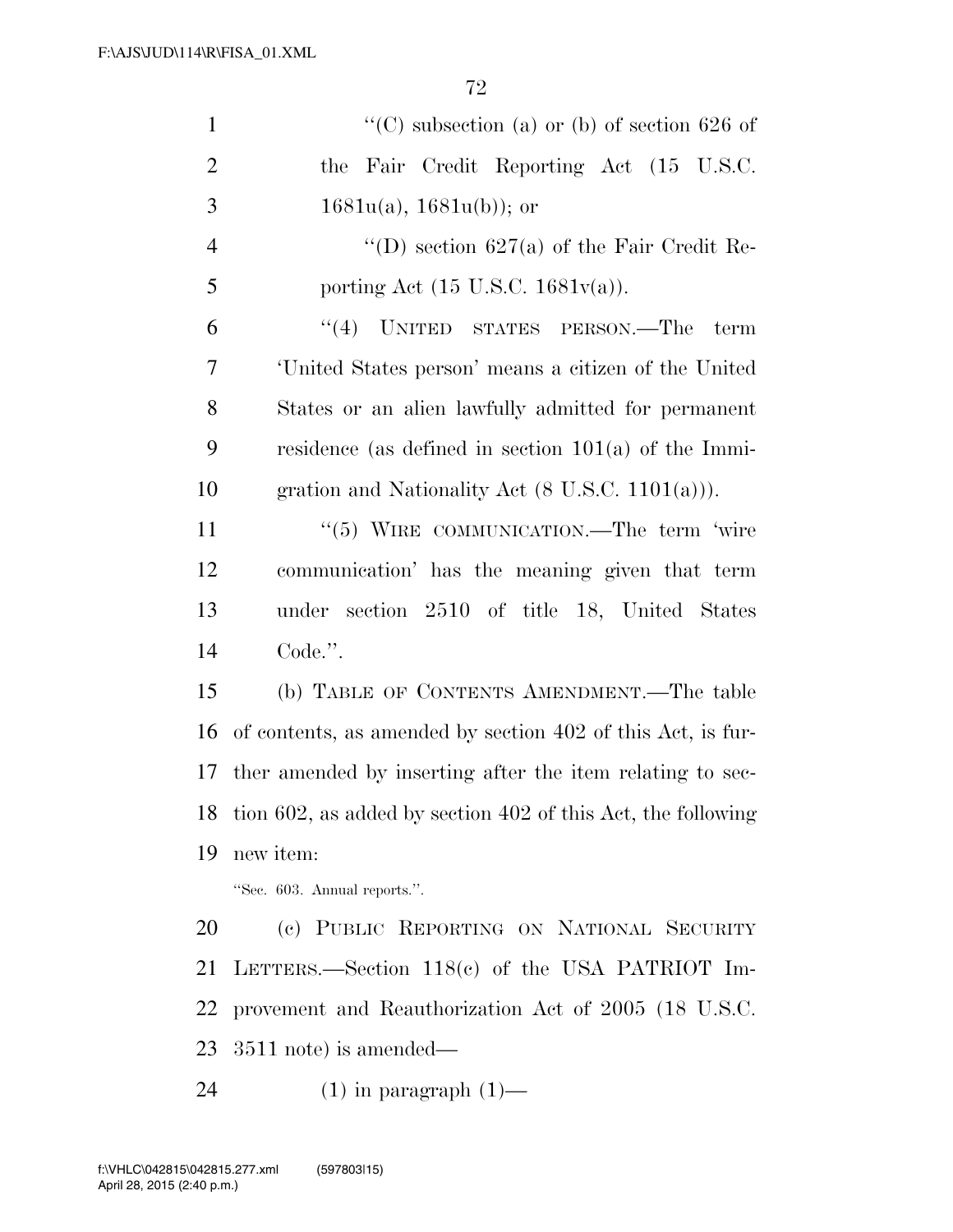| $\mathbf{1}$   | $(A)$ in the matter preceding subparagraph        |
|----------------|---------------------------------------------------|
| $\overline{2}$ | $(A)$ , by striking "United States"; and          |
| 3              | $(B)$ in subparagraph $(A)$ , by striking ", ex-  |
| $\overline{4}$ | cluding the number of requests for subscriber     |
| 5              | information";                                     |
| 6              | $(2)$ by redesignating paragraph $(2)$ as para-   |
| 7              | $graph(3)$ ; and                                  |
| 8              | $(3)$ by inserting after paragraph $(1)$ the fol- |
| 9              | lowing:                                           |
| 10             | $``(2)$ CONTENT.                                  |
| 11             | "(A) IN GENERAL.—Except as provided in            |
| 12             | subparagraph (B), each report required under      |
| 13             | this subsection shall include a good faith esti-  |
| 14             | mate of the total number of requests described    |
| 15             | in paragraph (1) requiring disclosure of infor-   |
| 16             | mation concerning-                                |
| $17\,$         | "(i) United States persons; and                   |
| 18             | "(ii) persons who are not United                  |
| 19             | States persons.                                   |
| 20             | "(B) EXCEPTION.—With respect to the               |
| 21             | number of requests for subscriber information     |
| 22             | under section 2709 of title 18, United States     |
| 23             | Code, a report required under this subsection     |
| 24             | need not separate the number of requests into     |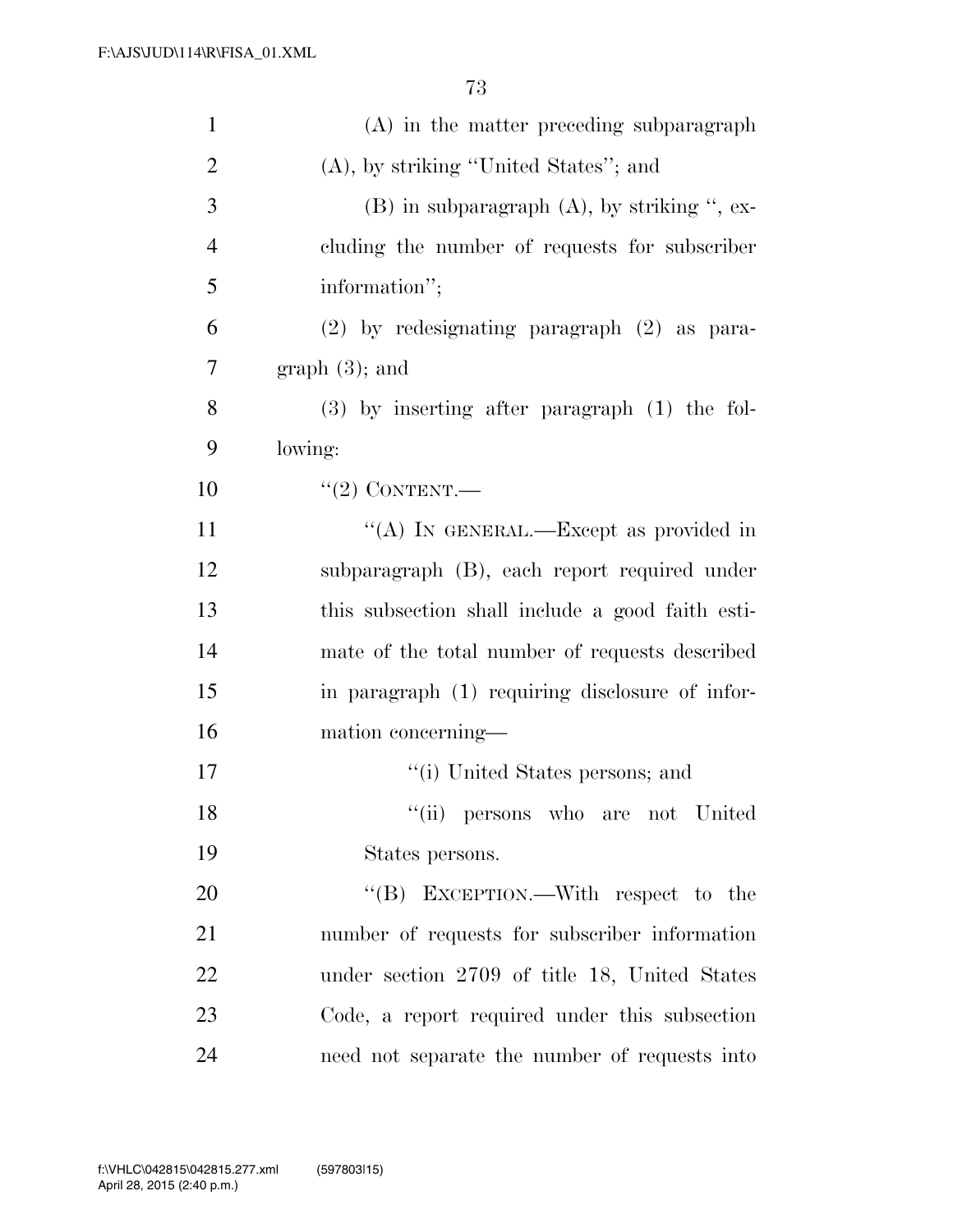| $\mathbf{1}$         | each of the categories described in subpara-                          |
|----------------------|-----------------------------------------------------------------------|
| $\overline{2}$       | graph $(A)$ .".                                                       |
| 3                    | (d) STORED COMMUNICATIONS.—Section $2702(d)$ of                       |
| $\overline{4}$       | title 18, United States Code, is amended—                             |
| 5                    | $(1)$ in paragraph $(1)$ , by striking "; and" and                    |
| 6                    | inserting a semicolon;                                                |
| 7                    | $(2)$ in paragraph $(2)(B)$ , by striking the period                  |
| 8                    | and inserting "; and"; and                                            |
| 9                    | (3) by adding at the end the following new                            |
| 10                   | paragraph:                                                            |
| 11                   | $(3)$ the number of accounts from which the                           |
| 12                   | Department of Justice has received voluntary disclo-                  |
| 13                   | sures under subsection $(e)(4)$ .".                                   |
|                      |                                                                       |
|                      | SEC. 603. PUBLIC REPORTING BY PERSONS SUBJECT TO                      |
|                      | FISA ORDERS.                                                          |
| 14<br>15<br>16       | (a) IN GENERAL.—Title VI $(50 \text{ U.S.C. } 1871 \text{ et seq.}),$ |
|                      | as amended by sections 402 and 602 of this Act, is further            |
|                      | amended by adding at the end the following new section:               |
|                      | "SEC. 604. PUBLIC REPORTING BY PERSONS SUBJECT TO                     |
| 17<br>18<br>19<br>20 | <b>ORDERS.</b>                                                        |
| 21                   | "(a) REPORTING.—A person subject to a nondisclo-                      |
| 22                   | sure requirement accompanying an order or directive                   |
| 23                   | under this Act or a national security letter may, with re-            |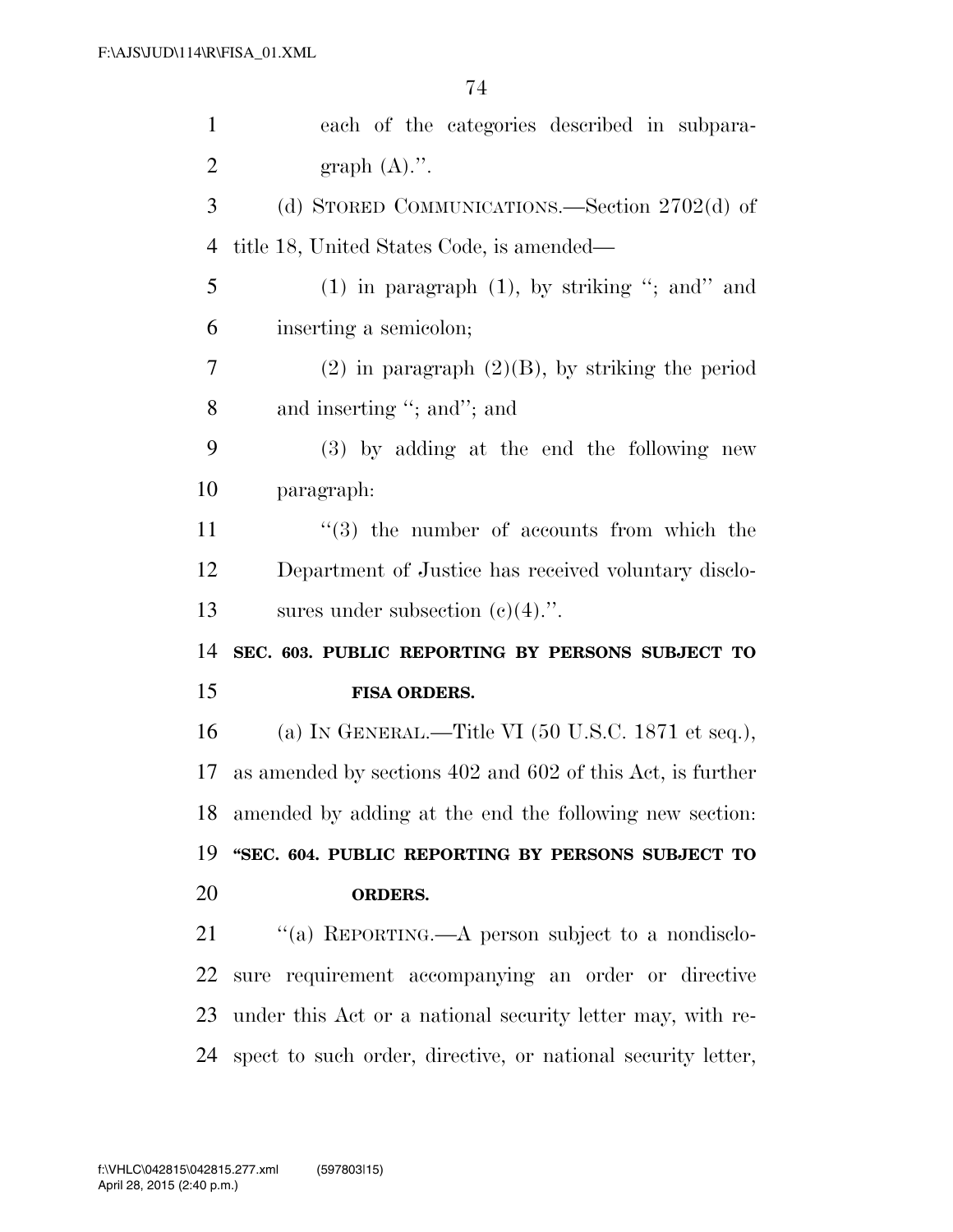1 publicly report the following information using 1 of the

| 2  | following structures:                                   |
|----|---------------------------------------------------------|
| 3  | $\lq(1)$ A semiannual report that aggregates the        |
| 4  | number of orders, directives, or national security let- |
| 5  | ters with which the person was required to comply       |
| 6  | into separate categories of—                            |
| 7  | $\lq\lq$ the number of national security let-           |
| 8  | ters received, reported in bands of 1000 start-         |
| 9  | ing with $0-999$ ;                                      |
| 10 | $\lq\lq (B)$ the number of customer selectors tar-      |
| 11 | geted by national security letters, reported in         |
| 12 | bands of $1000$ starting with $0-999$ ;                 |
| 13 | $\lq\lq$ (C) the number of orders or directives re-     |
| 14 | ceived, combined, under this Act for contents,          |
| 15 | reported in bands of $1000$ starting with $0-999$ ;     |
| 16 | $\lq\lq$ the number of customer selectors tar-          |
| 17 | geted under orders or directives received, com-         |
| 18 | bined, under this Act for contents reported in          |
| 19 | bands of $1000$ starting with $0-999$ ;                 |
| 20 | $\lq\lq(E)$ the number of orders received under         |
| 21 | this Act for noncontents, reported in bands of          |
| 22 | 1000 starting with $0-999$ ; and                        |
| 23 | $\lq\lq(F)$ the number of customer selectors tar-       |

24 geted under orders under this Act for noncon-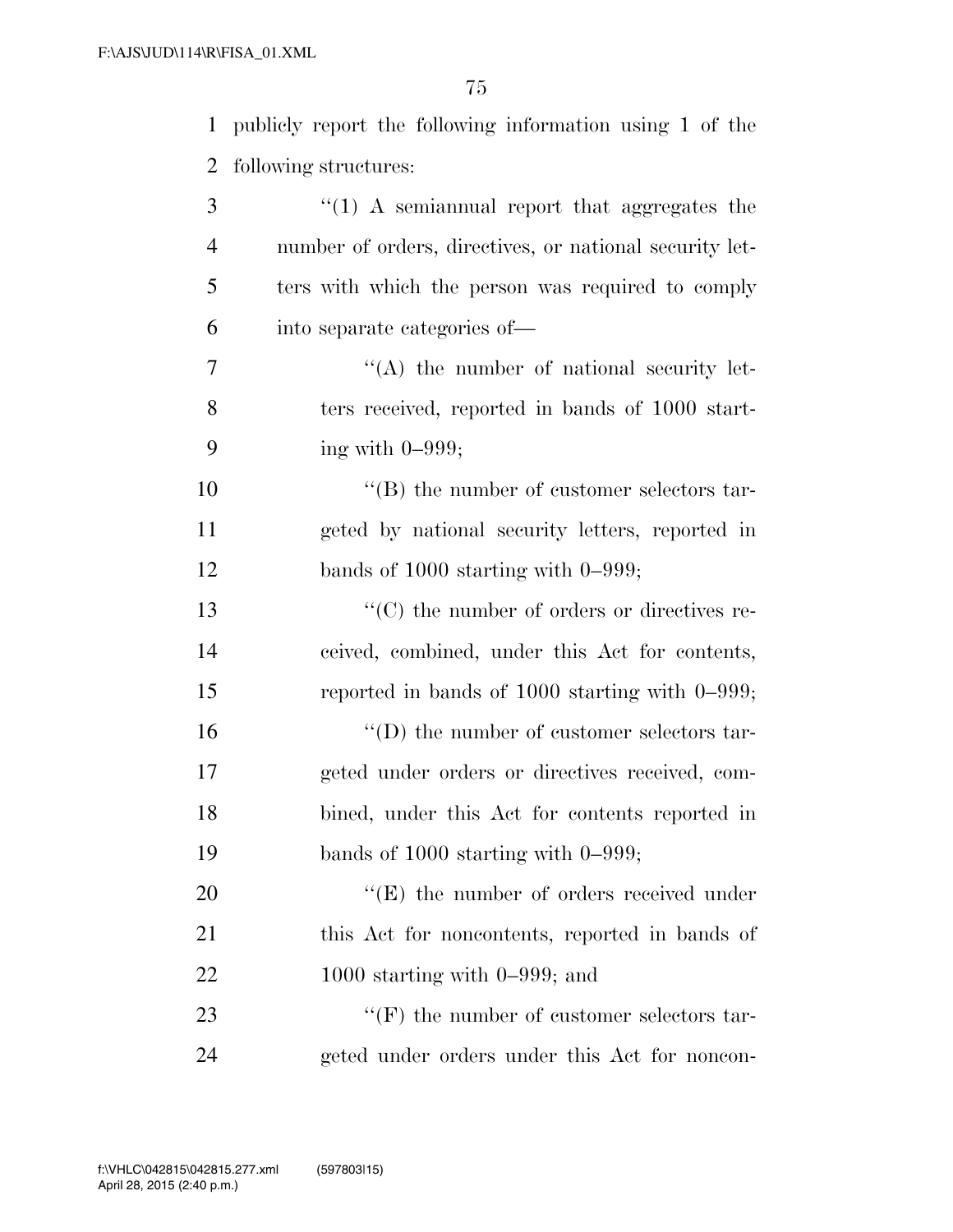| $\mathbf{1}$   | tents, reported in bands of 1000 starting with          |
|----------------|---------------------------------------------------------|
| $\overline{2}$ | $0-999$ , pursuant to-                                  |
| 3              | $``(i)$ title IV;                                       |
| $\overline{4}$ | $\lq\lq$ (ii) title V with respect to applica-          |
| 5              | described in section $501(b)(2)(B)$ ;<br>tions          |
| 6              | and                                                     |
| 7              | "(iii) title V with respect to applica-                 |
| 8              | tions described in section $501(b)(2)(C)$ .             |
| 9              | $\lq(2)$ A semiannual report that aggregates the        |
| 10             | number of orders, directives, or national security let- |
| 11             | ters with which the person was required to comply       |
| 12             | into separate categories of—                            |
| 13             | $\lq\lq$ the number of national security let-           |
| 14             | ters received, reported in bands of 500 starting        |
| 15             | with $0-499$ ;                                          |
| 16             | "(B) the number of customer selectors tar-              |
| 17             | geted by national security letters, reported in         |
| 18             | bands of $500$ starting with $0-499$ ;                  |
| 19             | $\lq\lq$ (C) the number of orders or directives re-     |
| 20             | ceived, combined, under this Act for contents,          |
| 21             | reported in bands of $500$ starting with $0-499$ ;      |
| 22             | $\lq\lq$ the number of customer selectors tar-          |
| 23             | geted under orders or directives received, com-         |
| 24             | bined, under this Act for contents, reported in         |
| 25             | bands of $500$ starting with $0-499$ ;                  |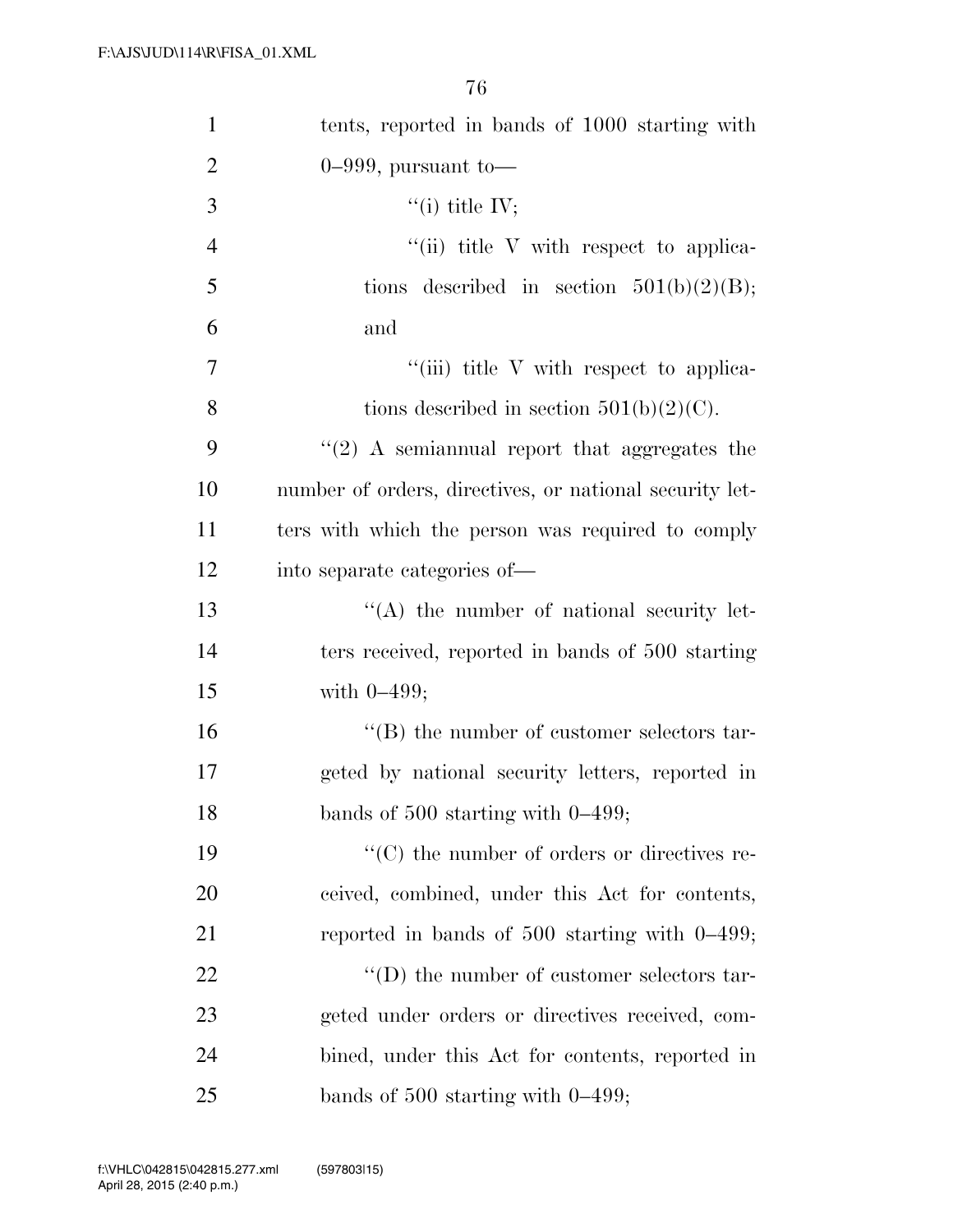| $\mathbf{1}$   | $\lq\lq(E)$ the number of orders received under         |
|----------------|---------------------------------------------------------|
| $\overline{2}$ | this Act for noncontents, reported in bands of          |
| 3              | $500$ starting with $0-499$ ; and                       |
| $\overline{4}$ | $\lq\lq(F)$ the number of customer selectors tar-       |
| 5              | geted under orders received under this Act for          |
| 6              | noncontents, reported in bands of 500 starting          |
| 7              | with $0-499$ .                                          |
| 8              | $\lq(3)$ A semiannual report that aggregates the        |
| 9              | number of orders, directives, or national security let- |
| 10             | ters with which the person was required to comply       |
| 11             | in the into separate categories of—                     |
| 12             | $\lq\lq$ the total number of all national secu-         |
| 13             | rity process received, including all national se-       |
| 14             | curity letters, and orders or directives under          |
| 15             | this Act, combined, reported in bands of 250            |
| 16             | starting with $0-249$ ; and                             |
| 17             | $\lq\lq$ the total number of customer selec-            |
| 18             | tors targeted under all national security process       |
| 19             | received, including all national security letters,      |
| 20             | and orders or directives under this Act, com-           |
| 21             | bined, reported in bands of 250 starting with           |
| 22             | $0 - 249.$                                              |
| 23             | $\cdot$ (4) An annual report that aggregates the        |
| 24             | number of orders, directives, and national security     |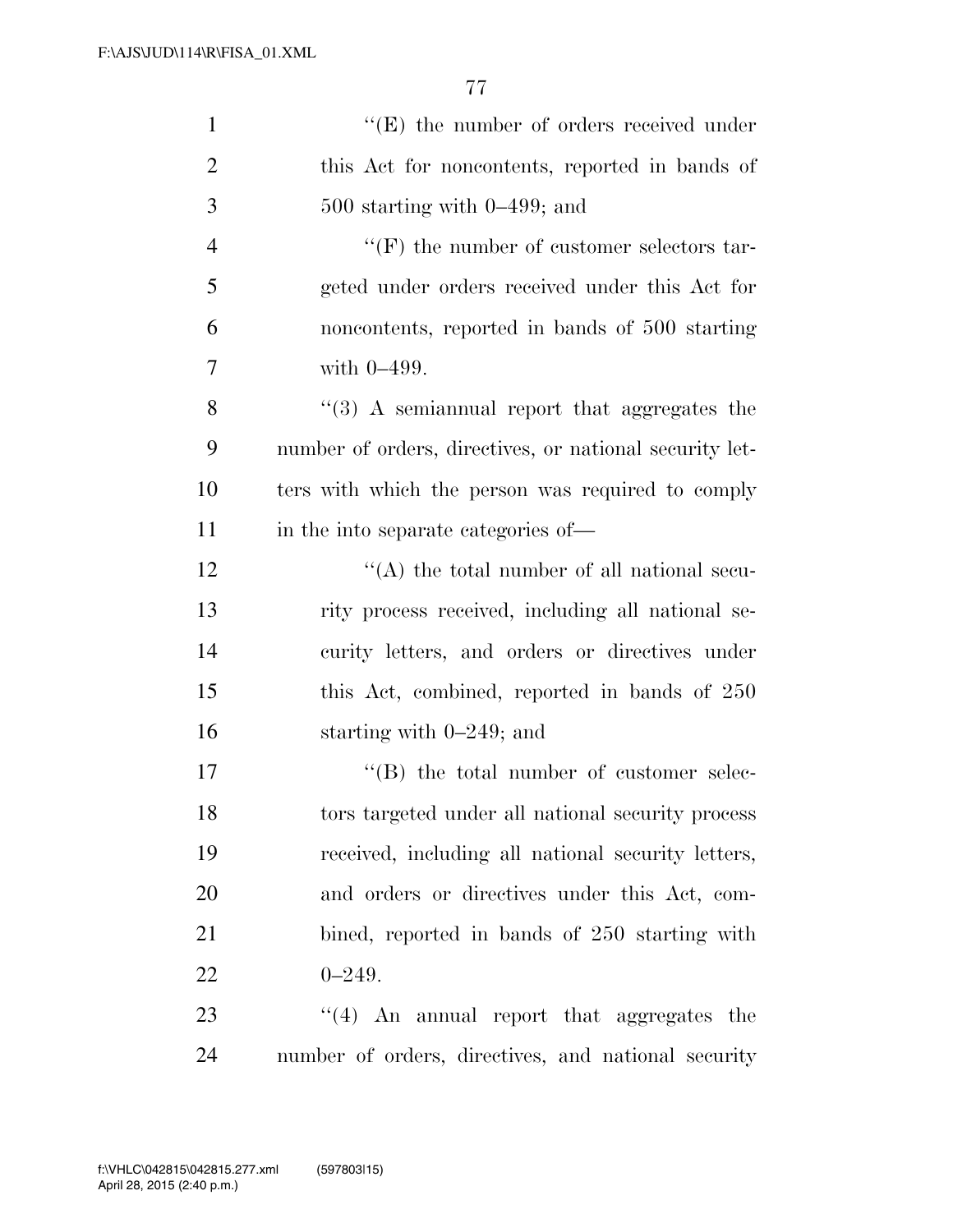| $\mathbf{1}$   | letters the person was required to comply with into |
|----------------|-----------------------------------------------------|
| $\overline{2}$ | separate categories of—                             |
| 3              | $\lq\lq$ the total number of all national secu-     |
| $\overline{4}$ | rity process received, including all national se-   |
| 5              | curity letters, and orders or directives under      |
| 6              | this Act, combined, reported in bands of 100        |
| $\overline{7}$ | starting with $0-99$ ; and                          |
| 8              | $\lq\lq$ (B) the total number of customer selec-    |
| 9              | tors targeted under all national security process   |
| 10             | received, including all national security letters,  |
| 11             | and orders or directives under this Act, com-       |
| 12             | bined, reported in bands of 100 starting with       |
| 13             | $0 - 99.$                                           |
|                |                                                     |
| 14             | "(b) PERIOD OF TIME COVERED BY REPORTS.—            |
| 15             | "(1) A report described in paragraph $(1)$ or $(2)$ |
| 16             | of subsection (a) shall include only information—   |
| 17             | $\lq\lq$ relating to national security letters      |
| 18             | for the previous 180 days; and                      |
| 19             | $\lq\lq$ relating to authorities under this Act     |
| 20             | for the 180-day period of time ending on the        |
| 21             | date that is not less than 180 days prior to the    |
| 22             | date of the publication of such report, except      |
| 23             | that with respect to a platform, product, or        |
| 24             | service for which a person did not previously re-   |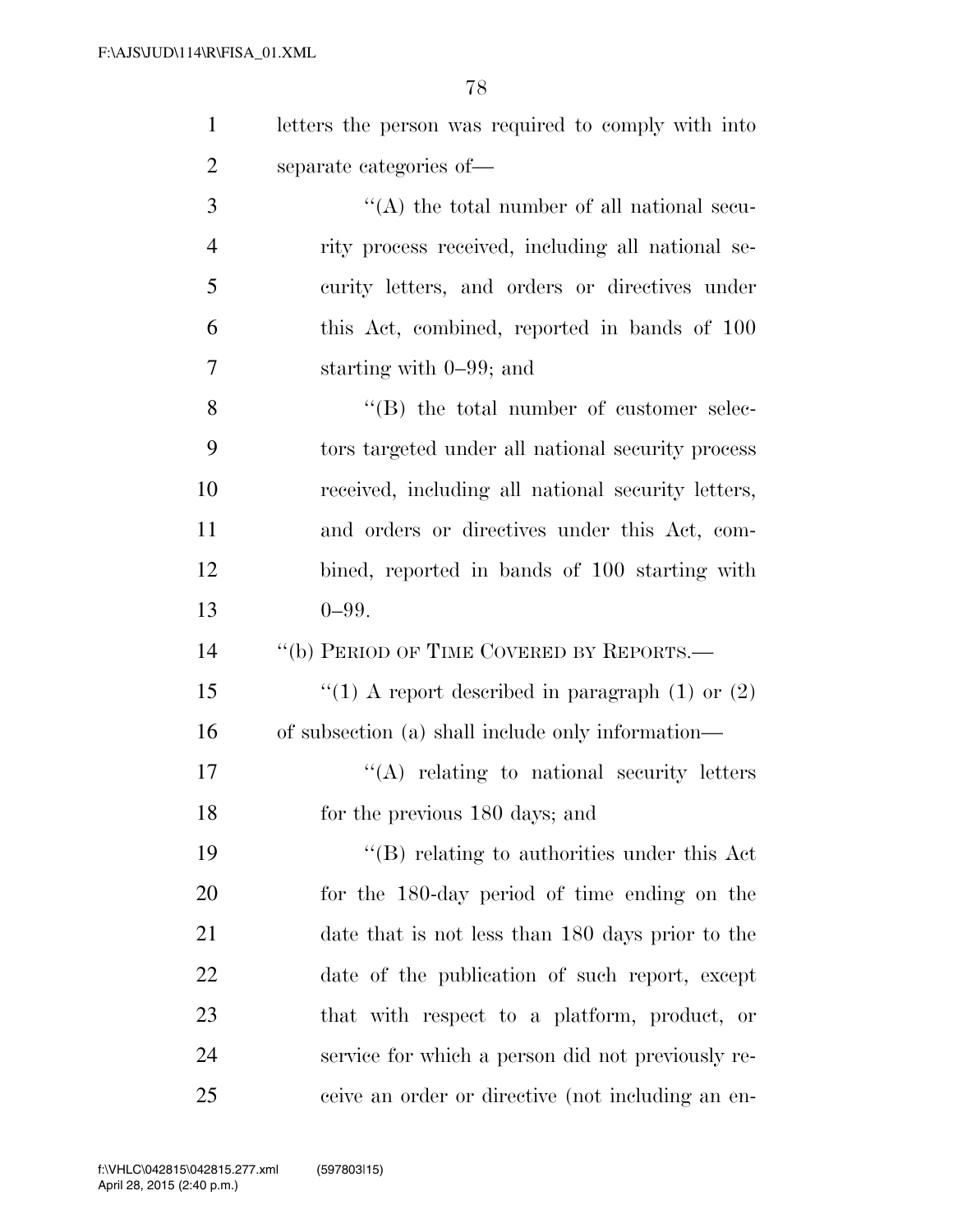| $\mathbf{1}$   | hancement to or iteration of an existing publicly            |
|----------------|--------------------------------------------------------------|
| $\overline{2}$ | available platform, product, or service) such re-            |
| 3              | port shall not include any information relating              |
| $\overline{4}$ | to such new order or directive until 540 days                |
| 5              | after the date on which such new order or di-                |
| 6              | rective is received.                                         |
| 7              | "(2) A report described in paragraph $(3)$ of                |
| 8              | subsection (a) shall include only information relating       |
| 9              | to the previous 180 days.                                    |
| 10             | $\lq(3)$ A report described in paragraph (4) of              |
| 11             | subsection (a) shall include only information for the        |
| 12             | 1-year period of time ending on the date that is not         |
| 13             | less than 1 year prior to the date of the publication        |
| 14             | of such report.                                              |
| 15             | "(c) OTHER FORMS OF AGREED TO PUBLICATION.—                  |
| 16             | Nothing in this section prohibits the Government and any     |
| 17             | person from jointly agreeing to the publication of informa-  |
| 18             | tion referred to in this subsection in a time, form, or man- |
| 19             | ner other than as described in this section.                 |
| 20             | "(d) DEFINITIONS.—In this section:                           |
| 21             | "(1) CONTENTS.—The term 'contents' has the                   |
| 22             | meaning given that term under section 2510 of title          |
| $\cap$         | 10 TT $9.1011$                                               |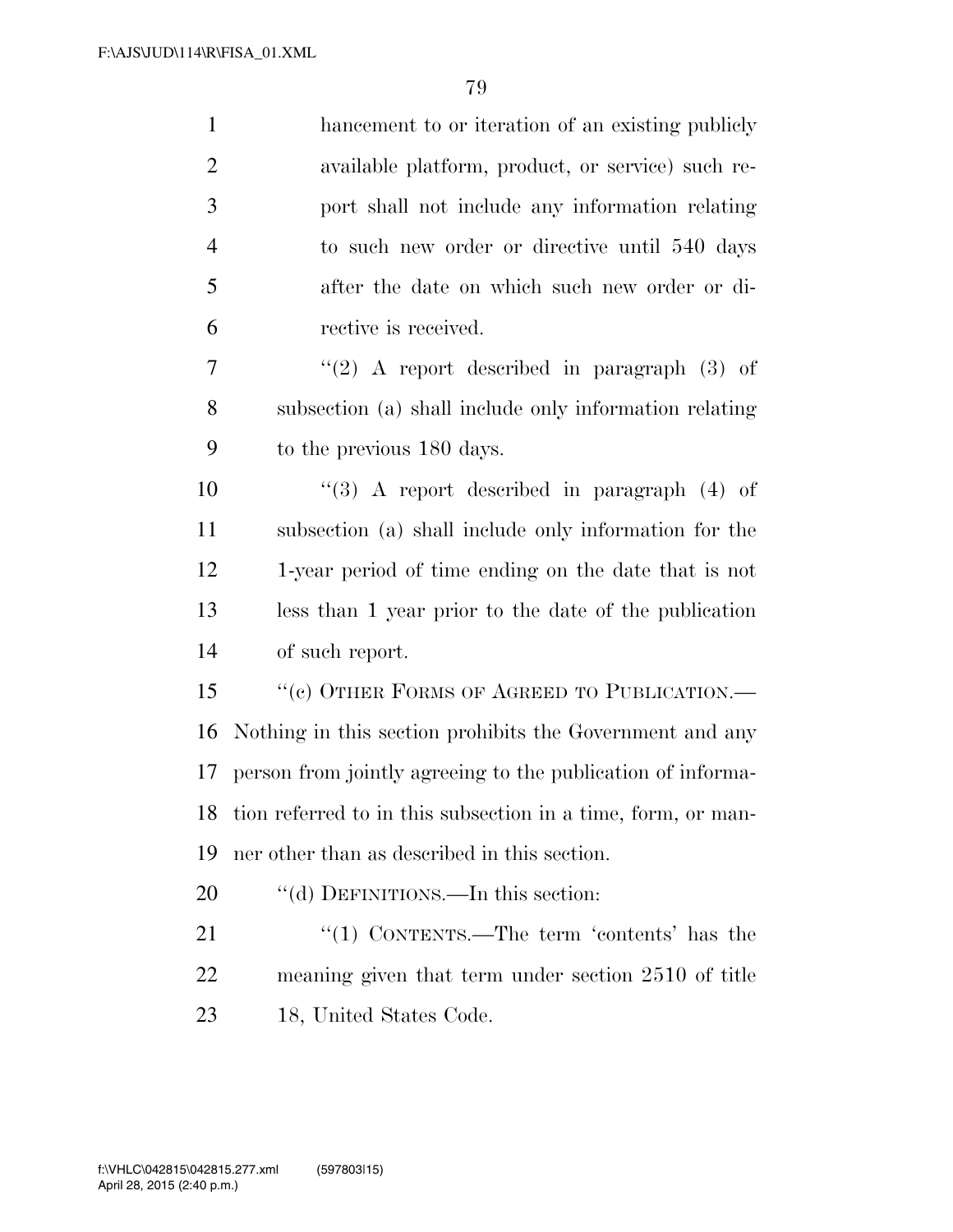1 ''(2) NATIONAL SECURITY LETTER.—The term 'national security letter' has the meaning given that term under section 603.''.

 (b) TABLE OF CONTENTS AMENDMENT.—The table of contents, as amended by sections 402 and 602 of this Act, is further amended by inserting after the item relat- ing to section 603, as added by section 602 of this Act, the following new item:

''Sec. 604. Public reporting by persons subject to orders.''.

 **SEC. 604. REPORTING REQUIREMENTS FOR DECISIONS, OR-DERS, AND OPINIONS OF THE FOREIGN IN- TELLIGENCE SURVEILLANCE COURT AND THE FOREIGN INTELLIGENCE SURVEIL-LANCE COURT OF REVIEW.** 

14 Section  $601(c)(1)$  (50 U.S.C. 1871(c)(1)) is amended to read as follows:

16 ''(1) not later than 45 days after the date on which the Foreign Intelligence Surveillance Court or the Foreign Intelligence Surveillance Court of Re- view issues a decision, order, or opinion, including any denial or modification of an application under this Act, that includes significant construction or in- terpretation of any provision of law or results in a change of application of any provision of this Act or a novel application of any provision of this Act, a copy of such decision, order, or opinion and any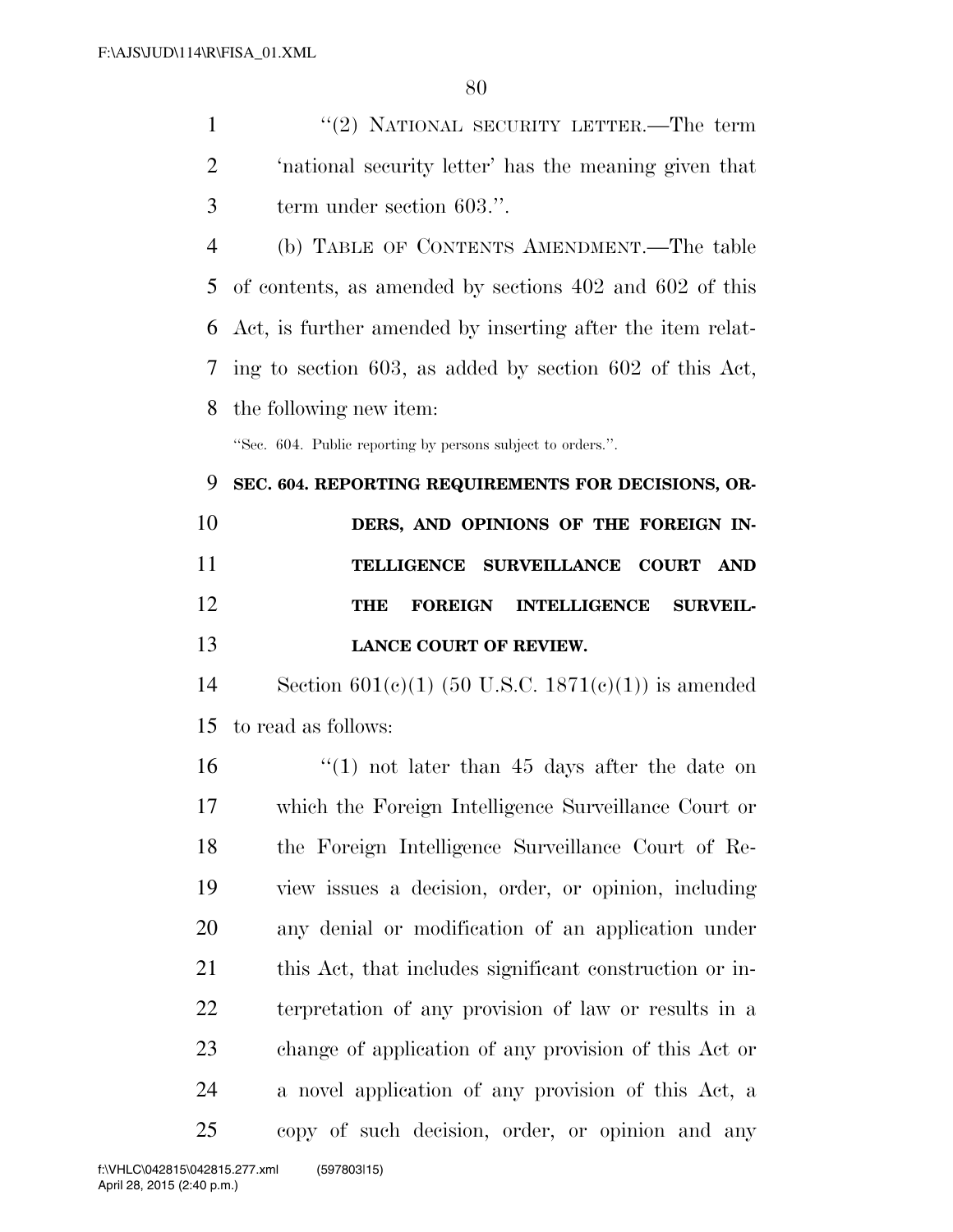pleadings, applications, or memoranda of law associ-ated with such decision, order, or opinion; and''.

## **SEC. 605. SUBMISSION OF REPORTS UNDER FISA.**

 (a) ELECTRONIC SURVEILLANCE.—Section 108(a)(1) 5 (50 U.S.C.  $1808(a)(1)$ ) is amended by striking "the House Permanent Select Committee on Intelligence and the Senate Select Committee on Intelligence, and the Committee on the Judiciary of the Senate,'' and inserting ''the Permanent Select Committee on Intelligence and the Committee on the Judiciary of the House of Representa- tives and the Select Committee on Intelligence and the Committee on the Judiciary of the Senate''.

 (b) PHYSICAL SEARCHES.—The matter preceding paragraph (1) of section 306 (50 U.S.C. 1826) is amend-ed—

 (1) in the first sentence, by striking ''Perma- nent Select Committee on Intelligence of the House of Representatives and the Select Committee on In- telligence of the Senate, and the Committee on the Judiciary of the Senate,'' and inserting ''Permanent Select Committee on Intelligence and the Committee on the Judiciary of the House of Representatives and the Select Committee on Intelligence and the Committee on the Judiciary of the Senate''; and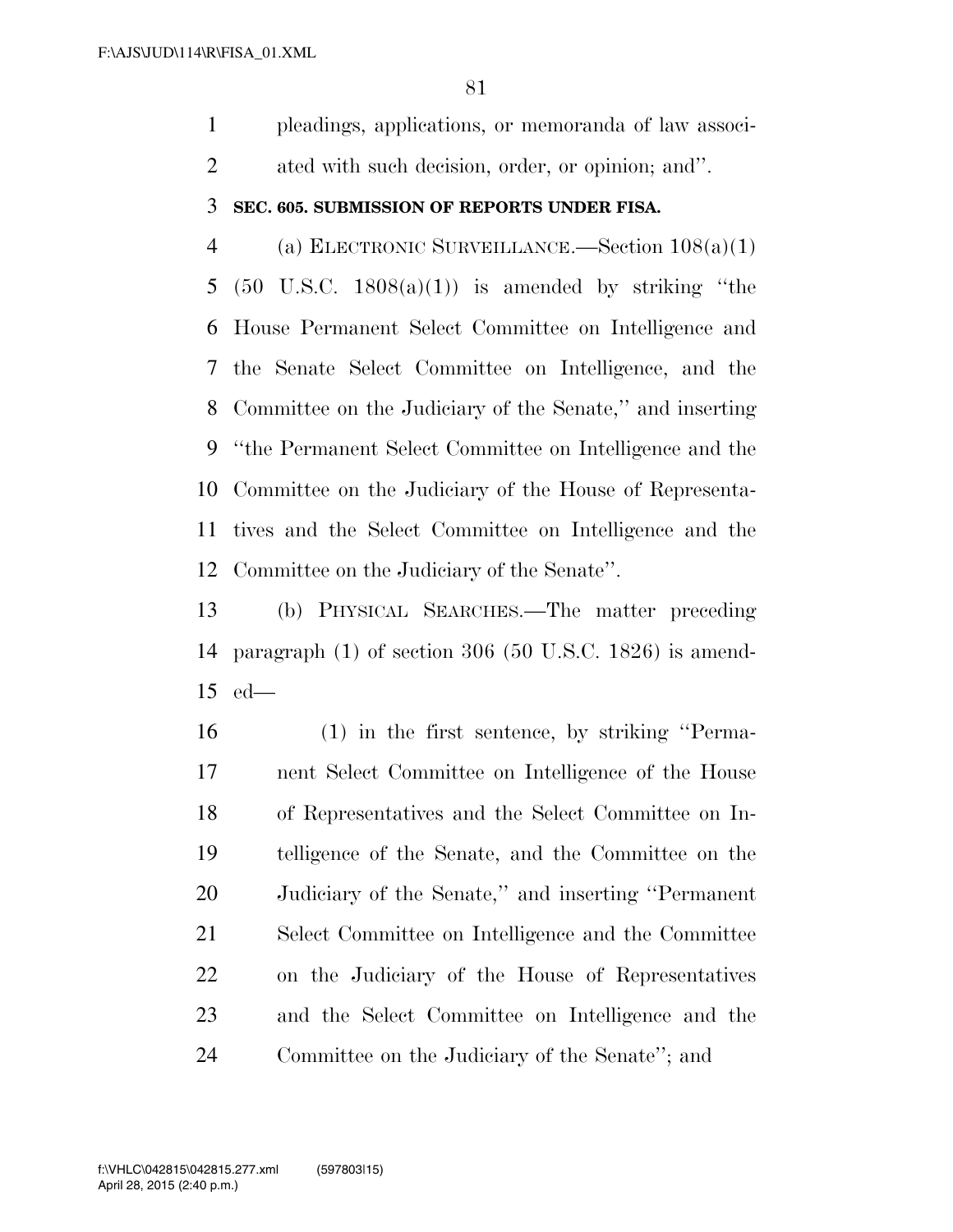| $\mathbf{1}$   | $(2)$ in the second sentence, by striking "and the         |
|----------------|------------------------------------------------------------|
| 2              | Committee on the Judiciary of the House of Rep-            |
| 3              | resentatives".                                             |
| $\overline{4}$ | (c) PEN REGISTERS AND TRAP AND TRACE DE-                   |
| 5              | VICES.—Section $406(b)$ (50 U.S.C. 1846(b)) is amend-      |
| 6              | $ed$ —                                                     |
| 7              | $(1)$ in paragraph $(2)$ , by striking "; and" and         |
| 8              | inserting a semicolon;                                     |
| 9              | $(2)$ in paragraph $(3)$ , by striking the period and      |
| 10             | inserting a semicolon; and                                 |
| 11             | (3) by adding at the end the following new                 |
| 12             | paragraphs:                                                |
| 13             | $(4)$ each department or agency on behalf of               |
| 14             | which the Attorney General or a designated attorney        |
| 15             | for the Government has made an application for an          |
| 16             | order authorizing or approving the installation and        |
| 17             | use of a pen register or trap and trace device under       |
| 18             | this title; and                                            |
| 19             | $\cdot$ (5) for each department or agency described in     |
| 20             | paragraph (4), each number described in paragraphs         |
| 21             | $(1), (2),$ and $(3)$ .".                                  |
| 22             | (d) ACCESS TO CERTAIN BUSINESS RECORDS AND                 |
| 23             | OTHER TANGIBLE THINGS.—Section $502(a)$ (50 U.S.C.         |
| 24             | $1862(a)$ ) is amended by striking "Permanent Select Com-  |
| 25             | mittee on Intelligence of the House of Representatives and |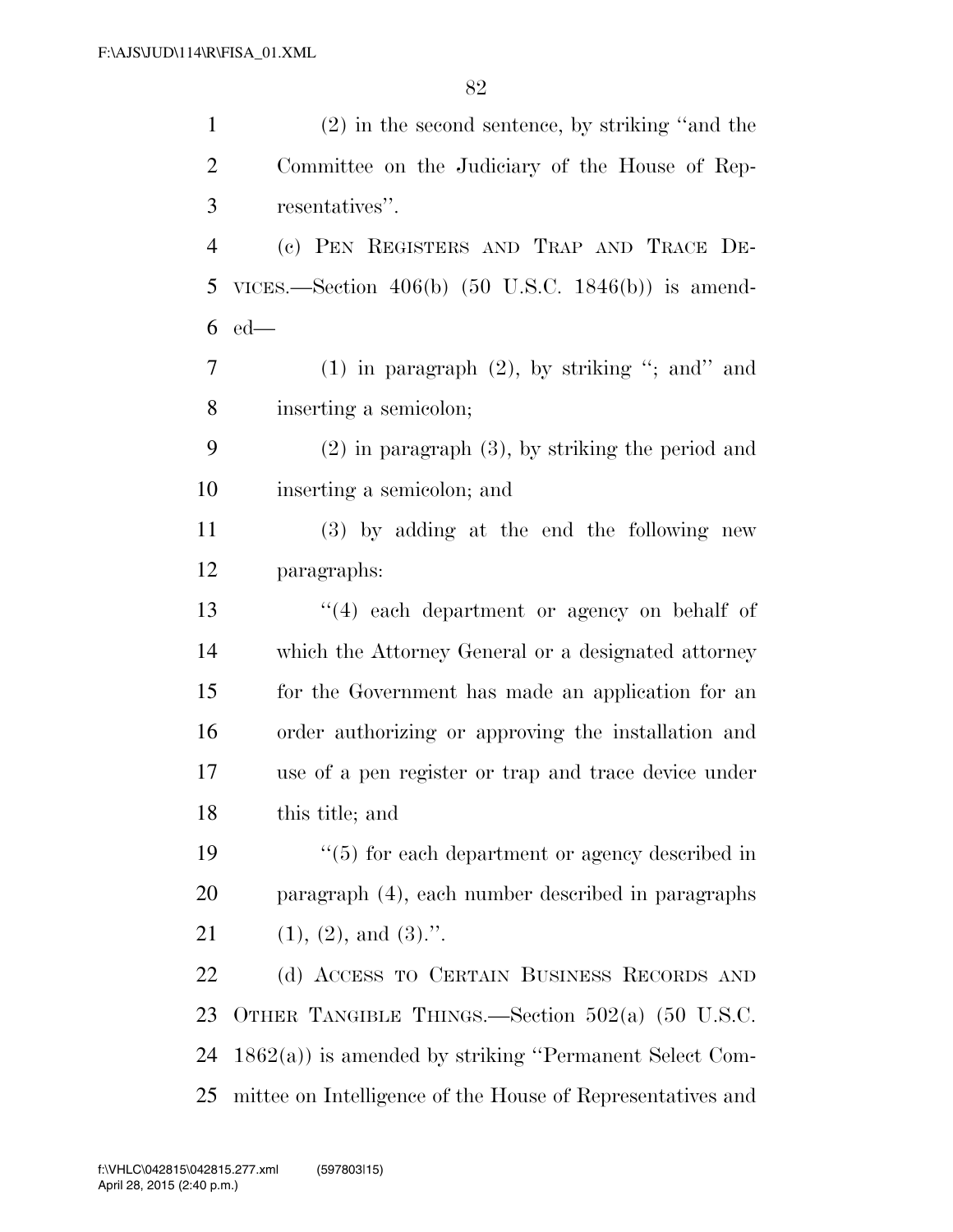the Select Committee on Intelligence and the Committee on the Judiciary of the Senate'' and inserting ''Permanent Select Committee on Intelligence and the Committee on the Judiciary of the House of Representatives and the Se- lect Committee on Intelligence and the Committee on the Judiciary of the Senate''.

## **TITLE VII—ENHANCED NA- TIONAL SECURITY PROVI-SIONS**

 **SEC. 701. EMERGENCIES INVOLVING NON-UNITED STATES PERSONS.** 

 (a) IN GENERAL.—Section 105 (50 U.S.C. 1805) is amended—

14 (1) by redesignating subsections  $(f)$ ,  $(g)$ ,  $(h)$ , and (i) as subsections (g), (h), (i), and (j), respec-tively; and

 (2) by inserting after subsection (e) the fol-lowing:

 $\frac{f'(f)}{1}$  Notwithstanding any other provision of this Act, the lawfully authorized targeting of a non-United States person previously believed to be located outside the United States for the acquisition of foreign intelligence in- formation may continue for a period not to exceed 72 hours from the time that the non-United States person is reasonably believed to be located inside the United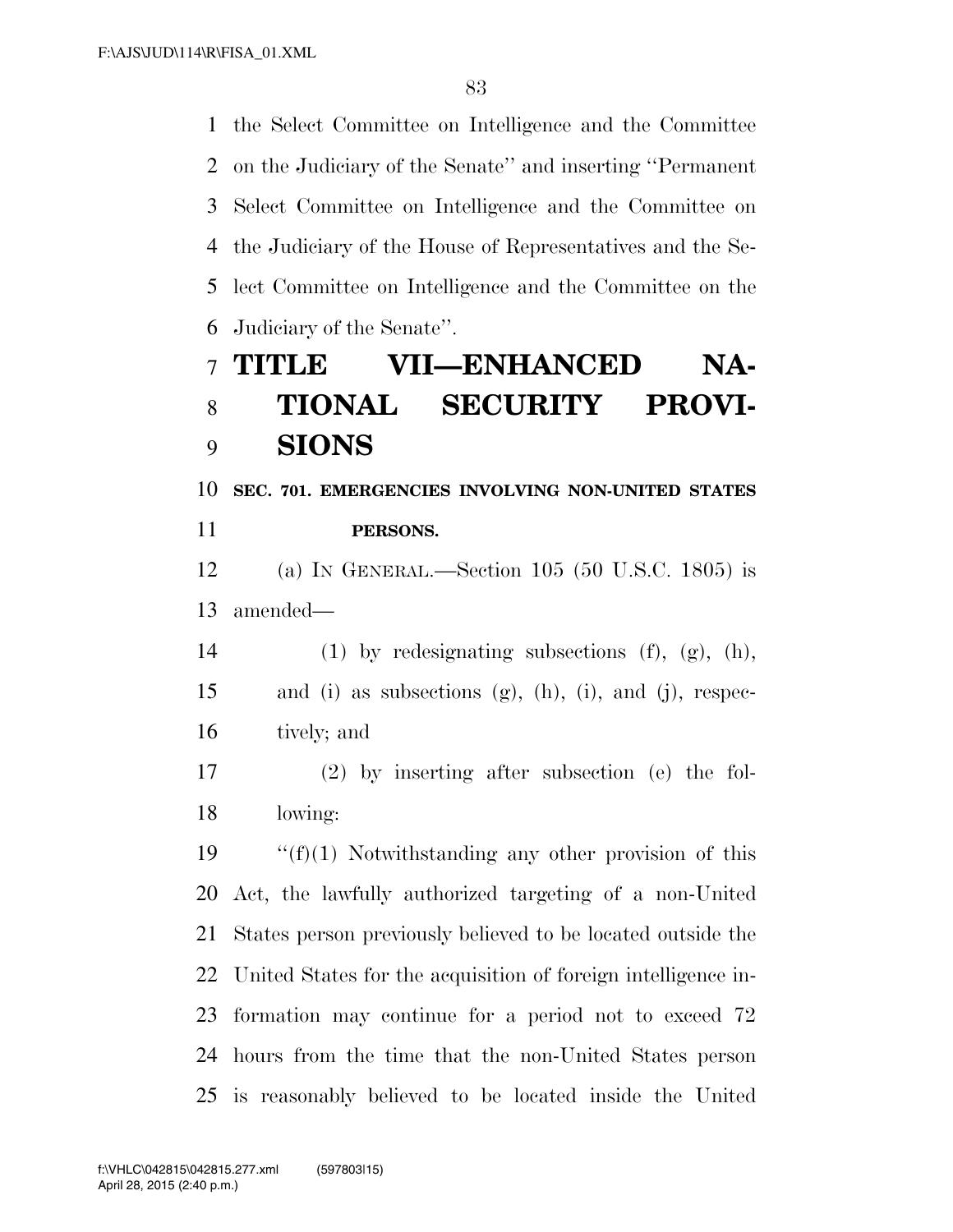States and the acquisition is subject to this title or to title III of this Act, provided that the head of an element of the intelligence community—

- ''(A) reasonably determines that a lapse in the targeting of such non-United States person poses a threat of death or serious bodily harm to any per-son;
- ''(B) promptly notifies the Attorney General of a determination under subparagraph (A); and
- ''(C) requests, as soon as practicable, the em- ployment of emergency electronic surveillance under subsection (e) or the employment of an emergency physical search pursuant to section 304(e), as war-ranted.
- ''(2) The authority under this subsection to continue the acquisition of foreign intelligence information is lim- ited to a period not to exceed 72 hours and shall cease upon the earlier of the following:
- ''(A) The employment of emergency electronic surveillance under subsection (e) or the employment of an emergency physical search pursuant to section 304(e).
- 23 "(B) An issuance of a court order under this 24 title or title III of this Act.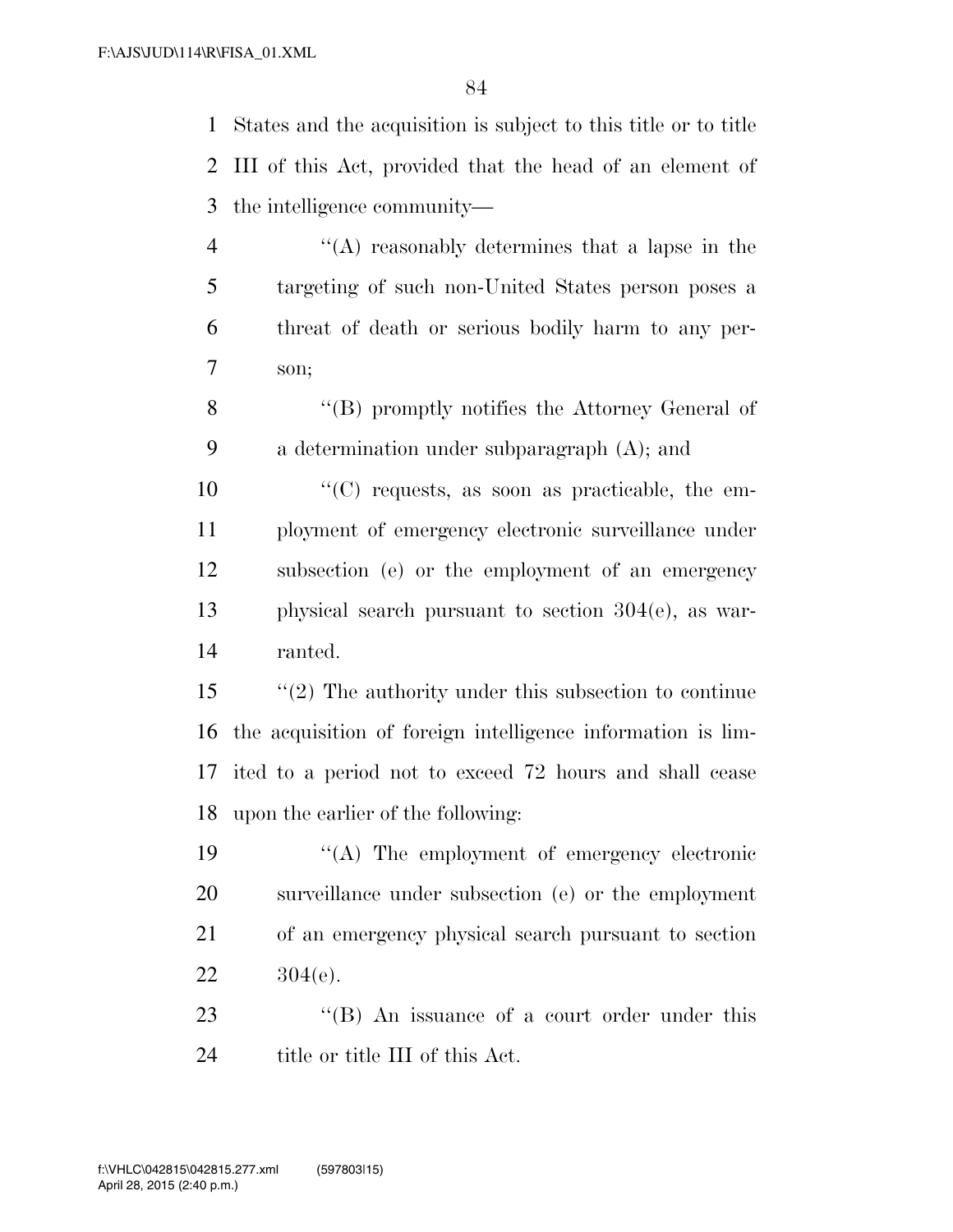1 "'(C) The Attorney General provides direction 2 that the acquisition be terminated.

 ''(D) The head of the element of the intel- ligence community conducting the acquisition deter-5 mines that a request under paragraph  $(1)(C)$  is not warranted.

7 ''(E) When the threat of death or serious bodily harm to any person is no longer reasonably believed to exist.

 ''(3) Nonpublicly available information concerning unconsenting United States persons acquired under this subsection shall not be disseminated during the 72 hour time period under paragraph (1) unless necessary to inves- tigate, reduce, or eliminate the threat of death or serious bodily harm to any person.

 ''(4) If the Attorney General declines to authorize the employment of emergency electronic surveillance under subsection (e) or the employment of an emergency physical search pursuant to section 304(e), or a court order is not obtained under this title or title III of this Act, informa- tion obtained during the 72 hour acquisition time period under paragraph (1) shall not be retained, except with the approval of the Attorney General if the information indi- cates a threat of death or serious bodily harm to any per-son.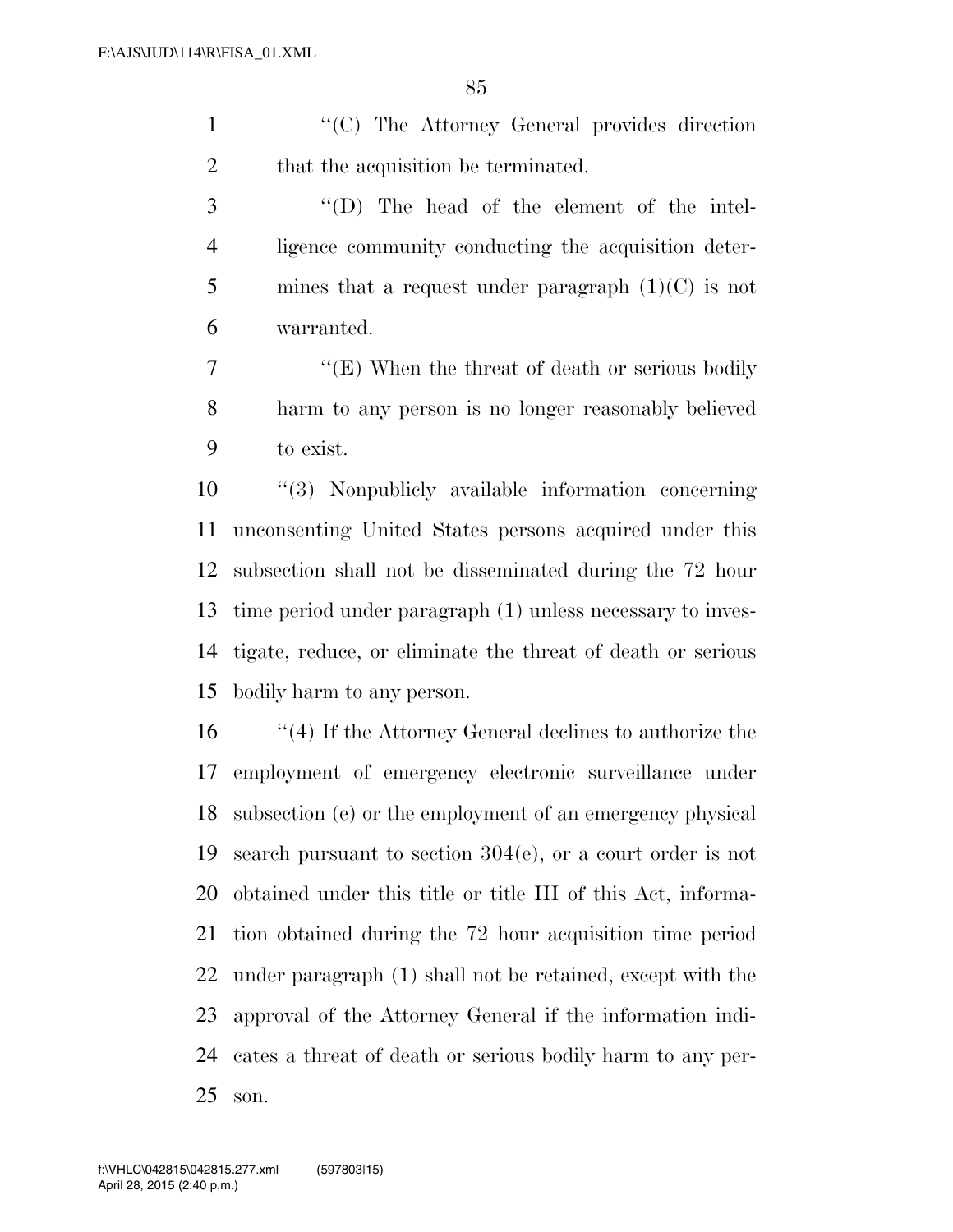$\frac{1}{1}$  (5) Paragraphs (5) and (6) of subsection (e) shall apply to this subsection.''. (b) NOTIFICATION OF EMERGENCY EMPLOYMENT OF ELECTRONIC SURVEILLANCE.—Section 106(j) (50 U.S.C. 5 1806(j)) is amended by striking "section  $105(e)$ " and in- serting ''subsection (e) or (f) of section 105''. (c) REPORT TO CONGRESS.—Section 108(a)(2) (50 U.S.C. 1808(a)(2)) is amended— (1) in subparagraph (B), by striking ''and'' at the end; (2) in subparagraph (C), by striking the period 12 at the end and inserting "; and"; and (3) by adding at the end the following:  $\text{``(D)}$  the total number of authorizations under section 105(f) and the total number of subsequent emergency employments of elec- tronic surveillance under section 105(e) or emergency physical searches pursuant to section  $301(e).$ ". **SEC. 702. PRESERVATION OF TREATMENT OF NON-UNITED STATES PERSONS TRAVELING OUTSIDE UNITED STATES AS AGENTS OF FOREIGN POWERS.** 

24 Section  $101(b)(1)$  is amended—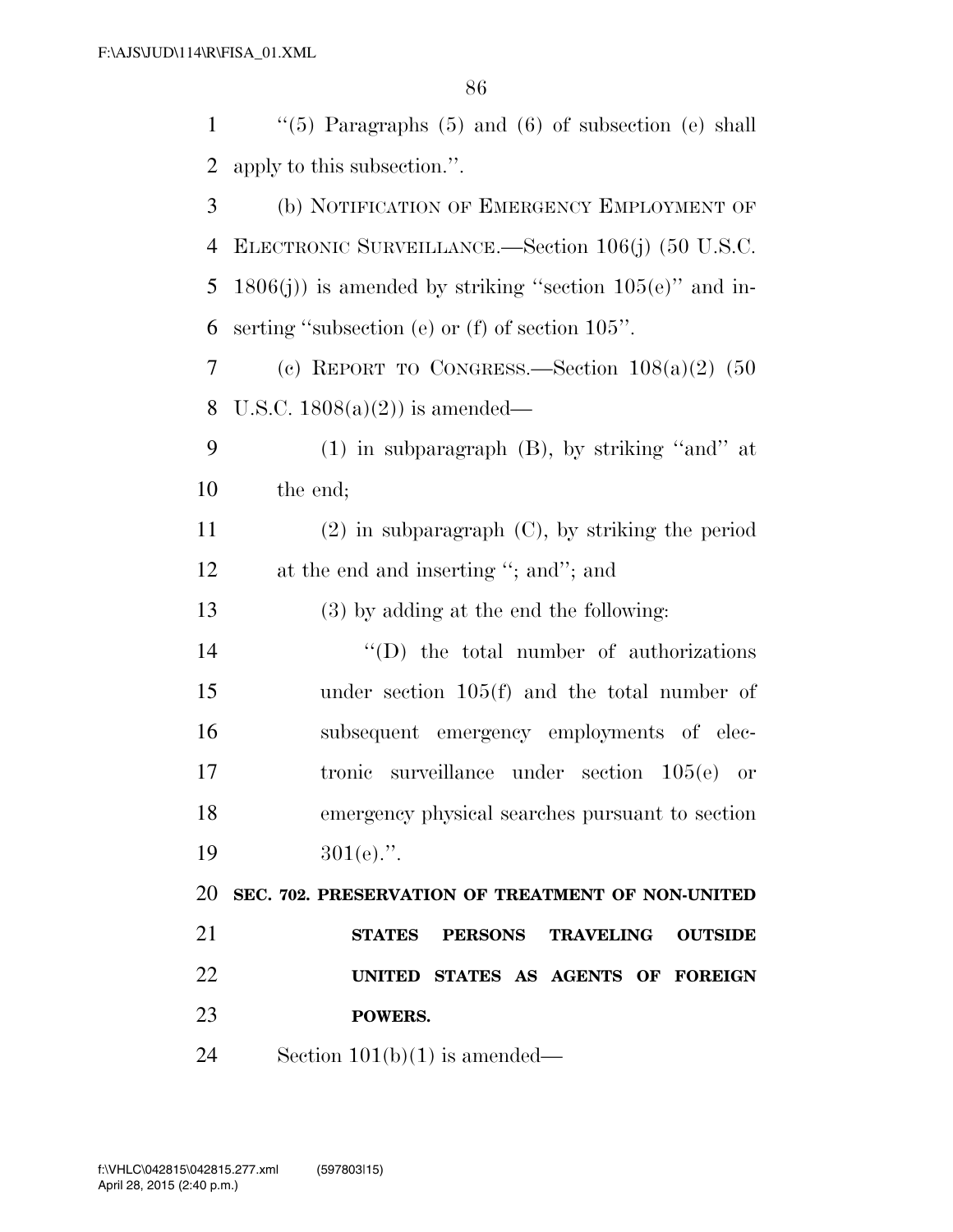| $\mathbf{1}$   | $(1)$ in subparagraph $(A)$ , by inserting before the   |
|----------------|---------------------------------------------------------|
| $\overline{2}$ | semicolon at the end the following: ", irrespective of  |
| 3              | whether the person is inside the United States"; and    |
| $\overline{4}$ | $(2)$ in subparagraph $(B)$ —                           |
| 5              | $(A)$ by striking "of such person's presence            |
| 6              | in the United States"; and                              |
| 7              | (B) by striking "such activities in the                 |
| 8              | United States" and inserting "such activities".         |
| 9              | SEC. 703. IMPROVEMENT TO INVESTIGATIONS OF INTER-       |
| 10             | NATIONAL PROLIFERATION OF WEAPONS OF                    |
| 11             | <b>MASS DESTRUCTION.</b>                                |
| 12             | Section $101(b)(1)$ is further amended by striking sub- |
| 13             | paragraph (E) and inserting the following new subpara-  |
| 14             | $graph(E)$ :                                            |
| 15             | $\lq\lq(E)$ engages in the international prolifera-     |
| 16             | tion of weapons of mass destruction, or activi-         |
| 17             | ties in preparation therefor, for or on behalf of       |
| 18             | a foreign power, or knowingly aids or abets any         |
| 19             | person in the conduct of such proliferation or          |
| 20             | activities in preparation therefor, or knowingly        |
| 21             | conspires with any person to engage in such             |
| 22             | proliferation or activities in preparation there-       |
| 23             | for; or".                                               |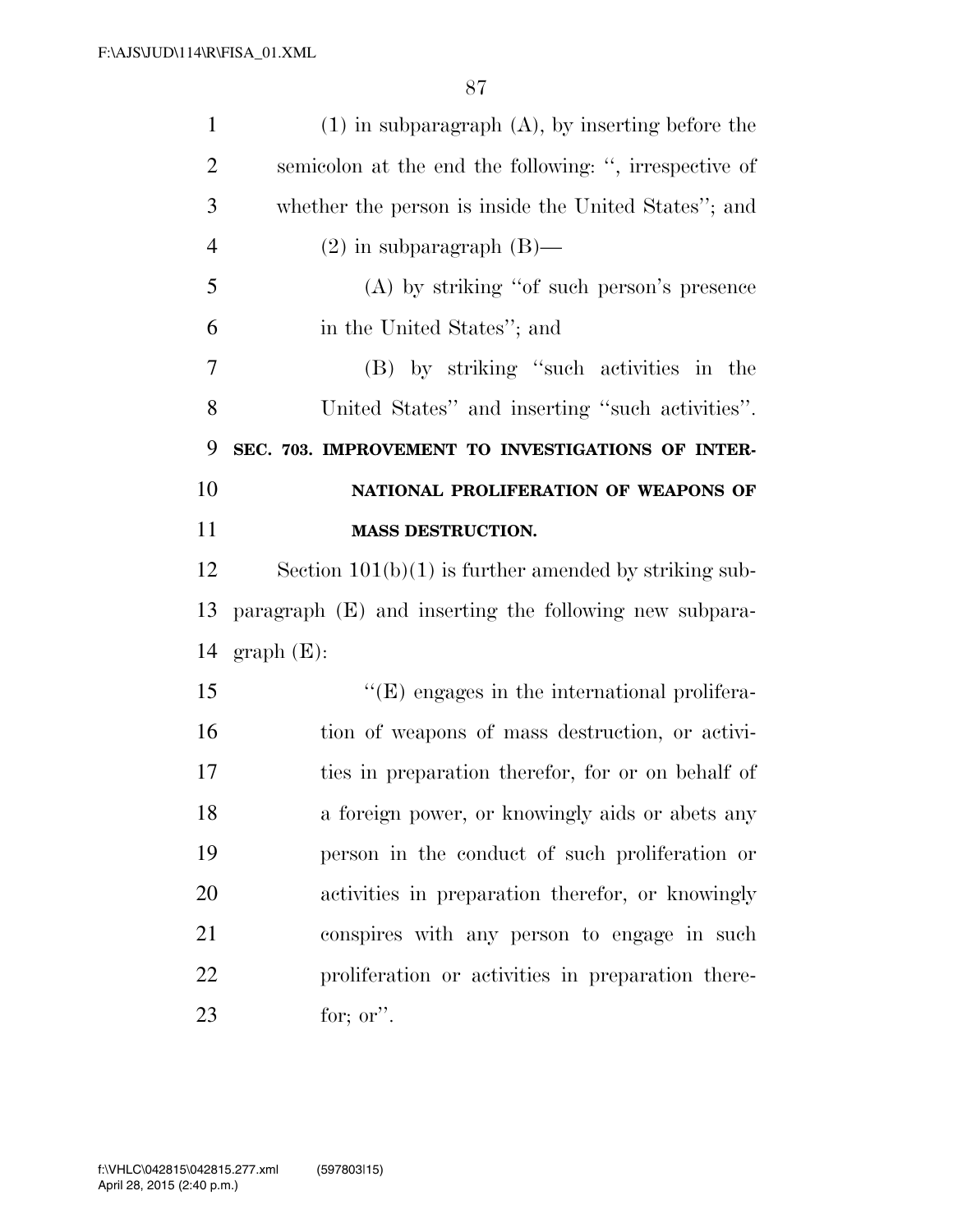**SEC. 704. INCREASE IN PENALTIES FOR MATERIAL SUP- PORT OF FOREIGN TERRORIST ORGANIZA-TIONS.** 

 Section 2339B(a)(1) of title 18, United States Code, is amended by striking ''15 years'' and inserting ''20 years''.

**SEC. 705. SUNSETS.** 

8 (a) USA PATRIOT IMPROVEMENT AND REAUTHOR- IZATION ACT OF 2005.—Section 102(b)(1) of the USA PATRIOT Improvement and Reauthorization Act of 2005 (50 U.S.C. 1805 note) is amended by striking ''June 1, 2015'' and inserting ''December 15, 2019''.

 (b) INTELLIGENCE REFORM AND TERRORISM PRE- VENTION ACT OF 2004.—Section 6001(b)(1) of the Intel- ligence Reform and Terrorism Prevention Act of 2004 (50 U.S.C. 1801 note) is amended by striking ''June 1, 2015'' and inserting ''December 15, 2019''.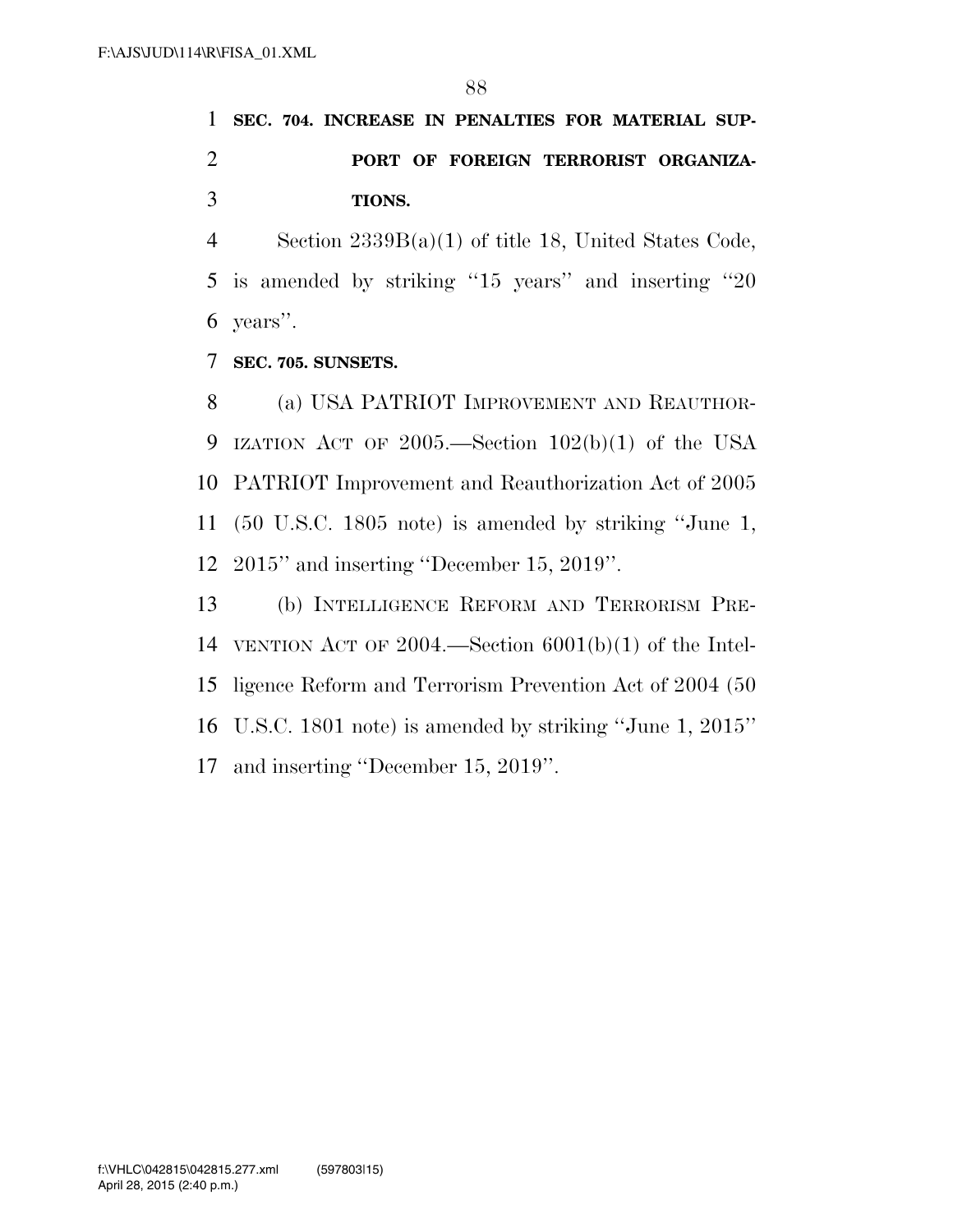## **TITLE VIII—SAFETY OF MARI- TIME NAVIGATION AND NU- CLEAR TERRORISM CONVEN- TIONS IMPLEMENTATION Subtitle A—Safety of Maritime Navigation SEC. 801. AMENDMENT TO SECTION 2280 OF TITLE 18, UNITED STATES CODE.**  Section 2280 of title 18, United States Code, is amended— 11  $(1)$  in subsection  $(b)$ — 12 (A) in paragraph  $(1)(A)(i)$ , by striking "a ship flying the flag of the United States'' and inserting ''a vessel of the United States or a vessel subject to the jurisdiction of the United States (as defined in section 70502 of title  $17 \t\t\t 46$ <sup>"</sup>; 18 (B) in paragraph  $(1)(A)(ii)$ , by inserting ", including the territorial seas'' after ''in the United States''; and 21 (C) in paragraph  $(1)(A)(iii)$ , by inserting '', by a United States corporation or legal enti-23 ty," after "by a national of the United States"; 24 (2) in subsection (c), by striking "section  $2(e)$ " 25 and inserting "section  $13(e)$ ";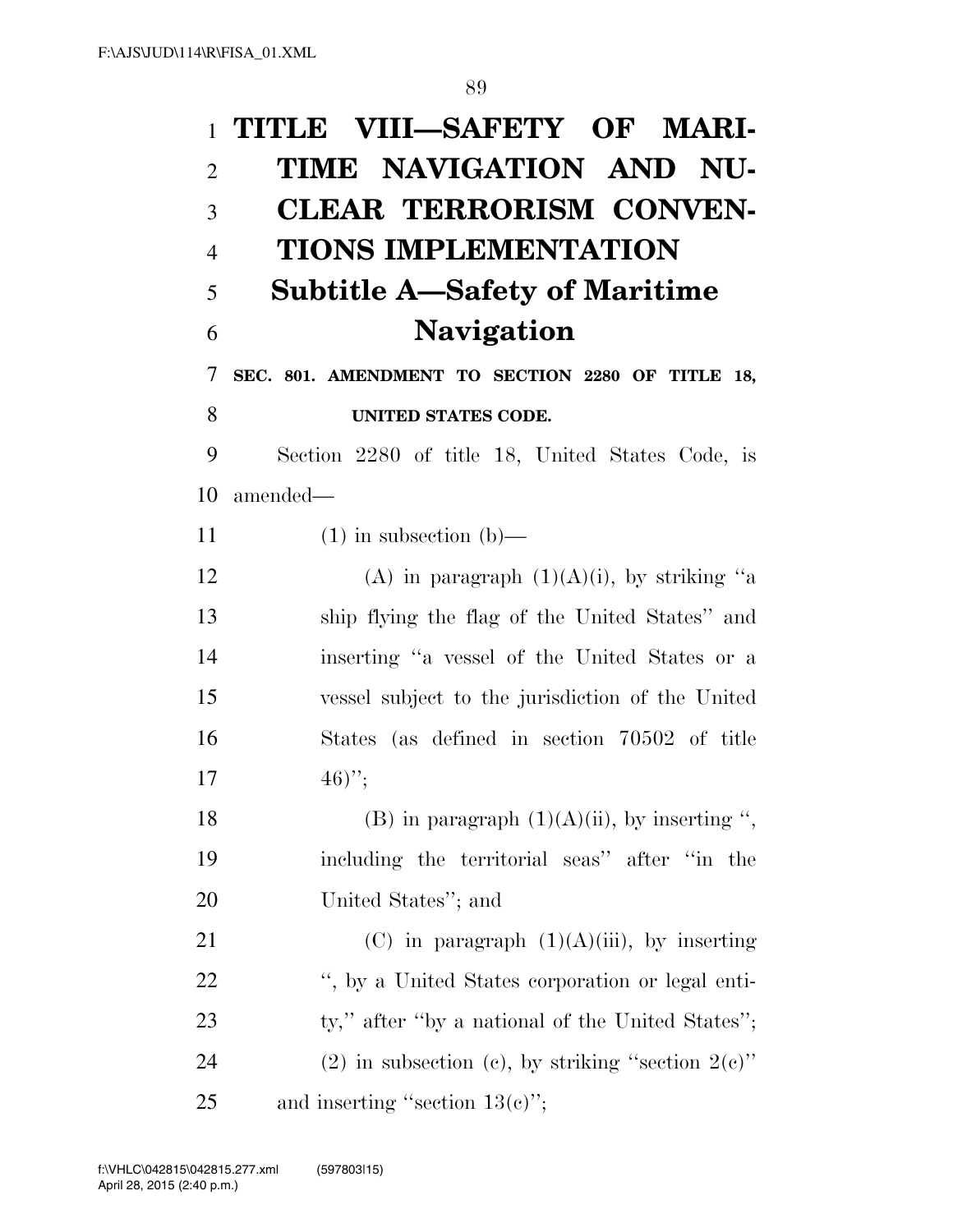| $\mathbf{1}$   | $(3)$ by striking subsection $(d)$ ;                       |
|----------------|------------------------------------------------------------|
| $\overline{2}$ | (4) by striking subsection (e) and inserting               |
| 3              | after subsection (c):                                      |
| $\overline{4}$ | "(d) DEFINITIONS.—As used in this section, section         |
| 5              | $2280a$ , section $2281$ , and section $2281a$ , the term— |
| 6              | $\lq(1)$ 'applicable treaty' means—                        |
| 7              | "(A) the Convention for the Suppression of                 |
| 8              | Unlawful Seizure of Aircraft, done at The                  |
| 9              | Hague on 16 December 1970;                                 |
| 10             | $\lq\lq$ the Convention for the Suppression of             |
| 11             | Unlawful Acts against the Safety of Civil Avia-            |
| 12             | tion, done at Montreal on 23 September 1971;               |
| 13             | $\cdot\cdot$ (C) the Convention on the Prevention and      |
| 14             | Punishment of Crimes against Internationally               |
| 15             | Persons, including Diplomatic<br>Protected                 |
| 16             | Agents, adopted by the General Assembly of the             |
| 17             | United Nations on 14 December 1973;                        |
| 18             | "(D) International Convention against the                  |
| 19             | Taking of Hostages, adopted by the General                 |
| 20             | Assembly of the United Nations on 17 Decem-                |
| 21             | ber 1979;                                                  |
| 22             | "(E) the Convention on the Physical Pro-                   |
| 23             | tection of Nuclear Material, done at Vienna on             |
| 24             | 26 October 1979;                                           |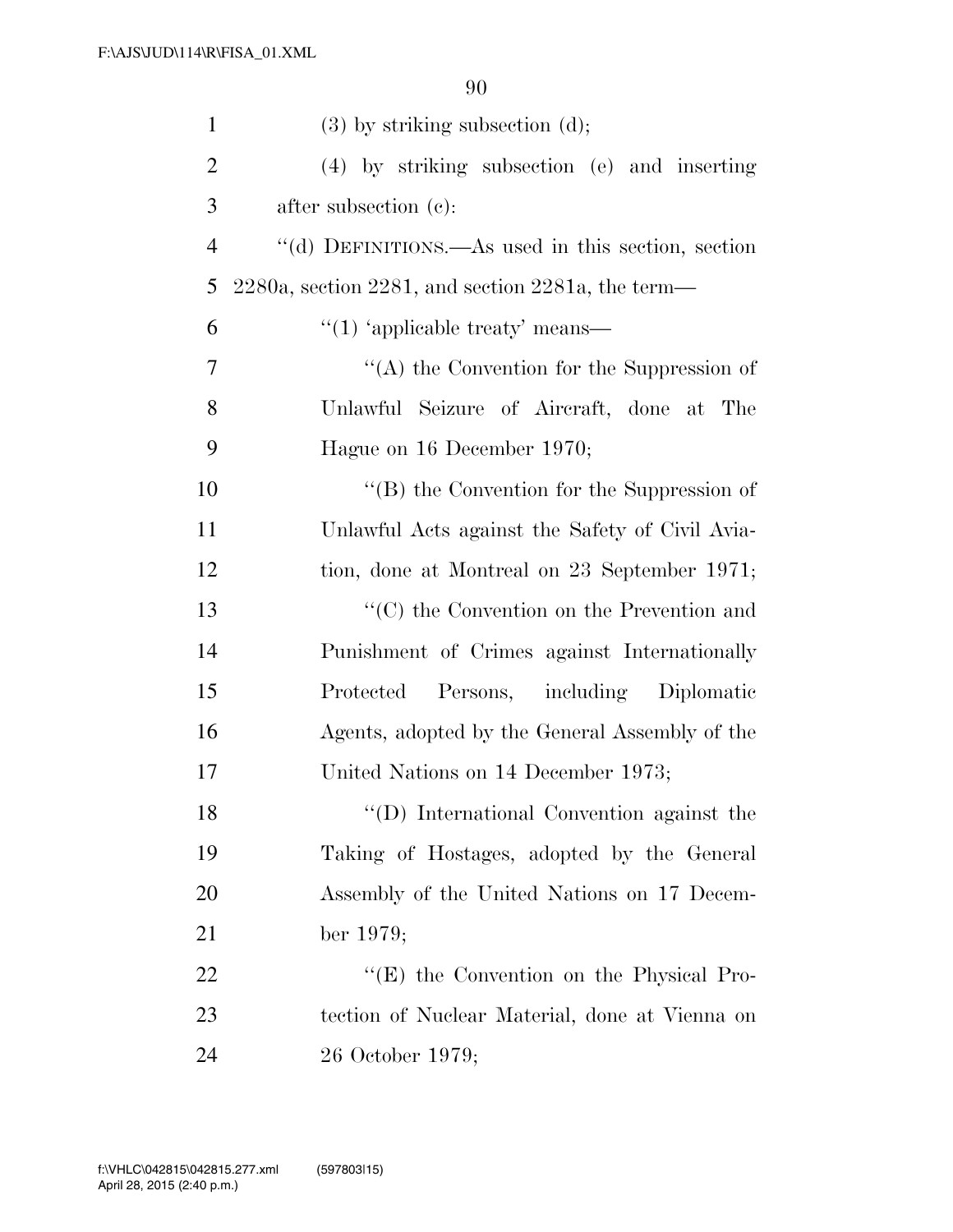| $\mathbf{1}$   | "(F) the Protocol for the Suppression of            |
|----------------|-----------------------------------------------------|
| $\overline{2}$ | Unlawful Acts of Violence at Airports Serving       |
| 3              | International Civil Aviation, supplementary to      |
| $\overline{4}$ | the Convention for the Suppression of Unlawful      |
| 5              | Acts against the Safety of Civil Aviation, done     |
| 6              | at Montreal on 24 February 1988;                    |
| 7              | $\lq\lq(G)$ the Protocol for the Suppression of     |
| 8              | Unlawful Acts against the Safety of Fixed Plat-     |
| 9              | forms Located on the Continental Shelf, done        |
| 10             | at Rome on 10 March 1988;                           |
| 11             | "(H) International Convention for<br>the            |
| 12             | Suppression of Terrorist Bombings, adopted by       |
| 13             | the General Assembly of the United Nations on       |
| 14             | 15 December 1997; and                               |
| 15             | "(I) International Convention for the Sup-          |
| 16             | pression of the Financing of Terrorism, adopted     |
| 17             | by the General Assembly of the United Nations       |
| 18             | on 9 December 1999;                                 |
| 19             | $\lq(2)$ 'armed conflict' does not include internal |
| 20             | disturbances and tensions, such as riots, isolated  |
| 21             | and sporadic acts of violence, and other acts of a  |
| 22             | similar nature;                                     |
| 23             | $\lq(3)$ 'biological weapon' means—                 |
| 24             | "(A) microbial or other biological agents,          |
| 25             | or toxins whatever their origin or method of        |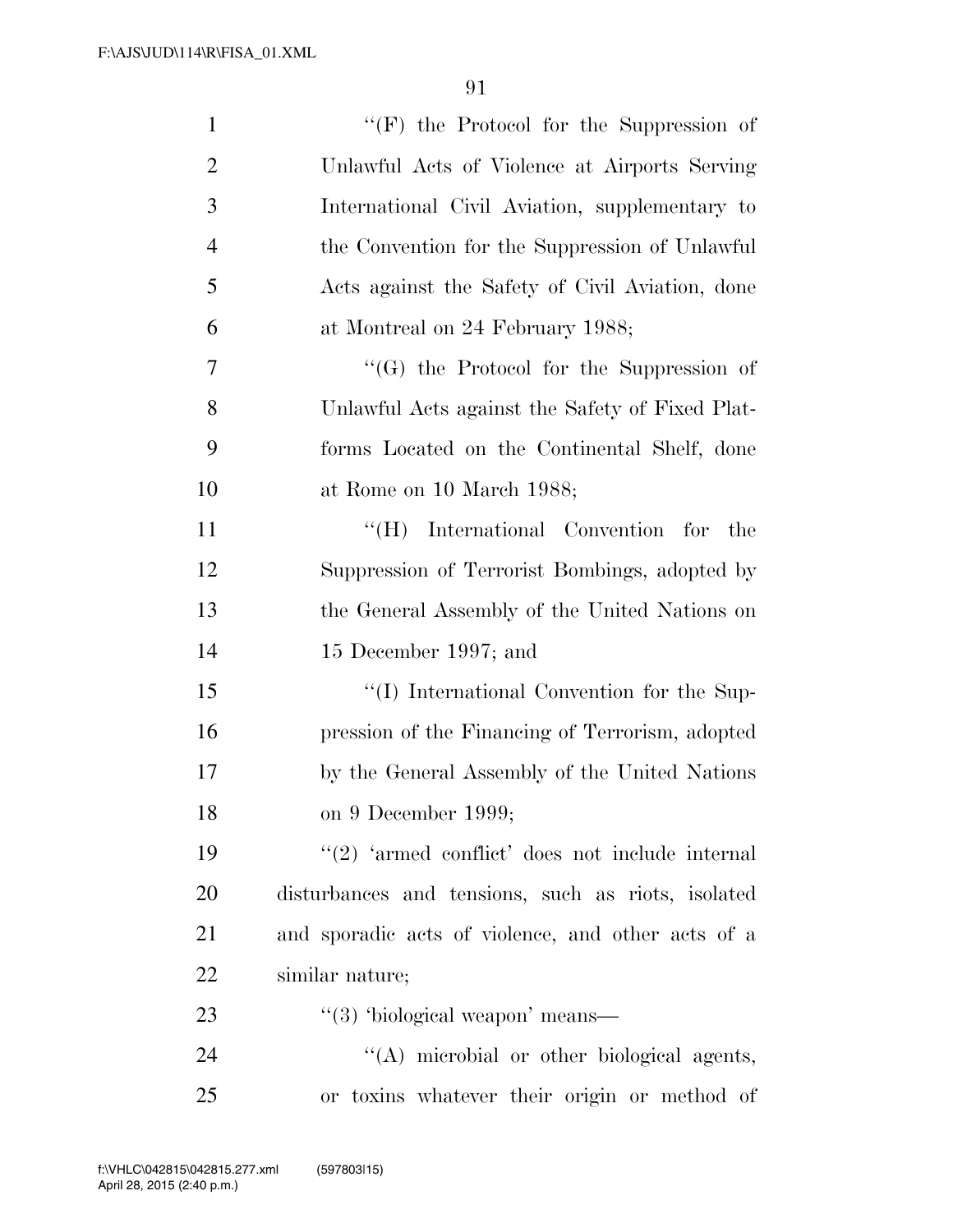| $\mathbf{1}$   | production, of types and in quantities that have    |
|----------------|-----------------------------------------------------|
| $\overline{2}$ | no justification for prophylactic, protective, or   |
| 3              | other peaceful purposes; or                         |
| $\overline{4}$ | "(B) weapons, equipment, or means of de-            |
| 5              | livery designed to use such agents or toxins for    |
| 6              | hostile purposes or in armed conflict;              |
| $\overline{7}$ | $\lq(4)$ 'chemical weapon' means, together or sepa- |
| 8              | $rately$ —                                          |
| 9              | "(A) toxic chemicals and their precursors,          |
| 10             | except where intended for-                          |
| 11             | "(i) industrial, agricultural, research,            |
| 12             | medical, pharmaceutical, or other peaceful          |
| 13             | purposes;                                           |
| 14             | "(ii) protective purposes, namely those             |
| 15             | purposes directly related to protection             |
| 16             | against toxic chemicals and to protection           |
| 17             | against chemical weapons;                           |
| 18             | "(iii) military purposes not connected              |
| 19             | with the use of chemical weapons and not            |
| 20             | dependent on the use of the toxic prop-             |
| 21             | erties of chemicals as a method of warfare;         |
| 22             | or                                                  |
| 23             | "(iv) law enforcement including do-                 |
| 24             | mestic riot control purposes,                       |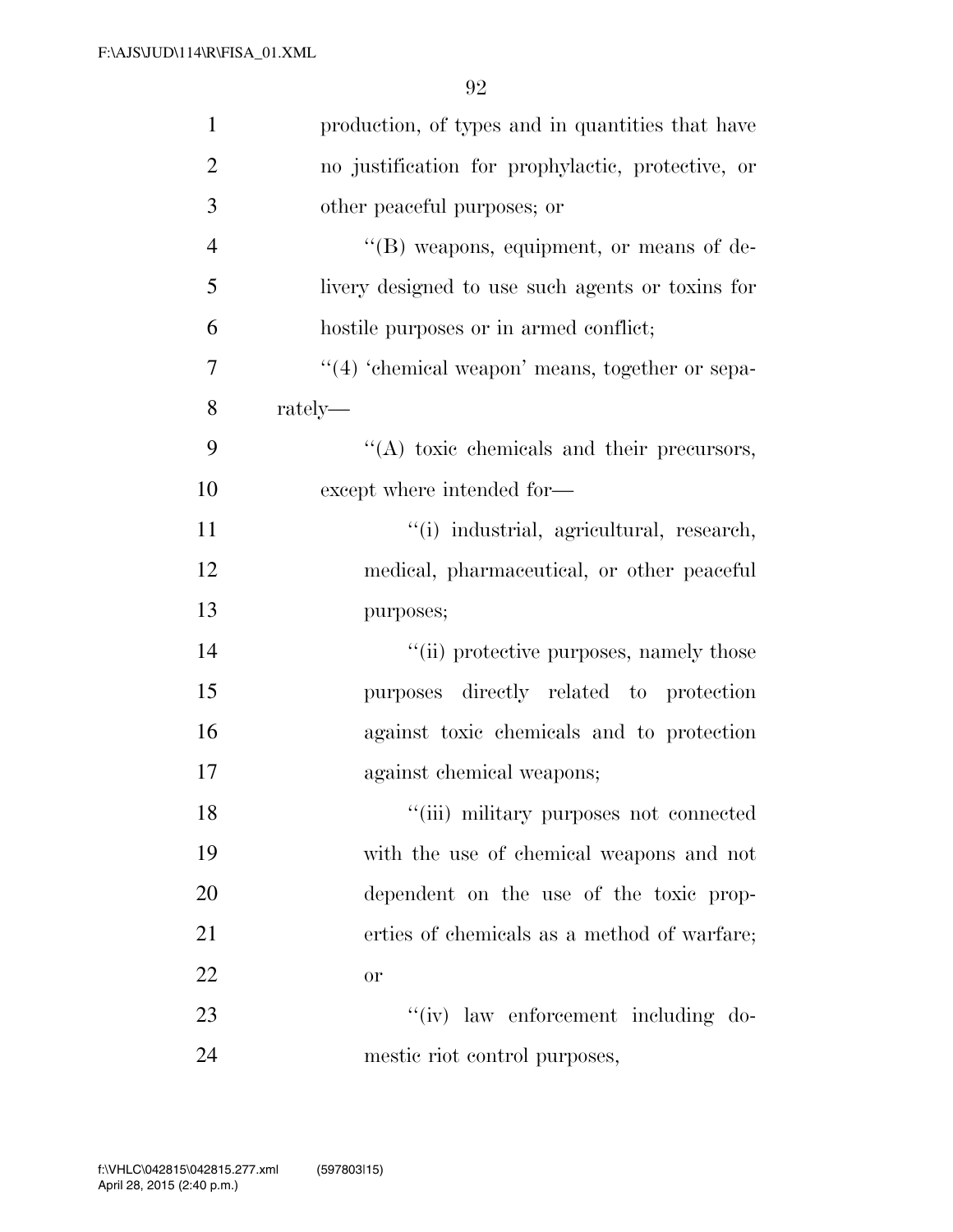as long as the types and quantities are con-2 sistent with such purposes;

 $\langle$  (B) munitions and devices, specifically de- signed to cause death or other harm through the toxic properties of those toxic chemicals specified in subparagraph (A), which would be released as a result of the employment of such munitions and devices; and

 ''(C) any equipment specifically designed for use directly in connection with the employ- ment of munitions and devices specified in sub-paragraph (B);

 $\frac{13}{2}$   $\frac{13}{2}$   $\frac{13}{2}$   $\frac{13}{2}$   $\frac{13}{2}$   $\frac{13}{2}$   $\frac{13}{2}$   $\frac{13}{2}$   $\frac{13}{2}$   $\frac{13}{2}$   $\frac{13}{2}$   $\frac{13}{2}$   $\frac{13}{2}$   $\frac{13}{2}$   $\frac{13}{2}$   $\frac{13}{2}$   $\frac{13}{2}$   $\frac{13}{2}$   $\frac{13}{2}$   $\frac{13}{2}$  gating or is scheduled to navigate into, through or from waters beyond the outer limit of the territorial sea of a single country or a lateral limit of that country's territorial sea with an adjacent country;

18  $\frac{16}{6}$  'explosive material' has the meaning given the term in section 841(c) and includes explosive as defined in section 844(j) of this title;

21  $\frac{1}{2}$   $\frac{1}{2}$   $\frac{1}{2}$  infrastructure facility' has the meaning 22 given the term in section  $2332f(e)(5)$  of this title;

23 ''(8) 'international organization' has the mean-24 ing given the term in section  $831(f)(3)$  of this title;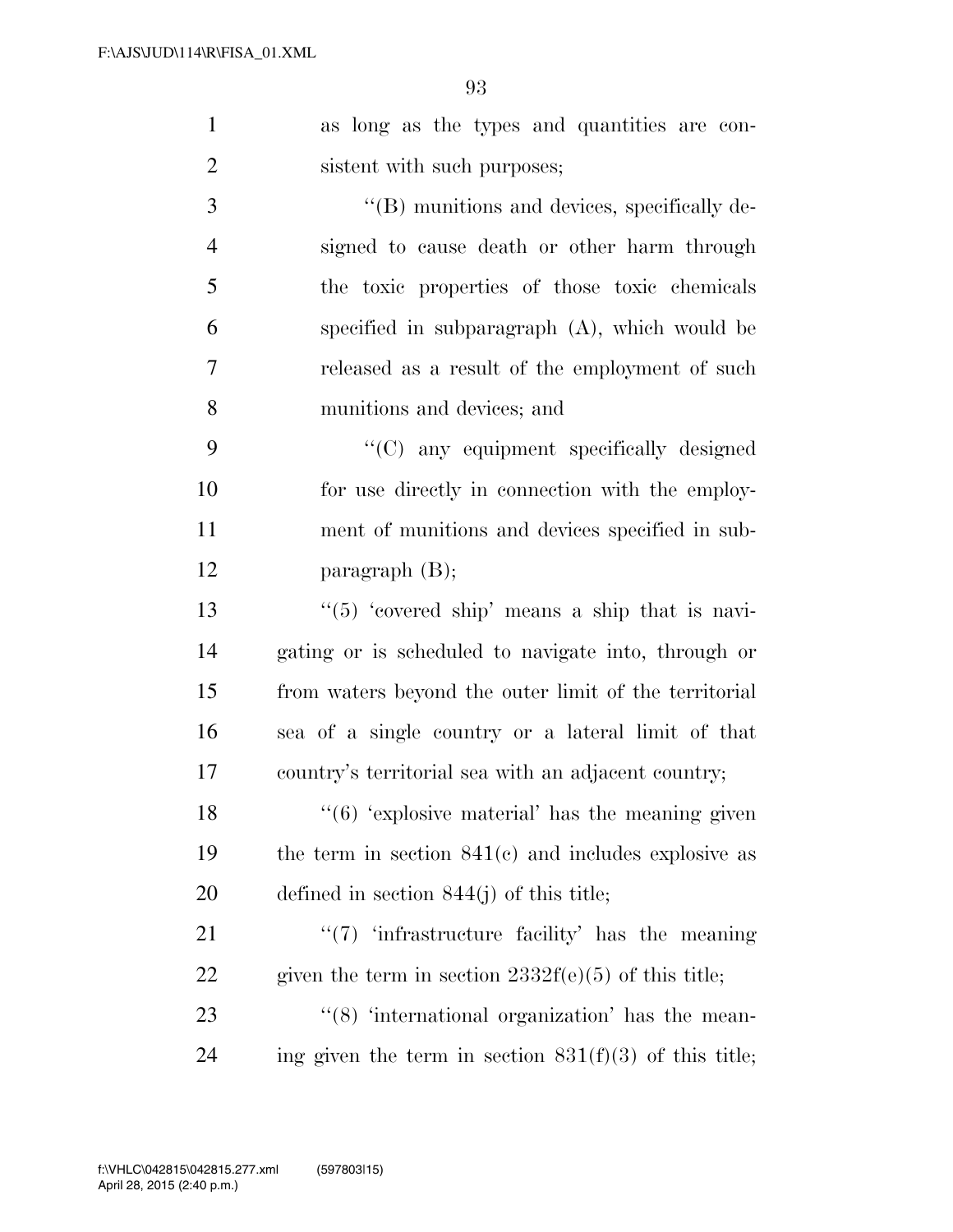| $\mathbf{1}$   | $(9)$ 'military forces of a state' means the                   |
|----------------|----------------------------------------------------------------|
| $\overline{2}$ | armed forces of a state which are organized, trained,          |
| 3              | and equipped under its internal law for the primary            |
| $\overline{4}$ | purpose of national defense or security, and persons           |
| 5              | acting in support of those armed forces who are                |
| 6              | under their formal command, control, and responsi-             |
| 7              | bility;                                                        |
| 8              | $\cdot$ (10) 'national of the United States' has the           |
| 9              | meaning stated in section $101(a)(22)$ of the Immi-            |
| 10             | gration and Nationality Act $(8 \text{ U.S.C. } 1101(a)(22));$ |
| 11             | $\lq(11)$ 'Non-Proliferation Treaty' means the                 |
| 12             | Treaty on the Non-Proliferation of Nuclear Weap-               |
| 13             | ons, done at Washington, London, and Moscow on                 |
| 14             | 1 July 1968;                                                   |
| 15             | "(12) 'Non-Proliferation Treaty State Party'                   |
| 16             | means any State Party to the Non-Proliferation                 |
| 17             | Treaty, to include Taiwan, which shall be considered           |
| 18             | to have the obligations under the Non-Proliferation            |
| 19             | Treaty of a party to that treaty other than a Nu-              |
| 20             | clear Weapon State Party to the Non-Proliferation              |
| 21             | Treaty;                                                        |
| 22             | "(13) 'Nuclear Weapon State Party to the Non-                  |
| 23             | Proliferation Treaty' means a State Party to the               |
| 24             | Non-Proliferation Treaty that is a nuclear-weapon              |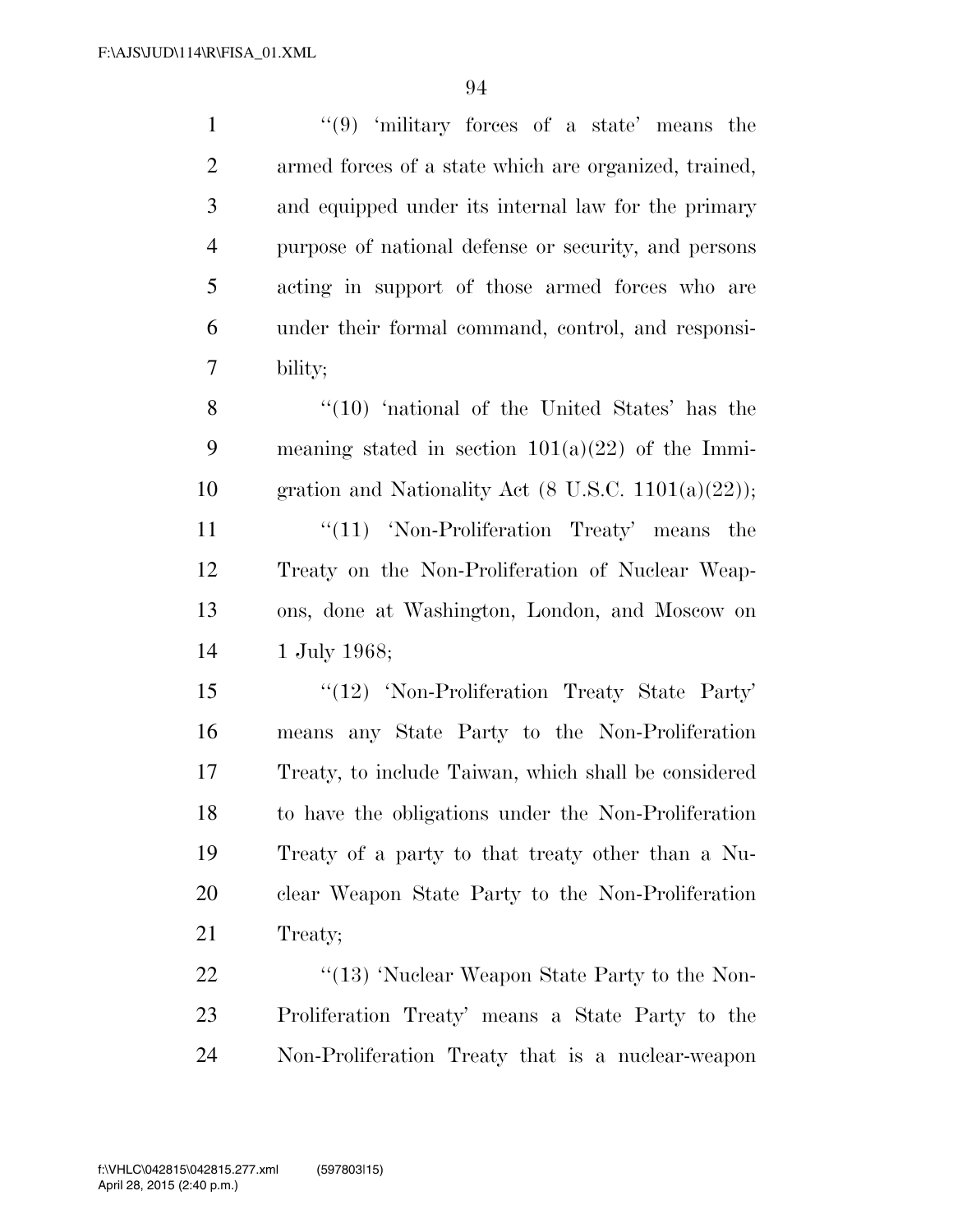| $\mathbf{1}$   | State, as that term is defined in Article $IX(3)$ of the |
|----------------|----------------------------------------------------------|
| $\overline{2}$ | Non-Proliferation Treaty;                                |
| 3              | " $(14)$ 'place of public use' has the meaning           |
| $\overline{4}$ | given the term in section $2332f(e)(6)$ of this title;   |
| 5              | $\lq(15)$ 'precursor' has the meaning given the          |
| 6              | term in section $229F(6)(A)$ of this title;              |
| 7              | " $(16)$ 'public transport system' has the meaning       |
| 8              | given the term in section $2332f(e)(7)$ of this title;   |
| 9              | $\lq(17)$ 'serious injury or damage' means—              |
| 10             | "(A) serious bodily injury,                              |
| 11             | "(B) extensive destruction of a place of                 |
| 12             | public use, State or government facility, infra-         |
| 13             | structure facility, or public transportation sys-        |
| 14             | tem, resulting in major economic loss, or                |
| 15             | "(C) substantial damage to the environ-                  |
| 16             | ment, including air, soil, water, fauna, or flora;       |
| 17             | " $(18)$ 'ship' means a vessel of any type whatso-       |
| 18             | ever not permanently attached to the sea-bed, in-        |
| 19             | cluding dynamically supported craft, submersibles,       |
| 20             | or any other floating craft, but does not include a      |
| 21             | warship, a ship owned or operated by a government        |
| 22             | when being used as a naval auxiliary or for customs      |
| 23             | or police purposes, or a ship which has been with-       |
| 24             | drawn from navigation or laid up;                        |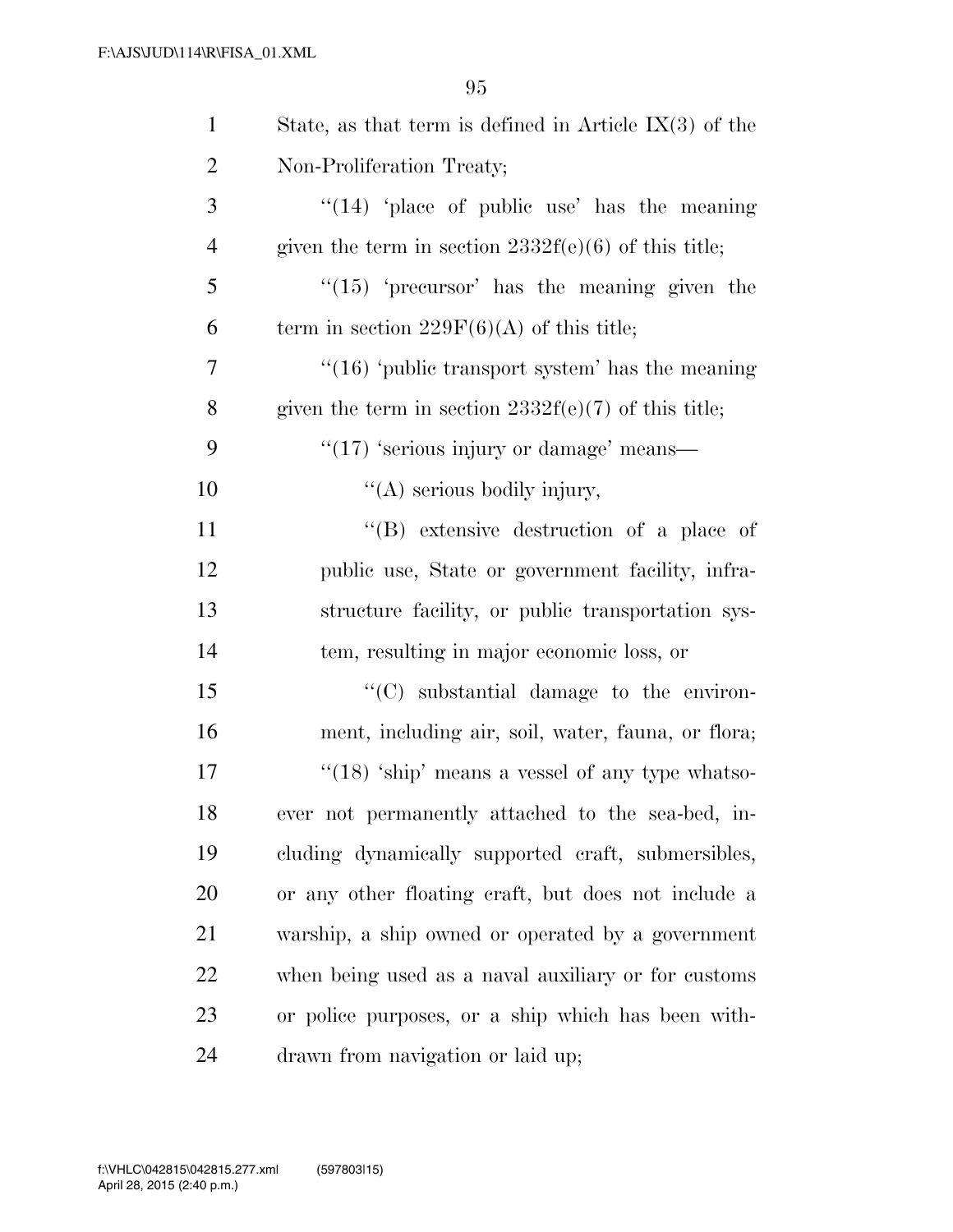| $\mathbf{1}$   | $\lq(19)$ 'source material' has the meaning given     |
|----------------|-------------------------------------------------------|
| $\overline{2}$ | that term in the International Atomic Energy Agen-    |
| 3              | cy Statute, done at New York on 26 October 1956;      |
| $\overline{4}$ | $(20)$ 'special fissionable material' has the         |
| 5              | meaning given that term in the International Atomic   |
| 6              | Energy Agency Statute, done at New York on 26         |
| 7              | October $1956$ ;                                      |
| 8              | $\lq(21)$ 'territorial sea of the United States'      |
| 9              | means all waters extending seaward to 12 nautical     |
| 10             | miles from the baselines of the United States deter-  |
| 11             | mined in accordance with international law;           |
| 12             | $\lq(22)$ 'toxic chemical' has the meaning given      |
| 13             | the term in section $229F(8)(A)$ of this title;       |
| 14             | $\lq(23)$ 'transport' means to initiate, arrange or   |
| 15             | exercise effective control, including decision making |
| 16             | authority, over the movement of a person or item;     |
| 17             | and                                                   |
| 18             | "(24) 'United States', when used in a geo-            |
| 19             | graphical sense, includes the Commonwealth of         |
| <b>20</b>      | Puerto Rico, the Commonwealth of the Northern         |
| 21             | Mariana Islands, and all territories and possessions  |
| 22             | of the United States."; and                           |
| 23             | $(5)$ by inserting after subsection (d) (as added     |
| 24             | by paragraph (4) of this section) the following:      |
| 25             | "(e) EXCEPTIONS.—This section shall not apply to—     |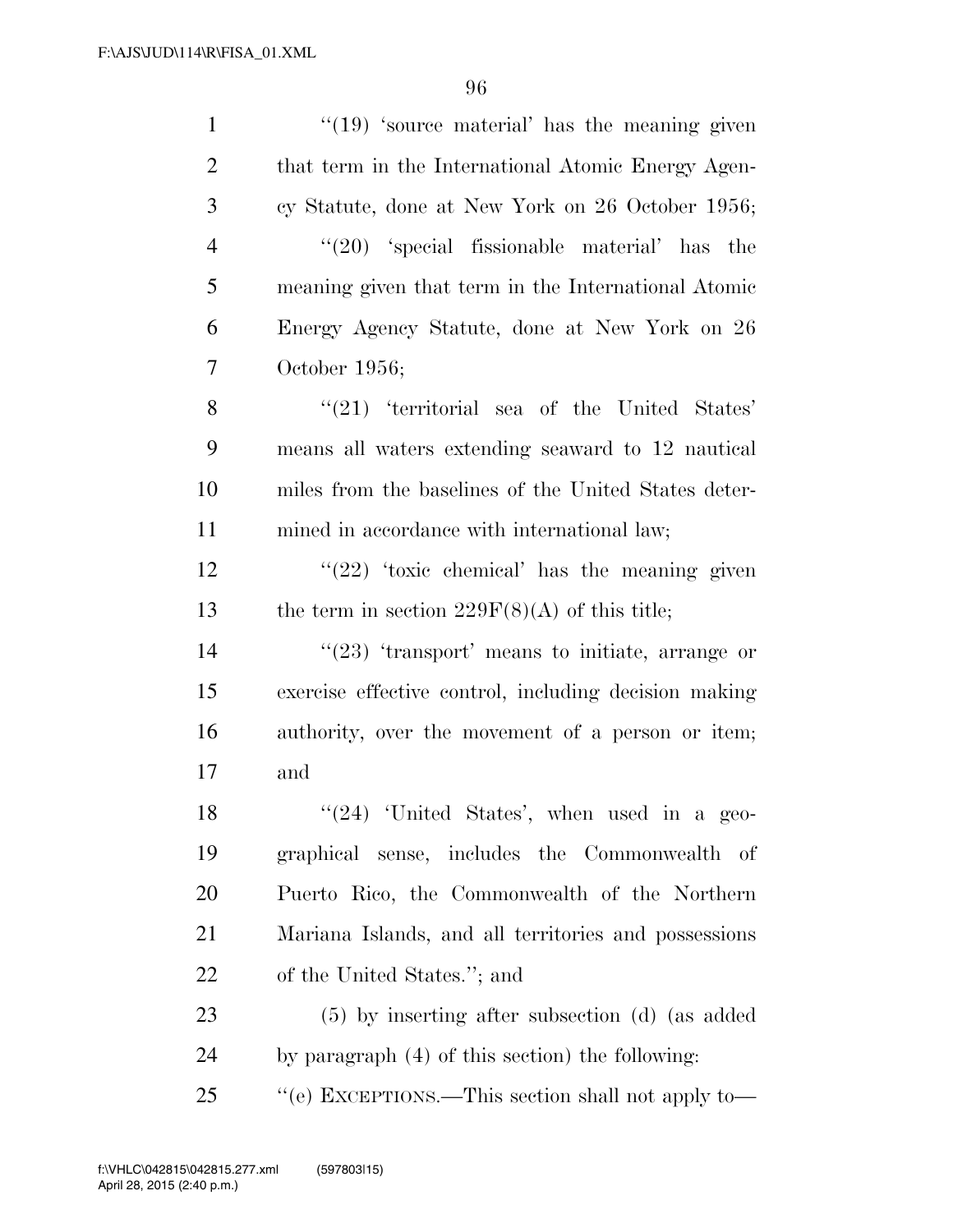$\frac{1}{1}$  the activities of armed forces during an armed conflict, as those terms are understood under the law of war, which are governed by that law; or ''(2) activities undertaken by military forces of a state in the exercise of their official duties.

 ''(f) DELIVERY OF SUSPECTED OFFENDER.—The master of a covered ship flying the flag of the United States who has reasonable grounds to believe that there is on board that ship any person who has committed an offense under section 2280 or section 2280a may deliver such person to the authorities of a country that is a party to the Convention for the Suppression of Unlawful Acts against the Safety of Maritime Navigation. Before deliv- ering such person to the authorities of another country, the master shall notify in an appropriate manner the At- torney General of the United States of the alleged offense and await instructions from the Attorney General as to what action to take. When delivering the person to a coun- try which is a state party to the Convention, the master shall, whenever practicable, and if possible before entering the territorial sea of such country, notify the authorities of such country of the master's intention to deliver such person and the reasons therefor. If the master delivers such person, the master shall furnish to the authorities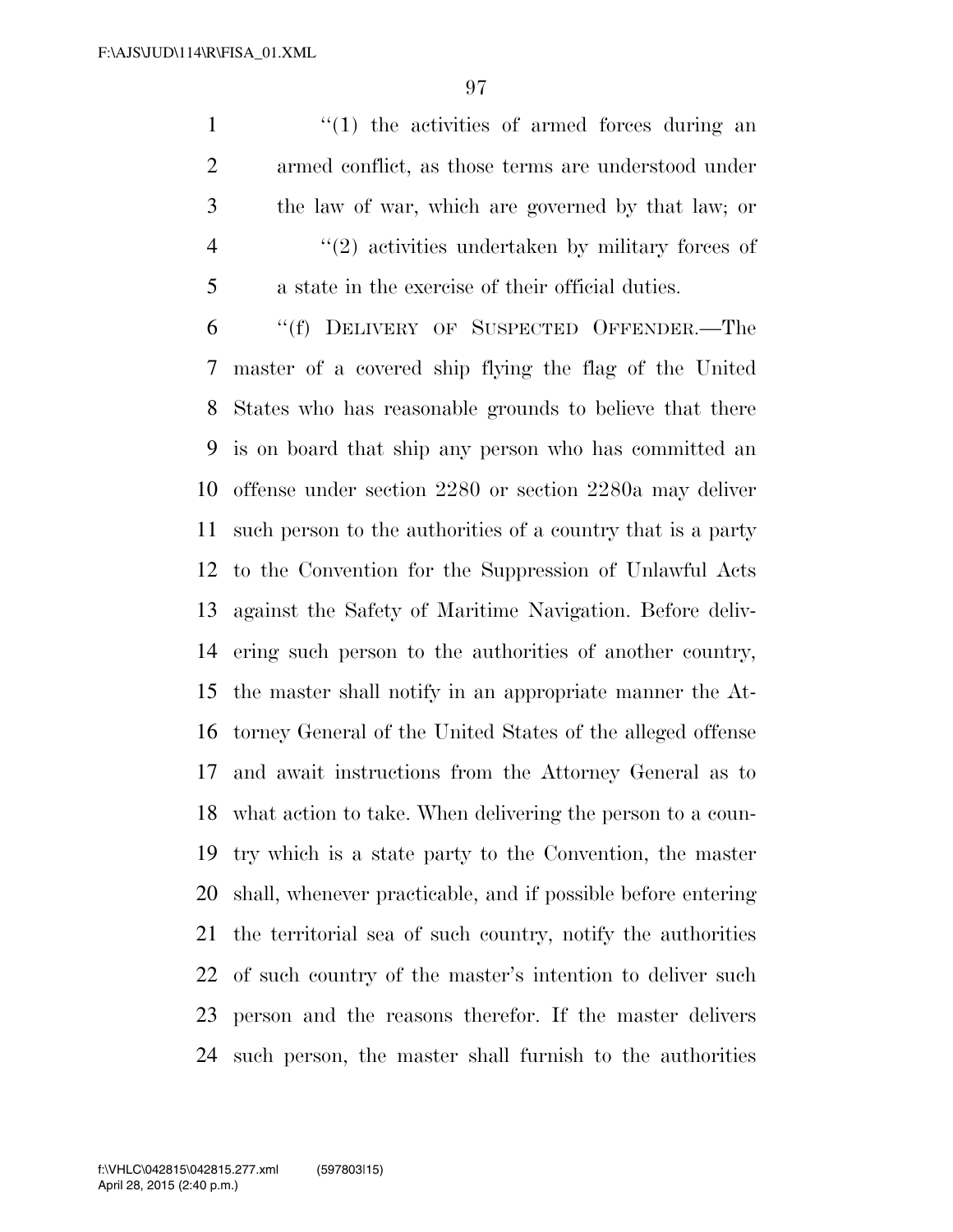of such country the evidence in the master's possession that pertains to the alleged offense.

 ''(g)(1) CIVIL FORFEITURE.—Any real or personal property used or intended to be used to commit or to fa- cilitate the commission of a violation of this section, the gross proceeds of such violation, and any real or personal property traceable to such property or proceeds, shall be subject to forfeiture.

9 "(2) APPLICABLE PROCEDURES.—Seizures and for- feitures under this section shall be governed by the provi- sions of chapter 46 of title 18, United States Code, relat- ing to civil forfeitures, except that such duties as are im- posed upon the Secretary of the Treasury under the cus- toms laws described in section 981(d) shall be performed by such officers, agents, and other persons as may be des- ignated for that purpose by the Secretary of Homeland Security, the Attorney General, or the Secretary of De-fense.''.

## **SEC. 802. NEW SECTION 2280A OF TITLE 18, UNITED STATES CODE.**

 (a) IN GENERAL.—Chapter 111 of title 18, United States Code, is amended by adding after section 2280 the following new section: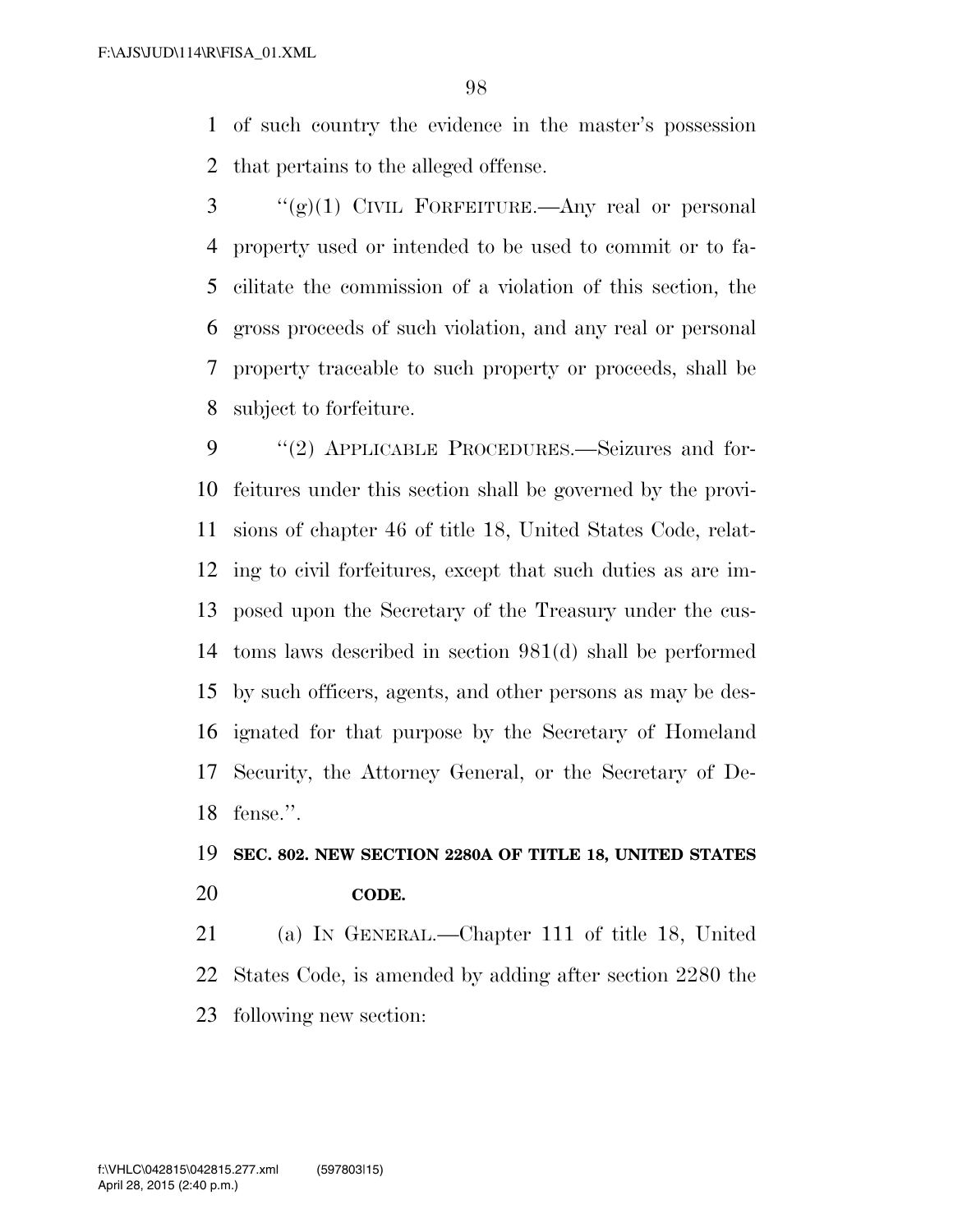| $\mathbf{1}$   | "§2280a. Violence against maritime navigation and        |
|----------------|----------------------------------------------------------|
| $\overline{2}$ | maritime transport involving weapons of                  |
| 3              | mass destruction                                         |
| $\overline{4}$ | $``(a)$ OFFENSES.—                                       |
| 5              | $\cdot\cdot(1)$ In GENERAL.—Subject to the exceptions in |
| 6              | subsection (c), a person who unlawfully and inten-       |
| 7              | tionally—                                                |
| 8              | "(A) when the purpose of the act, by its                 |
| 9              | nature or context, is to intimidate a population,        |
| 10             | or to compel a government or an international            |
| 11             | organization to do or to abstain from doing any          |
| 12             | $act$ —                                                  |
| 13             | "(i) uses against or on a ship or dis-                   |
| 14             | charges from a ship any explosive or radio-              |
| 15             | active material, biological, chemical, or nu-            |
| 16             | clear weapon or other nuclear explosive de-              |
| 17             | vice in a manner that causes or is likely to             |
| 18             | cause death to any person or serious injury              |
| 19             | or damage;                                               |
| 20             | "(ii) discharges from a ship oil, lique-                 |
| 21             | fied natural gas, or another hazardous or                |
| 22             | noxious substance that is not covered by                 |
| 23             | clause (i), in such quantity or concentra-               |
| 24             | tion that causes or is likely to cause death             |
| 25             | to any person or serious injury or damage;               |
| 26             | 0r                                                       |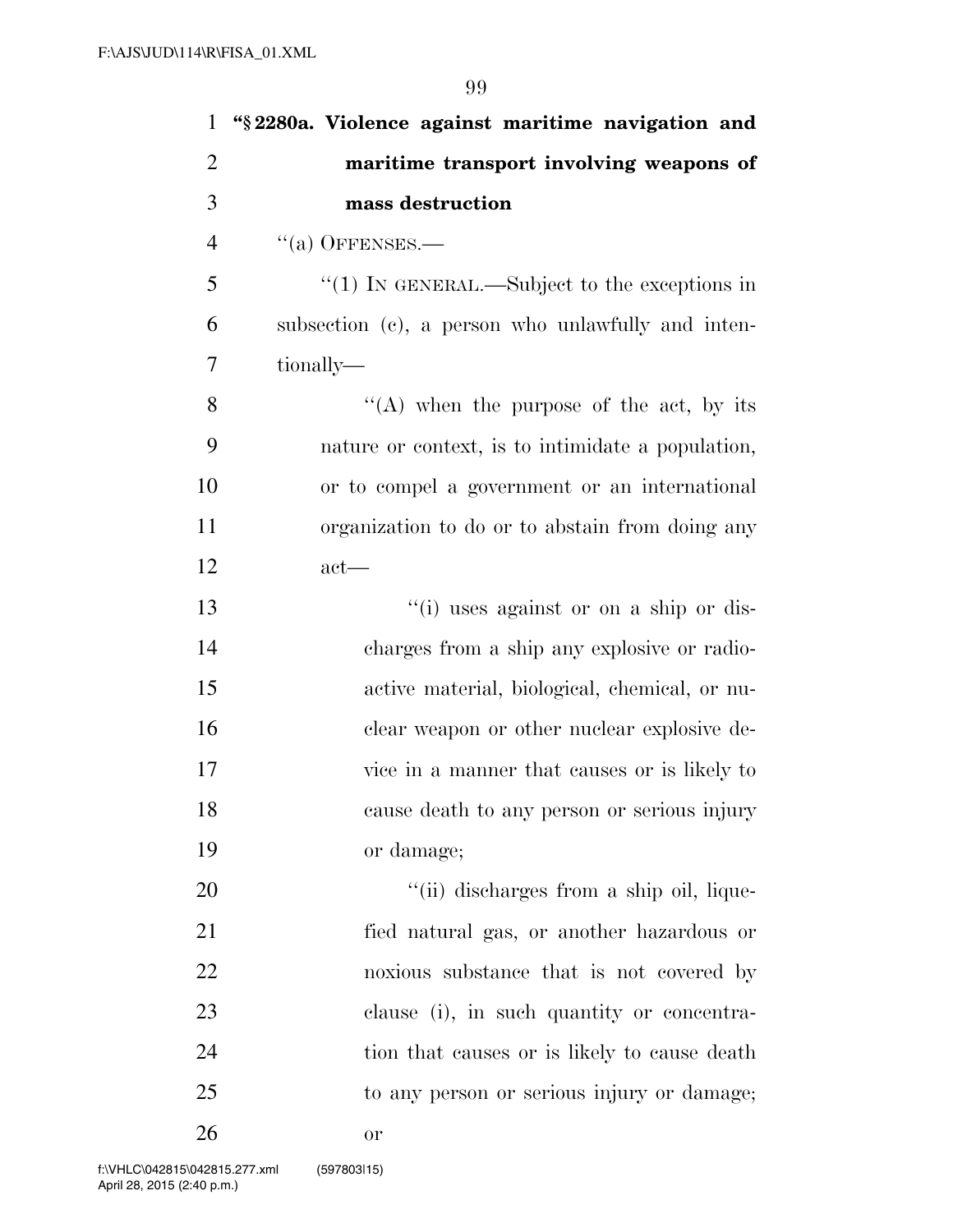| $\mathbf{1}$   | "(iii) uses a ship in a manner that          |
|----------------|----------------------------------------------|
| $\overline{2}$ | causes death to any person or serious in-    |
| 3              | jury or damage;                              |
| $\overline{4}$ | "(B) transports on board a ship-             |
| 5              | "(i) any explosive or radioactive mate-      |
| 6              | rial, knowing that it is intended to be used |
| $\overline{7}$ | to cause, or in a threat to cause, death to  |
| 8              | any person or serious injury or damage for   |
| 9              | the purpose of intimidating a population,    |
| 10             | or compelling a government or an inter-      |
| 11             | national organization to do or to abstain    |
| 12             | from doing any act;                          |
| 13             | "(ii) any biological, chemical, or nu-       |
| 14             | clear weapon or other nuclear explosive de-  |
| 15             | vice, knowing it to be a biological, chem-   |
| 16             | ical, or nuclear weapon or other nuclear     |
| 17             | explosive device;                            |
| 18             | "(iii) any source material, special fis-     |
| 19             | sionable material, or equipment or material  |
| 20             | especially designed or prepared for the      |
| 21             | processing, use, or production of special    |
| 22             | fissionable material, knowing that it is in- |
| 23             | tended to be used in a nuclear explosive ac- |
| 24             | tivity or in any other nuclear activity not  |
| 25             | under safeguards pursuant to an Inter-       |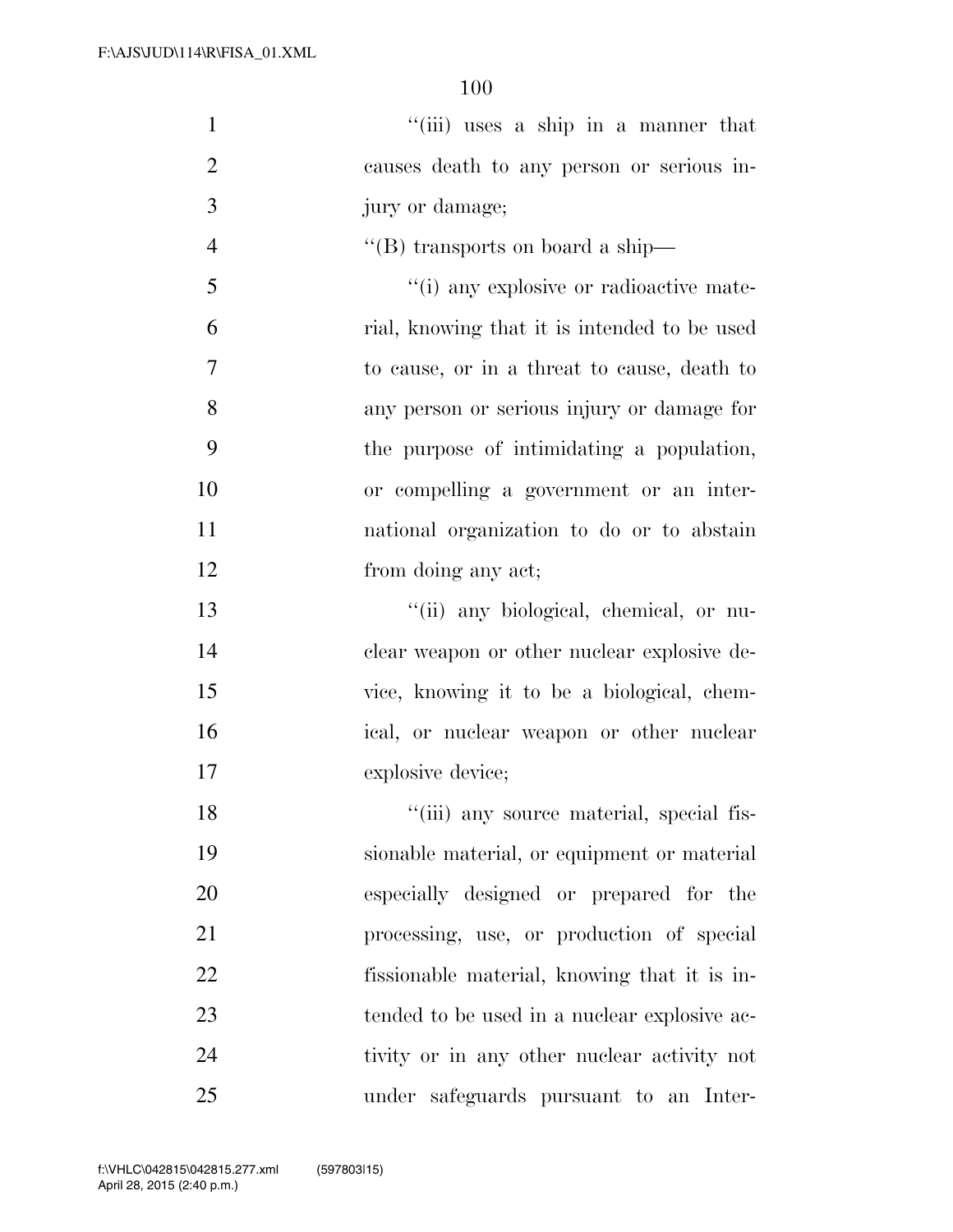| $\mathbf{1}$   | national Atomic Energy Agency com-           |
|----------------|----------------------------------------------|
| $\overline{2}$ | prehensive safeguards agreement, except      |
| 3              | where-                                       |
| $\overline{4}$ | $\lq\lq$ such item is transported to         |
| 5              | or from the territory of, or otherwise       |
| 6              | under the control of, a Non-Prolifera-       |
| 7              | tion Treaty State Party; and                 |
| 8              | $\lq\lq$ (II) the resulting transfer or re-  |
| 9              | ceipt (including internal to a country)      |
| 10             | is not contrary to the obligations           |
| 11             | under the Non-Proliferation Treaty of        |
| 12             | the Non-Proliferation Treaty State           |
| 13             | Party from which, to the territory of        |
| 14             | which, or otherwise under the control        |
| 15             | of which such item is transferred;           |
| 16             | "(iv) any equipment, materials, or           |
| 17             | software or related technology that signifi- |
| 18             | cantly contributes to the design or manu-    |
| 19             | facture of a nuclear weapon or other nu-     |
| 20             | clear explosive device, with the intention   |
| 21             | that it will be used for such purpose, ex-   |
| 22             | cept where—                                  |
| 23             | $\lq\lq$ the country to the territory        |
| 24             | of which or under the control of which       |
| 25             | such item is transferred is a Nuclear        |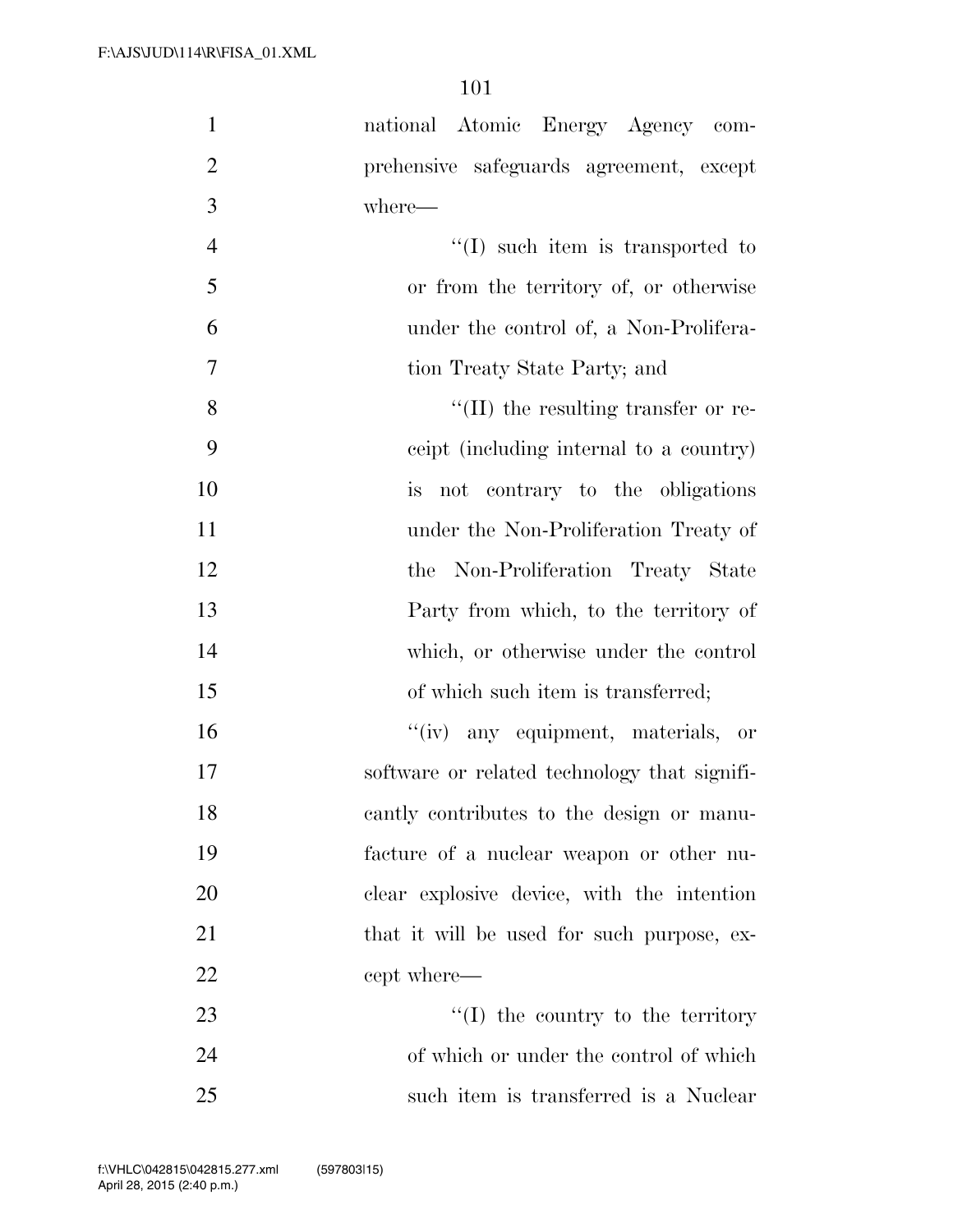| $\mathbf{1}$   | Weapon State Party to the Non-Pro-             |
|----------------|------------------------------------------------|
| $\mathfrak{2}$ | liferation Treaty; and                         |
| 3              | $\lq\lq$ (II) the resulting transfer or re-    |
| $\overline{4}$ | ceipt (including internal to a country)        |
| 5              | not contrary to the obligations<br><i>is</i>   |
| 6              | under the Non-Proliferation Treaty of          |
| $\tau$         | Non-Proliferation Treaty State<br>$\mathbf{a}$ |
| $8\,$          | Party from which, to the territory of          |
| 9              | which, or otherwise under the control          |
| 10             | of which such item is transferred;             |
| 11             | $f'(v)$ any equipment, materials,<br>- or      |
| 12             | software or related technology that signifi-   |
| 13             | cantly contributes to the delivery of a nu-    |
| 14             | clear weapon or other nuclear explosive de-    |
| 15             | vice, with the intention that it will be used  |
| 16             | for such purpose, except where—                |
| 17             | $\lq\lq$ such item is transported to           |
| 18             | or from the territory of, or otherwise         |
| 19             | under the control of, a Non-Prolifera-         |
| 20             | tion Treaty State Party; and                   |
| 21             | $\lq\lq$ (II) such item is intended for        |
| 22             | the delivery system of a nuclear weap-         |
| 23             | on or other nuclear explosive device of        |
| 24             | a Nuclear Weapon State Party to the            |
| 25             | Non-Proliferation Treaty; or                   |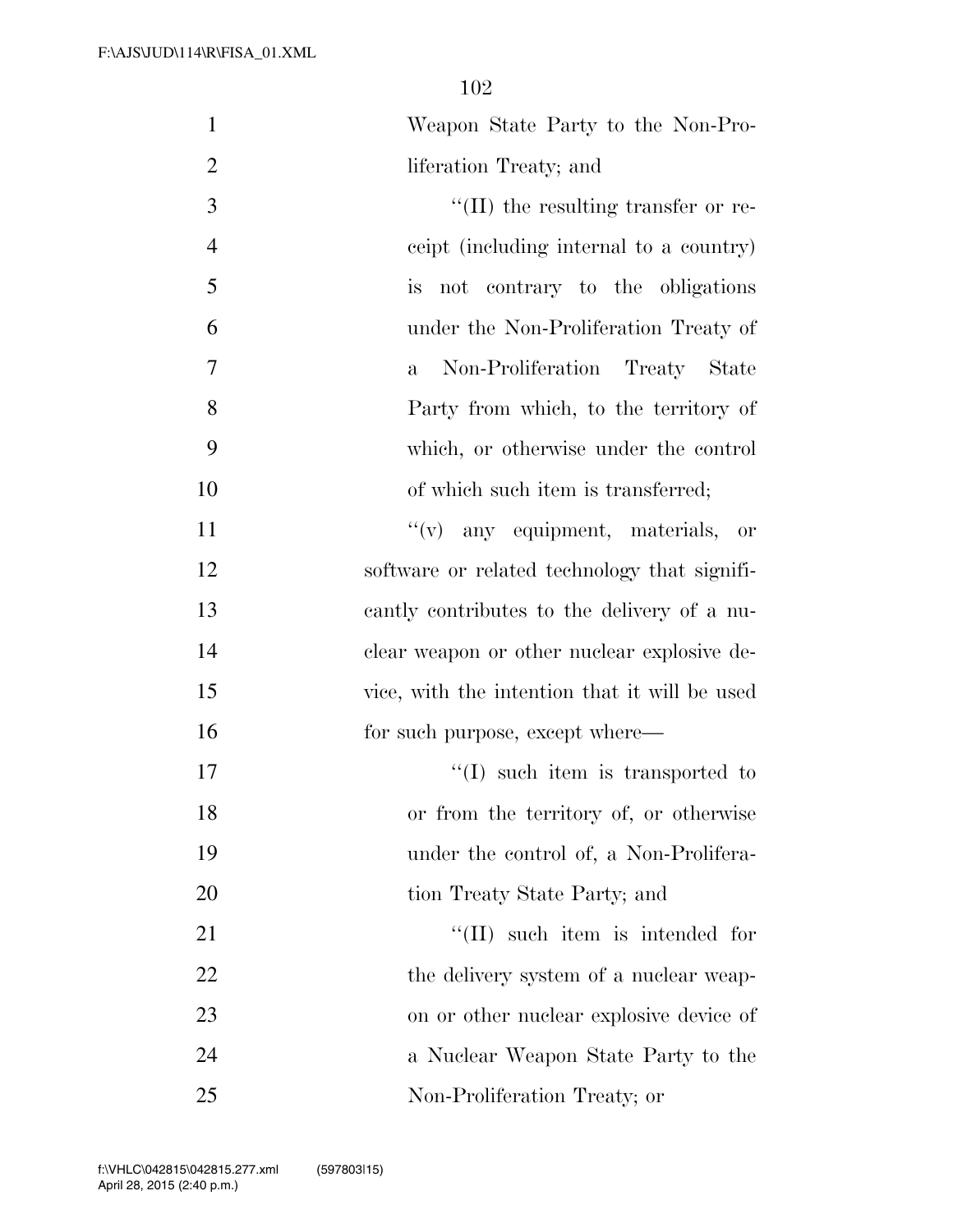| $\mathbf{1}$   | "(vi) any equipment, materials, or                             |
|----------------|----------------------------------------------------------------|
| $\overline{2}$ | software or related technology that signifi-                   |
| 3              | cantly contributes to the design, manufac-                     |
| $\overline{4}$ | ture, or delivery of a biological or chemical                  |
| 5              | weapon, with the intention that it will be                     |
| 6              | used for such purpose;                                         |
| $\overline{7}$ | $\lq\lq$ <sup>*</sup> (C) transports another person on board a |
| 8              | ship knowing that the person has committed an                  |
| 9              | act that constitutes an offense under section                  |
| 10             | 2280 or subparagraph $(A)$ , $(B)$ , $(D)$ , or $(E)$ of       |
| 11             | this section or an offense set forth in an appli-              |
| 12             | cable treaty, as specified in section $2280(d)(1)$ ,           |
| 13             | and intending to assist that person to evade                   |
| 14             | criminal prosecution;                                          |
| 15             | $\lq\lq$ (D) injures or kills any person in connec-            |
| 16             | tion with the commission or the attempted com-                 |
| 17             | mission of any of the offenses set forth in sub-               |
| 18             | paragraphs $(A)$ through $(C)$ , or subsection                 |
| 19             | $(a)(2)$ , to the extent that the subsection $(a)(2)$          |
| 20             | offense pertains to subparagraph $(A)$ ; or                    |
| 21             | "(E) attempts to do any act prohibited                         |
| 22             | under subparagraph $(A)$ , $(B)$ or $(D)$ , or con-            |
| 23             | spires to do any act prohibited by subpara-                    |
| 24             | graphs (A) through $(E)$ or subsection $(a)(2)$ ,              |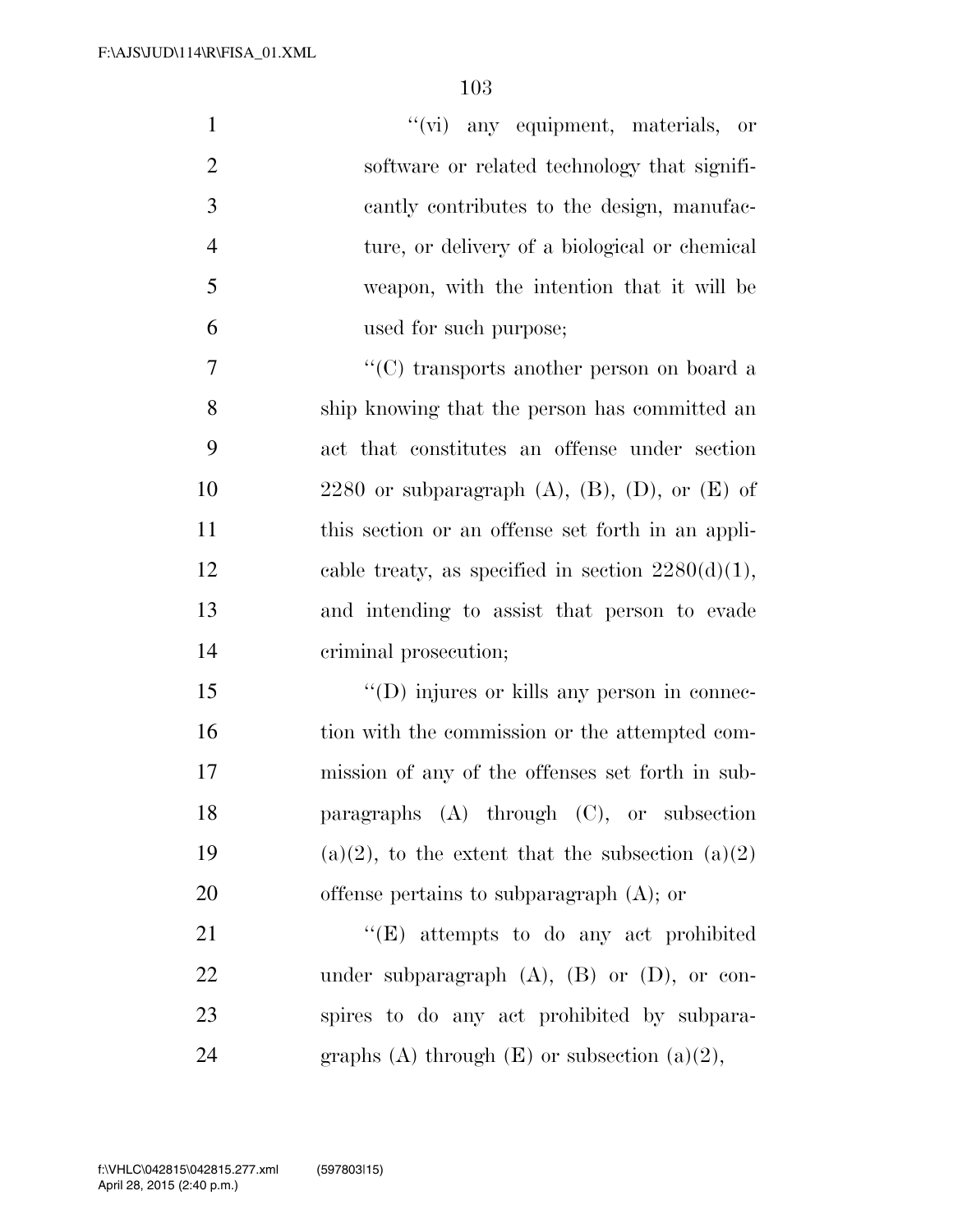| $\mathbf{1}$   | shall be fined under this title, imprisoned not more    |
|----------------|---------------------------------------------------------|
| $\overline{2}$ | than 20 years, or both; and if the death of any per-    |
| 3              | son results from conduct prohibited by this para-       |
| $\overline{4}$ | graph, shall be imprisoned for any term of years or     |
| 5              | for life.                                               |
| 6              | "(2) THREATS.—A person who threatens, with              |
| 7              | apparent determination and will to carry the threat     |
| $8\,$          | into execution, to do any act prohibited under para-    |
| 9              | $graph (1)(A) shall be fired under this title, impris-$ |
| 10             | oned not more than 5 years, or both.                    |
| 11             | "(b) JURISDICTION.—There is jurisdiction over the       |
| 12             | activity prohibited in subsection $(a)$ —               |
| 13             | $\cdot\cdot\cdot(1)$ in the case of a covered ship, if— |
| 14             | $\lq\lq$ such activity is committed—                    |
| 15             | "(i) against or on board a vessel of                    |
| 16             | the United States or a vessel subject to the            |
| 17             | jurisdiction of the United States (as de-               |
| 18             | fined in section $70502$ of title 46) at the            |
| 19             | time the prohibited activity is committed;              |
| 20             | "(ii) in the United States, including                   |
| 21             | the territorial seas; or                                |
| 22             | "(iii) by a national of the United                      |
| 23             | States, by a United States corporation or               |
| 24             | legal entity, or by a stateless person whose            |
| 25             | habitual residence is in the United States;             |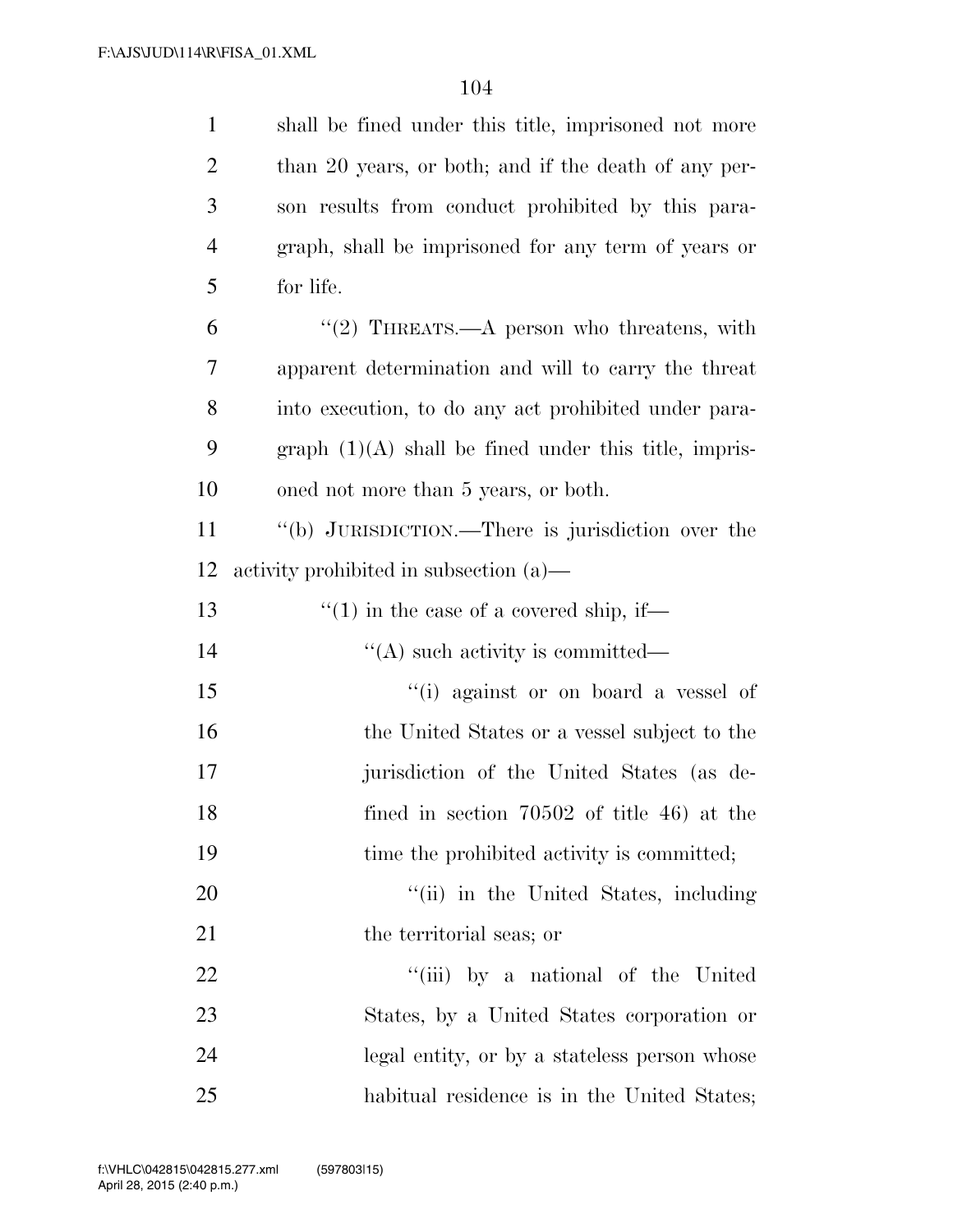| $\mathbf{1}$   | $\lq\lq (B)$ during the commission of such activ-                |
|----------------|------------------------------------------------------------------|
| $\overline{2}$ | ity, a national of the United States is seized,                  |
| 3              | threatened, injured, or killed; or                               |
| $\overline{4}$ | "(C) the offender is later found in the                          |
| 5              | United States after such activity is committed;                  |
| 6              | $f'(2)$ in the case of a ship navigating or sched-               |
| 7              | uled to navigate solely within the territorial sea or            |
| 8              | internal waters of a country other than the United               |
| 9              | States, if the offender is later found in the United             |
| 10             | States after such activity is committed; or                      |
| 11             | $\cdot\cdot\cdot(3)$ in the case of any vessel, if such activity |
| 12             | is committed in an attempt to compel the United                  |
| 13             | States to do or abstain from doing any act.                      |
| 14             | "(c) EXCEPTIONS.—This section shall not apply to—                |
| 15             | $\lq(1)$ the activities of armed forces during an                |
| 16             | armed conflict, as those terms are understood under              |
| 17             | the law of war, which are governed by that law; or               |
| 18             | $\lq(2)$ activities undertaken by military forces of             |
| 19             | a state in the exercise of their official duties.                |
| 20             | " $(d)(1)$ CIVIL FORFEITURE.—Any real or personal                |
| 21             | property used or intended to be used to commit or to fa-         |
|                |                                                                  |

 cilitate the commission of a violation of this section, the gross proceeds of such violation, and any real or personal property traceable to such property or proceeds, shall be subject to forfeiture.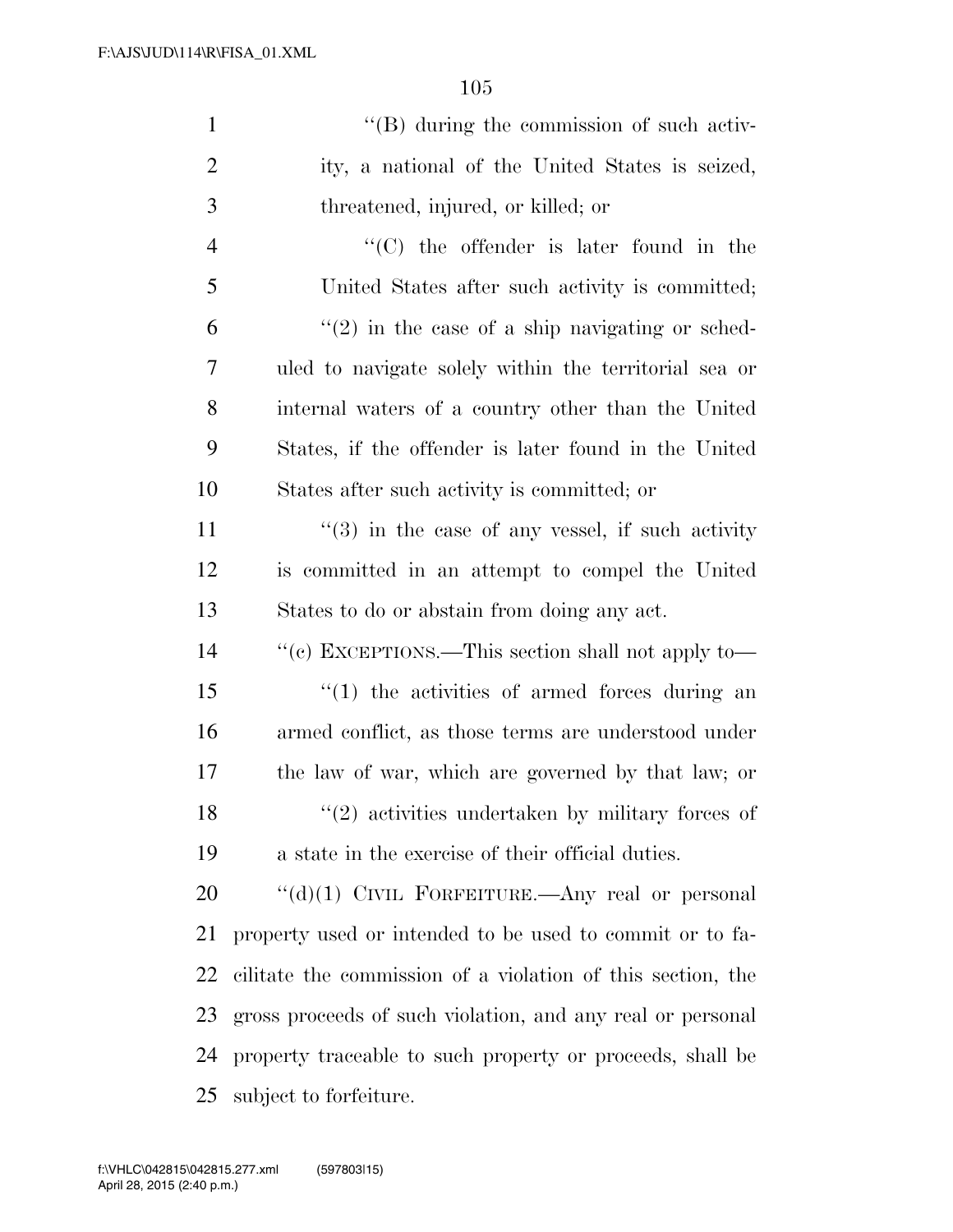''(2) APPLICABLE PROCEDURES.—Seizures and for- feitures under this section shall be governed by the provi- sions of chapter 46 of title 18, United States Code, relat- ing to civil forfeitures, except that such duties as are im- posed upon the Secretary of the Treasury under the cus- toms laws described in section 981(d) shall be performed by such officers, agents, and other persons as may be des- ignated for that purpose by the Secretary of Homeland Security, the Attorney General, or the Secretary of De-fense.''.

 (b) CONFORMING AMENDMENT.—The table of sec- tions at the beginning of chapter 111 of title 18, United States Code, is amended by adding after the item relating to section 2280 the following new item:

''2280a. Violence against maritime navigation and maritime transport involving weapons of mass destruction.''.

 **SEC. 803. AMENDMENTS TO SECTION 2281 OF TITLE 18, UNITED STATES CODE.** 

 Section 2281 of title 18, United States Code, is amended—

19 (1) in subsection (c), by striking "section  $2(e)$ " 20 and inserting "section  $13(e)$ ";

 (2) in subsection (d), by striking the definitions of ''national of the United States,'' ''territorial sea of the United States,'' and ''United States''; and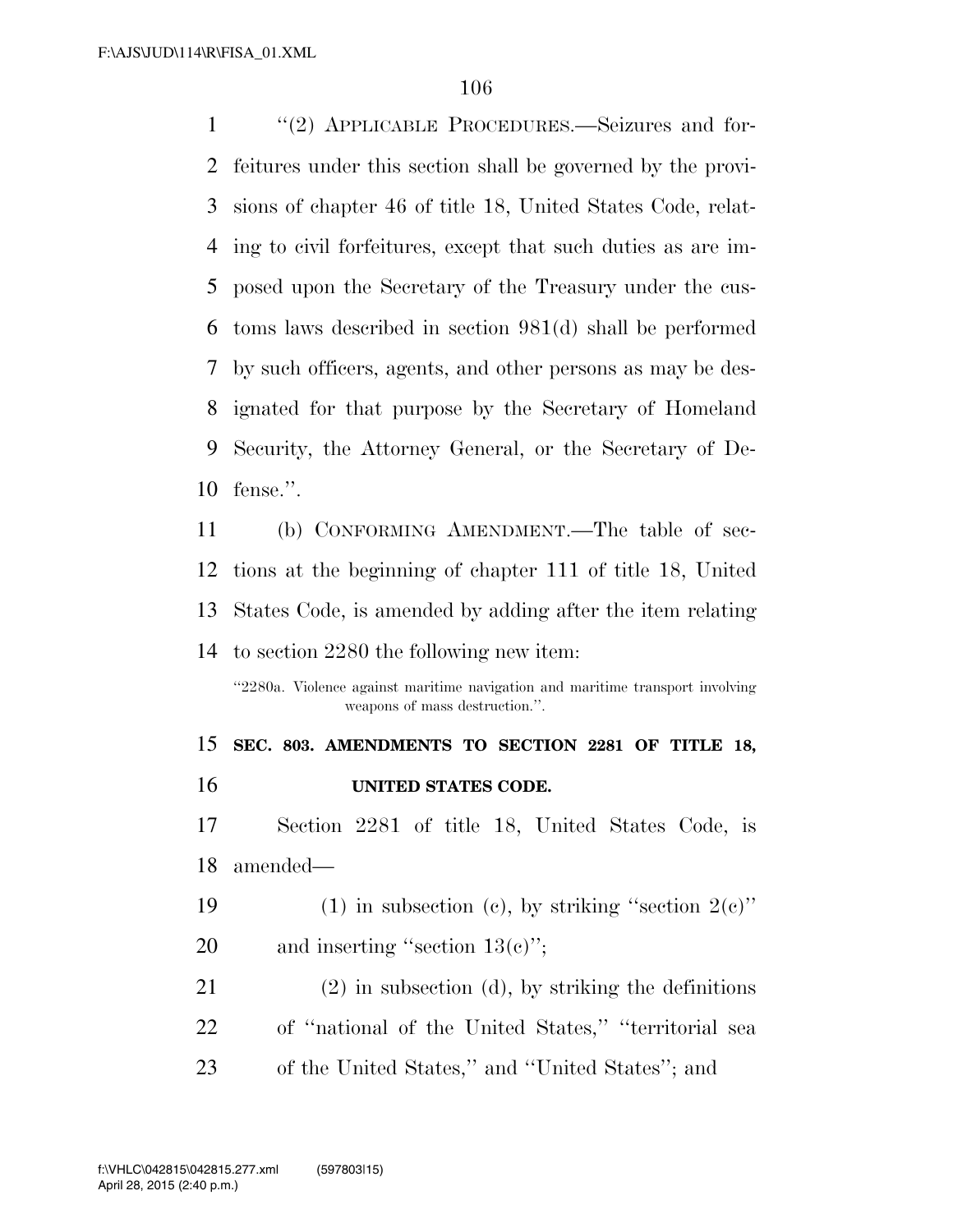| $\mathbf{1}$   | (3) by inserting after subsection (d) the fol-           |
|----------------|----------------------------------------------------------|
| $\overline{2}$ | lowing:                                                  |
| 3              | "(e) EXCEPTIONS.—This section does not apply to—         |
| $\overline{4}$ | $\lq(1)$ the activities of armed forces during an        |
| 5              | armed conflict, as those terms are understood under      |
| 6              | the law of war, which are governed by that law; or       |
| 7              | $\lq(2)$ activities undertaken by military forces of     |
| 8              | a state in the exercise of their official duties.".      |
| 9              | SEC. 804. NEW SECTION 2281A OF TITLE 18, UNITED STATES   |
| 10             | CODE.                                                    |
| 11             | (a) IN GENERAL.—Chapter 111 of title 18, United          |
| 12             | States Code, is amended by adding after section 2281 the |
|                |                                                          |
| 13             | following new section:                                   |
| 14             | "§ 2281a. Additional offenses against maritime fixed     |
| 15             | platforms                                                |
| 16             | $``(a)$ OFFENSES.—                                       |
| 17             | "(1) IN GENERAL.—A person who unlawfully                 |
| 18             | and intentionally-                                       |
| 19             | "(A) when the purpose of the act, by its                 |
| 20             | nature or context, is to intimidate a population,        |
| 21             | or to compel a government or an international            |
| 22             | organization to do or to abstain from doing any          |
| 23             | $act$ —                                                  |
| 24             | "(i) uses against or on a fixed plat-                    |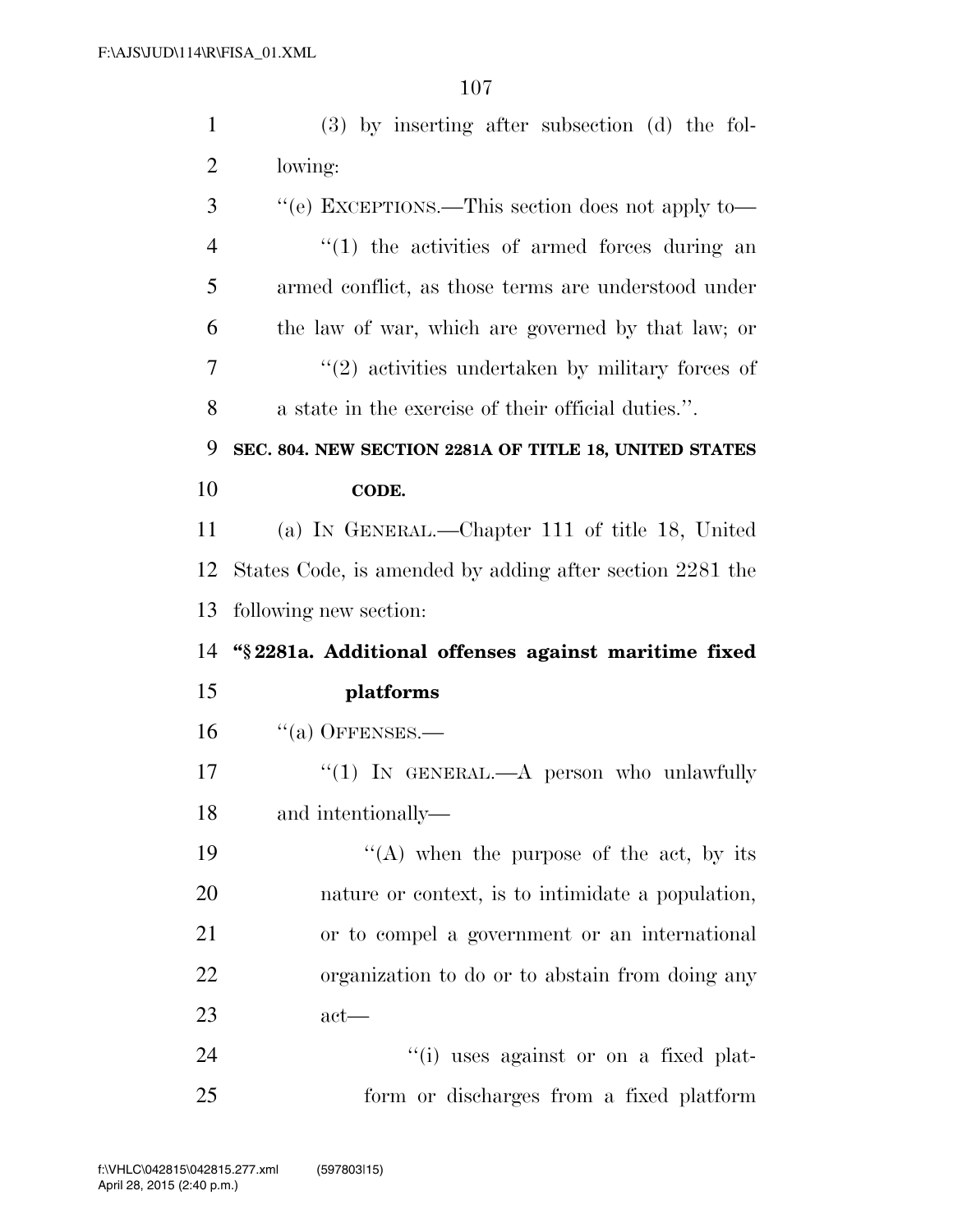| $\mathbf{1}$   | any explosive or radioactive material, bio-            |
|----------------|--------------------------------------------------------|
| $\overline{2}$ | logical, chemical, or nuclear weapon in a              |
| 3              | manner that causes or is likely to cause               |
| $\overline{4}$ | death or serious injury or damage; or                  |
| 5              | "(ii) discharges from a fixed platform                 |
| 6              | oil, liquefied natural gas, or another haz-            |
| 7              | ardous or noxious substance that is not                |
| 8              | covered by clause (i), in such quantity or             |
| 9              | concentration that causes or is likely to              |
| 10             | cause death or serious injury or damage;               |
| 11             | $\lq\lq$ (B) injures or kills any person in connec-    |
| 12             | tion with the commission or the attempted com-         |
| 13             | mission of any of the offenses set forth in sub-       |
| 14             | paragraph $(A)$ ; or                                   |
| 15             | $\cdot\cdot$ (C) attempts or conspires to do anything  |
| 16             | prohibited under subparagraph $(A)$ or $(B)$ ,         |
| 17             | shall be fined under this title, imprisoned not more   |
| 18             | than 20 years, or both; and if death results to any    |
| 19             | person from conduct prohibited by this paragraph,      |
| 20             | shall be imprisoned for any term of years or for life. |
| 21             | THREAT TO SAFETY.- A person<br>(2)<br>- who            |
| 22             | threatens, with apparent determination and will to     |
| 23             | carry the threat into execution, to do any act prohib- |
| 24             | ited under paragraph $(1)(A)$ , shall be fined under   |
| 25             | this title, imprisoned not more than 5 years, or both. |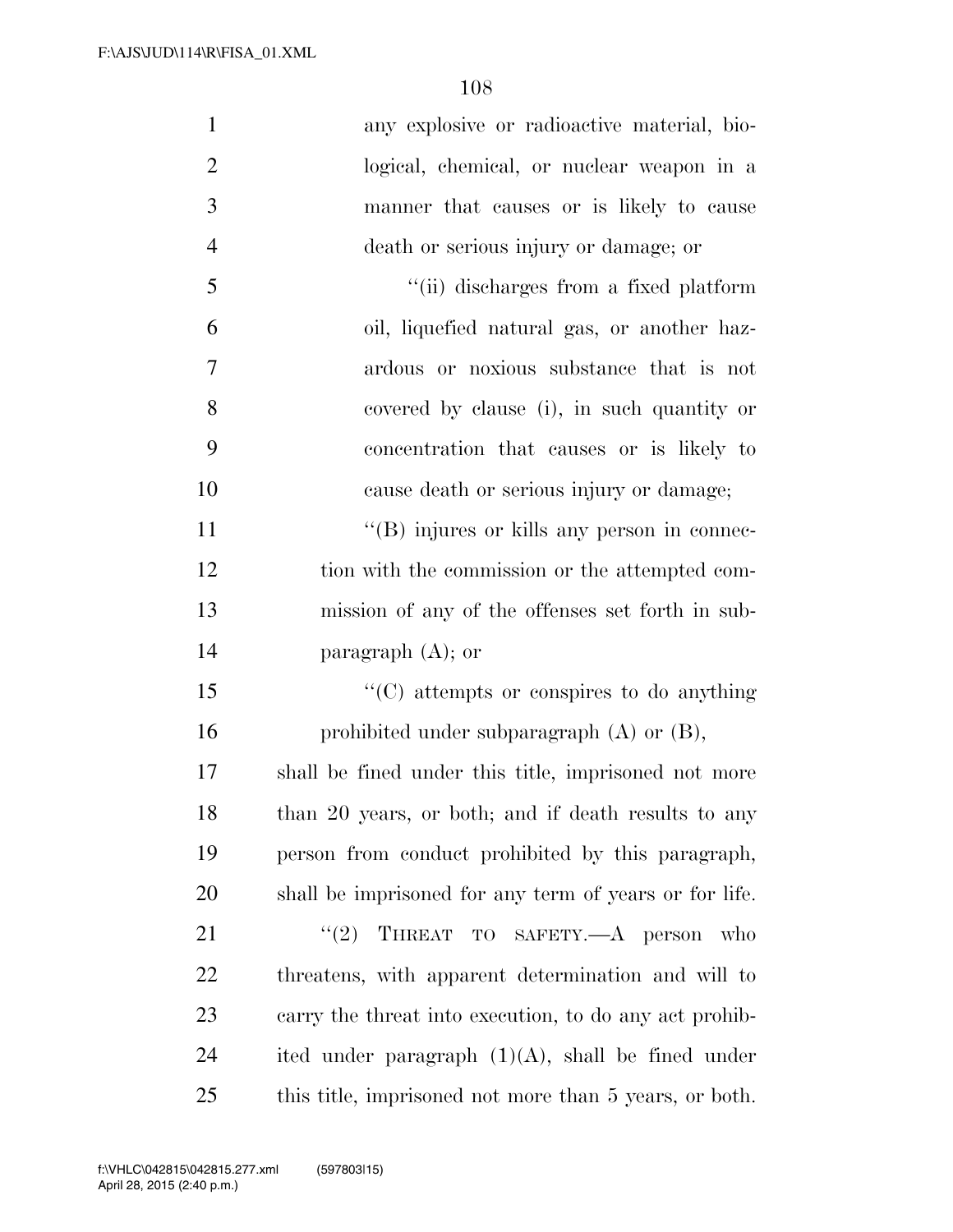| $\mathbf{1}$   | "(b) JURISDICTION.—There is jurisdiction over the         |
|----------------|-----------------------------------------------------------|
| 2              | activity prohibited in subsection (a) if—                 |
| 3              | $\cdot$ (1) such activity is committed against or on      |
| $\overline{4}$ | board a fixed platform—                                   |
| 5              | $\lq\lq$ that is located on the continental               |
| 6              | shelf of the United States;                               |
| 7              | $\lq\lq$ that is located on the continental               |
| 8              | shelf of another country, by a national of the            |
| 9              | United States or by a stateless person whose              |
| 10             | habitual residence is in the United States; or            |
| 11             | $\cdot\cdot$ (C) in an attempt to compel the United       |
| 12             | States to do or abstain from doing any act;               |
| 13             | $\lq(2)$ during the commission of such activity           |
| 14             | against or on board a fixed platform located on a         |
| 15             | continental shelf, a national of the United States is     |
| 16             | seized, threatened, injured, or killed; or                |
| 17             | $\cdot\cdot$ (3) such activity is committed against or on |
| 18             | board a fixed platform located outside the United         |
| 19             | States and beyond the continental shelf of the            |
| 20             | United States and the offender is later found in the      |
| 21             | United States.                                            |
| <u>22</u>      | "(c) EXCEPTIONS.—This section does not apply to—          |
| 23             | $\lq(1)$ the activities of armed forces during an         |
| 24             | armed conflict, as those terms are understood under       |
| 25             | the law of war, which are governed by that law; or        |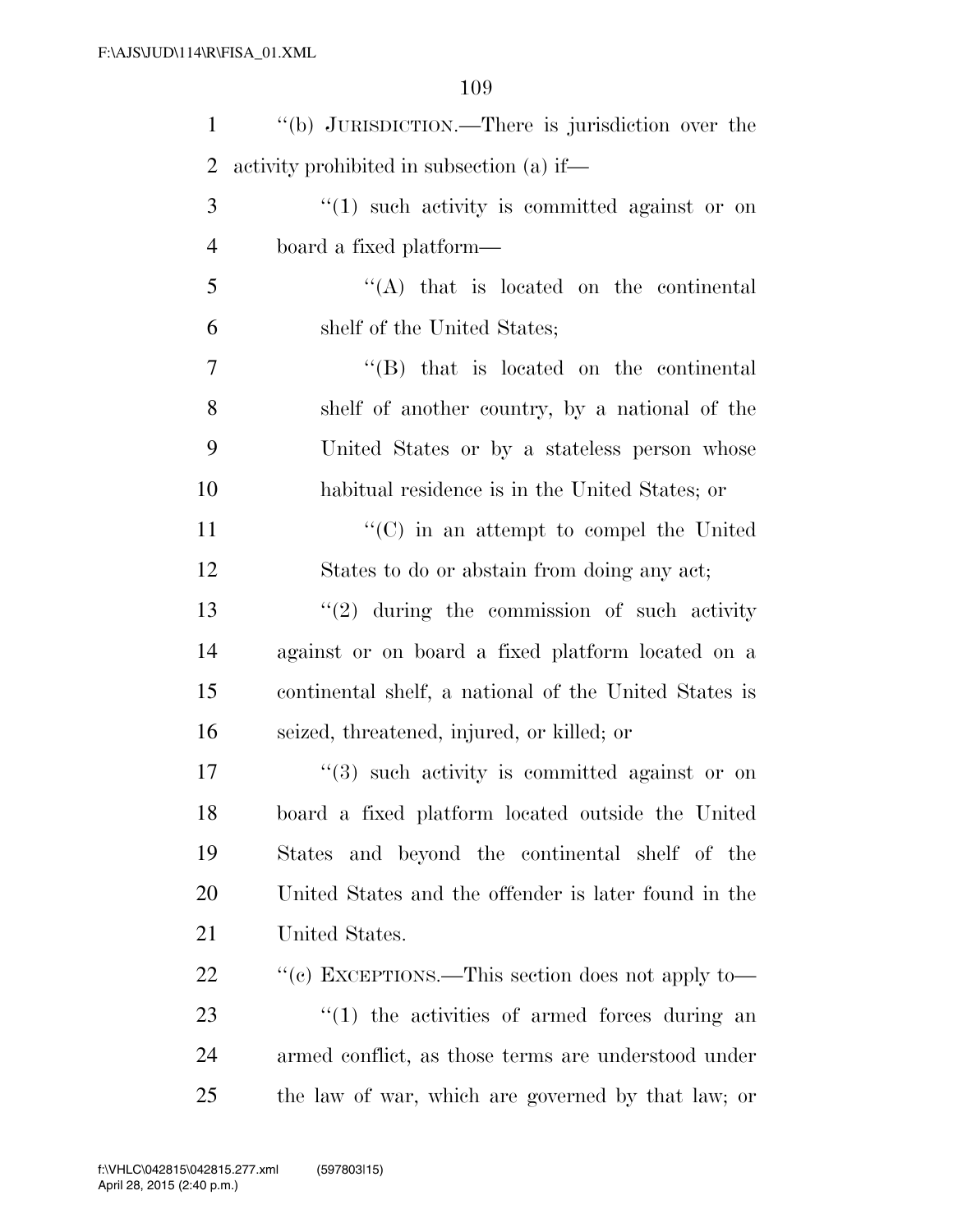|   | $\lq(2)$ activities undertaken by military forces of |
|---|------------------------------------------------------|
| 2 | a state in the exercise of their official duties.    |
| 3 | "(d) DEFINITIONS.—In this section—                   |
| 4 | $\lq(1)$ 'continental shelf' means the sea-bed and   |
| 5 | subsoil of the submarine areas that extend beyond a  |
| 6 | country's territorial sea to the limits provided by  |
| 7 | customary international law as reflected in Article  |

 76 of the 1982 Convention on the Law of the Sea; and

 $\frac{u(2)}{dx}$  'fixed platform' means an artificial island, installation, or structure permanently attached to the sea-bed for the purpose of exploration or exploi- tation of resources or for other economic purposes.''. (b) CONFORMING AMENDMENT.—The table of sec- tions at the beginning of chapter 111 of title 18, United States Code, is amended by adding after the item relating to section 2281 the following new item:

''2281a. Additional offenses against maritime fixed platforms.''.

## **SEC. 805. ANCILLARY MEASURE.**

19 Section  $2332b(g)(5)(B)$  of title 18, United States Code, is amended by inserting ''2280a (relating to mari- time safety),'' before ''2281'', and by striking ''2281'' and inserting ''2281 through 2281a''.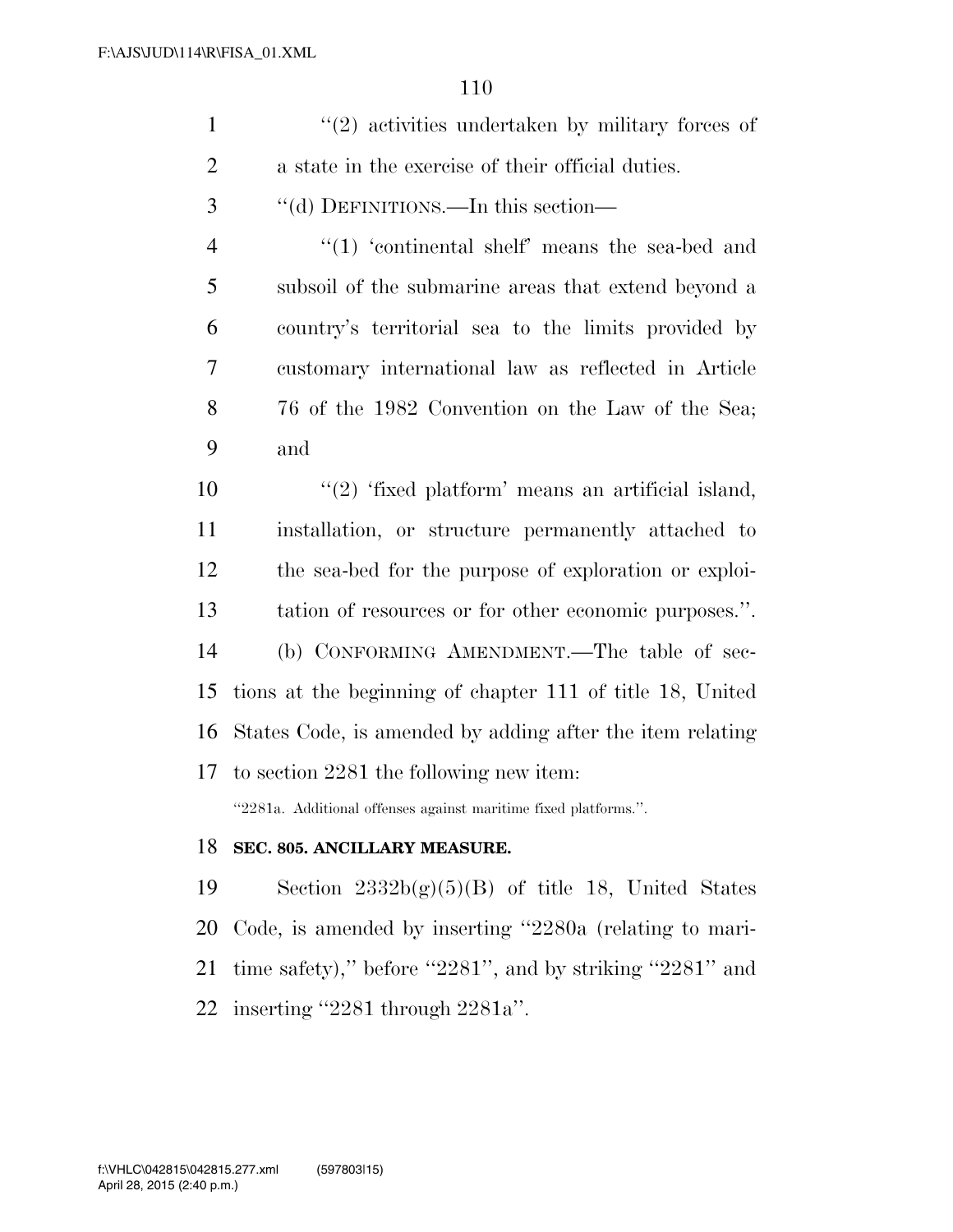## **Subtitle B—Prevention of Nuclear Terrorism**

**SEC. 811. NEW SECTION 2332I OF TITLE 18, UNITED STATES** 

## **CODE.**

 (a) IN GENERAL.—Chapter 113B of title 18, United States Code, is amended by adding after section 2332h the following:

## **''§ 2332i. Acts of nuclear terrorism**

"(a) OFFENSES.—

10 "(1) IN GENERAL.—Whoever knowingly and unlawfully—

 ''(A) possesses radioactive material or 13 makes or possesses a device—

14 ''(i) with the intent to cause death or serious bodily injury; or

16  $\frac{1}{10}$  with the intent to cause substan- tial damage to property or the environ-ment; or

19 ''(B) uses in any way radioactive material or a device, or uses or damages or interferes with the operation of a nuclear facility in a manner that causes the release of or increases the risk of the release of radioactive material, or causes radioactive contamination or exposure to radiation—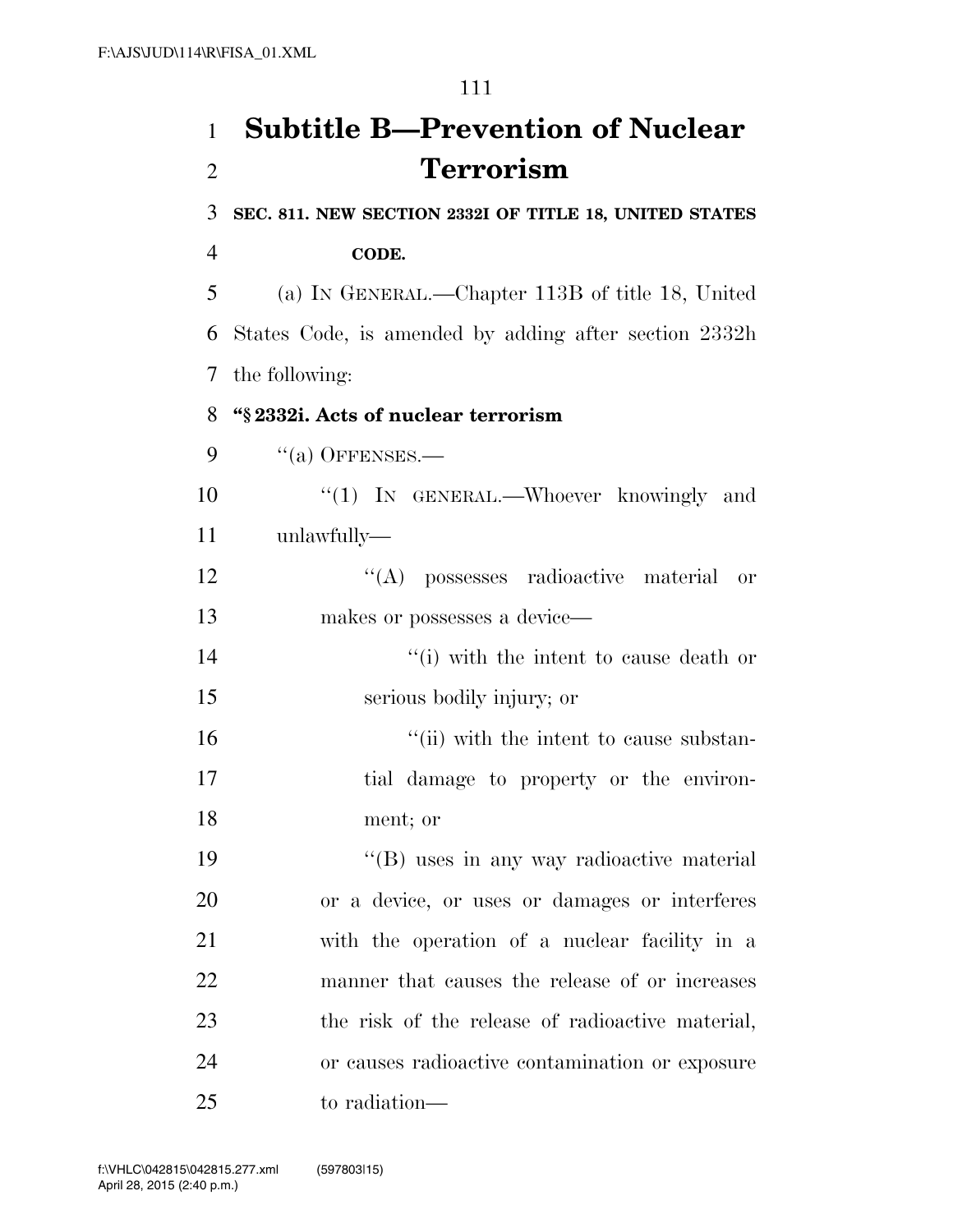| $\mathbf{1}$   | "(i) with the intent to cause death or              |
|----------------|-----------------------------------------------------|
| $\overline{2}$ | serious bodily injury or with the knowledge         |
| 3              | that such act is likely to cause death or se-       |
| $\overline{4}$ | rious bodily injury;                                |
| 5              | "(ii) with the intent to cause substan-             |
| 6              | tial damage to property or the environment          |
| 7              | or with the knowledge that such act is like-        |
| 8              | ly to cause substantial damage to property          |
| 9              | or the environment; or                              |
| 10             | "(iii) with the intent to compel a per-             |
| 11             | son, an international organization or a             |
| 12             | country to do or refrain from doing an act,         |
| 13             | shall be punished as prescribed in subsection       |
| 14             | (e).                                                |
| 15             | "(2) THREATS.—Whoever, under circumstances          |
| 16             | in which the threat may reasonably be believed,     |
| 17             | threatens to commit an offense under paragraph (1)  |
| 18             | shall be punished as prescribed in subsection (c).  |
| 19             | Whoever demands possession of or access to radio-   |
| 20             | active material, a device or a nuclear facility by  |
| 21             | threat or by use of force shall be punished as pre- |
| 22             | scribed in subsection (c).                          |
| 23             | "(3) ATTEMPTS AND CONSPIRACIES.—Whoever             |
| 24             | attempts to commit an offense under paragraph (1)   |
| 25             | or conspires to commit an offense under paragraph   |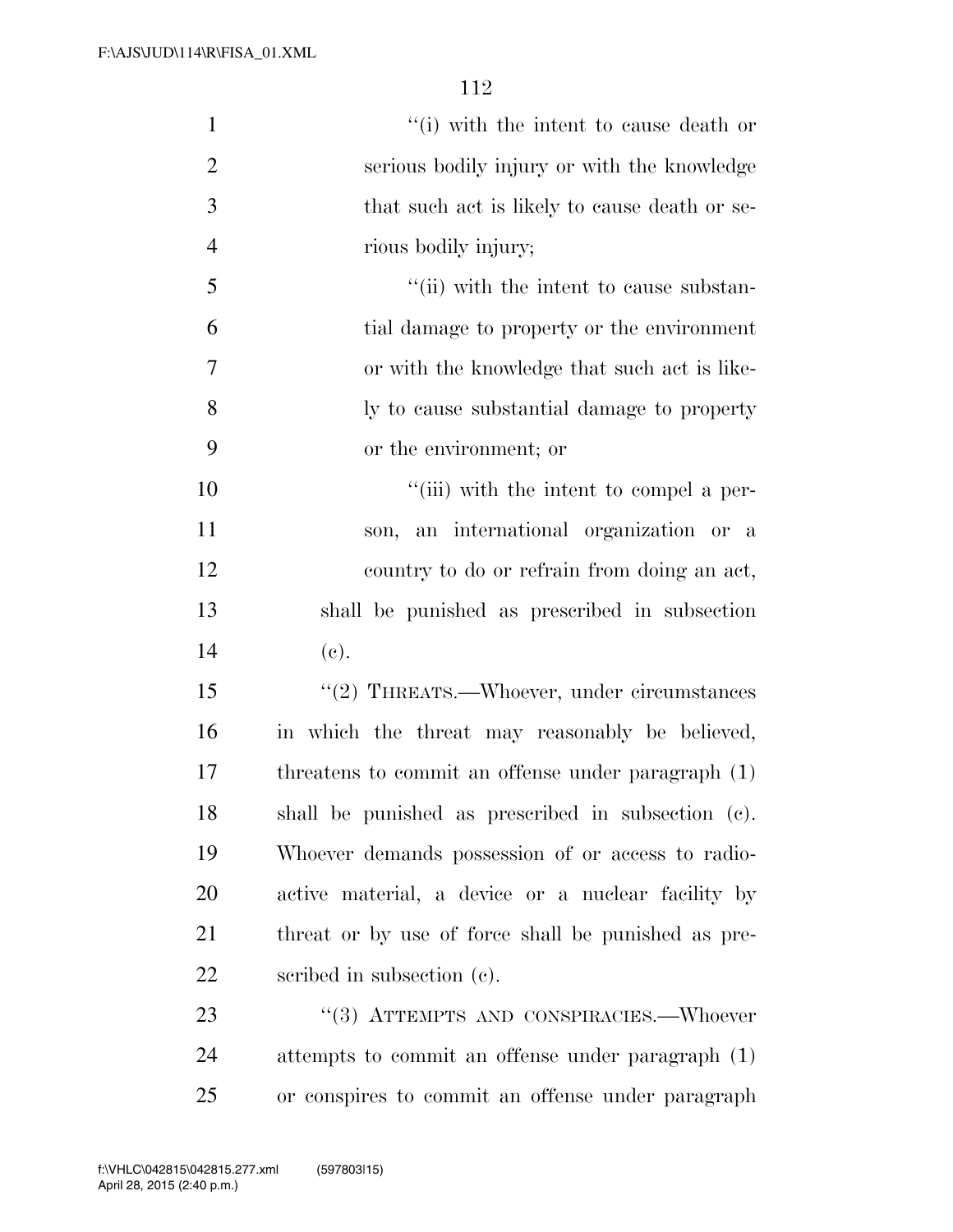| $\mathbf{1}$   | $(1)$ or $(2)$ shall be punished as prescribed in sub-          |
|----------------|-----------------------------------------------------------------|
| $\overline{2}$ | section $(c)$ .                                                 |
| 3              | "(b) JURISDICTION.—Conduct prohibited by sub-                   |
| 4              | section (a) is within the jurisdiction of the United States     |
| 5              | $if$ —                                                          |
| 6              | $\lq(1)$ the prohibited conduct takes place in the              |
| 7              | United States or the special aircraft jurisdiction of           |
| 8              | the United States;                                              |
| 9              | $\cdot\cdot\cdot(2)$ the prohibited conduct takes place outside |
| 10             | of the United States and—                                       |
| 11             | $\lq\lq$ is committed by a national of the                      |
| 12             | United States, a United States corporation or                   |
| 13             | legal entity or a stateless person whose habitual               |
| 14             | residence is in the United States;                              |
| 15             | $\lq\lq (B)$ is committed on board a vessel of the              |
| 16             | United States or a vessel subject to the jurisdic-              |
| 17             | tion of the United States (as defined in section                |
| 18             | 70502 of title 46) or on board an aircraft that                 |
| 19             | is registered under United States law, at the                   |
| 20             | time the offense is committed; or                               |
| 21             | $\lq\lq$ (C) is committed in an attempt to compel               |
| 22             | the United States to do or abstain from doing                   |
| 23             | any act, or constitutes a threat directed at the                |
| 24             | United States;                                                  |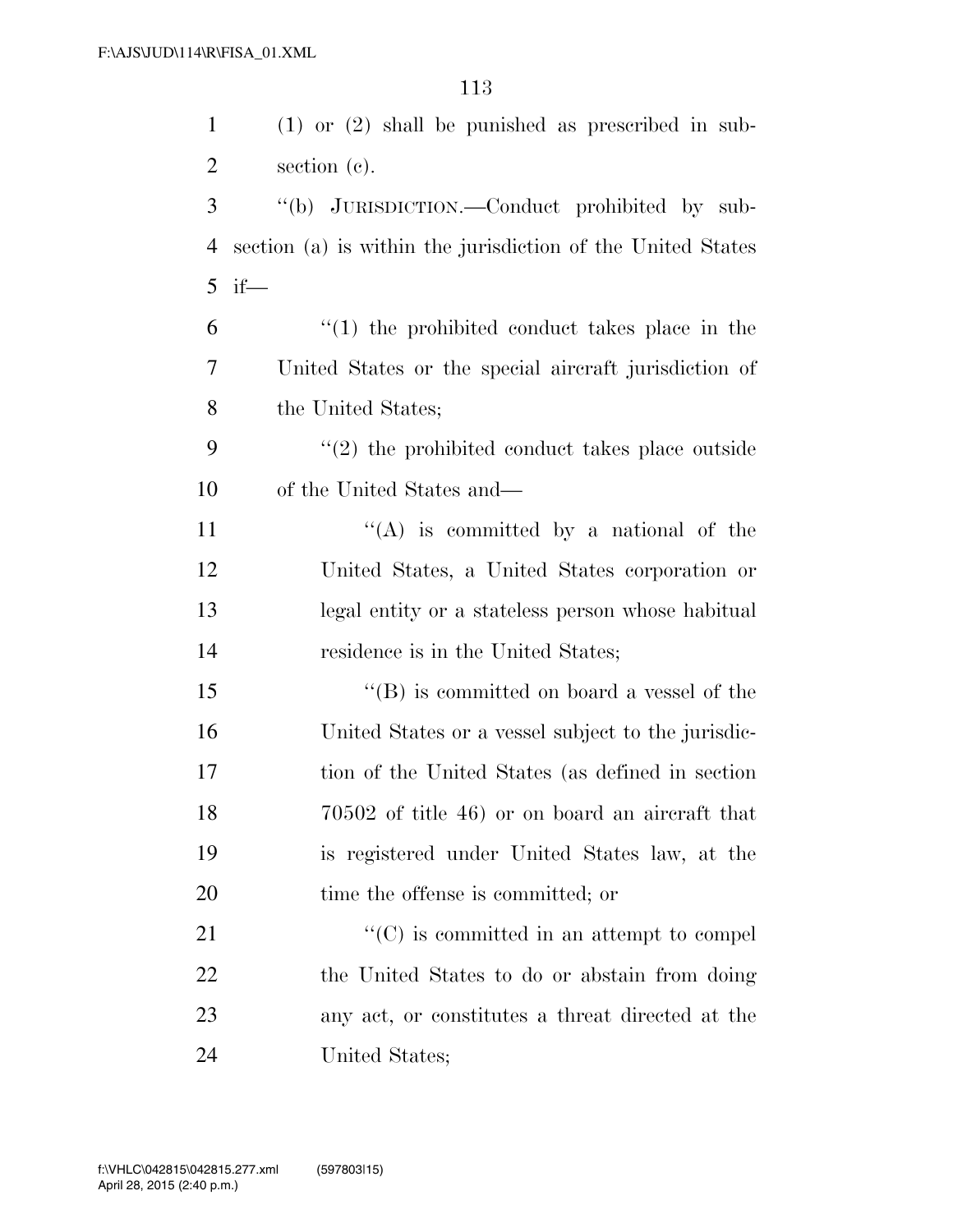1 ''(3) the prohibited conduct takes place outside of the United States and a victim or an intended vic- tim is a national of the United States or a United States corporation or legal entity, or the offense is committed against any state or government facility of the United States; or ''(4) a perpetrator of the prohibited conduct is found in the United States.  $\%$  (c) PENALTIES.—Whoever violates this section shall be fined not more than \$2,000,000 and shall be impris- oned for any term of years or for life. ''(d) NONAPPLICABILITY.—This section does not apply to—  $\frac{1}{2}$  (1) the activities of armed forces during an armed conflict, as those terms are understood under the law of war, which are governed by that law; or 17 ''(2) activities undertaken by military forces of a state in the exercise of their official duties. ''(e) DEFINITIONS.—As used in this section, the term— "(1) 'armed conflict' has the meaning given 22 that term in section  $2332f(e)(11)$  of this title;  $\frac{((2) \text{ 'device' means:}}{}$ 24 ''(A) any nuclear explosive device; or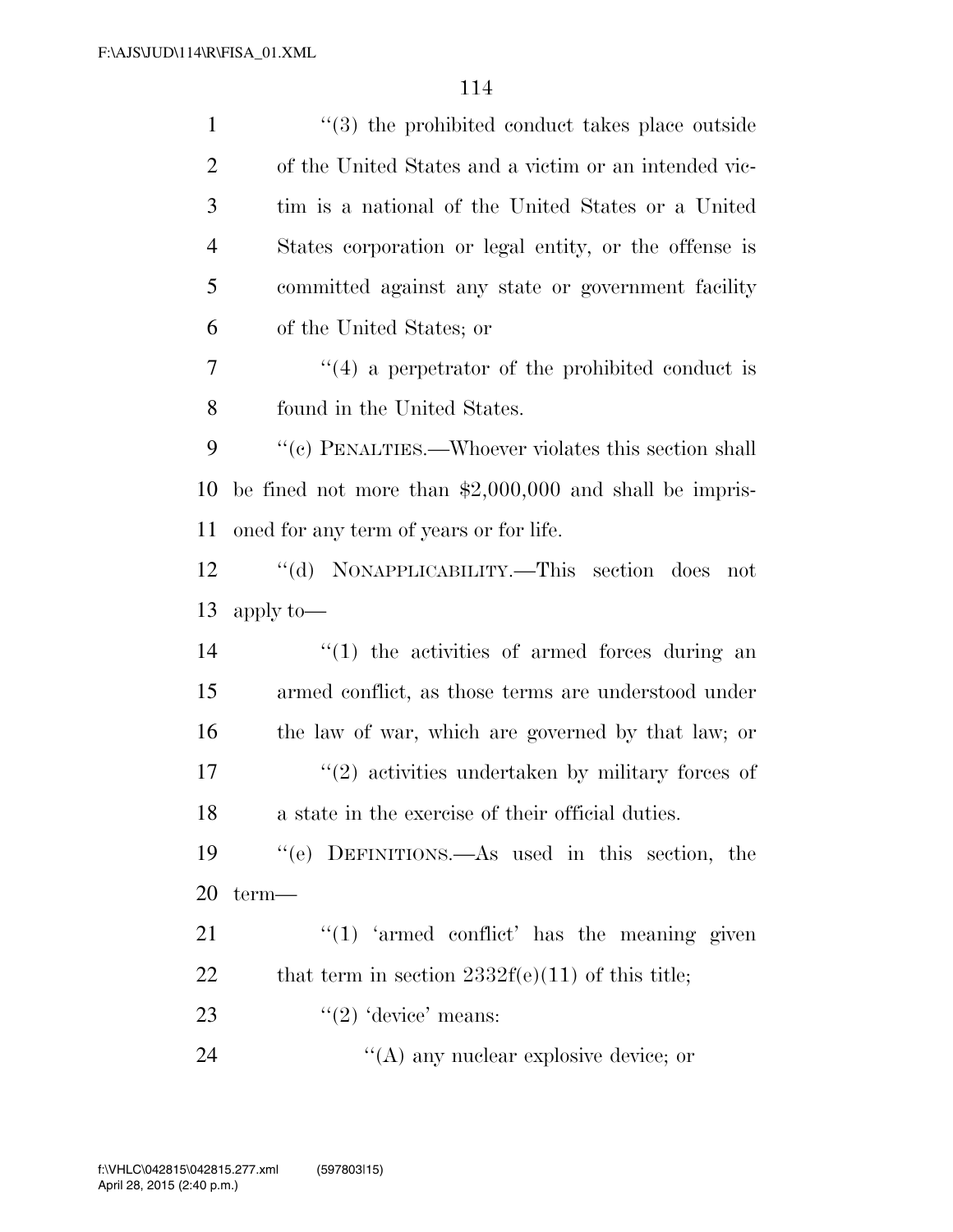| $\mathbf{1}$   | "(B) any radioactive material dispersal or                             |
|----------------|------------------------------------------------------------------------|
| $\overline{2}$ | radiation-emitting device that may, owing to its                       |
| 3              | radiological properties, cause death, serious                          |
| $\overline{4}$ | bodily injury or substantial damage to property                        |
| 5              | or the environment;                                                    |
| 6              | $\cdot\cdot$ (3) $\cdot\cdot$ international organization has the mean- |
| $\tau$         | ing given that term in section $831(f)(3)$ of this title;              |
| 8              | $(4)$ 'military forces of a state' means the                           |
| 9              | armed forces of a country that are organized,                          |
| 10             | trained and equipped under its internal law for the                    |
| 11             | primary purpose of national defense or security and                    |
| 12             | persons acting in support of those armed forces who                    |
| 13             | are under their formal command, control and re-                        |
| 14             | sponsibility;                                                          |
| 15             | "(5) 'national of the United States' has the                           |
| 16             | meaning given that term in section $101(a)(22)$ of                     |
| 17             | the Immigration and Nationality Act (8 U.S.C.                          |
| 18             | 1101(a)(22));                                                          |
| 19             | $\cdot\cdot$ (6) 'nuclear facility' means:                             |
| 20             | $\lq\lq$ any nuclear reactor, including reac-                          |
| 21             | tors on vessels, vehicles, aircraft or space ob-                       |
| 22             | jects for use as an energy source in order to                          |
| 23             | propel such vessels, vehicles, aircraft or space                       |
| 24             | objects or for any other purpose;                                      |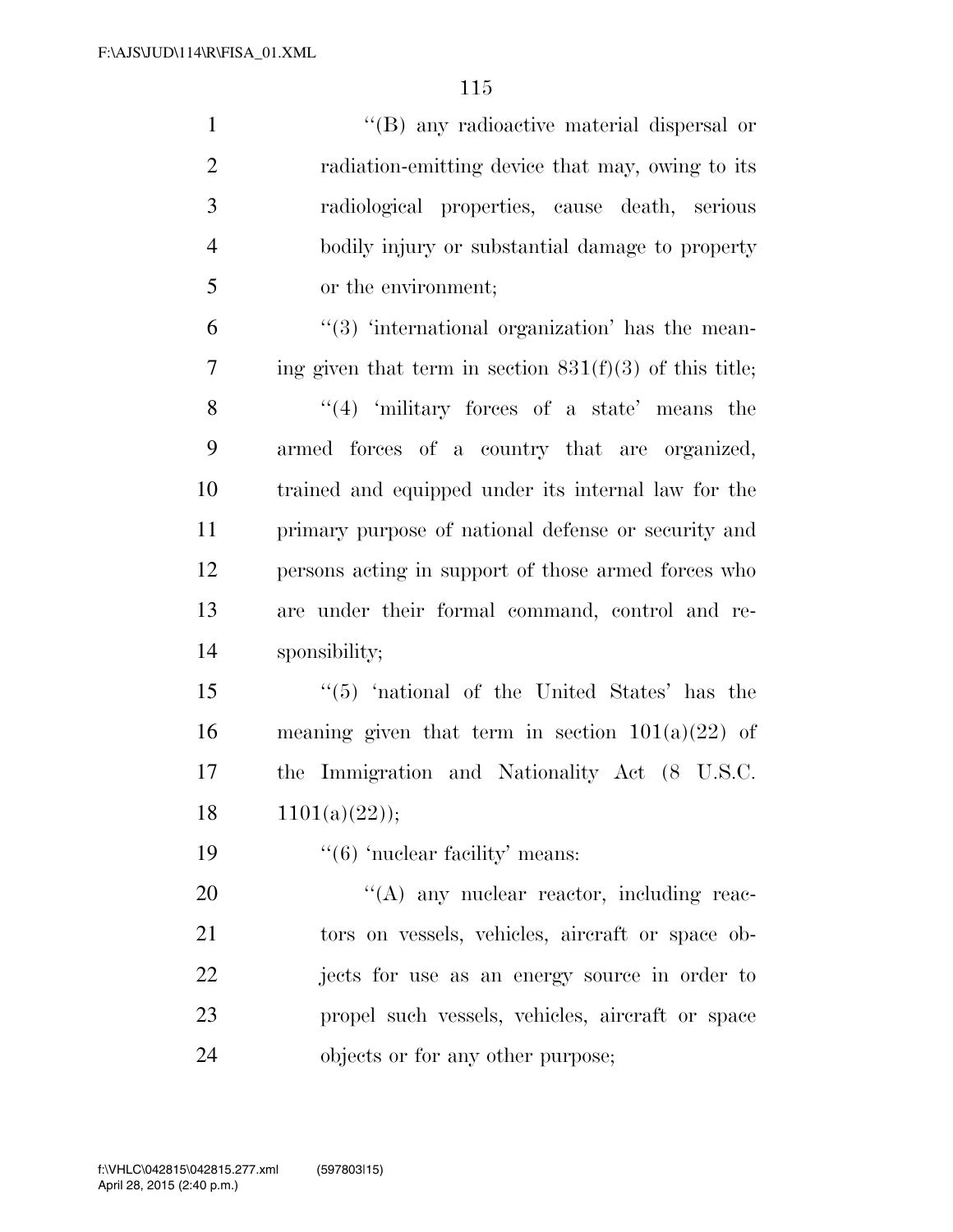| $\mathbf{1}$   | "(B) any plant or conveyance being used                  |
|----------------|----------------------------------------------------------|
| $\overline{2}$ | for the production, storage, processing or trans-        |
| 3              | port of radioactive material; or                         |
| $\overline{4}$ | $\lq\lq$ (C) a facility (including associated build-     |
| 5              | ings and equipment) in which nuclear material            |
| 6              | is produced, processed, used, handled, stored or         |
| 7              | disposed of, if damage to or interference with           |
| 8              | such facility could lead to the release of signifi-      |
| 9              | cant amounts of radiation or radioactive mate-           |
| 10             | rial;                                                    |
| 11             | $\lq(7)$ 'nuclear material' has the meaning given        |
| 12             | that term in section $831(f)(1)$ of this title;          |
| 13             | "(8) 'radioactive material' means nuclear mate-          |
| 14             | rial and other radioactive substances that contain       |
| 15             | nuclides that undergo spontaneous disintegration (a      |
| 16             | process accompanied by emission of one or more           |
| 17             | types of ionizing radiation, such as alpha-, beta-,      |
| 18             | neutron particles and gamma rays) and that may,          |
| 19             | owing to their radiological or fissile properties, cause |
| 20             | death, serious bodily injury or substantial damage to    |
| 21             | property or to the environment;                          |

22 ''(9) 'serious bodily injury' has the meaning 23 given that term in section  $831(f)(4)$  of this title;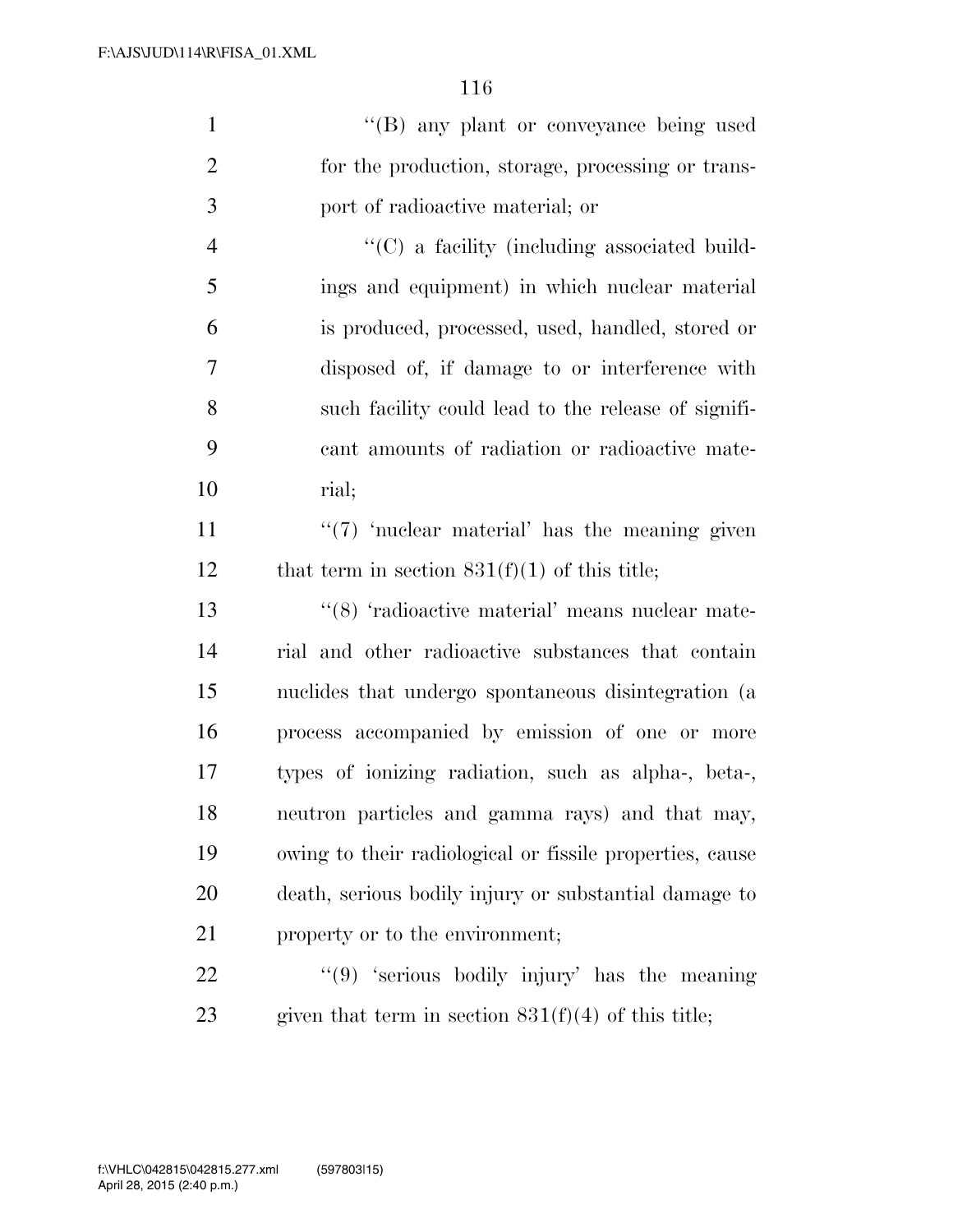| $\cdot$ (10) 'state' has the same meaning as that            |
|--------------------------------------------------------------|
| term has under international law, and includes all           |
| political subdivisions thereof;                              |
| $\lq(11)$ 'state or government facility' has the             |
| meaning given that term in section $2332f(e)(3)$ of          |
| this title;                                                  |
| $"$ (12) 'United States corporation or legal entity'         |
| means any corporation or other entity organized              |
| under the laws of the United States or any State,            |
| Commonwealth, territory, possession or district of           |
| the United States;                                           |
| $\lq(13)$ 'vessel' has the meaning given that term           |
| in section $1502(19)$ of title 33; and                       |
| $\cdot$ (14) $\cdot$ vessel of the United States' has the    |
| meaning given that term in section 70502 of title            |
| $46.$ ".                                                     |
| (b) CLERICAL AMENDMENT.—The table of sections                |
| 18 at the beginning of chapter 113B of title 18, United      |
| States Code, is amended by inserting after the item relat-   |
| ing to section 2332h the following:                          |
| "2332i. Acts of nuclear terrorism.".                         |
| (c) DISCLAIMER.—Nothing contained in this section            |
| is intended to affect the applicability of any other Federal |
| or State law that might pertain to the underlying conduct.   |
| (d) INCLUSION IN DEFINITION OF FEDERAL CRIMES                |
| TERRORISM.—Section $2332b(g)(5)(B)$ of title 18,<br>OF       |
|                                                              |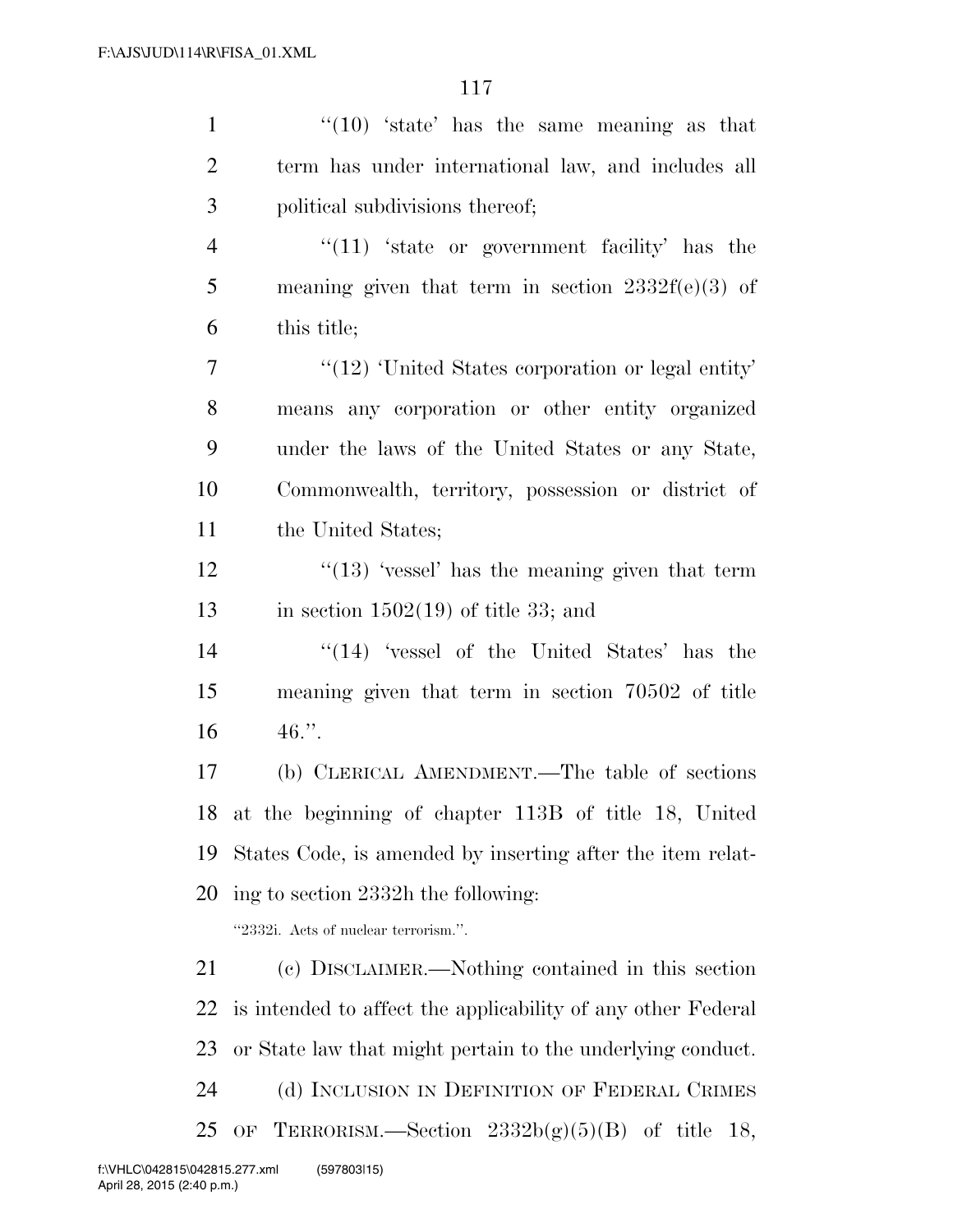United States Code, is amended by inserting ''2332i (re- lating to acts of nuclear terrorism),'' before ''2339 (relat- ing to harboring terrorists)''. **SEC. 812. AMENDMENT TO SECTION 831 OF TITLE 18 OF THE UNITED STATES CODE.**  Section 831 of title 18, United States Code, is amended— (a) in subsection (a)— (1) by redesignating paragraphs (3) through 10 (8) as (4) through (9); (2) by inserting after paragraph (2) the fol- lowing: 13 ''(3) without lawful authority, intentionally car- ries, sends or moves nuclear material into or out of a country;''; (3) in paragraph (8), as redesignated, by strik- ing ''an offense under paragraph (1), (2), (3), or (4)'' and inserting ''any act prohibited under para-19 graphs  $(1)$  through  $(5)$ "; and (4) in paragraph (9), as redesignated, by strik- ing ''an offense under paragraph (1), (2), (3), or (4)'' and inserting ''any act prohibited under para-23 graphs  $(1)$  through  $(7)$ "; (b) in subsection (b)—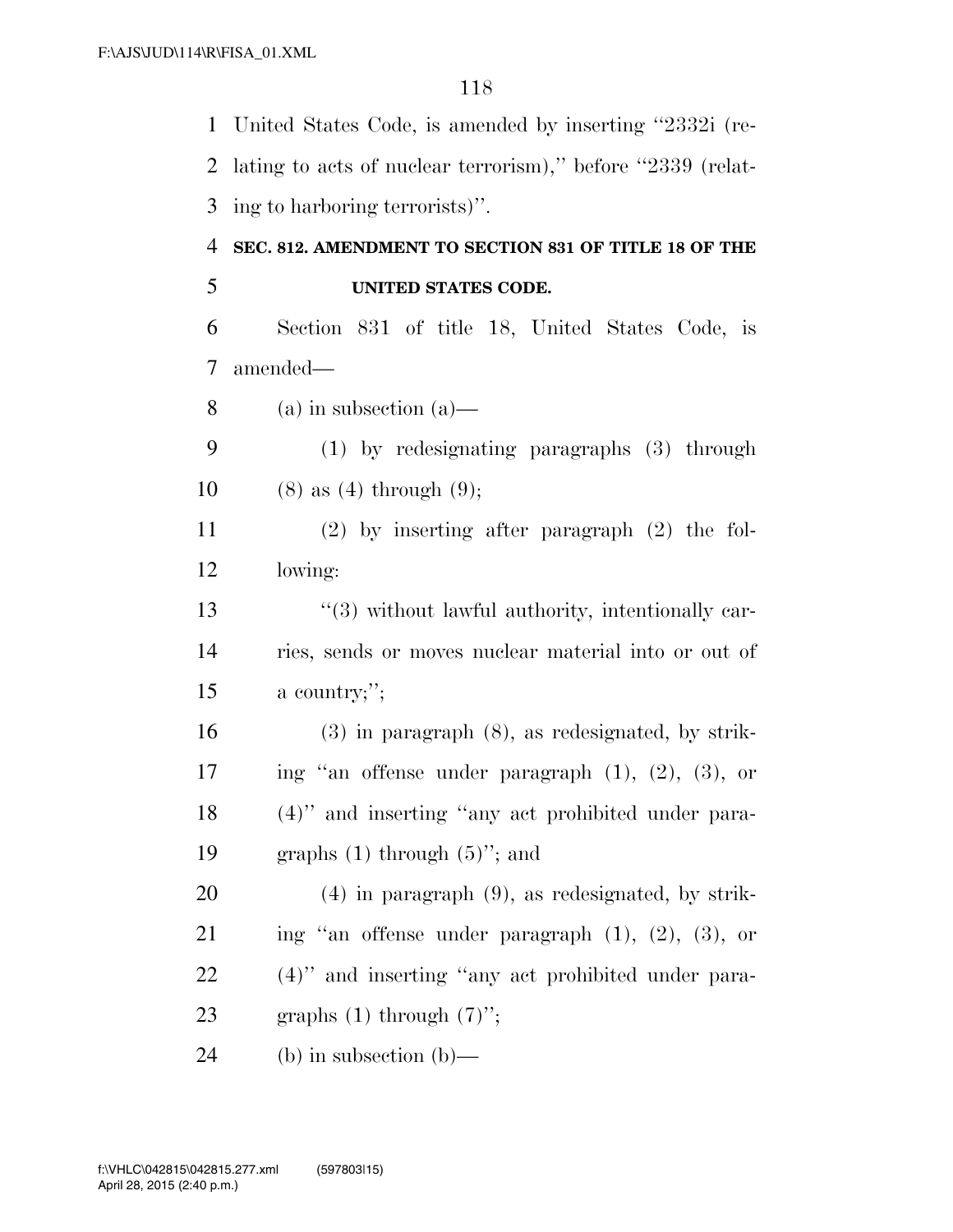| $\mathbf{1}$ | (1) in paragraph (1), by striking " $(7)$ " and in-      |
|--------------|----------------------------------------------------------|
| 2            | serting $(8)$ "; and                                     |
| 3            | $(2)$ in paragraph $(2)$ , by striking " $(8)$ " and in- |
| 4            | serting $((9)$ ";                                        |
| 5            | $(e)$ in subsection $(e)$ —                              |
| 6            | (1) in subparagraph $(2)(A)$ , by adding after           |
| 7            | "United States" the following: "or a stateless person    |
| 8            | whose habitual residence is in the United States";       |
| 9            | $(2)$ by striking paragraph $(5)$ ;                      |
| 10           | $(3)$ in paragraph $(4)$ , by striking "or" at the       |
| 11           | end; and                                                 |
| 12           | $(4)$ by inserting after paragraph $(4)$ , the fol-      |
| 13           | lowing:                                                  |
| 14           | $\cdot$ (5) the offense is committed on board a vessel   |
| 15           | of the United States or a vessel subject to the juris-   |
| 16           | diction of the United States (as defined in section      |
| 17           | $70502$ of title 46) or on board an aircraft that is     |
| 18           | registered under United States law, at the time the      |
| 19           | offense is committed;                                    |
| 20           | $(6)$ the offense is committed outside<br>the            |
| 21           | United States and against any state or government        |
| 22           | facility of the United States; or                        |
| 23           | $\lq(7)$ the offense is committed in an attempt to       |
| 24           | compel the United States to do or abstain from           |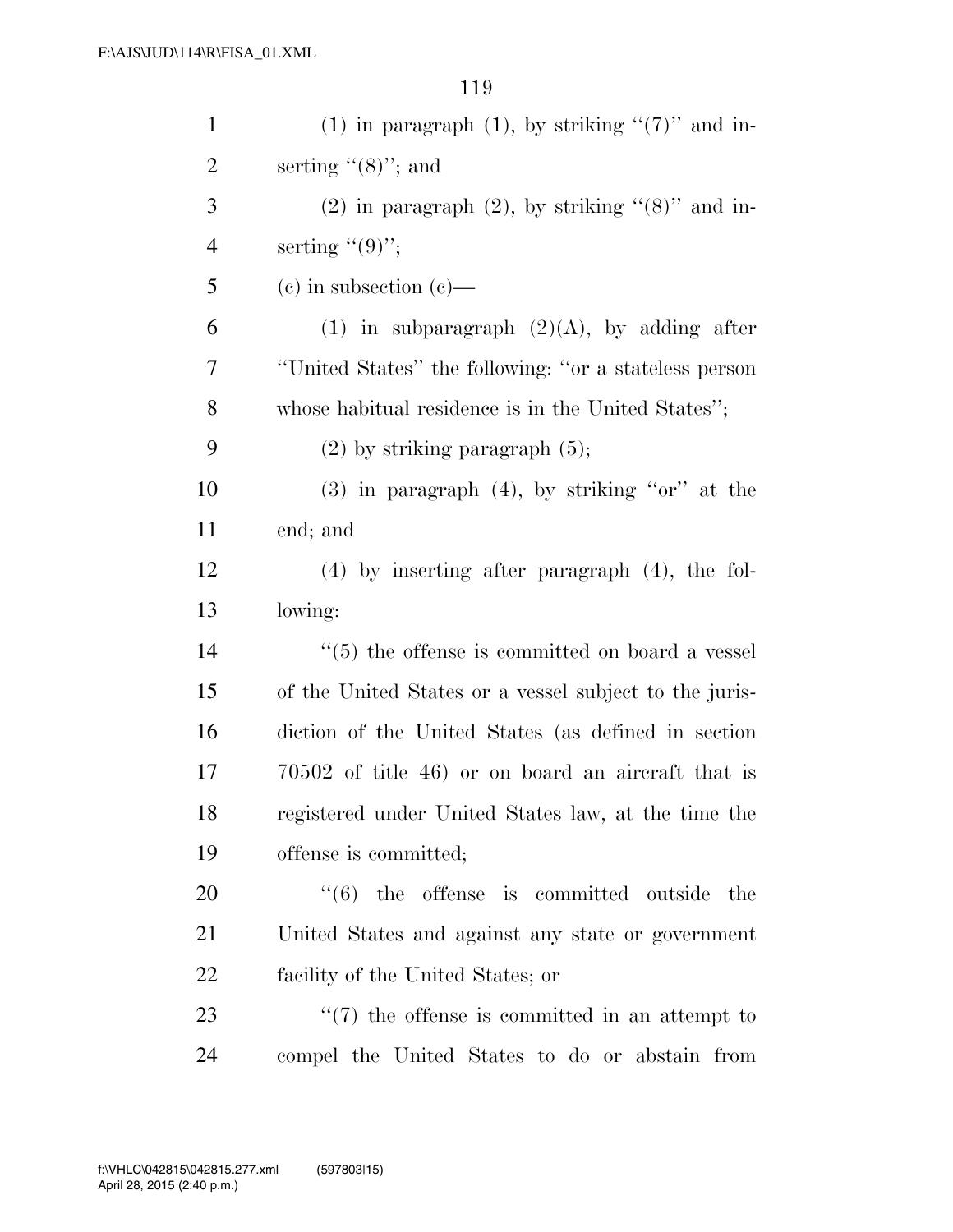| $\mathbf{1}$   | doing any act, or constitutes a threat directed at the           |
|----------------|------------------------------------------------------------------|
| $\overline{2}$ | United States.";                                                 |
| 3              | (d) by redesignating subsections (d) through (f) as              |
| 4              | $(e)$ through $(g)$ , respectively;                              |
| 5              | $(e)$ by inserting after subsection $(e)$ :                      |
| 6              | "(d) NONAPPLICABILITY.—This section does<br>not                  |
| 7              | apply to-                                                        |
| 8              | $"(1)$ the activities of armed forces during an                  |
| 9              | armed conflict, as those terms are understood under              |
| 10             | the law of war, which are governed by that law; or               |
| 11             | $\lq(2)$ activities undertaken by military forces of             |
| 12             | a state in the exercise of their official duties."; and          |
| 13             | $(f)$ in subsection $(g)$ , as redesignated—                     |
| 14             | $(1)$ in paragraph $(6)$ , by striking "and" at the              |
| 15             | end;                                                             |
| 16             | $(2)$ in paragraph $(7)$ , by striking the period at             |
| 17             | the end and inserting a semicolon; and                           |
| 18             | $(3)$ by inserting after paragraph $(7)$ , the fol-              |
| 19             | lowing:                                                          |
| 20             | $\cdot$ (8) the term 'armed conflict' has the meaning            |
| 21             | given that term in section $2332f(e)(11)$ of this title;         |
| 22             | $\cdot\cdot\cdot(9)$ the term 'military forces of a state' means |
| 23             | the armed forces of a country that are organized,                |
| 24             | trained and equipped under its internal law for the              |
| 25             | primary purpose of national defense or security and              |